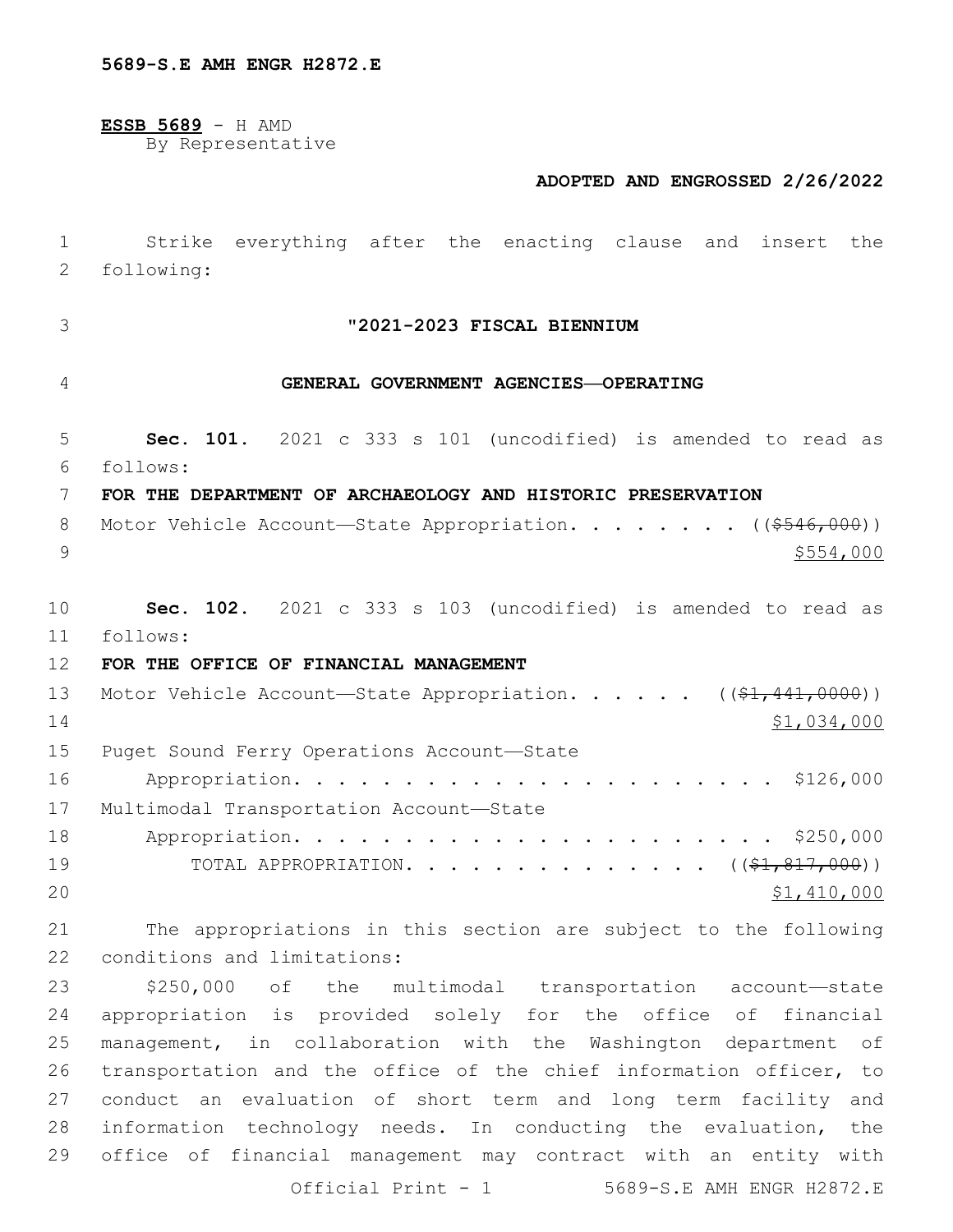direct expertise in this area. The office of financial management must submit a final report of their evaluation by October 1, 2022. The evaluation must be coordinated with any legislatively directed study regarding leased space. The evaluation must include, but is not 5 limited to:

 (1) Development of a status quo scenario based on current policy and projections and two alternative scenarios of the number of people and percentage of staff in telework status on a permanent basis with one alternative being the minimum feasible level of teleworking and 10 one alternative being the maximum feasible level of teleworking;

 (2) Current and projected facility needs by location and function for the scenarios in subsection (1) of this section;

 (3) The specific number of employees and percentage of the workforce expected to be teleworking by location and function and the anticipated impact on facility space needs for the scenarios in 16 subsection (1) of this section;

 (4) Analysis of opportunities to colocate with other state, local, and other public agencies to reduce costs and improve cost-19 efficiency;

 (5) Detailed information on any increased costs, such as end-user 21 devices, software, technology infrastructure, and other types of assistance needed to meet the teleworking levels in each of the 23 scenarios in subsection (1) of this section;

 (6) Detailed information on any reduced costs, such as leases, facility maintenance, and utilities, resulting from the projected teleworking levels for the scenarios in subsection (1) of this 27 section; and

 (7) Cost-benefit analysis detailing the net impact of teleworking on facility and total costs for the scenarios in subsection (1) of 30 this section.

 **Sec. 103.** 2021 c 333 s 105 (uncodified) is amended to read as follows: 32

**FOR THE DEPARTMENT OF AGRICULTURE**

34 Motor Vehicle Account—State Appropriation. . . . . . ((\$1,346,000)) \$1,369,000

 **Sec. 104.** 2021 c 333 s 106 (uncodified) is amended to read as follows: 37

## **FOR THE LEGISLATIVE EVALUATION AND ACCOUNTABILITY PROGRAM COMMITTEE**

Official Print - 2 5689-S.E AMH ENGR H2872.E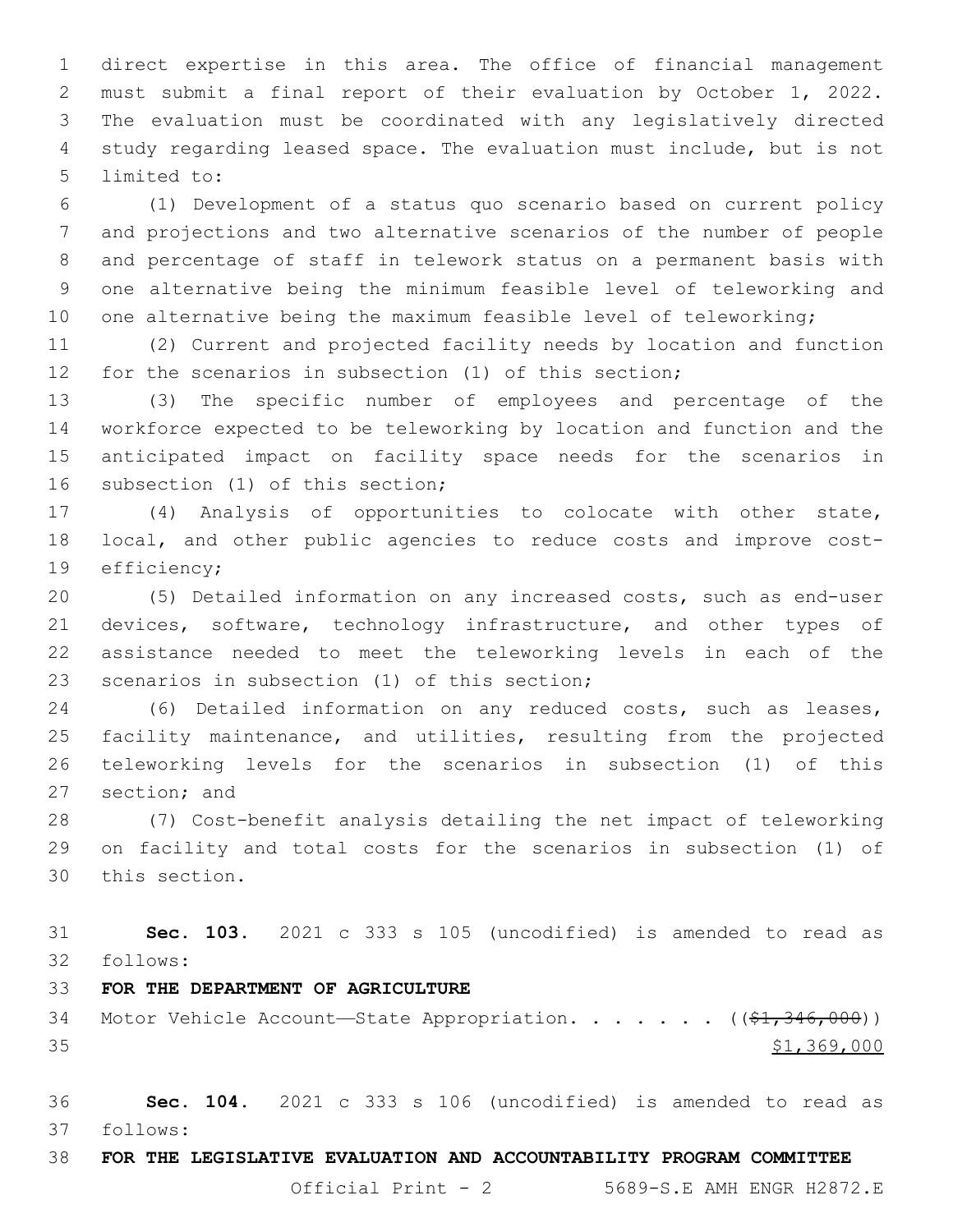1 Motor Vehicle Account—State Appropriation. . . . . . . ((\$668,000)) 2  $\frac{$674,000}{ }$ 

 **Sec. 105.** 2021 c 333 s 107 (uncodified) is amended to read as follows: 4

### **FOR THE EVERGREEN STATE COLLEGE**

Motor Vehicle Account—State Appropriation. . . . . . . . . . \$150,000

 The appropriation in this section is subject to the following conditions and limitations: The total appropriation in this section is provided solely for the Washington state institute for public policy to conduct a cost-benefit analysis for an exclusive or partial American steel requirement for future transportation contracts and subcontracts authorized in the transportation budget. This cost- benefit analysis must, to the extent feasible: (1) Compare existing types and uses of steel to made in America steel alternatives including evaluation of quality; (2) examine benefits to Washington workers and the Washington economy; (3) examine lifecycle and embodied carbon greenhouse gas emissions; (4) identify requirements for purchasing American steel that minimize costs and maximize benefits; and (5) evaluate American steel requirements or preferences in other states. The Washington state institute for public policy may solicit input for the analysis from representatives of interested parties to include, but not be limited to, the construction and manufacturing sectors, organized labor in the construction and manufacturing sectors, cities, counties, American steel manufacturing companies, environmental advocacy organizations, and appropriate state agencies. A final report is due to the legislature by December  $27 \quad 1, \quad (2021)$ ) 2022.

 **Sec. 106.** 2021 c 333 s 109 (uncodified) is amended to read as follows: 29

#### **FOR THE BOARD OF PILOTAGE COMMISSIONERS**

31 Pilotage Account—State Appropriation. . . . . . . .  $($   $($ \$5,777,000)) \$6,268,000

 The appropriation in this section is subject to the following 34 conditions and limitations:

 (1) \$2,926,000 of the pilotage account—state appropriation is provided solely for self-insurance liability premium expenditures; however, this appropriation is contingent upon the board:

Official Print - 3 5689-S.E AMH ENGR H2872.E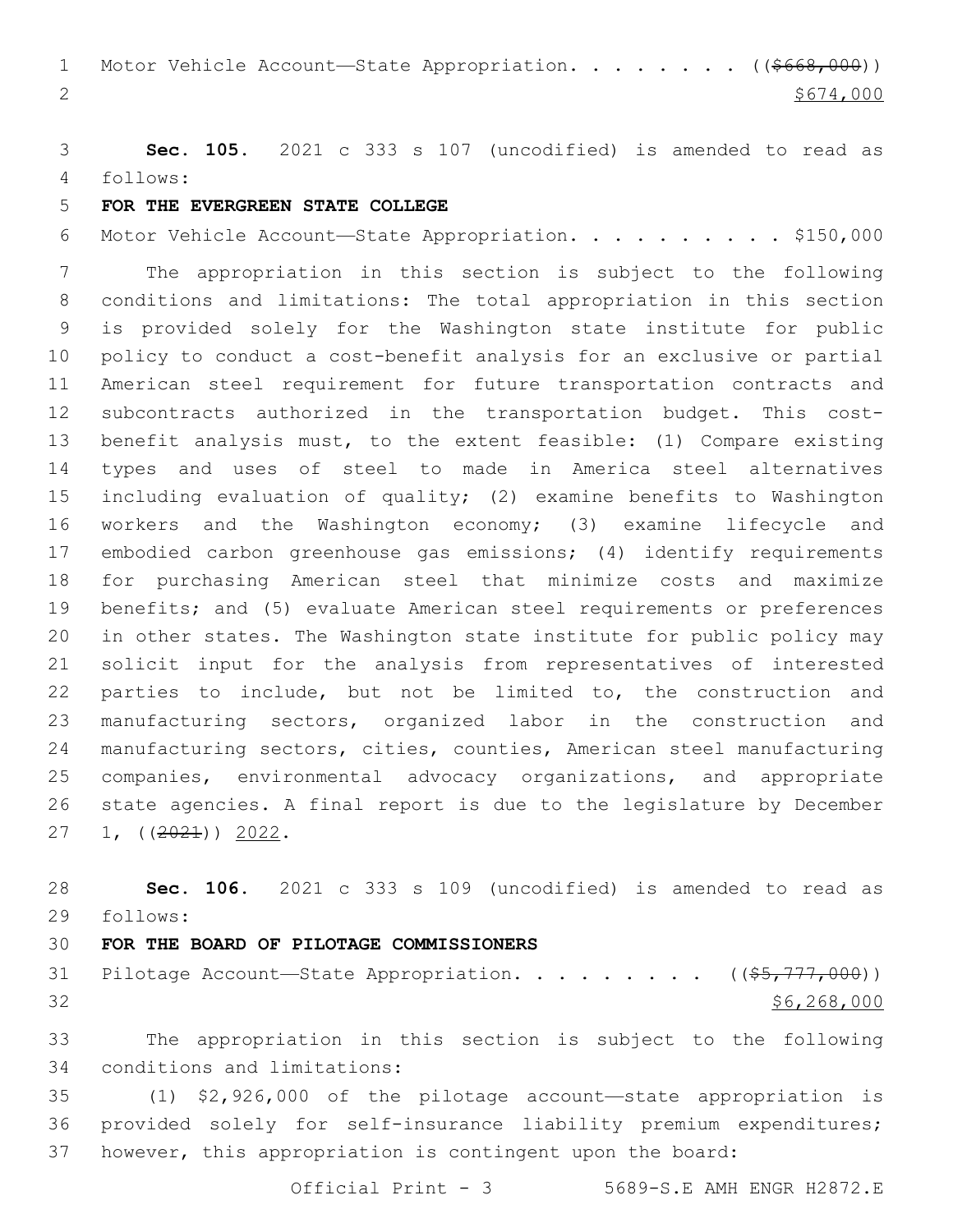(a) Annually depositing the first \$150,000 collected through Puget Sound pilotage district pilotage tariffs into the pilotage 3 account; and

 (b) Assessing a self-insurance premium surcharge of \$16 per pilotage assignment on vessels requiring pilotage in the Puget Sound 6 pilotage district.

 (2) The board of pilotage commissioners shall file the annual report to the governor and chairs of the transportation committees required under RCW 88.16.035(1)(f) by September 1, 2021, and annually thereafter. The report must include the continuation of policies and procedures necessary to increase the diversity of pilots, trainees, and applicants, including a diversity action plan. The diversity action plan must articulate a comprehensive vision of the board's diversity goals and the steps it will take to reach those goals.

 **Sec. 107.** 2021 c 333 s 110 (uncodified) is amended to read as follows: 16

- **FOR THE HOUSE OF REPRESENTATIVES**
- 18 Motor Vehicle Account—State Appropriation. . . . . . ((\$3,210,000)) \$1,577,000

 **Sec. 108.** 2021 c 333 s 111 (uncodified) is amended to read as follows: 21

**FOR THE SENATE**

23 Motor Vehicle Account—State Appropriation. . . . . . ((\$3,085,000)) 24 \$1,518,000

 **Sec. 109.** 2021 c 333 s 113 (uncodified) is amended to read as follows: 26

**FOR THE JOINT LEGISLATIVE AUDIT AND REVIEW COMMITTEE**

28 Puget Sound ((Ferry)) Capital Construction Account

29 ((Fruget Sound Capital Construction

 $\text{Accept}()$   $\rightarrow$  State Appropriation. . . . . . . . . . . \$300,000 31 Multimodal Transportation Account-State Appropriation. . . . . . . . . . . . . . . . . . . . . . \$200,000 TOTAL APPROPRIATION. . . . . . . . . . . . . . . . . \$500,000

 The appropriations in this section are subject to the following 35 conditions and limitations: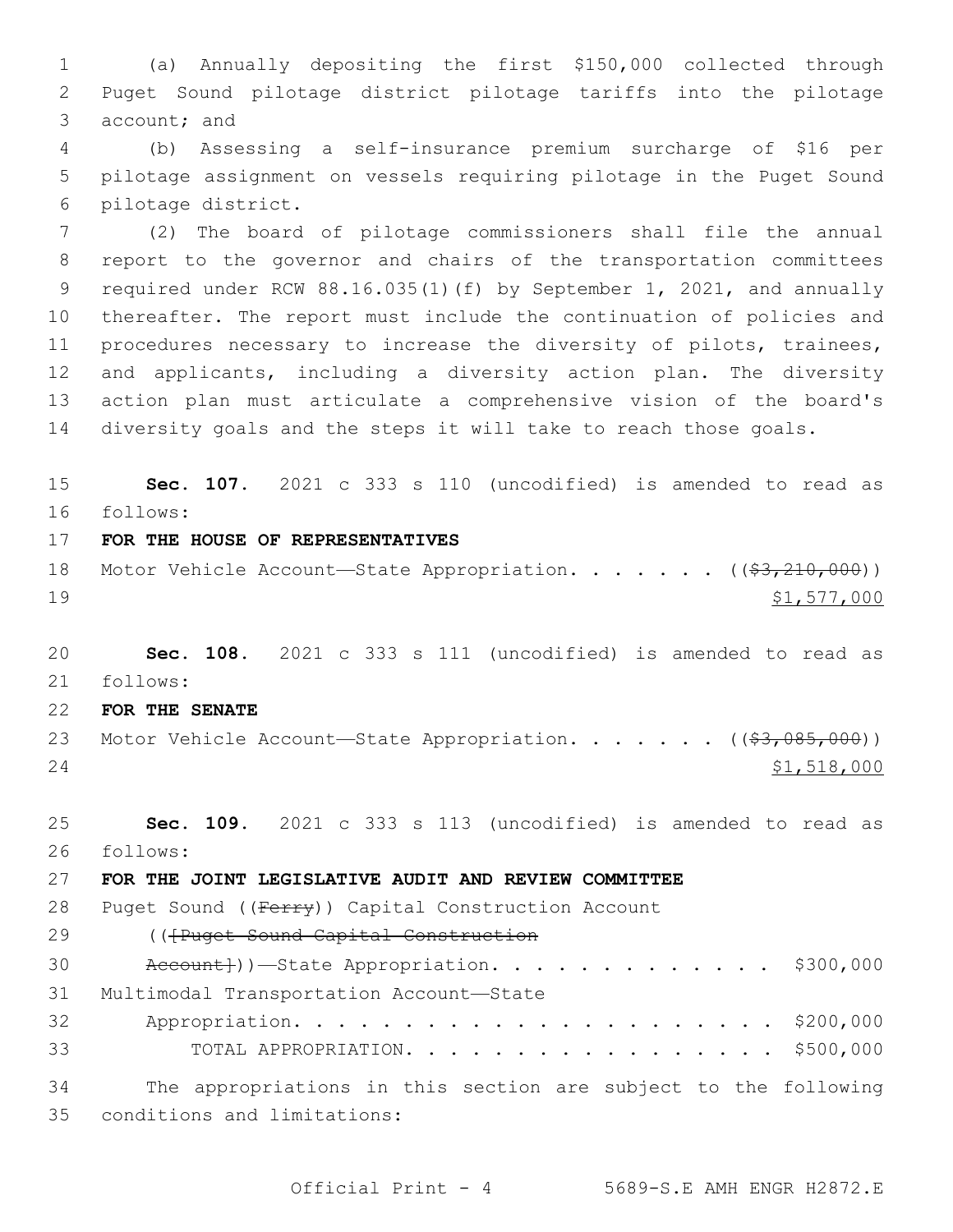(1) \$300,000 of the Puget Sound ((ferry)) capital construction 2 account ((<del>[Puget Sound capital construction account]</del>))—state is provided solely for an independent review of the design-build contracting process for the hybrid-electric Olympic class vessels. The review must evaluate, at minimum, the department's cost estimation and cost management practices relating to the design and construction of the first hybrid-electric vessel. The review must include recommendations to benefit the full program for the design and construction of five hybrid-electric vessels. The joint legislative audit and review committee must report to the legislature 11 with the findings by October 1, 2022.

 (2) \$200,000 of the multimodal transportation account—state appropriation is provided solely for the joint legislative audit and review committee to conduct a review of the method used to determine the rates for leasing state-owned lands and air space to a regional transit authority. As part of this review, the committee must examine and evaluate the accounting and valuation methodology for debits and credits used in the land bank accounting program utilized by the department of transportation and a regional transit authority. The review must also provide an evaluation of the specific type of lease agreements used for air space leasing by the department of transportation with a regional transit authority and the valuation methodology used to determine the lease rate for the property and the cost and benefits of long-term leases based on the periodic land value appraisals under the terms of the land bank agreement. The committee must identify the full cost to the state transportation system if the entire plan for land and air rights leases by a regional transit authority is undertaken at full economic rent, and the difference in costs to the regional transit authority if the leases were to be issued at less than economic rent, including a scenario in which the value of the land and air rights are discounted by the federal share of the funds that were used to acquire or improve the property originally. The committee shall complete the review and provide a report to the transportation committees of the 35 legislature by December 1, 2022.

(End of part)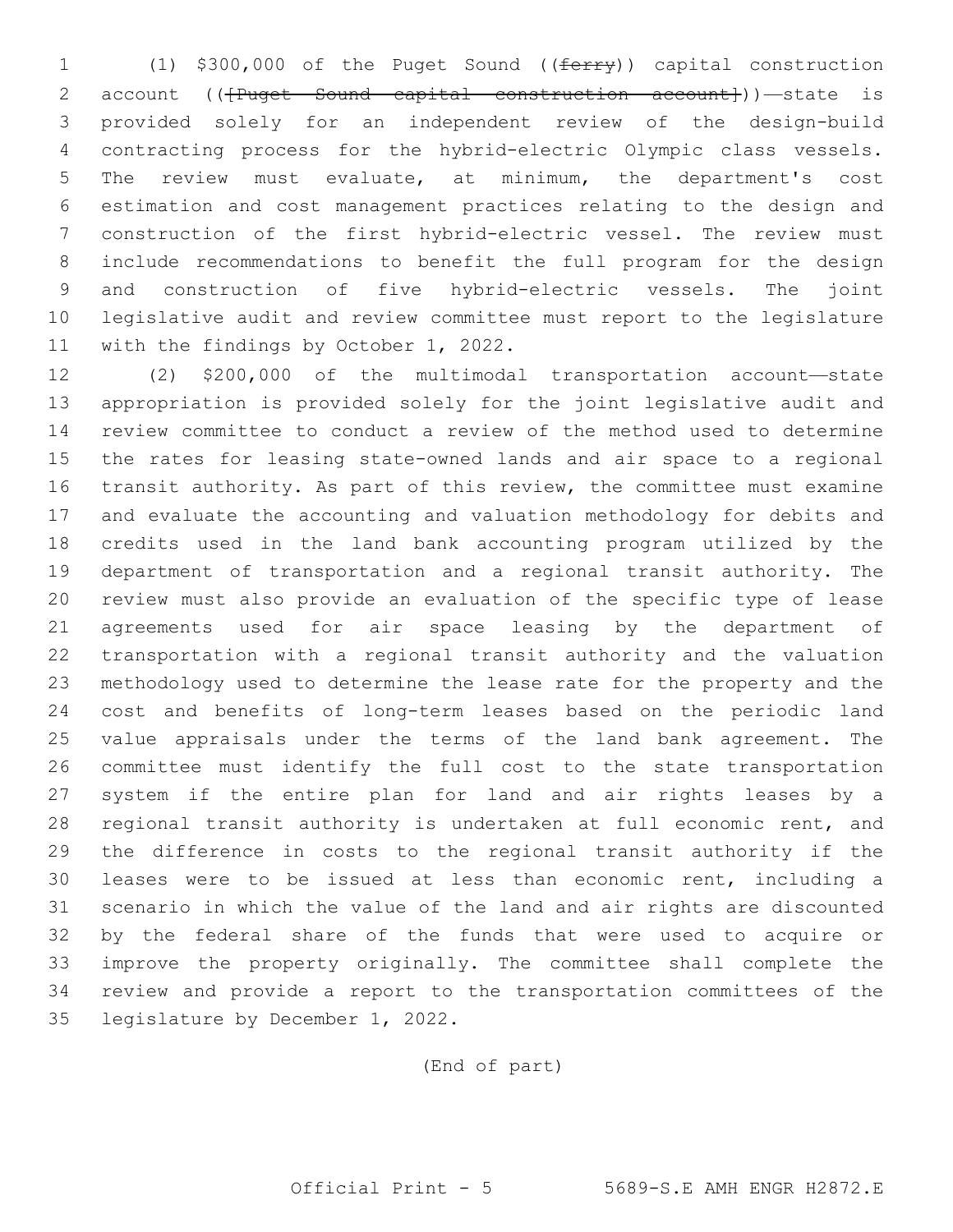**Sec. 201.** 2021 c 333 s 201 (uncodified) is amended to read as follows: 3

#### **FOR THE WASHINGTON TRAFFIC SAFETY COMMISSION**

| 5               | Highway Safety Account—State Appropriation. ( $(\frac{64}{625}, \frac{625}{600})$ ) |
|-----------------|-------------------------------------------------------------------------------------|
| 6               | \$4,634,000                                                                         |
|                 | Highway Safety Account—Federal Appropriation. $($ $($ $27, 202, 000)$ )             |
| 8               | \$27,270,000                                                                        |
| - 9             | Highway Safety Account-Private/Local Appropriation. \$60,000                        |
| 10 <sub>o</sub> | School Zone Safety Account-State Appropriation. \$850,000                           |
| 11              | TOTAL APPROPRIATION. ( $(\frac{232}{737}, 000)$ )                                   |
| 12              | \$32,814,000                                                                        |

 The appropriations in this section are subject to the following 14 conditions and limitations:

 (1) The Washington traffic safety commission may oversee a demonstration project in one county, coordinating with a public transportation benefit area (PTBA) and the department of transportation, to test the feasibility and accuracy of the use of automated enforcement technology for high occupancy vehicle (HOV) lane passenger compliance. All costs associated with the demonstration project must be borne by the participating public transportation benefit area. Any photograph, microphotograph, or electronic images of a driver or passengers are for the exclusive use of the PTBA in the determination of whether an HOV passenger violation has occurred to test the feasibility and accuracy of automated enforcement under this subsection and are not open to the public and may not be used in a court in a pending action or proceeding. All photographs, microphotographs, and electronic images must be destroyed after determining a passenger count and no later than the completion of the demonstration project. No warnings or notices of infraction may be issued under the demonstration project.

 For purposes of the demonstration project, an automated enforcement technology device may record an image of a driver and passenger of a motor vehicle. The county and PTBA must erect signs marking the locations where the automated enforcement for HOV 36 passenger requirements is occurring.

 The PTBA, in consultation with the Washington traffic safety commission, must provide a report to the transportation committees of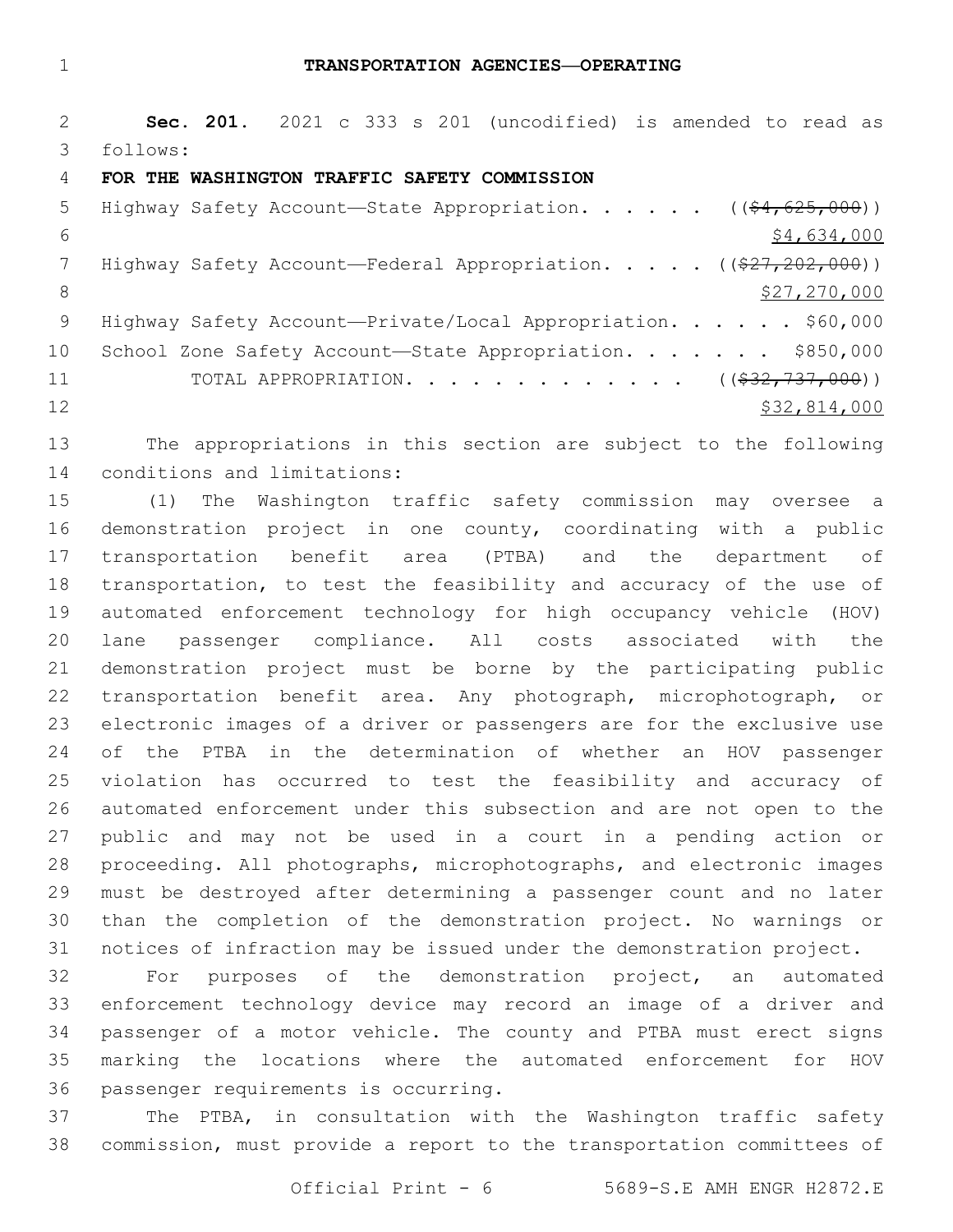the legislature with the number of violations detected during the demonstration project, whether the technology used was accurate and any recommendations for future use of automated enforcement 4 technology for HOV lane enforcement by June 30, ((2022)) 2023.

 (2) The Washington traffic safety commission may oversee a pilot program in up to three cities implementing the use of automated vehicle noise enforcement cameras in zones that have been designated 8 by ordinance as "Stay Out of Areas of Racing."

 (a) Any programs authorized by the commission must be authorized 10 by December 31, 2022.

 (b) If a city has established an authorized automated vehicle noise enforcement camera pilot program under this section, the compensation paid to the manufacturer or vendor of the equipment used must be based upon the value of the equipment and services provided 15 or rendered in support of the system.

 (c) Any city administering a pilot program overseen by the traffic safety commission shall use the following guidelines to 18 administer the program:

 (i) Automated vehicle noise enforcement camera may record photographs or audio of the vehicle and vehicle license plate only while a violation is occurring. The picture must not reveal the face 22 of the driver or of passengers in the vehicle;

 (ii) The law enforcement agency of the city or county government shall install two signs facing opposite directions within 200 feet, or otherwise consistent with the uniform manual on traffic control devices, where the automated vehicle noise enforcement camera is used that state "Street Racing Noise Pilot Program in Progress";

 (iii) Cities testing the use of automated vehicle noise enforcement cameras must post information on the city website and notify local media outlets indicating the zones in which the automated vehicle noise enforcement cameras will be used;

 (iv) A city may only issue a warning notice with no penalty for a violation detected by automated vehicle noise enforcement cameras in a Stay Out of Areas of Racing zone. Warning notices must be mailed to the registered owner of a vehicle within fourteen days of the 36 detected violation;

 (v) A violation detected through the use of automated vehicle noise enforcement cameras is not part of the registered owner's 39 driving record under RCW 46.52.101 and 46.52.120;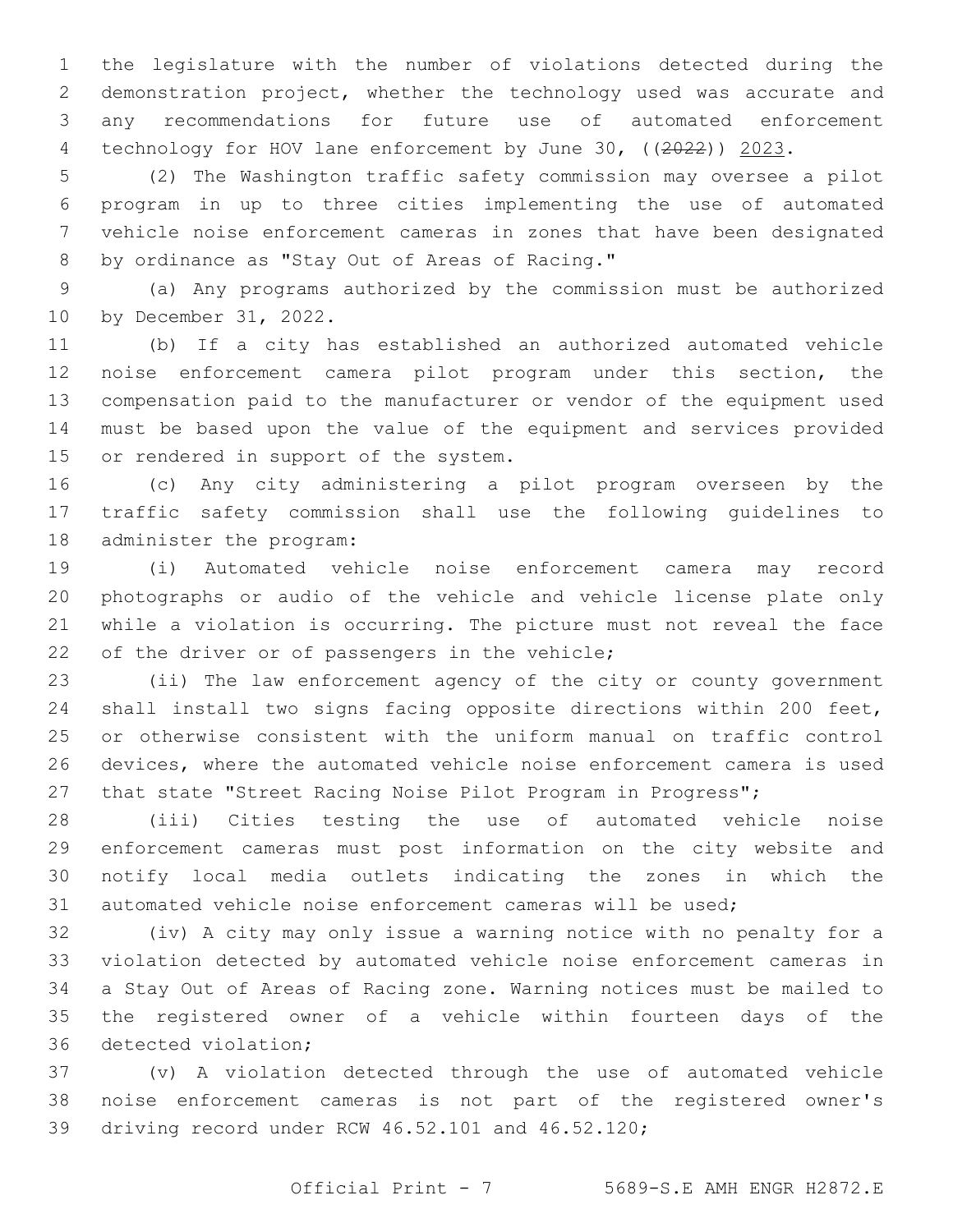(vi) Notwithstanding any other provision of law, all photographs, videos, microphotographs, audio recordings, or electronic images prepared under this section are for the exclusive use of law enforcement in the discharge of duties under this section and are not open to the public and may not be used in a court in a pending action or proceeding. No photograph, microphotograph, audio recording, or electronic image may be used for any purpose other than the issuance of warnings for violations under this section or retained longer than necessary to issue a warning notice as required under this subsection 10  $(2)$ ; and

 (vii) By June 30, 2023, the participating cities shall provide a report to the commission and appropriate committees of the legislature regarding the use, public acceptance, outcomes, warnings issued, data retention and use, and other relevant issues regarding automated vehicle noise enforcement cameras demonstrated by the pilot 16 projects.

 (3) The Washington traffic safety commission shall coordinate with each city that implements a pilot program as authorized in RCW 46.63.170, chapter 224, Laws of 2020 to provide the transportation committees of the legislature with the following information by June 21 30, 2023:

 (a) The number of warnings and infractions issued to first-time 23 violators under the pilot program;

 (b) The number of warnings and infractions issued to the registered owners of vehicles that are not registered with an address located in the city conducting the pilot program; and

 (c) The frequency with which warnings and infractions are issued 28 on weekdays versus weekend days.

 **Sec. 202.** 2021 c 333 s 202 (uncodified) is amended to read as follows: 30 **FOR THE COUNTY ROAD ADMINISTRATION BOARD** 32 Rural Arterial Trust Account—State Appropriation. . . ((\$1,134,000))  $$1,155,000$ 34 Motor Vehicle Account—State Appropriation. . . . . . ((\$4,760,000)) \$17,300,000 36 County Arterial Preservation Account-State 37 Appropriation. . . . . . . . . . . . . . . . . . (  $(\frac{1}{21}, 669, 000)$  ) \$1,693,000

Official Print - 8 5689-S.E AMH ENGR H2872.E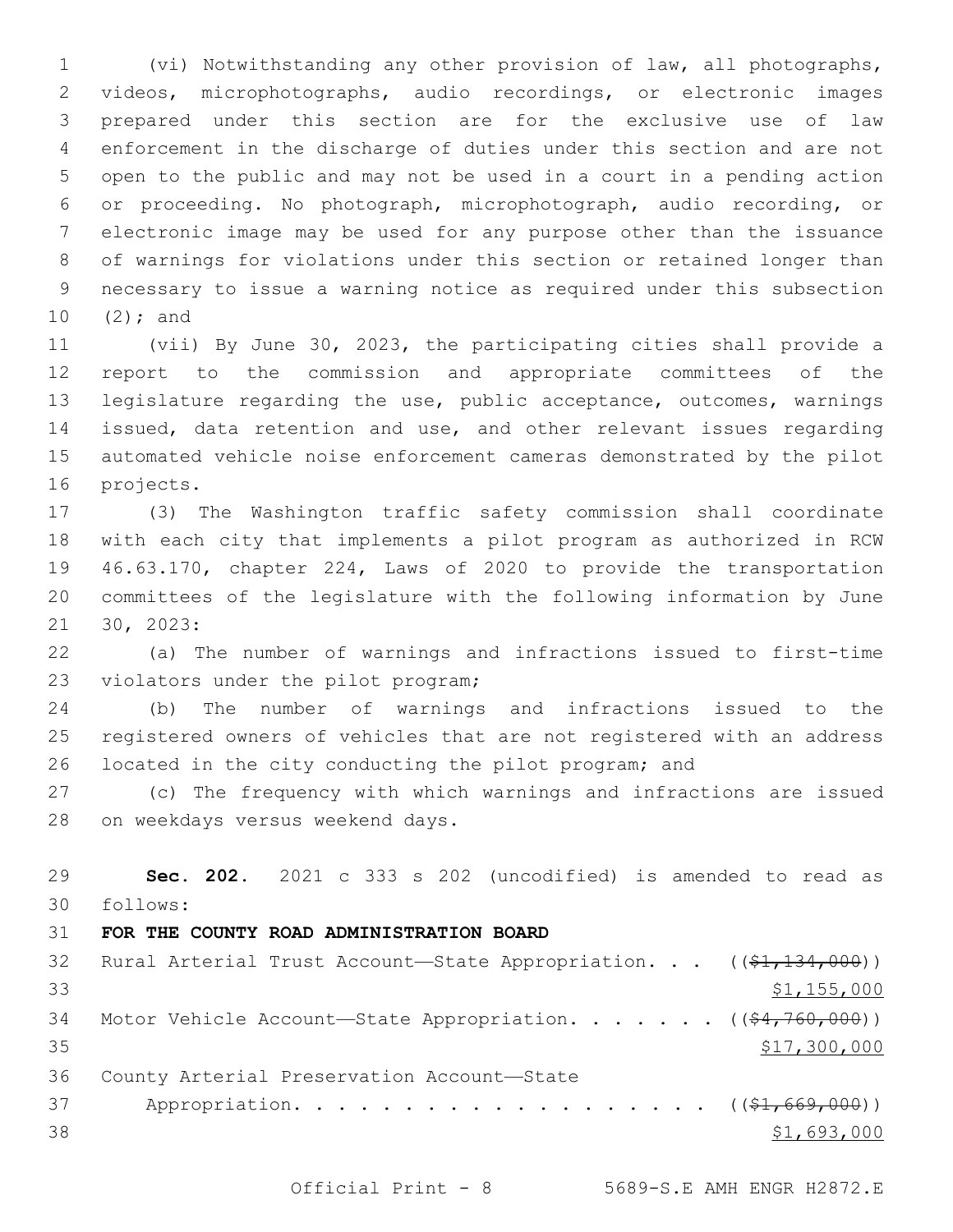1 TOTAL APPROPRIATION. . . . . . . . . . . . . ((<del>\$7,563,000</del>))  $2 \times 520,148,000$ 3 The appropriations in this section are subject to the following conditions and limitations:4 5 (1) \$2,000,000 of the motor vehicle account—state appropriation 6 is provided solely for deposit into the county road administration 7 board emergency loan account-state account. 8 (2) \$12,500,000 of the motor vehicle account—state appropriation 9 is provided solely for preservation purposes. 10 **Sec. 203.** 2021 c 333 s 203 (uncodified) is amended to read as follows: 11 12 **FOR THE TRANSPORTATION IMPROVEMENT BOARD** 13 Transportation Improvement Account-State 14 Appropriation. . . . . . . . . . . . . . . . . (  $(\frac{64,510,000}{51,000})$  $15$  \$4,564,000 16 Motor Vehicle Account—State Appropriation. . . . . . . . \$6,250,000 17 Climate Emissions Reduction Account—State 18 Appropriation. . . . . . . . . . . . . . . . . . . . . \$3,000,000 19 TOTAL APPROPRIATION. . . . . . . . . . . . . . . \$13,814,000 20 The appropriations in this section are subject to the following 21 conditions and limitations: 22 (1) The motor vehicle account—state appropriation is provided 23 solely for preservation purposes. 24 (2) The entire climate emissions reduction account—state 25 appropriation is provided solely for newly selected complete streets 26 grants. 27 **Sec. 204.** 2021 c 333 s 204 (uncodified) is amended to read as follows: 28 29 **FOR THE JOINT TRANSPORTATION COMMITTEE** 30 Motor Vehicle Account—State Appropriation. . . . . . ((\$2,679,000))  $31$  \$3,301,000 32 Multimodal Transportation Account-State 33 Appropriation. . . . . . . . . . . . . . . . . . ((<del>\$420,000</del>))  $34$  \$1,620,000 35 TOTAL APPROPRIATION. . . . . . . . . . . . . ((\$3,099,000))  $36$   $$4,921,000$ 

Official Print - 9 5689-S.E AMH ENGR H2872.E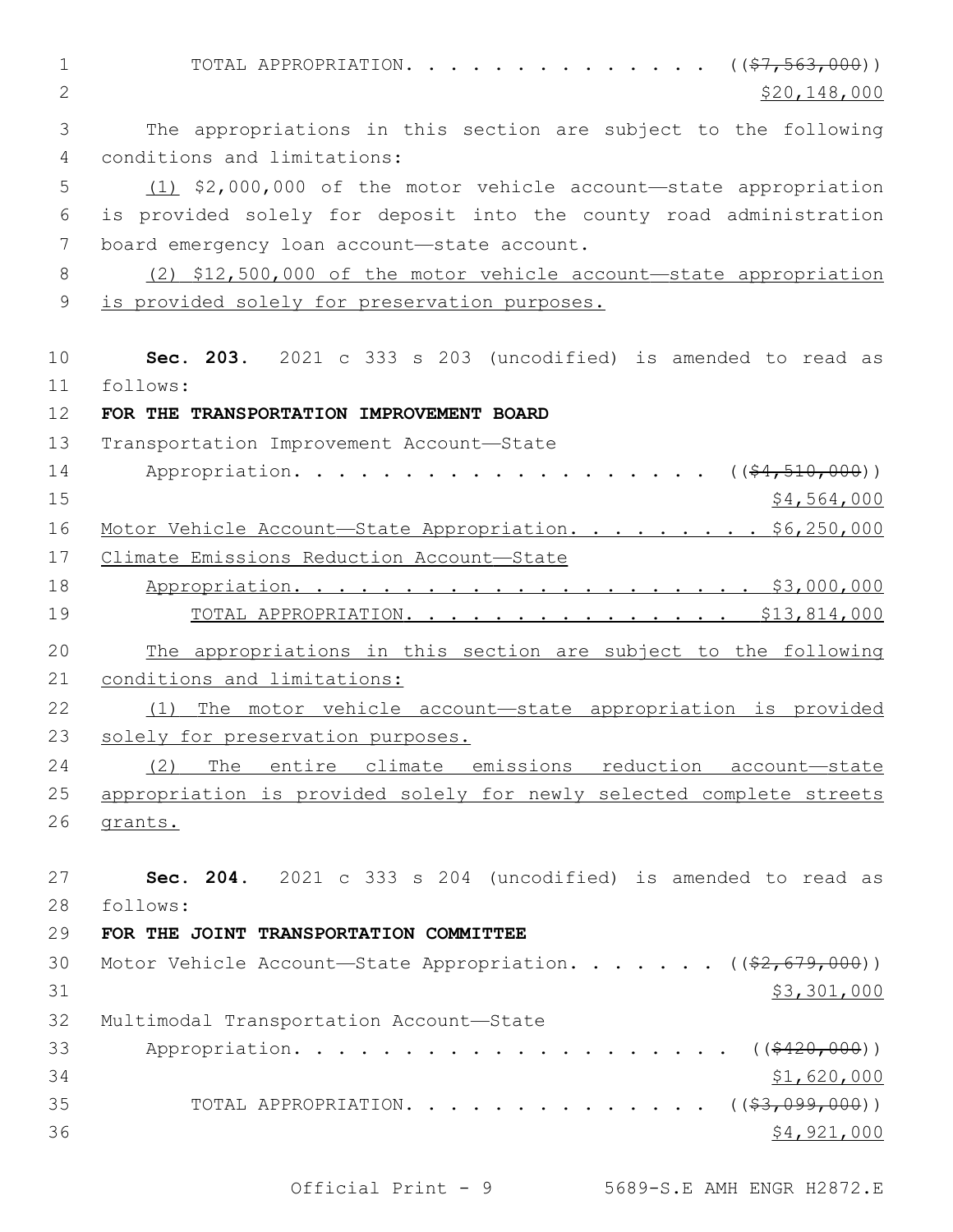The appropriations in this section are subject to the following 2 conditions and limitations:

 (1)(a) \$250,000 of the motor vehicle account—state appropriation is for the joint transportation committee to convene a vehicle registration payment work group to study and recommend new options for payment of vehicle fees or taxes due at the time of application 7 for vehicle registration.

 (b) The work group must consist of, but is not limited to, the following members: A representative of the department of licensing, a representative of county auditors, a representative of subagents, a representative of local taxing authorities imposing a fee or tax due at the time of application for vehicle registration, a representative of a city offering or considering a rebate program for vehicle fees or taxes due at the time of application for vehicle registration, a representative of vehicle owners subject to a motor vehicle excise tax, a representative of vehicle owners subject to an electric car or transportation electrification fee, and an advocate for multimodal transportation options. Work group members are eligible for reimbursement or allowance for expenses pursuant to RCW 43.03.220.

 (c) The work group must engage with members of the public who are interested in new options for payment of fees or taxes due at the time of application for vehicle registration, including persons from communities of color, low-income households, vulnerable populations, and displaced communities. Input from members of the public must inform the work group's recommendations. The work group must notify members of the public of opportunities to engage through a variety of communication channels including, but not limited to, the following: Outreach through community organizations, print and broadcast media, 29 and social media.

 (d) The work group's recommendations must include, but are not 31 limited to, the following:

 (i) Options to provide or encourage rebates to vehicle owners who pay taxes and fees due at the time of application for vehicle 34 registration;

 (ii) An agreed upon service fee structure for vehicle 36 registration payment plans;

(iii) An agreed upon service fee revenue allocation method;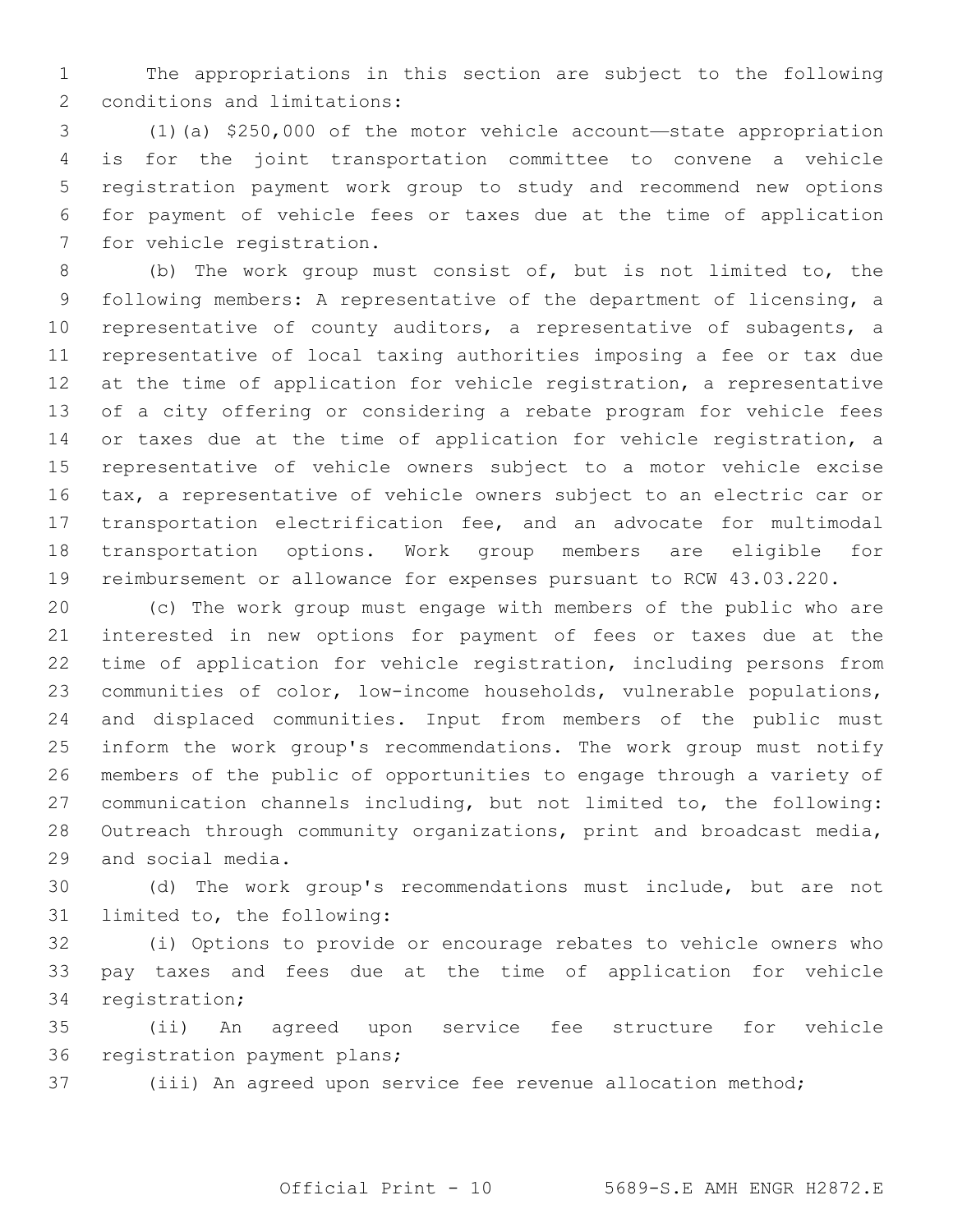(iv) A process to allow agents and subagents to determine if a vehicle owner has paid all taxes and fees due prior to renewal of a 3 vehicle registration;

 (v) Options for reducing revenue loss due to missed payments, transfer of the certificate of title, or registration of a vehicle 6 out of state; and

 (vi) Options to reduce impacts to communities of color, low-income households, vulnerable populations, and displaced communities.

 (e) A report of the work group's findings and recommendations is due to the transportation committees of the legislature by September 30, 2022.11

 (2) \$50,000 of the motor vehicle account—state appropriation is for the joint transportation committee to contract for a legal consultant to analyze and recommend options for the formation of a bistate bridge authority for the purpose of constructing, financing, operating and maintaining a new replacement bridge over the Columbia River near Hood River connecting Klickitat county in Washington to Hood River county in Oregon. The consultant may confer with the Hood River Bistate Working Group to understand the work and analysis that 20 has been completed.

 The Washington interlocal cooperation act, chapter 39.34 RCW, authorizes public agencies to contract with other public agencies via interlocal agreements that enable cooperation among the agencies to perform governmental activities and deliver public services, including agreements with public entities in other states. Such interstate agreements are deemed interstate compacts. The legal analysis must identify and recommend alternative and/or additional statutory authority that would be necessary to allow for the formation of a local government bistate bridge authority or governance structure for the Hood River Bridge replacement that at a 31 minimum may:

32 (a) Issue bonds for bridge construction;

33 (b) Collect tolls; and

(c) Secure and administer state or federal grants and loans.

 The legal analysis must be presented to the transportation committees of the legislature by September 30, 2021.

 (3) \$220,000 of the multimodal transportation account—state appropriation is for overseeing a consultant study to provide recommendations related to the Washington state department of transportation's role in broadband service expansion efforts as Official Print - 11 5689-S.E AMH ENGR H2872.E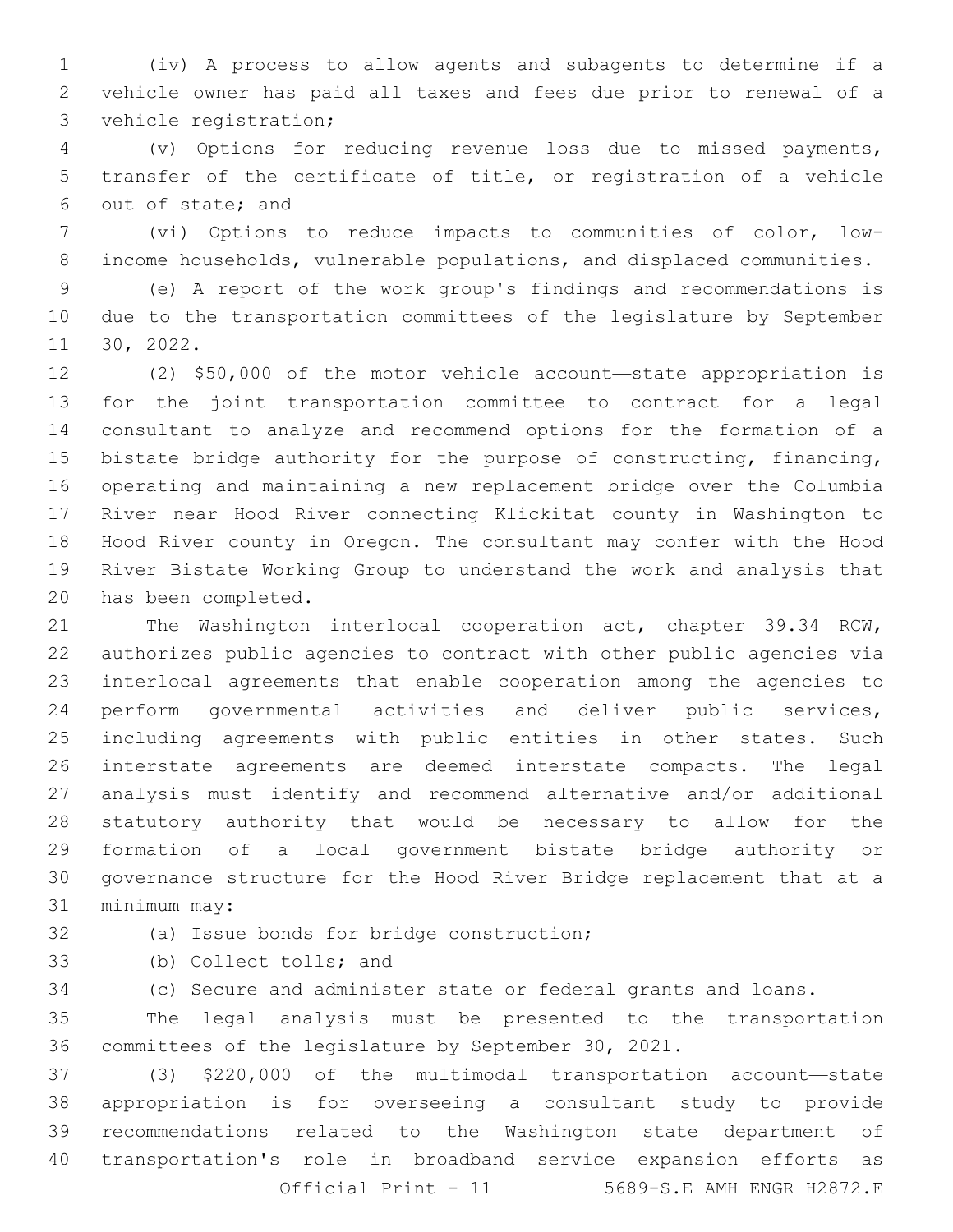directed in chapter 258, Laws of 2021 (broadband along state highways). If chapter 258, Laws of 2021 (broadband along state highways) is not enacted by June 30, 2021, the amount provided in 4 this subsection lapses.

 (4) \$215,000 of the motor vehicle account—state appropriation is provided solely for the joint transportation committee, from amounts set aside out of statewide fuel taxes distributed to cities according to RCW 46.68.110(2), to convene a study on the impacts of current and historical city transportation investments on designated populations, including communities of color, low-income households, vulnerable populations, and displaced communities. The study must identify and measure the true costs of underinvestment of accessible transportation for designated populations, including the secondary 14 impacts to public health, economic opportunity, educational access, and environmental risk factors. The assessment must include specific approaches to addressing existing inequities within cities, as well as recommendations to develop best practices to improve, diversify, and expand city transportation investments. A report must be provided to the office of financial management and the transportation committees of the legislature by December 20, 2022.

 (5) \$400,000 of the motor vehicle account—state appropriation is for the development of a workforce plan for the Washington state ferries which addresses recruitment, retention, diversity, training needs, leadership development, succession planning and other elements needed to ensure sufficient and cost-effective crewing and staffing of the ferry system. In developing the scope of work for the plan and throughout plan development, the joint transportation committee must solicit input from representatives of the Washington state ferries division and the human resources division of the Washington state department of transportation. Represented employee groups must also be consulted as part of plan development. The plan must include a roadmap for Washington state ferries to comprehensively address persistent staffing challenges and strategically position itself for its future workforce needs. The joint transportation committee must issue an interim report identifying short-term strategies to reduce reliance on overtime for staffing day-to-day ferry service. The interim report is due to the transportation committees of the legislature by January 1, 2022. The final report is due to the transportation committees of the legislature by December 20, 2022.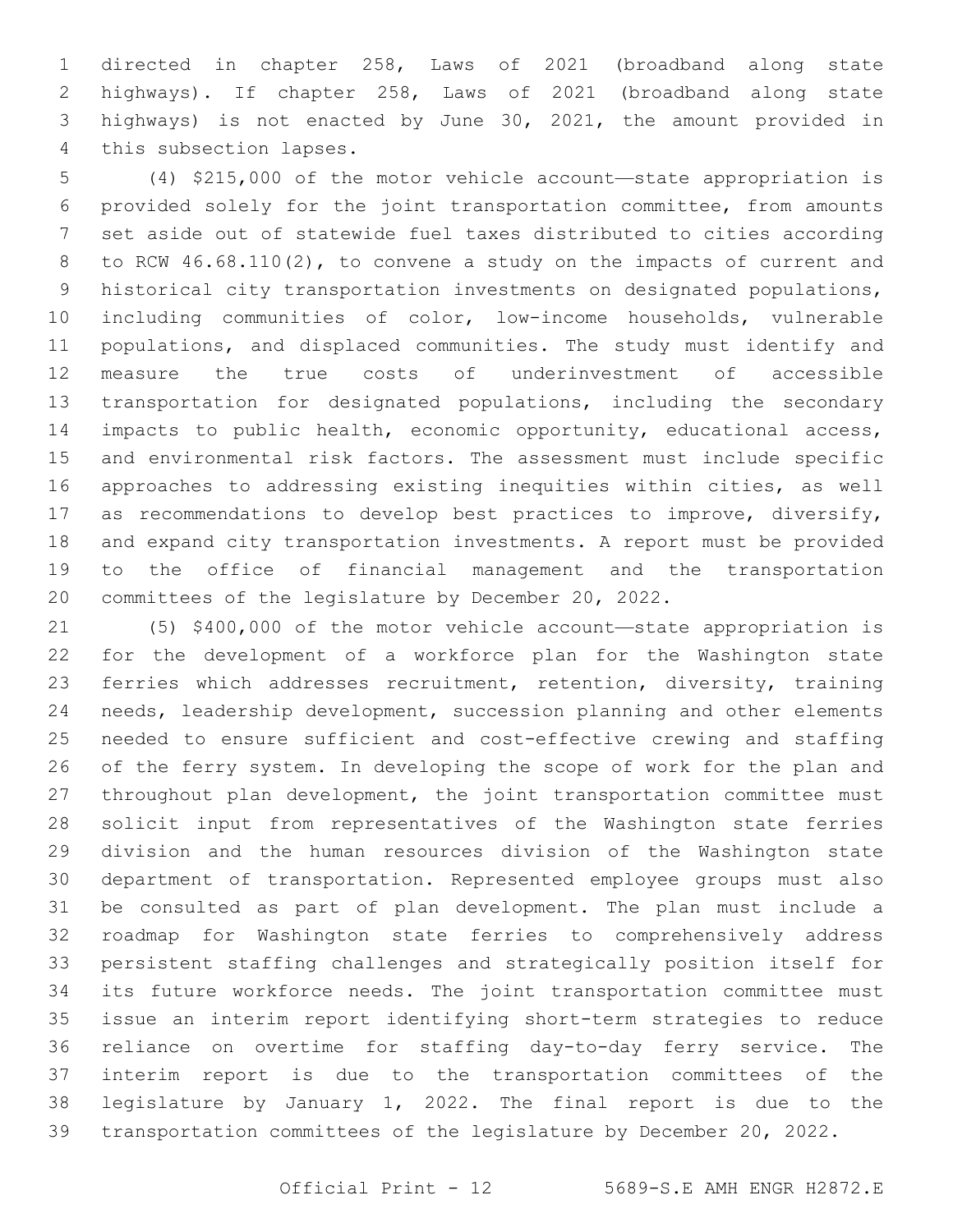(6) \$200,000 of the multimodal transportation account—state appropriation is for the joint transportation committee to update the Washington State Short Line Rail Inventory and Needs Assessment, prepared in 2015, and to facilitate a stakeholder process to assess the effectiveness of state support for short line rail infrastructure based on current and future short line rail infrastructure needs. This assessment must include consideration of current state grant and loan programs, including state investment in nonstate owned short lines, the state's role and investments in the Palouse River and Coulee City (PCC) rail system, and any other ongoing state activities related to short line rail infrastructure. The joint transportation committee must solicit input from all regions of the state from representatives of: Short line rail infrastructure owners, short line rail operators, short line rail customers from representative industries, ports served by short line rail infrastructure, the Washington state department of transportation, the utilities and transportation commission, and other relevant stakeholders as identified by the joint transportation committee. A report with recommendations to enhance the state's support for short line rail infrastructure is due to the transportation committees of the 21 legislature by January 1, 2022.

 (7)(a) \$200,000 of the motor vehicle account—state appropriation is for the joint transportation committee to develop a truck parking action plan with recommendations for immediate next steps for near- term and lasting change in the availability of truck parking for short-haul and long-distance commercial vehicle drivers who require reasonable accommodations for parking commercial motor vehicles, 28 obtaining adequate services, and complying with federal rest requirements. For each opportunity identified, the action plan must:

30 (i) Assess the magnitude of potential impact;

(ii) Assess the potential difficulty level of implementation; and

 (iii) Explain barriers to success and specific steps required to 33 overcome them.

 (b) The action plan must focus on approaches that would be most impactful and feasible and may include, but not be limited to:

(i) Specific cooperative private sector and government actions;

 (ii) Legal and regulatory frameworks at the state level to drive 38 private and/or public-sector action;

 (iii) Incentive-based government programs to spur private sector 40 innovation and investment; and

Official Print - 13 5689-S.E AMH ENGR H2872.E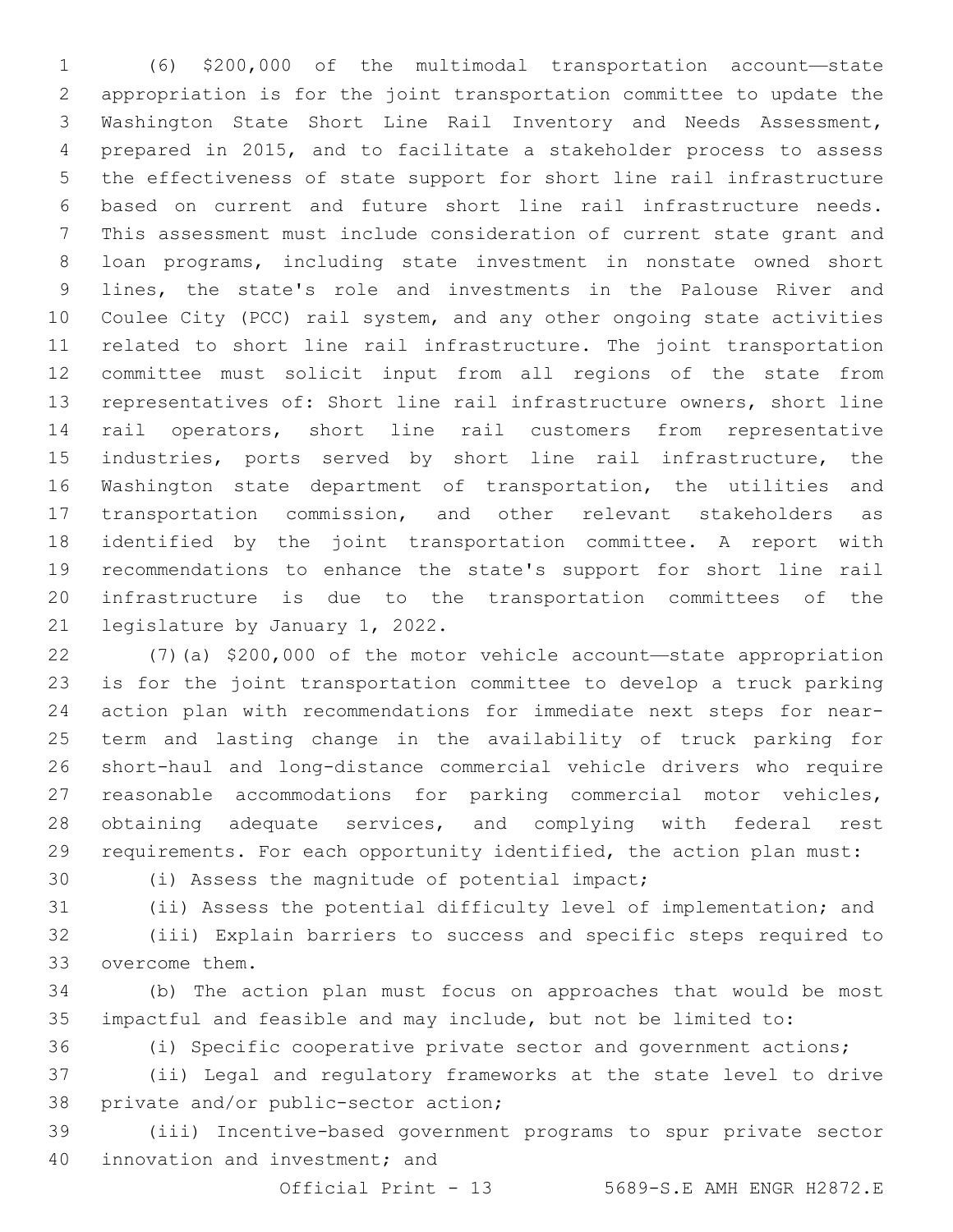(iv) Direct government action at the state, regional, and/or 2 local level.

 (c) The action plan must identify specific, promising projects and approaches, and provide a clear roadmap to what is needed to drive real, substantial improvements in truck parking.

 (d) Outreach for action plan input, including on the feasibility of each opportunity evaluated, must include outreach to 8 representatives of: The trucking industry; truck labor organizations; the shipping industry; truck stop owners; commercial freight delivery 10 recipients, including warehouse and retail recipients; the association of Washington cities; the Washington state association of 12 counties; the Washington state department of transportation; the Washington state patrol; and an academic or research institution that can provide input on technical components of the plan.

 (e) A concise action plan with specific recommended next steps is 16 due to the transportation committees of the legislature by January 1, 17 2022.

 (8) \$250,000 of the multimodal transportation account—state 19 appropriation is for evaluating the benefits and costs of the 20 following options for the Pullman, Albion, and Colfax corridor on the Palouse River and Coulee City shortline rail system owned by the department: Rail banking of inactive state-owned rail corridors for use as trails; the department retaining ownership and maintenance 24 responsibility for the corridor; and disposing of the right-of-way and returning the land to private ownership. The joint transportation committee must develop a report and submit it to the governor and transportation committees of the legislature by June 30, 2023. The report must include:

 (a) All costs associated with the department's retaining ownership and maintenance responsibility of this corridor, including but not limited to, the costs of upkeep, fencing, decking, and 32 railing on bridges, and annual inspections;

 (b) An inventory of portions of the state-owned Palouse River and Coulee City railroad that may be eligible for rail banking, including 35 the current status of those portions;

 (c) The current costs and liabilities of the portions inventoried in (a) of this subsection if they are not railbanked;

 (d) The costs and benefits of removing rails identified in (a) of this subsection for use in other parts of state-owned railway;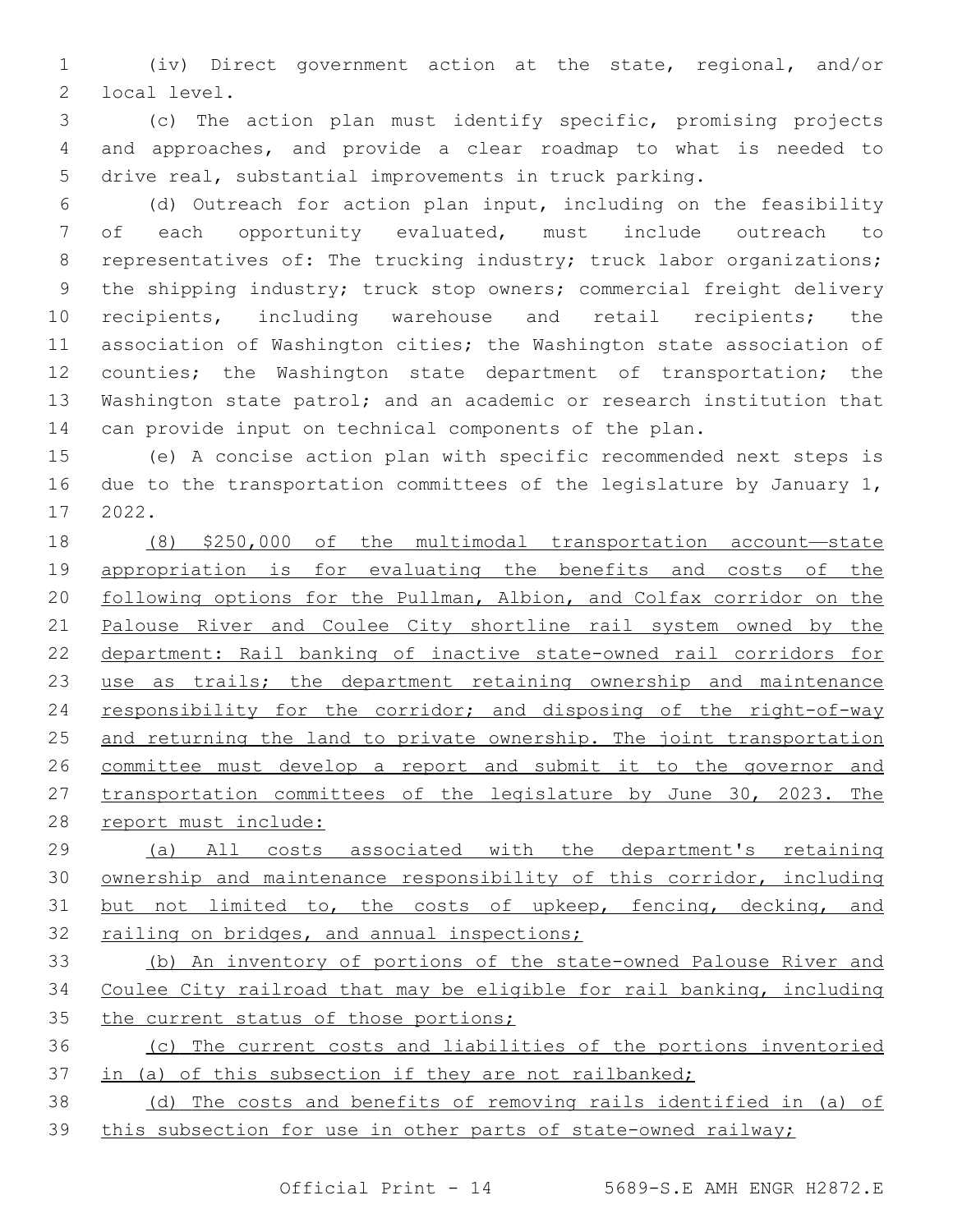| $\mathbf 1$    | The estimated department costs and liabilities associated<br>(e)      |  |  |  |
|----------------|-----------------------------------------------------------------------|--|--|--|
| $\mathbf{2}$   | with rail banking;                                                    |  |  |  |
| 3              | (f) A preliminary cost estimate for trail development;                |  |  |  |
| 4              | (q) Identification of interested trail sponsors, including the        |  |  |  |
| 5              | known underlying ownership interests;                                 |  |  |  |
| 6              | (h) Identification of access rights of landowners to cross the        |  |  |  |
| $\overline{7}$ | right-of-way; and                                                     |  |  |  |
| $\,8\,$        | (i) The surface transportation board process for abandonment and      |  |  |  |
| $\mathsf 9$    | rail banking.                                                         |  |  |  |
| 10             | (9) \$400,000 of the multimodal transportation account-state          |  |  |  |
| 11             | appropriation is for the joint transportation committee to conduct an |  |  |  |
| 12             | independent review of an ultra high-speed ground transportation       |  |  |  |
| 13             | corridor between Portland, Oregon and Vancouver, British Columbia.    |  |  |  |
| 14             | The review should include an assessment of the assumptions included   |  |  |  |
| 15             | in the studies overseen by the Washington state department of         |  |  |  |
| 16             | transportation: A 2017 to 2018 feasibility study; a 2019 business     |  |  |  |
| 17             | case analysis; and a 2020 report with recommendations for a           |  |  |  |
| 18             | governance framework, strategic engagement plan, and financial        |  |  |  |
| 19             | strategy. The review should also provide additional analysis of the   |  |  |  |
| 20             | distribution of projected benefits and costs for communities of       |  |  |  |
| 21             | color, low-income households, and other disadvantaged communities.    |  |  |  |
| 22             | The joint transportation committee shall provide a report with its    |  |  |  |
| 23             | findings to the transportation committees of the legislature by June  |  |  |  |
| 24             | 30, 2023.                                                             |  |  |  |
| 25             | $(10)$ \$400,000 of the multimodal transportation account-state       |  |  |  |
| 26             | appropriation is for the joint transportation committee to conduct a  |  |  |  |
| 27             | study to determine how many nondrivers are in Washington state and    |  |  |  |
| 28             | the demographics of this population. The joint transportation         |  |  |  |
| 29             | committee is directed to conduct a survey, conduct research, develop  |  |  |  |
| 30             | a dataset, and conduct analysis on the nondriving population of       |  |  |  |
| 31             | Washington state. The analysis must include, but is not limited to:   |  |  |  |
| 32             | (a) Reasons for not driving; (b) demographics of who is not driving   |  |  |  |
| 33             | to include age, disability status, rural or urban residence, and      |  |  |  |
| 34             | other available demographic information; and (c) availability of      |  |  |  |
| 35             | transportation options for nondrivers and the impact those options    |  |  |  |
| 36             | have on their access to services, economic opportunity, recreation,   |  |  |  |
| 37             | education, and other aspects of community life. The joint             |  |  |  |
| 38             | transportation committee shall provide a report to the transportation |  |  |  |
| 39             | committees of the legislature by February 1, 2023.                    |  |  |  |
|                |                                                                       |  |  |  |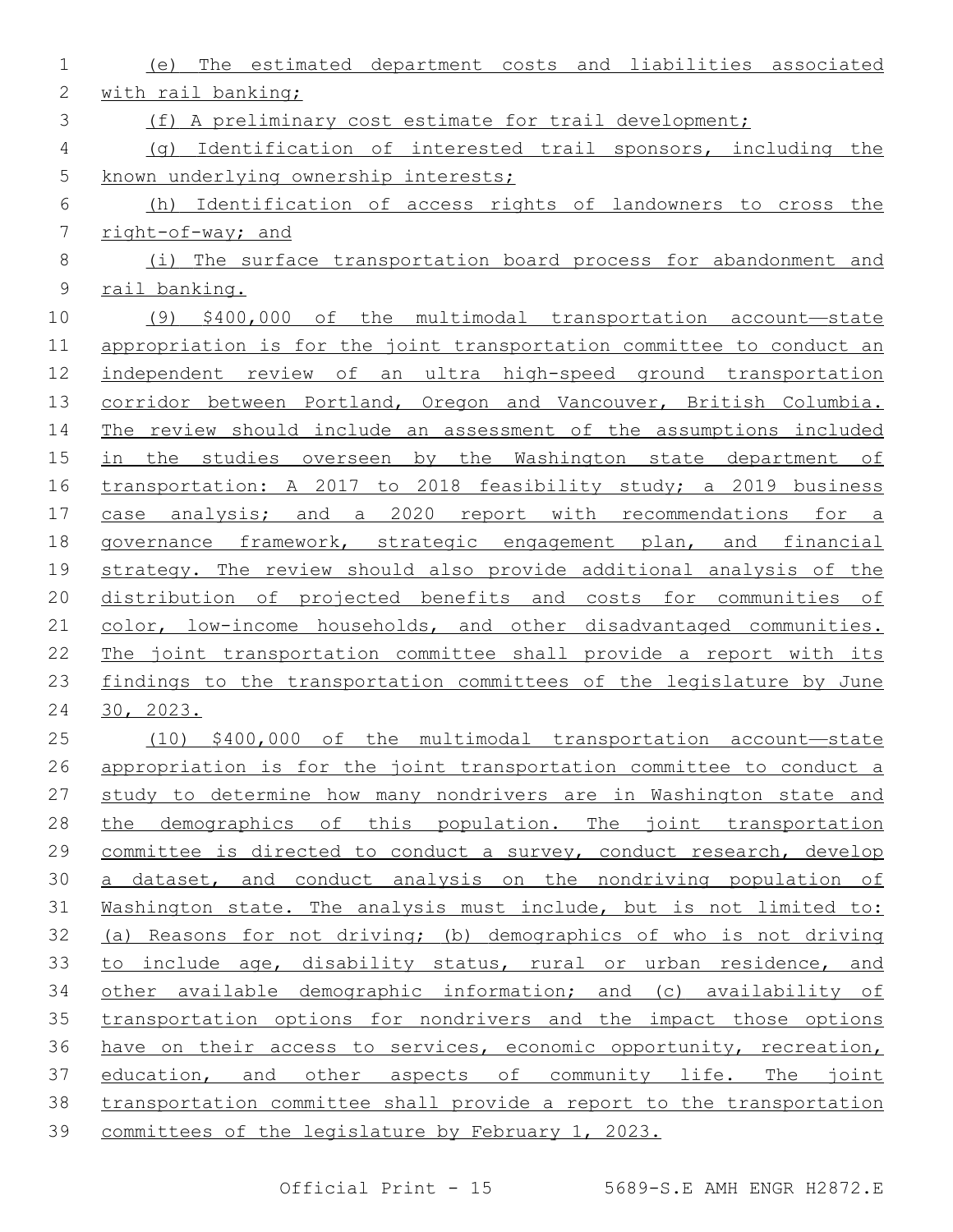(11)(a) \$300,000 of the motor vehicle account—state appropriation is for the joint transportation committee to oversee a consultant study to identify and recommend cost-effective strategies to maximize walk-on passenger ridership of the Anacortes – San Juan ferry routes. The study must also identify available public funding sources to support these strategies. Reducing the need for passengers to bring their cars on the ferries will increase the capacity of each ferry run to transport more people. (b) The evaluated options may include, but not be limited to: (i) Increased public funding or other support for transit or 11 shuttle service between ferry landings on Orcas, Lopez, San Juan, and 12 Anacortes and nearby major town centers or connecting transit hubs; (ii) Options to increase availability of taxi and rideshare 14 services at each of the landings; (iii) Short-term electric vehicle rentals at ferry landings, 16 including electric bicycles and scooters; (iv) Public funding or other support to increase the available locations for additional parking and reduce the cost for short-term 19 parking near each landing; (v) Marketing of the availability of options through the Washington state ferries reservation system website, on ferries and at ferry landings and ticketing facilities. 23 (c) Outreach for the study, including on the feasibility and 24 effectiveness of each strategy evaluated, must include outreach to representatives of: (i) Washington state ferries; 27 (ii) San Juan county council; (iii) Anacortes and San Juan Islands ferry advisory committee members; (iv) San Juan economic development council; (v) City of Anacortes; (vi) City of Friday Harbor; (vii) Skagit transit; (viii) Skagit RTPO; (ix) Eastsound; (x) Lopez Village; (xi) Transit dependent populations; and (xii) Others as deemed appropriate by the committee. (d) A report with recommendations on the most feasible and cost-effective strategies to maximize walk-on passenger ridership of the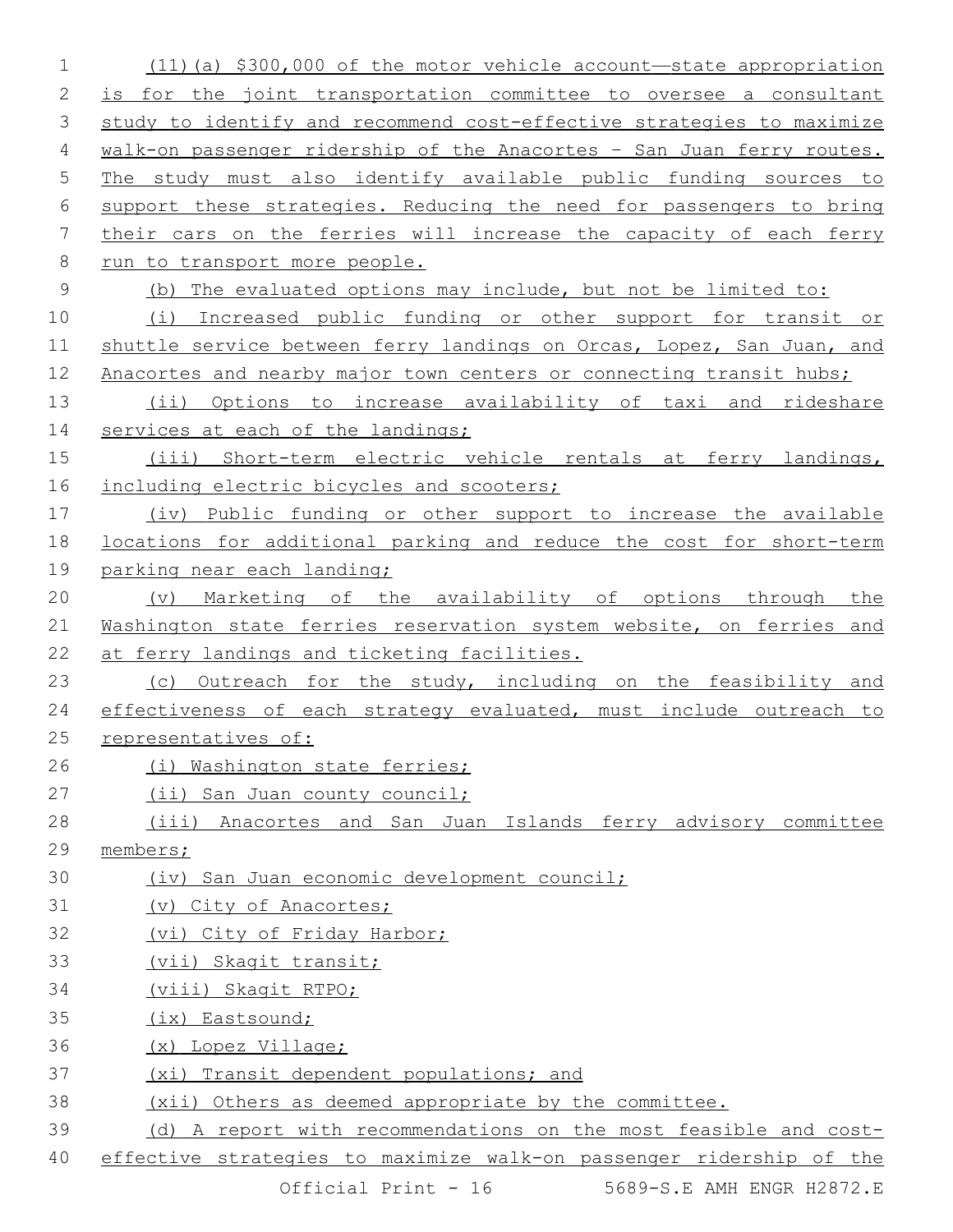Anacortes – San Juan and Anacortes - Sidney ferry routes is due to the transportation committees of the legislature by January 6, 2023. (12) \$150,000 of the multimodal transportation account—state appropriation is for the joint transportation committee to examine options and provide recommendations for a state program to assist with the establishment of powered micromobility device lending libraries. The purpose of the powered micromobility device lending libraries is to provide low-cost or no-cost, reliable, and healthier modes of transportation to vulnerable communities. It is anticipated that the powered micromobility device lending libraries would be managed by community nonprofit organizations, local governments, higher education institutions, school districts, or federally 13 recognized tribal governments. The options that should be examined include, but are not limited to: A state-funded grant program for the purchase of powered micromobility devices to be used in powered micromobility device lending libraries, direct technical assistance for establishing community-based powered micromobility device lending libraries, and direct-to-consumer incentives to applicants to purchase powered micromobility. Recommendations must specify how to prioritize program benefits for vulnerable populations and overburdened communities, including tribes, seniors, low-income populations, and communities with high environmental burdens. Powered micromobility devices to be examined by this study are devices that do not exceed product speed of 30 miles per hour or product weight of 100 pounds and include electric bicycles, electric cargo bikes, electric standing scooters, and other mobility devices under 50 pounds in weight that do not use fossil fuels. The joint transportation committee shall provide a report with its findings to the transportation committees of the legislature by June 30, 2023. (13)(a) Within existing resources the joint transportation committee must convene a work group to advise the committee on the distribution of transportation funds from the infrastructure investment and jobs act between state and local government in future biennia. In addition to the executive committee of the joint

management as well as one representative of each of the following:

 transportation committee the work group, to the extent practicable, shall include governor's staff from the office of financial

- (i) The Washington state association of counties;
- (ii) Metropolitan planning organizations;
- (iii) Regional transportation planning organizations;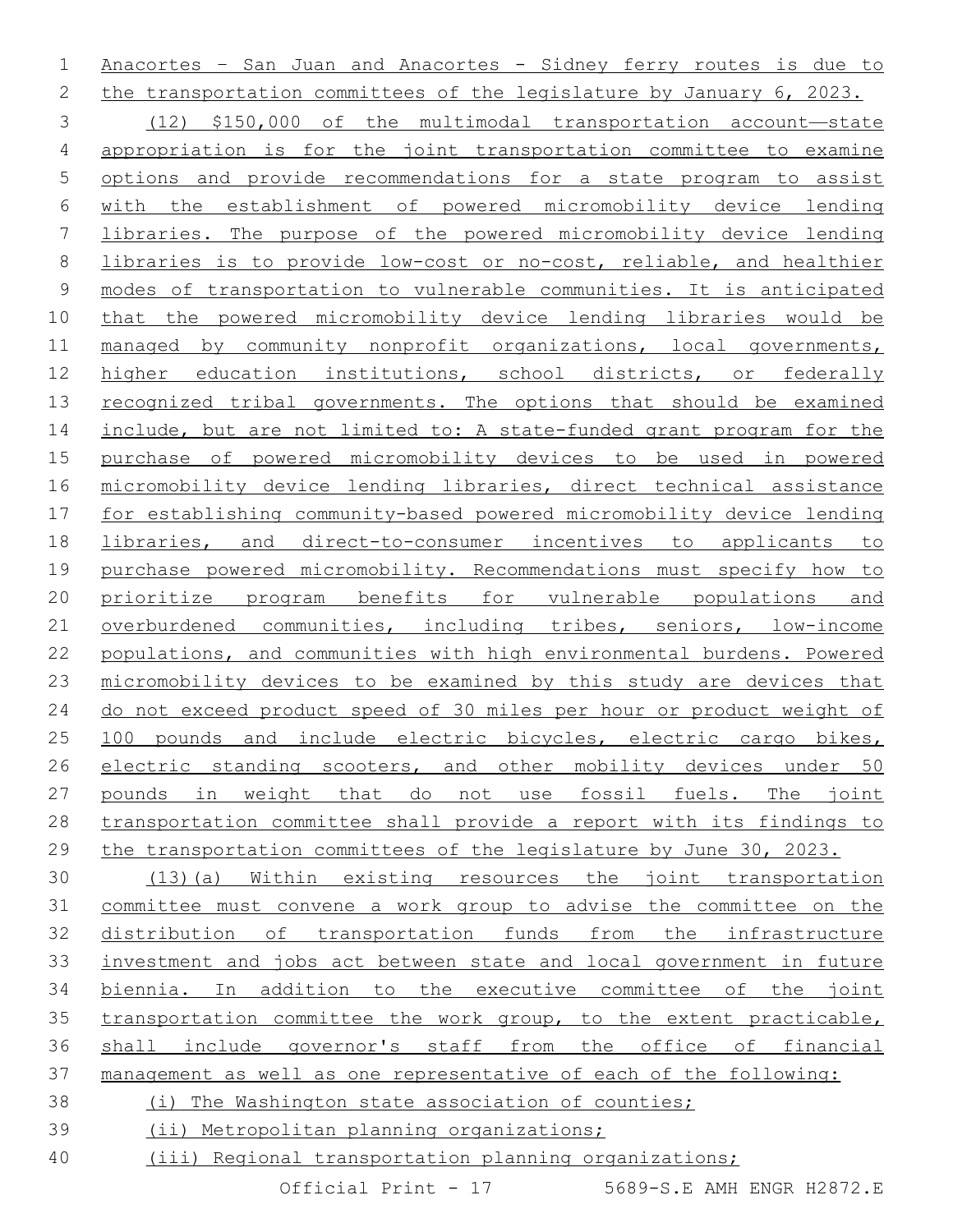| $\mathbf 1$    | (iv) The association of Washington cities;                               |
|----------------|--------------------------------------------------------------------------|
| $\mathbf{2}$   | (v) Tribal transportation planning organizations;                        |
| 3              | (vi) The Washington state department of transportation;                  |
| 4              | (vii) The Washington public ports association; and                       |
| 5              | (viii) The Washington state transit association.                         |
| 6              | (b) The joint transportation committee will consider the advice          |
| $\overline{7}$ | of the work group and, with recognition of the state's history of        |
| $\,8\,$        | collaboration and open discussion, determine the allocation of the       |
| $\mathsf 9$    | infrastructure investment and jobs act funding by November 15, 2022.     |
| 10             | $(14)$ \$300,000 of the motor vehicle account—state appropriation is     |
| 11             | provided solely for the implementation of Engrossed Second Substitute    |
| 12             | House Bill No. 1815, (deterring catalytic converter theft). If           |
| 13             | Engrossed Second Substitute House Bill No. 1815 is not enacted by        |
| 14             | June 30, 2022, the amount provided in this subsection lapses.            |
|                |                                                                          |
| 15             | Sec. 205. 2021 c 333 s 205 (uncodified) is amended to read as            |
| 16             | follows:                                                                 |
| 17             | FOR THE TRANSPORTATION COMMISSION                                        |
| 18             | Motor Vehicle Account-State Appropriation. ((\$2,438,000))               |
| 19             | \$4,200,000                                                              |
| 20             | Interstate 405 and State Route Number 167 Express                        |
| 21             | Toll Lanes Account-State Appropriation. \$127,000                        |
| 22             | State Route Number 520 Corridor Account-State                            |
| 23             | \$276,000                                                                |
| 24             | Tacoma Narrows Toll Bridge Account-State                                 |
| 25             |                                                                          |
| 26             | Alaskan Way Viaduct Replacement Project Account-                         |
| 27             | State Appropriation. \$172,000                                           |
| 28             | TOTAL APPROPRIATION. ( $(\frac{2}{7}, \frac{193}{193}, \frac{000}{193})$ |
| 29             | \$4,955,000                                                              |
| 30             | The appropriations in this section are subject to the following          |
| 31             |                                                                          |
|                | conditions and limitations:                                              |
| 32             | (1) The commission shall reconvene the road usage charge steering        |
| 33             | committee, with the same membership described in chapter 297, Laws of    |
| 34             | 2018, and shall periodically report to the steering committee with       |

 awarded July 2020 ("Forward Drive"). A year-end update on the status of any federally-funded project for which federal funding is secured must be provided to the governor's office and the transportation

Official Print - 18 5689-S.E AMH ENGR H2872.E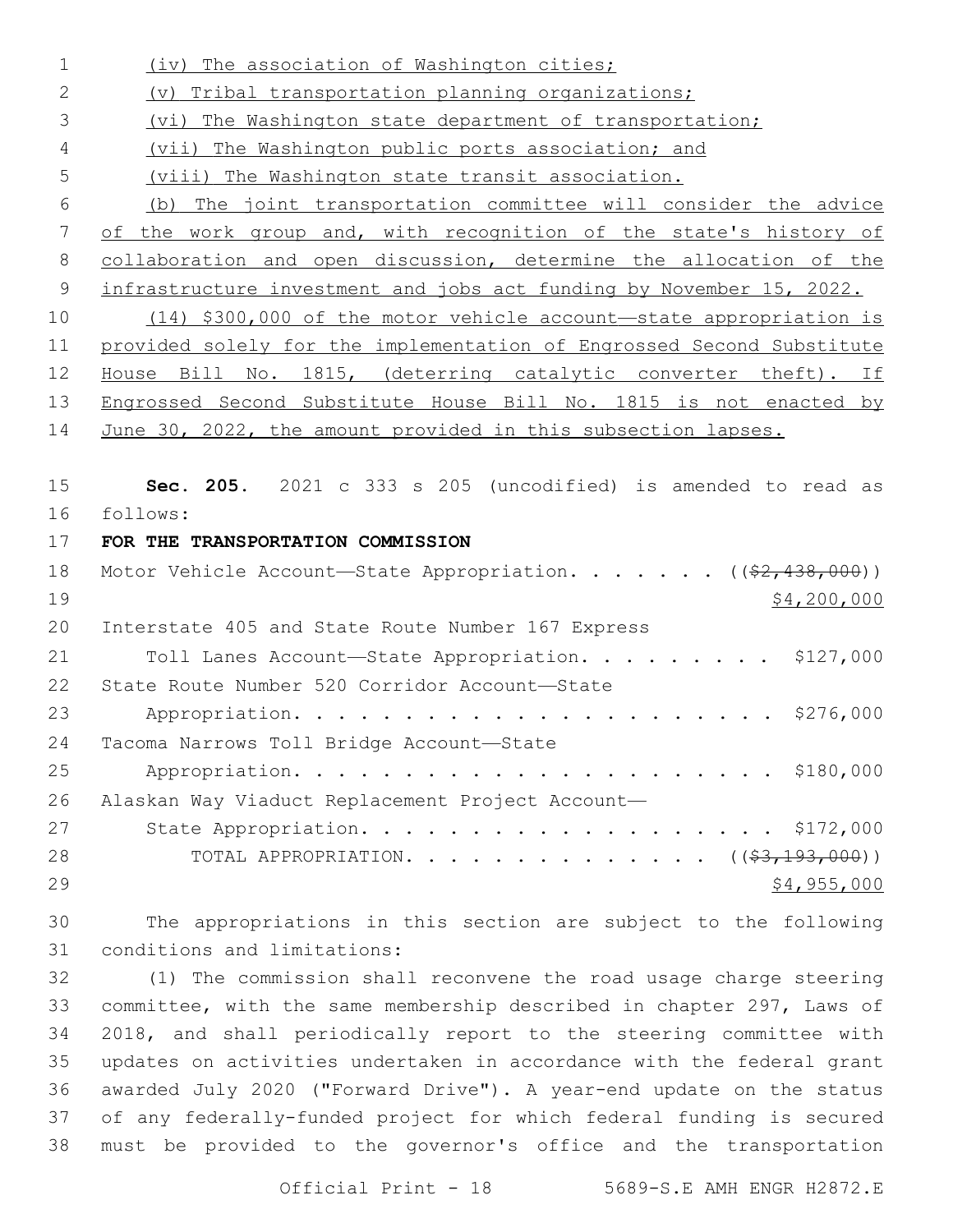1 committees of the legislature by January 1, 2022, and by January 1, 2 2023. Any legislative vacancies on the steering committee must be 3 appointed by the speaker of the house of representatives for a house 4 of representatives member vacancy, and by the president of the senate 5 for a senate member vacancy.

 $((+3))$   $(2)$  \$127,000 of the Interstate 405 and state route number 167 express toll lanes account—state appropriation, \$276,000 of the state route number 520 corridor account—state appropriation, \$180,000 of the Tacoma Narrows toll bridge account—state appropriation, and \$172,000 of the Alaskan Way viaduct replacement project account—state appropriation are provided solely for the transportation commission's proportional share of time spent supporting tolling operations for 13 the respective tolling facilities.

14 (3) \$1,500,000 of the motor vehicle account—state appropriation 15 is provided solely for the commission to conduct a full planning-16 level traffic and revenue study of the Hood River Bridge to determine 17 the viability of toll revenues to support future financing of 18 improvements and possible replacement of the bridge, considering 19 prior work and studies conducted. The commission will coordinate this 20 work with the department of transportation, the Port of Hood River, 21 the Oregon department of transportation, and other entities as 22 needed. The results of the assessment must be submitted to the house 23 and senate transportation committees by January 5, 2024.

24 **Sec. 206.** 2021 c 333 s 206 (uncodified) is amended to read as follows: 25

# 26 **FOR THE FREIGHT MOBILITY STRATEGIC INVESTMENT BOARD**

27 Freight Mobility Investment Account-State

28 Appropriation. . . . . . . . . . . . . . . . . . (  $(*831,000)$  )  $29$   $$840,000$ 

30 **Sec. 207.** 2021 c 333 s 207 (uncodified) is amended to read as follows: 31

32 **FOR THE WASHINGTON STATE PATROL**

| 33 |  | State Patrol Highway Account-State Appropriation. . ((\$517,391,000))  |                |
|----|--|------------------------------------------------------------------------|----------------|
| 34 |  |                                                                        | \$521,896,000  |
| 35 |  | State Patrol Highway Account—Federal Appropriation. . ((\$15,838,000)) |                |
| 36 |  |                                                                        | \$16, 112, 000 |
| 37 |  | State Patrol Highway Account-Private/Local                             |                |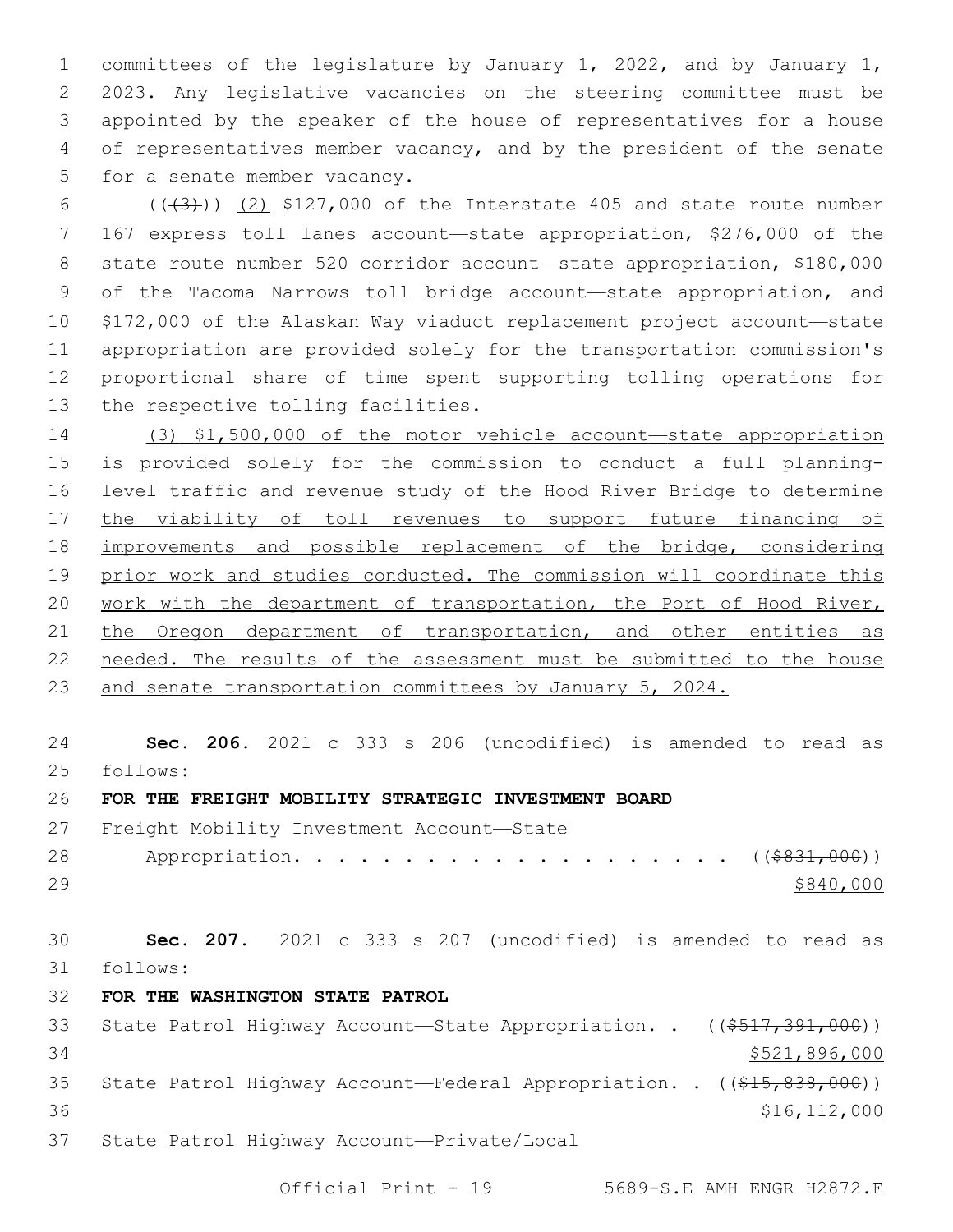1 Appropriation. . . . . . . . . . . . . . . . . (  $(\frac{64,267,000}{5})$ 2  $\frac{1}{2}$   $\frac{1}{2}$   $\frac{1}{2}$   $\frac{1}{2}$   $\frac{1}{2}$   $\frac{1}{2}$   $\frac{1}{2}$   $\frac{1}{2}$   $\frac{1}{2}$   $\frac{1}{2}$   $\frac{1}{2}$   $\frac{1}{2}$   $\frac{1}{2}$   $\frac{1}{2}$   $\frac{1}{2}$   $\frac{1}{2}$   $\frac{1}{2}$   $\frac{1}{2}$   $\frac{1}{2}$   $\frac{1}{2}$   $\frac{1}{2}$   $\frac{1}{2}$ 3 Highway Safety Account—State Appropriation. . . . . . ((\$1,214,000)) 4  $\frac{4}{31,282,000}$ 5 Ignition Interlock Device Revolving Account-State 6 Appropriation. . . . . . . . . . . . . . . . . (  $(\frac{25}{1000})$  )  $7 \frac{\text{S2,243,000}}{9}$ 8 Multimodal Transportation Account-State 9 Appropriation. . . . . . . . . . . . . . . . . . (  $(\frac{2888,000}{1})$  $\frac{$293,000}{ }$ 11 State Route Number 520 Corridor Account-State 12 Appropriation. . . . . . . . . . . . . . . . . . . . . . \$433,000 13 Tacoma Narrows Toll Bridge Account-State 14 Appropriation. . . . . . . . . . . . . . . . . . . . . . \$77,000 15 I-405 and SR 167 Express Toll Lanes Account-State 16 Appropriation. . . . . . . . . . . . . . . . . . . . . \$1,348,000 17 TOTAL APPROPRIATION. . . . . . . . . . . . ((<del>\$545,909,000</del>)) 18 \$547,998,000

19 The appropriations in this section are subject to the following 20 conditions and limitations:

 (1) Washington state patrol officers engaged in off-duty uniformed employment providing traffic control services to the department of transportation or other state agencies may use state patrol vehicles for the purpose of that employment, subject to guidelines adopted by the chief of the Washington state patrol. The Washington state patrol must be reimbursed for the use of the vehicle at the prevailing state employee rate for mileage and hours of usage, subject to guidelines developed by the chief of the Washington state 29 patrol.

 (2) \$580,000 of the state patrol highway account—state appropriation is provided solely for the operation of and administrative support to the license investigation unit to enforce vehicle registration laws in southwestern Washington. The Washington state patrol, in consultation with the department of revenue, shall maintain a running estimate of the additional vehicle registration fees, sales and use taxes, and local vehicle fees remitted to the state pursuant to activity conducted by the license investigation unit. Beginning October 1, 2021, and quarterly thereafter, the Washington state patrol shall submit a report detailing the

Official Print - 20 5689-S.E AMH ENGR H2872.E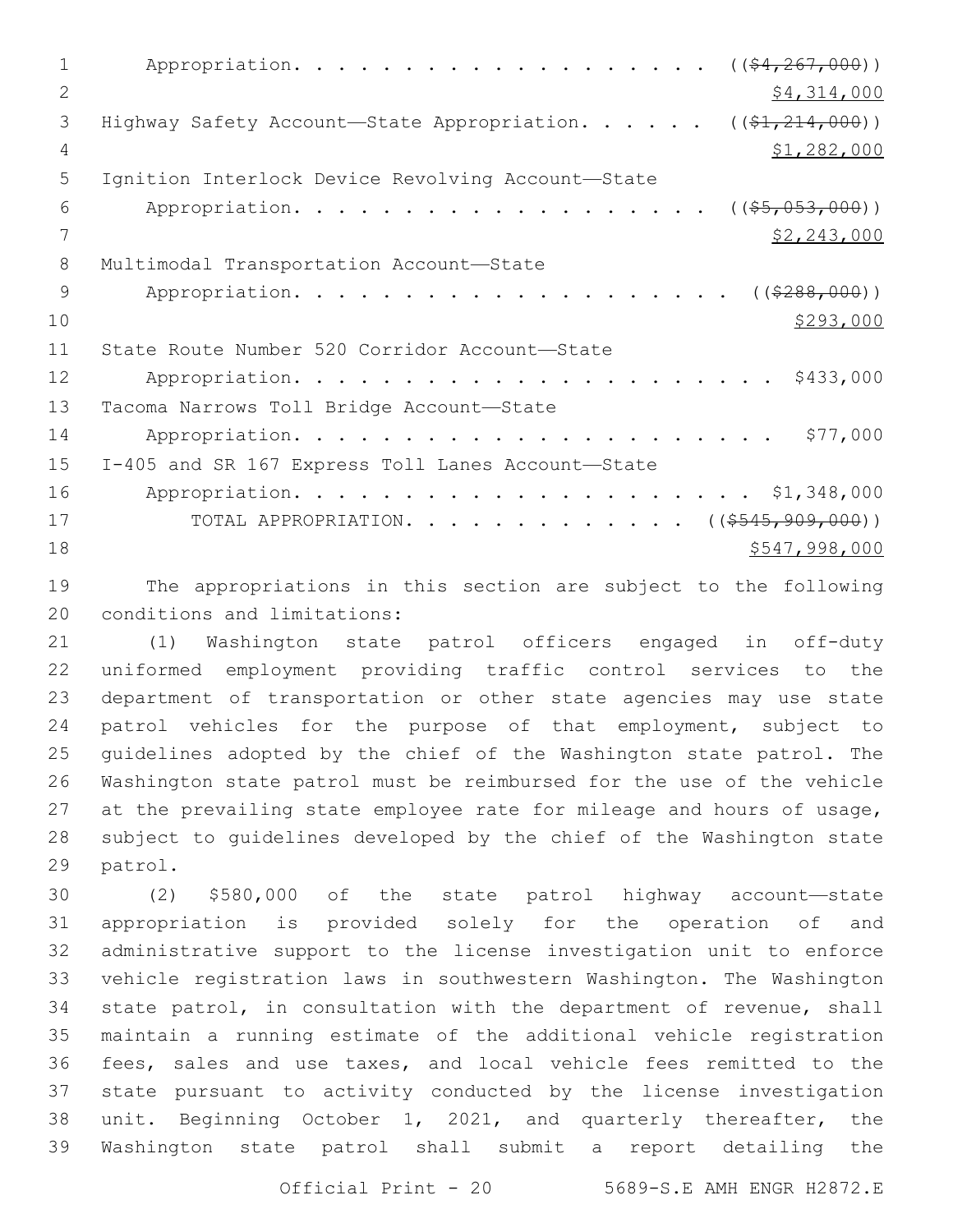additional revenue amounts generated since January 1, 2021, to the director of the office of financial management and the transportation committees of the legislature. At the end of the calendar quarter in which it is estimated that more than \$625,000 in state sales and use taxes have been remitted to the state since January 1, 2021, the Washington state patrol shall notify the state treasurer and the 7 state treasurer shall transfer funds pursuant to section 406 (( $\Theta$ f) this act)), chapter 333, Laws of 2021.

 (3) \$4,000,000 of the state patrol highway account—state appropriation is provided solely for a third arming and a third trooper basic training class. The cadet class is expected to graduate 12 in June 2023.

 (4) By December 1st of each year during the 2021-2023 biennium**,**  the Washington state patrol must report to the house and senate transportation committees on the status of recruitment and retention 16 activities as follows:

(a) A summary of recruitment and retention strategies;

 (b) The number of transportation funded staff vacancies by major 19 category;

 (c) The number of applicants for each of the positions by these 21 categories;

22 (d) The composition of workforce;

 (e) Other relevant outcome measures with comparative information 24 with recent comparable months in prior years; and

 (f) Activities related to the implementation of the agency's workforce diversity plan, including short-term and long-term, specific comprehensive outreach and recruitment strategies to increase populations underrepresented within both commissioned and 29 noncommissioned employee groups.

 (5) \$493,000 of the state patrol highway account—state appropriation is provided solely for aerial criminal investigation tools, including software licensing and maintenance, and annual certification, and is subject to the conditions, limitations, and 34 review requirements of section 701 ((of this act)), chapter 333, Laws 35 of 2021.

36 (6) ((\$7,962,000)) \$6,422,000 of the state patrol highway account —state appropriation is provided solely for the land mobile radio system replacement, upgrade, and other related activities. Beginning January 1, 2022, the Washington state patrol must report semiannually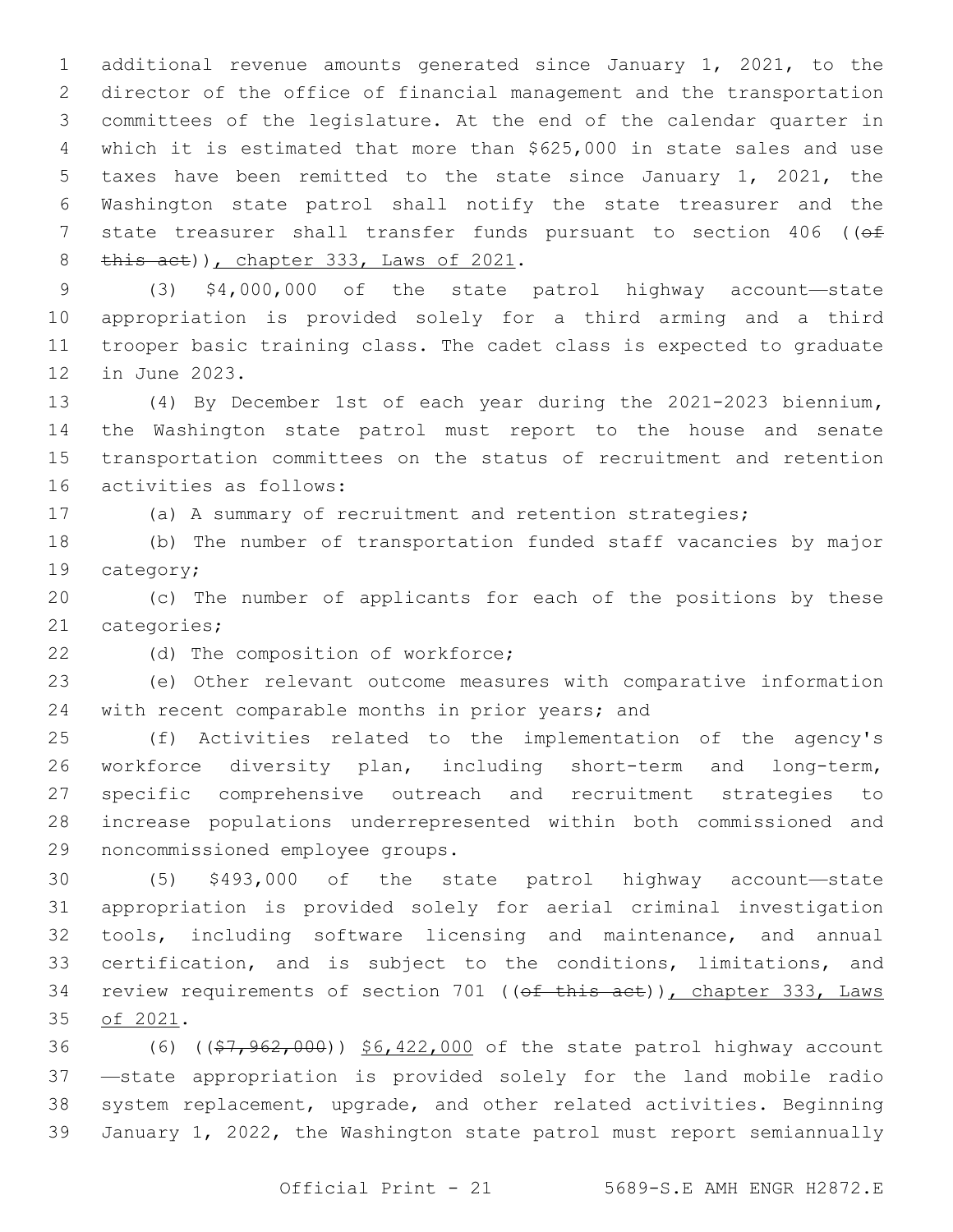to the office of the state chief information officer on the progress related to the projects and activities associated with the land mobile radio system, including the governance structure, outcomes achieved in the prior six month time period, and how the activities are being managed holistically as recommended by the office of the chief information officer. At the time of submittal to the office of the state chief information officer, this report shall be transmitted to the office of financial management and the house and senate 9 transportation committees.

 (7) \$510,000 of the ignition interlock device revolving account— state appropriation is provided solely for the ignition interlock program at the Washington state patrol to provide funding for two staff to work and provide support for the program in working with manufacturers, service centers, technicians, and participants in the 15 program.

 (8) \$1,348,000 of the Interstate 405 and state route number 167 express toll lanes account—state appropriation, \$433,000 of the state route number 520 corridor account—state appropriation, and \$77,000 of the Tacoma Narrows toll bridge account—state appropriation are provided solely for the Washington state patrol's proportional share of time spent supporting tolling operations and enforcement for the 22 respective tolling facilities.

 (9) \$289,000 of the state patrol highway account—state appropriation is provided solely for the replacement of 911 workstations.25

 (10) \$35,000 of the state patrol highway account—state appropriation is provided solely for the replacement of bomb response 28 equipment.

 (11) \$713,000 of the state patrol highway account—state appropriation is provided solely for information technology 31 infrastructure maintenance.

 (12) The Washington state patrol must provide a report to the office of financial management and the house and senate transportation committees on its plan for implementing a transition to cloud computing and storage with its 2023-2025 budget submittal.

 (13) \$945,000 of the state patrol highway account—state appropriation is provided solely for implementation of chapter 329, Laws of 2021 (custodial interrogations). If chapter 329, Laws of 2021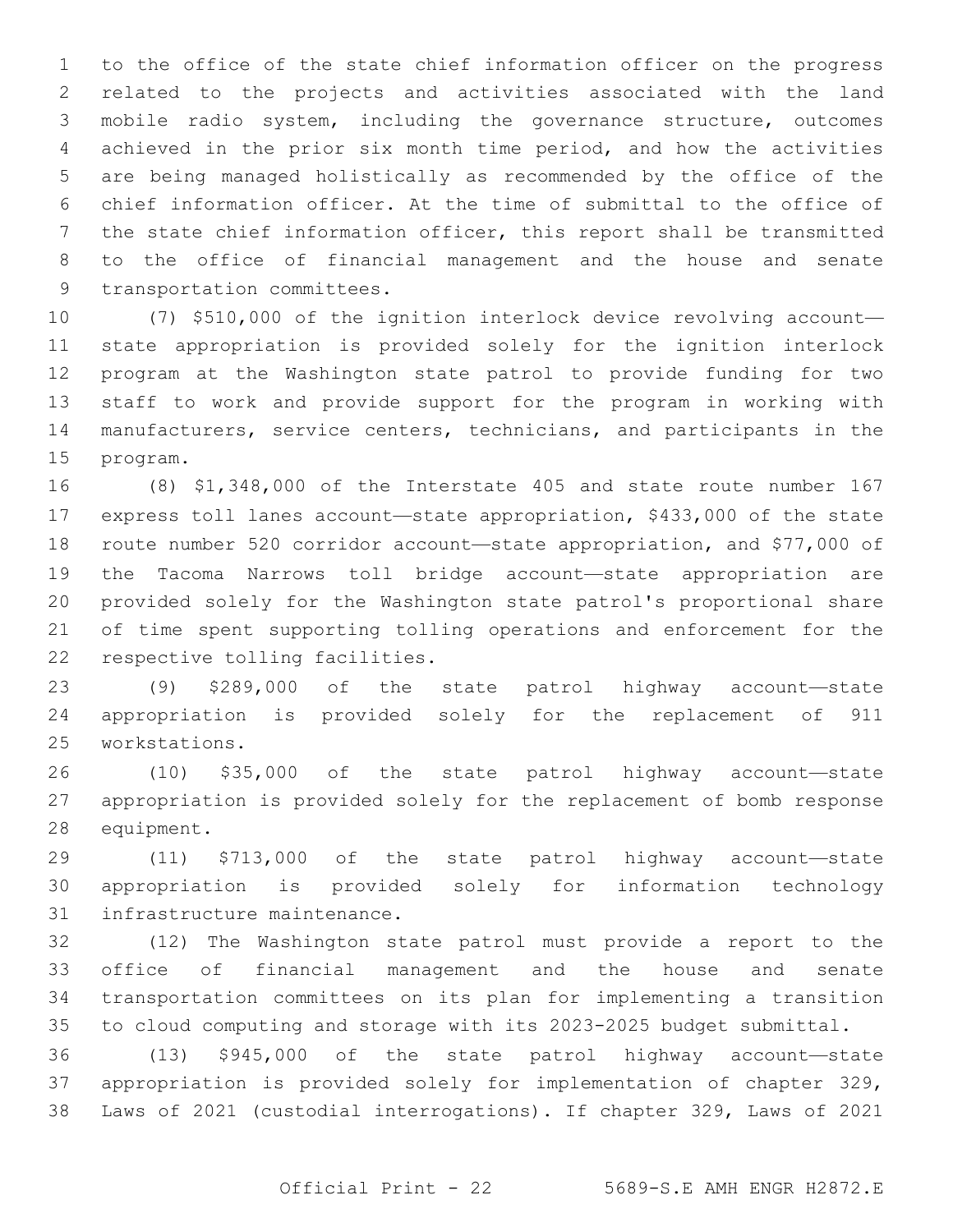(custodial interrogations) is not enacted by June 30, 2021, the 2 amount provided in this subsection lapses.

 (14) \$46,000 of the state patrol highway account—state appropriation is provided solely for implementation of chapter 320, Laws of 2021 (peace officer tactics). If chapter 320, Laws of 2021 (peace officer tactics) is not enacted by June 30, 2021, the amount 7 provided in this subsection lapses.

 (15) \$46,000 of the state patrol highway account—state appropriation is provided solely for implementation of chapter 324, Laws of 2021 (use of force by officers). If chapter 324, Laws of 2021 (use of force by officers) is not enacted by June 30, 2021, the 12 amount provided in this subsection lapses.

 (16)(a) The legislature finds that the water connection extension constructed by the Washington state patrol from the city of Shelton's water facilities to the Washington state patrol academy was necessary to meet the water supply needs of the academy. The legislature also finds that the water connection provides an ongoing water supply that 18 is necessary to the operation of the training facility, that the state is making use of the water connection for these public activities, and that any future incidental use of the municipal infrastructure put in place to support these activities will not impede the Washington state patrol's ongoing use of the water 23 connection extension.

 (b) \$2,220,000 of the transfer from the waste tire removal account to the motor vehicle fund, as required under RCW 70A.205.425, reimburses the motor vehicle fund for the portion of the water project costs assigned by the agreement to properties, other than the Washington state patrol academy, that make use of the water connection while the agreement remains in effect. This reimbursement to the motor vehicle fund is intended to address any possibility that the termination of this agreement could be determined to result in the unconstitutional use of 18th amendment designated funds for nonhighway purposes under the constitution of the state of Washington; however, this transfer is not intended to indicate that the incidental use of this infrastructure by these properties necessarily requires such reimbursement under the state Constitution. Immediately following the transfer of funds, Washington state patrol and the city of Shelton shall meet to formally update the terms of their "Agreement for Utility Connection and Reimbursement of Water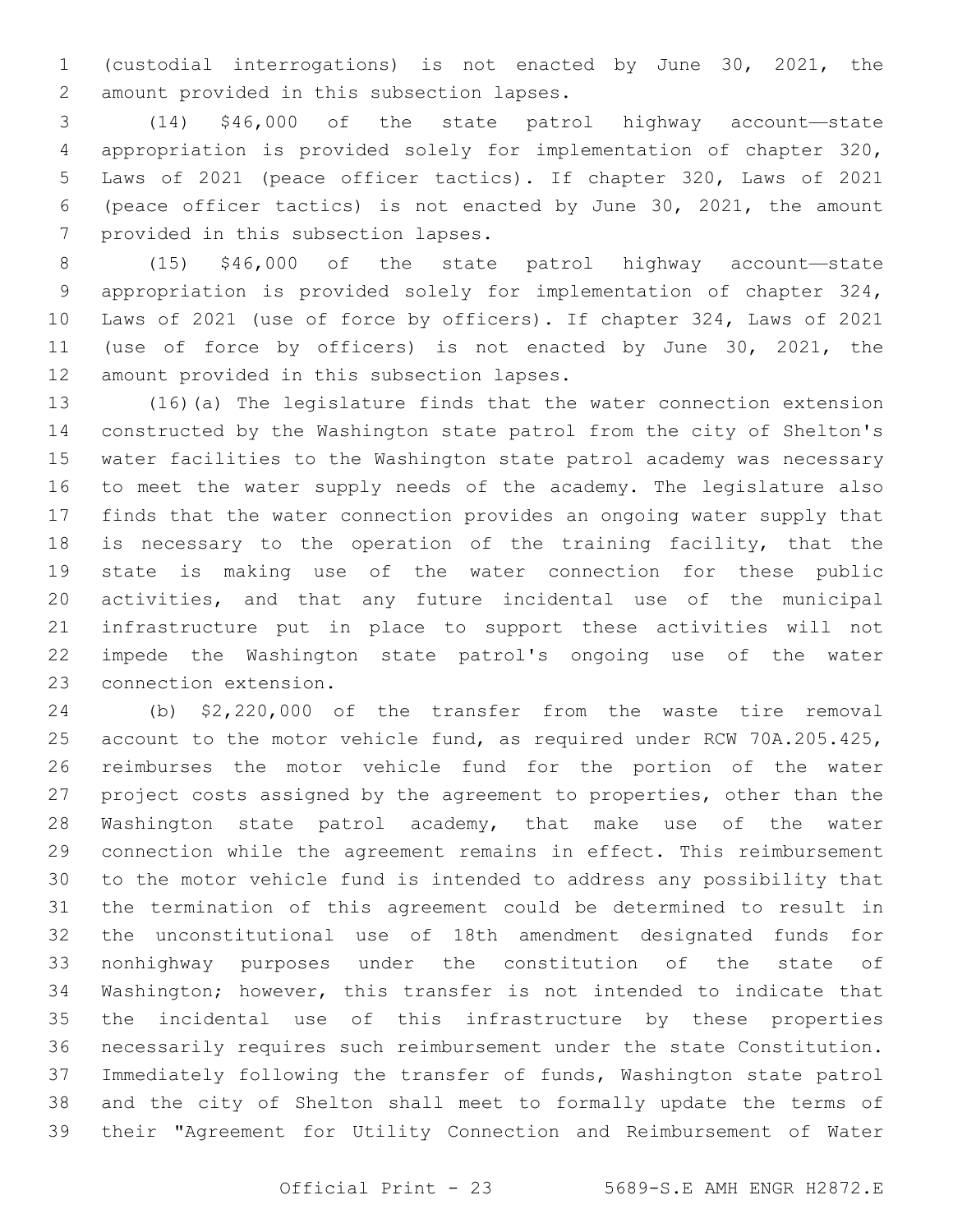Extension Expenses" executed on June 12, 2017, to reflect the intent 2 of the proviso.

 (17) The appropriations in this section provide sufficient funding for state patrol staffing assuming vacancy savings which may change over time. Funding for staffing will be monitored and adjusted in the ((2022)) 2023 supplemental budget to restore funding as 7 authorized staffing levels are achieved.

 (18) \$554,000 of the state patrol highway account—state is provided solely for a feasibility study of an integrated solution for data collection and reporting of operational performance data that will no longer be collected with the implementation of the one Washington time leave and attendance system. The study must include a review of best practices for collecting the operational performance data and coordinating with other law enforcement agencies on the collection of data.

 (19) \$250,000 of the state patrol highway account—state 17 appropriation is provided solely for implementation of Engrossed Substitute House Bill No. 2037 (peace officers/use of force). If Engrossed Substitute House Bill No. 2037 (peace officers/use of force) is not enacted by June 30, 2022, the amount provided in this subsection lapses.

 (20) \$14,788,000 of the state patrol highway account—state appropriation is provided solely for contingency funding to address emergent issues related to mitigating negative impacts of the high level of commissioned and noncommissioned staff vacancies. Potential uses of the funding include, but are not limited to, the following: Operating a miniacademy and training opportunities for lateral transfers from other agencies; increased overtime, travel, and other related costs; increased contracting to maintain adequate service levels; and unanticipated facility and equipment needs. By January 1, 2023, the state patrol must submit a report to the governor and the transportation committees of the legislature detailing the specific expenditures made from the contingency funding provided in this subsection. The report must also include a description of the mini- academy training, including the number of lateral transfers that entered the training, the number which completed training, the cost of the miniacademy, and a comparison of how the training was different from a conventional academy class.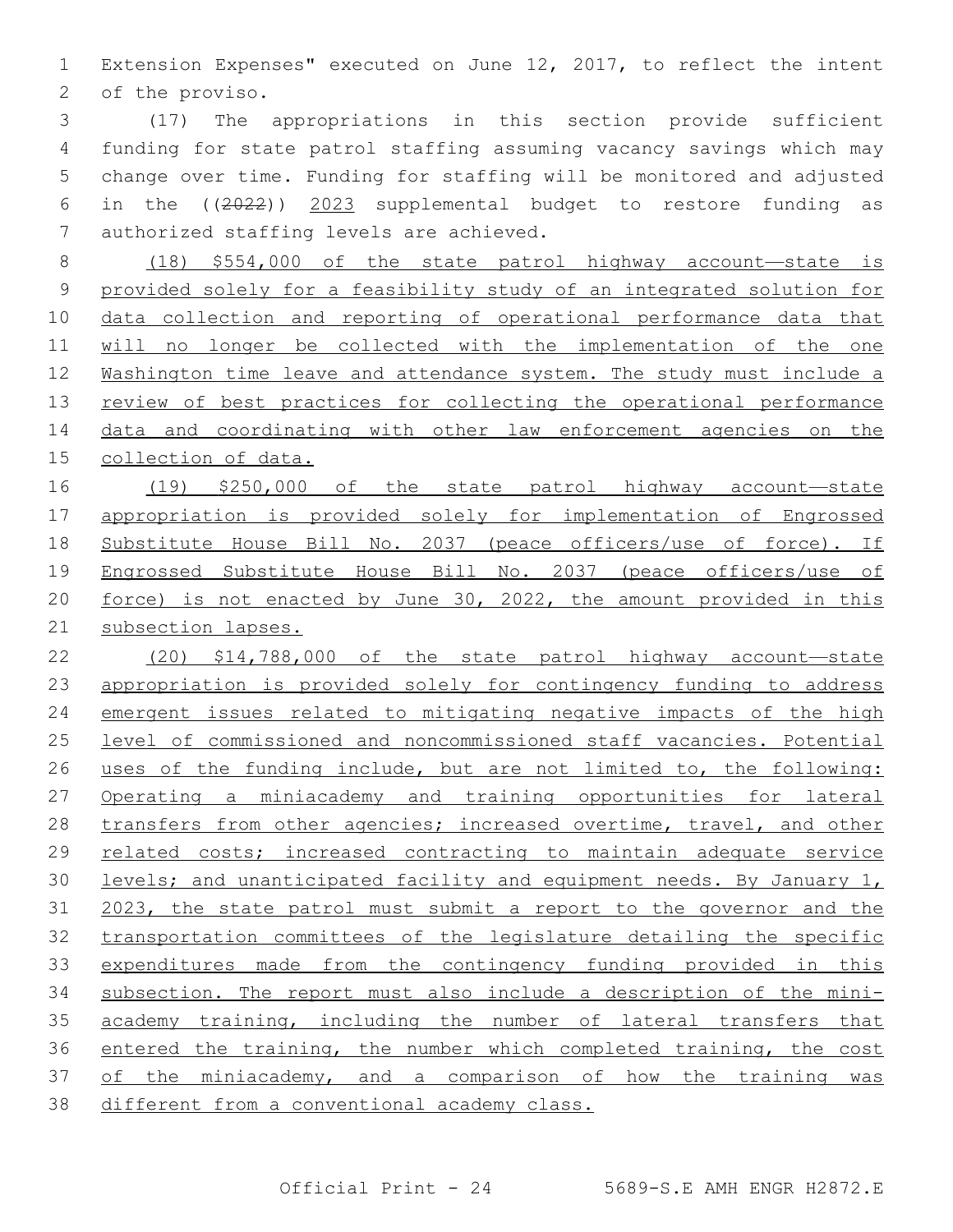1 **Sec. 208.** 2021 c 333 s 208 (uncodified) is amended to read as 2 follows: 3 **FOR THE DEPARTMENT OF LICENSING** 4 Marine Fuel Tax Refund Account-State Appropriation. . . . . \$34,000 5 Motorcycle Safety Education Account-State 6 Appropriation. . . . . . . . . . . . . . . . .  $($  $($  $$\frac{4}{2}$  $,$   $894$  $,$   $000)$ )$ 7 \$4,958,000 8 Limited Fish and Wildlife Account-State 9 Appropriation. . . . . . . . . . . . . . . . .  $($   $($   $\frac{1}{917}$ ,  $000)$ )  $10 \frac{\$919,000}{}$ 11 Highway Safety Account—State Appropriation. . . . . ((\$241,868,000))  $12$  \$237,228,000 13 Highway Safety Account—Federal Appropriation. . . . . . \$1,294,000 14 Motor Vehicle Account—State Appropriation. . . . . ((\$73,327,000))  $15$  \$72,387,000 16 Motor Vehicle Account—Federal Appropriation. . . . . . ((\$150,000))  $17$  \$400,000 18 Motor Vehicle Account-Private/Local Appropriation. . . . \$6,600,000 19 Ignition Interlock Device Revolving Account-State 20 Appropriation. . . . . . . . . . . . . . . . . (  $(\frac{26}{100})$ )  $21$   $$6,095,000$ 22 Department of Licensing Services Account-State 23 Appropriation. . . . . . . . . . . . . . . . . . ((\$8,157,000))  $24$  \$8,188,000 25 License Plate Technology Account—State Appropriation 26 . . . . . . . . . . . . . . . . . . . . . . . . . . . \$4,250,000 27 Abandoned Recreational Vehicle Account-State 28 Appropriation. . . . . . . . . . . . . . . . . ((\$3,066,000)) 29 \$3,070,000 30 Limousine Carriers Account—State Appropriation. . . . . . . \$110,000 31 Electric Vehicle Account—State Appropriation. . . . . ((\$405,000))  $32 \frac{\$413,000}{}$ 33 DOL Technology Improvement & Data Management 34 Account—State Appropriation. . . . . . . . . . . . ((\$748,000))  $35$ Agency Financial Transaction Account—State36 37 Appropriation. . . . . . . . . . . . . . . . (  $(\frac{221,257,000)}{21,257,000)}$  $38$   $$19,757,000$ 39 ((<del>Driver Licensing Technology Support Account State</del>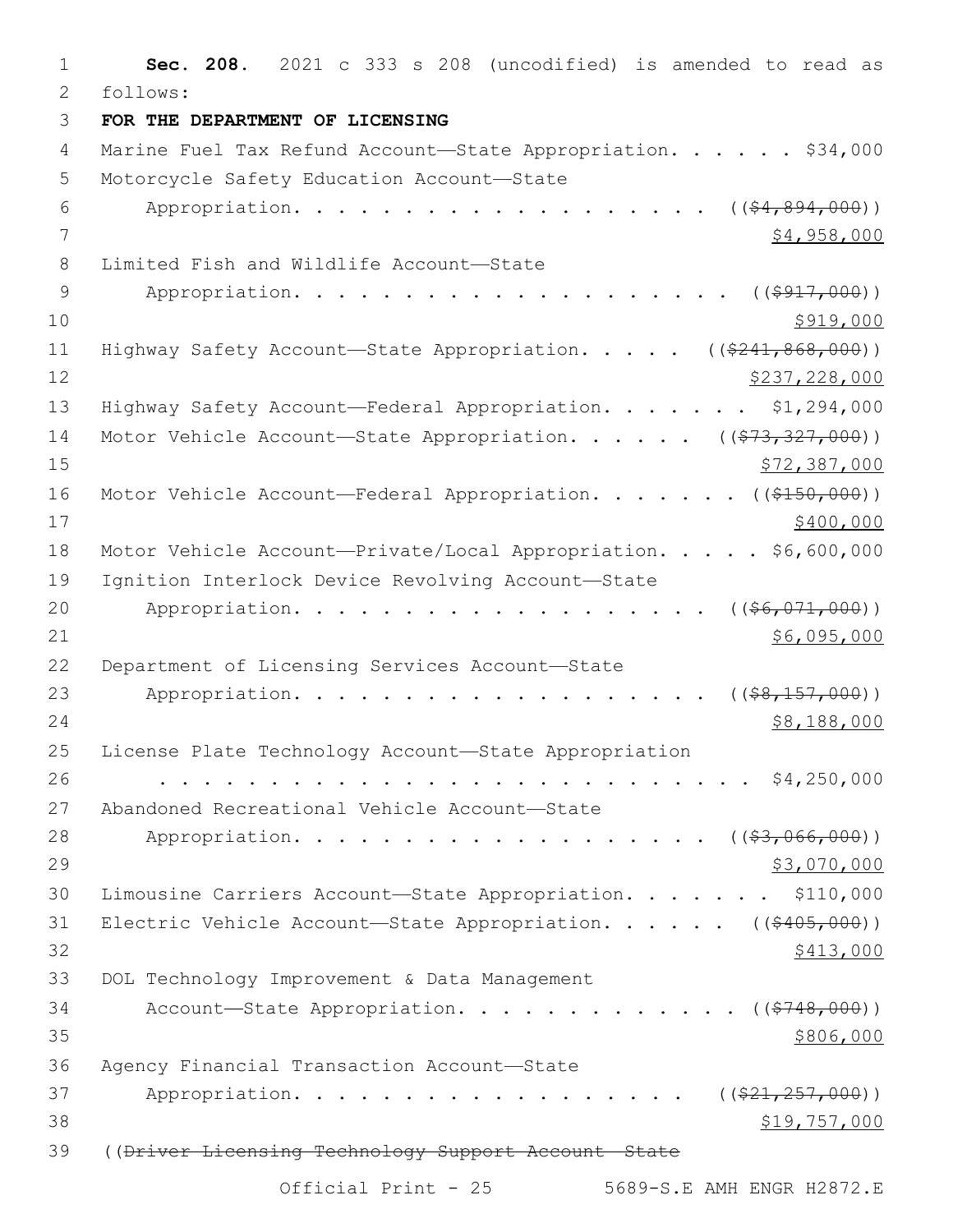Appropriation. . . . . . . . . . . . . . . . . . . . \$1,373,000)) 2 TOTAL APPROPRIATION. . . . . . . . . . . . ((\$374,521,000)) \$366,509,000

 The appropriations in this section are subject to the following 5 conditions and limitations:

 (1) \$1,100,000 of the highway safety account—state appropriation is provided solely for the department to provide an interagency transfer to the department of social and health services, children's administration division for the purpose of providing driver's license support to a larger population of foster youth than is already served within existing resources. Support services include reimbursement of driver's license issuance costs, fees for driver training education, 13 and motor vehicle liability insurance costs.

 (2) The appropriations in this section assume implementation by the department of cost recovery mechanisms to recoup at least \$21,257,000 during the 2021-2023 biennium in credit card and other financial transaction costs as part of charges imposed for driver and vehicle fee transactions. During the 2021-2023 fiscal biennium, the department must report any amounts recovered to the office of financial management and appropriate committees of the legislature on 21 a quarterly basis.

 (3)(a) For the 2021-2023 biennium, the department shall charge \$6,600,000 for the administration and collection of a motor vehicle excise tax on behalf of a regional transit authority, as authorized under RCW 82.44.135. The amount in this subsection must be deducted before distributing any revenues to a regional transit authority.

 (b) \$100,000 of the motor vehicle account—state appropriation is provided solely for the department to work with the regional transit authority imposing a motor vehicle excise tax pursuant to RCW 81.104.160 and transportation benefit districts imposing vehicle fees pursuant to RCW 82.80.140, and other relevant parties, to determine cost recovery options for the administration and collection of the 33 taxes and fees. The options must include:

 (i) Full cost recovery for the direct and indirect expenses by the department of licensing, subagents, and counties;

 (ii) Marginal cost recovery for the direct and indirect expenses 37 by the department of licensing, subagents, and counties;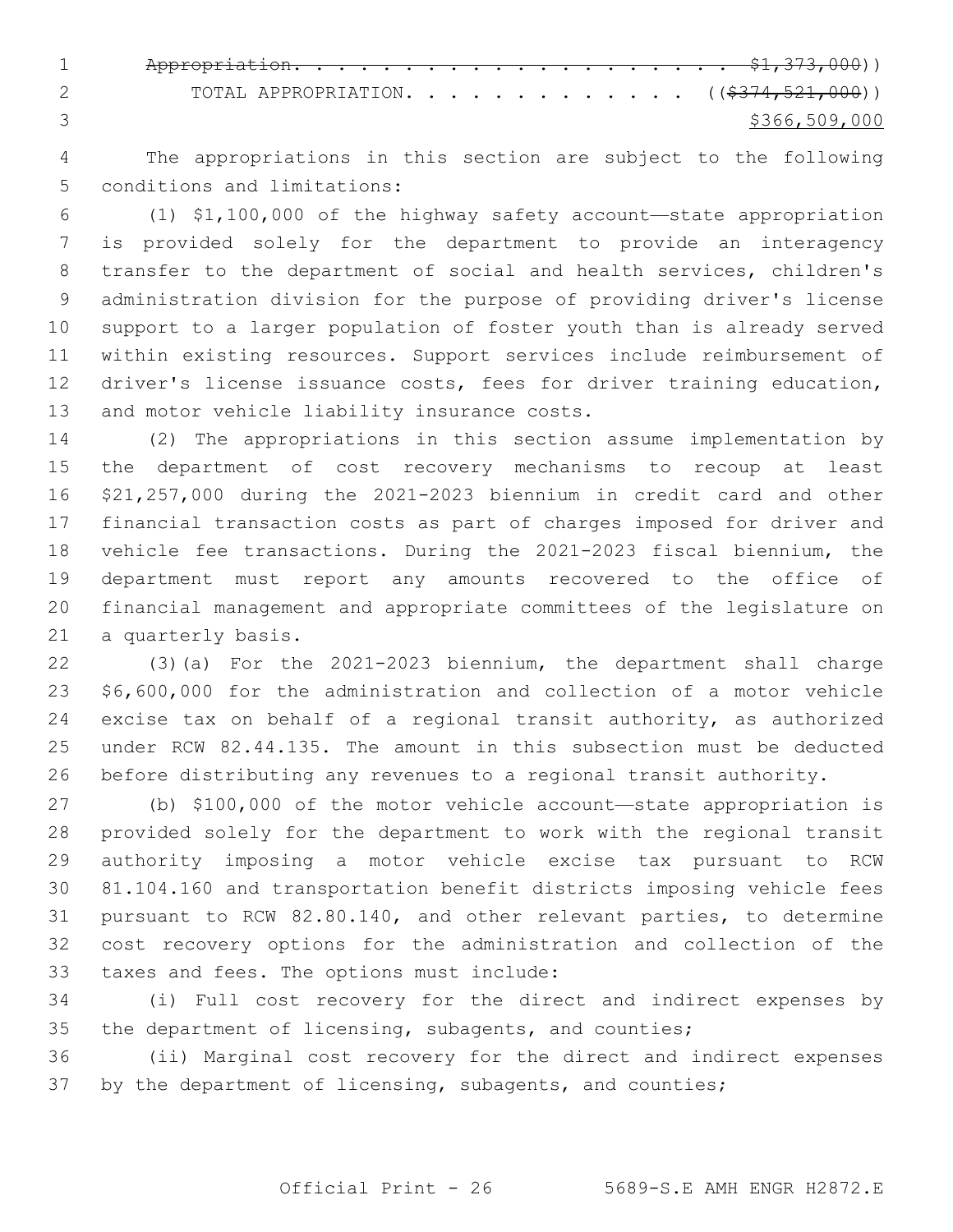(iii) The estimated costs if the regional transit authority or transportation benefit districts had to contract out the entire collection and administrative activity with a nongovernmental entity.

 (4) \$12,000 of the motorcycle safety education account—state appropriation, \$2,000 of the limited fish and wildlife account—state appropriation, \$728,000 of the highway safety account—state appropriation, \$238,000 of the motor vehicle account—state appropriation, \$10,000 of the ignition interlock device revolving account—state appropriation, and \$10,000 of the department of licensing services account—state appropriation are provided solely for the department to redesign and improve its online services and website, and are subject to the conditions, limitations, and review 13 requirements of section 701 ((of this act)), chapter 333, Laws of 14 2021.

 (5) \$28,636,000 of the highway safety account—state appropriation is provided solely for costs necessary to accommodate increased demand for enhanced drivers' licenses and enhanced identicards. The department shall report on a quarterly basis on the use of these funds, associated workload, and information with comparative information with recent comparable months in prior years. The report must include detailed statewide and by licensing service office information on staffing levels, average monthly wait times, the number of enhanced drivers' licenses and enhanced identicards issued/ renewed, and the number of primary drivers' licenses and identicards issued/renewed. Within the amounts provided in this subsection, the department shall implement efficiency measures to reduce the time for licensing transactions and wait times including, but not limited to, the installation of additional cameras at licensing service offices that reduce bottlenecks and align with the "keep your customer" initiative.30

 (6) \$500,000 of the highway safety account—state appropriation is provided solely for communication and outreach activities necessary to inform the public of federally acceptable identification options including, but not limited to, enhanced drivers' licenses and enhanced identicards. The department shall continue the outreach plan that includes informational material that can be effectively communicated to all communities and populations in Washington. To accomplish this work, the department shall contract with an external vendor with demonstrated experience and expertise in outreach and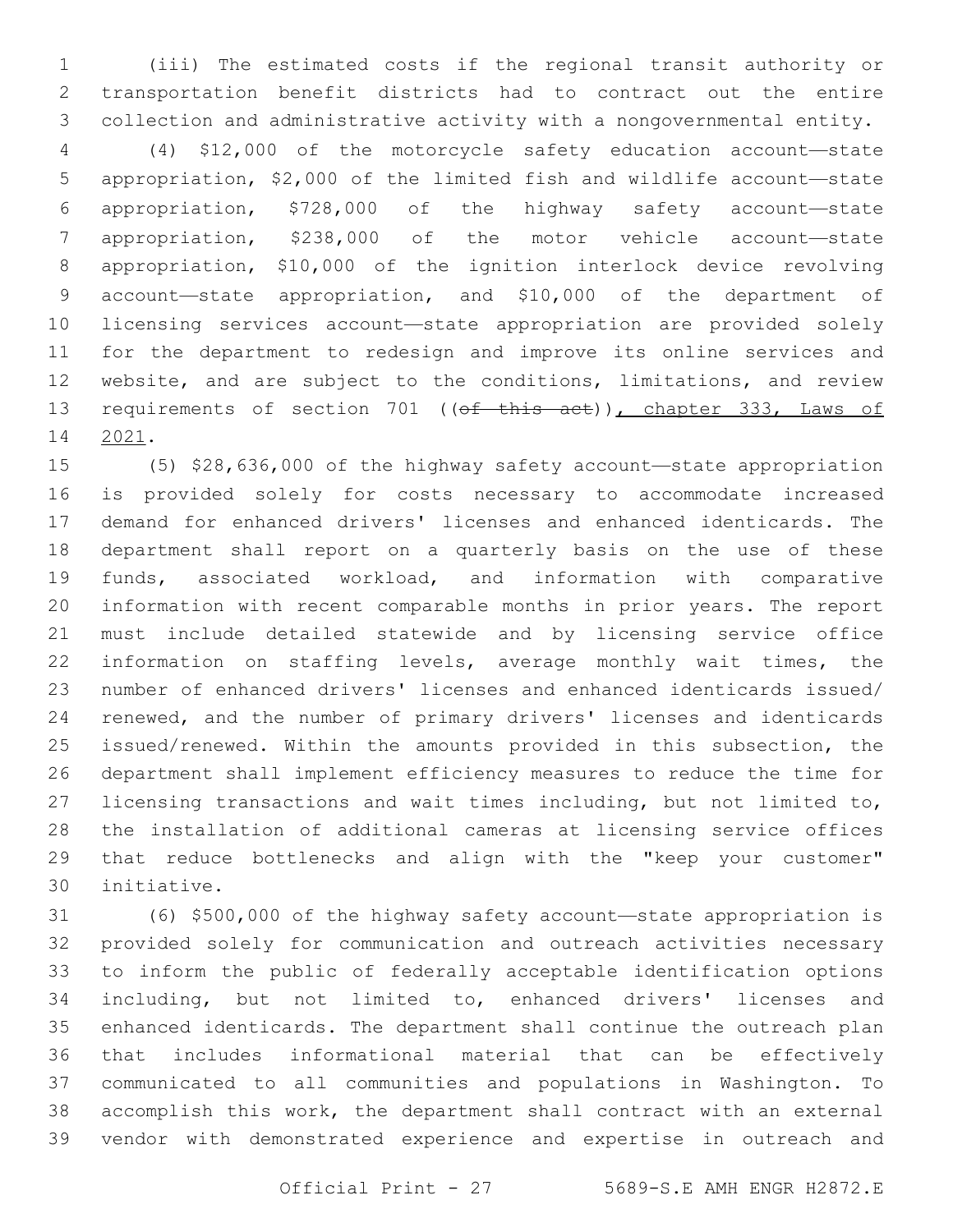marketing to underrepresented communities in a culturally responsive 2 fashion.

 (7) \$523,000 of the highway safety account—state appropriation is provided solely for the implementation of chapter 158, Laws of 2021 (DOL issued documents). If chapter 158, Laws of 2021 is not enacted by June 30, 2021, the amount provided in this subsection lapses.

 (8) ((\$1,373,000)) \$929,000 of the ((driver licensing technology 8 support)) highway safety account—state appropriation is provided solely for the implementation of chapter 240, Laws of 2021 (suspension of licenses for traffic infractions). If chapter 240, Laws of 2021 is not enacted by June 30, 2021, the amount provided in 12 this subsection lapses.

 (9) \$434,000 of the highway safety account—state appropriation is 14 for the implementation of the Thurston county superior court order in *Pierce et al. v. Department of Licensing*.

 (10) \$23,000 of the highway safety account—state appropriation is 17 provided solely for the implementation of chapter 10 (((Engrossed 18 Substitute House Bill No. 1078))), Laws of 2021 (restoring voter 19 eligibility after felony conviction).

20 (((410)) (11) \$3,074,000 of the abandoned recreational vehicle disposal account—state appropriation is provided solely for providing reimbursements in accordance with the department's abandoned recreational vehicle disposal reimbursement program. It is the intent of the legislature that the department prioritize this funding for allowable and approved reimbursements and not to build a reserve of funds within the account. During the 2021-2023 fiscal biennium, the department must report any amounts recovered to the office of financial management and appropriate committees of the legislature on 29 a quarterly basis.

 ( $(\overline{+11})$ ) (12)(a) \$54,000 of the motor vehicle account—state appropriation is provided solely for the issuance of nonemergency medical transportation vehicle decals to implement the high occupancy 33 vehicle lane access pilot program established in section 216 ((of 34 this act)), chapter 333, Laws of 2021. A for hire nonemergency medical transportation vehicle is a vehicle that is a "for hire vehicle" under RCW 46.04.190 that provides nonemergency medical transportation, including for life-sustaining transportation purposes, to meet the medical transportation needs of individuals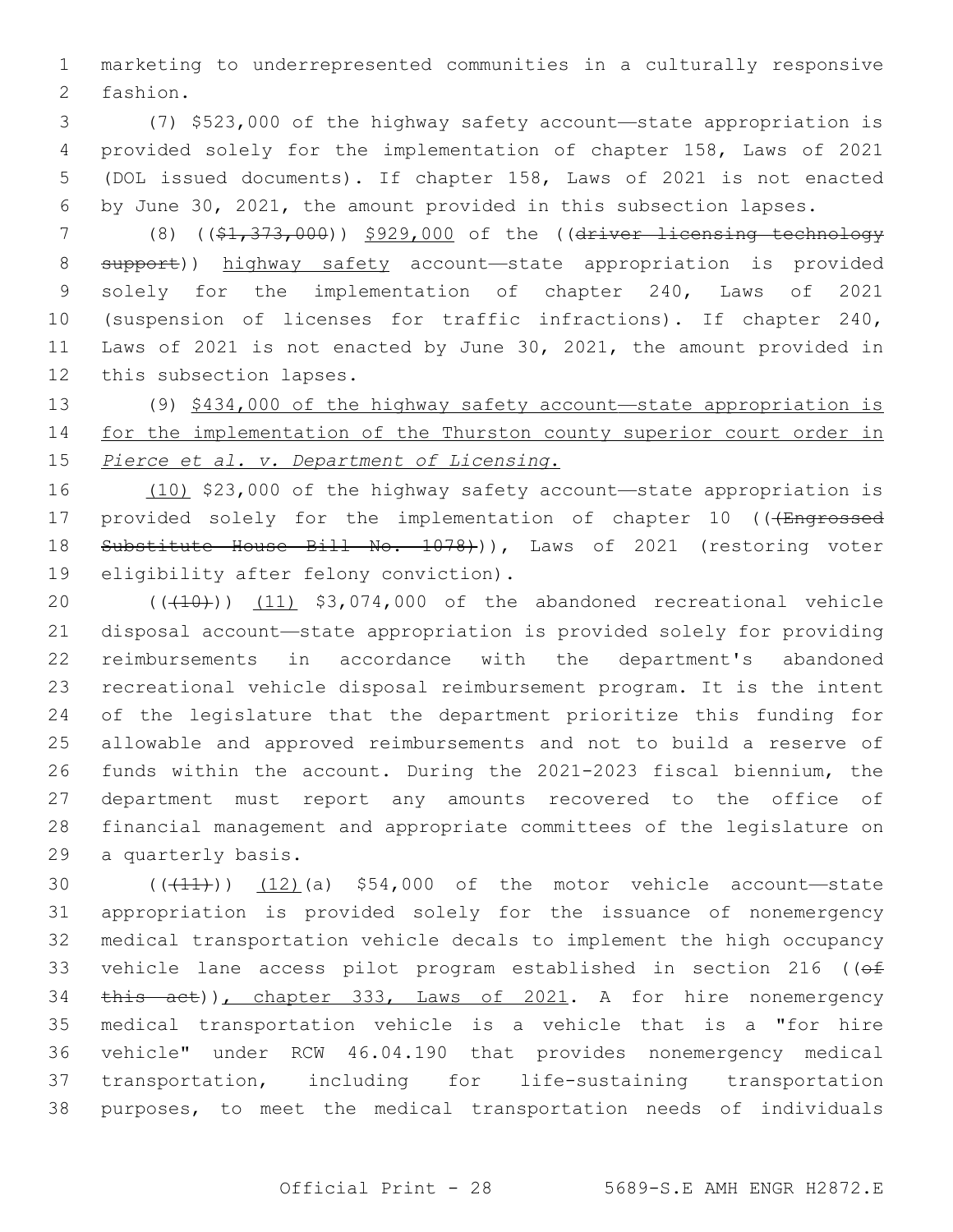traveling to medical practices and clinics, cancer centers, dialysis 2 facilities, hospitals, and other care providers.

 (b) As part of this pilot program, the owner of a for hire nonemergency medical transportation vehicle may apply to the department, county auditor or other agent, or subagent appointed by the director, for a high occupancy vehicle exempt decal for a for hire nonemergency medical transportation vehicle. The high occupancy vehicle exempt decal allows the for hire nonemergency medical transportation vehicle to use a high occupancy vehicle lane as specified in RCW 46.61.165 and 47.52.025 during the 2021-2023 fiscal 11 biennium.

 (c) For the exemption in this subsection to apply to a for hire nonemergency medical transportation vehicle, the decal:

 (i) Must be displayed on the vehicle so that it is clearly 15 visible from outside the vehicle;

 (ii) Must identify that the vehicle is exempt from the high 17 occupancy vehicle requirements; and

(iii) Must be visible from the rear of the vehicle.

 (d) The owner of a for hire nonemergency medical transportation vehicle or the owner's representative must apply for a high occupancy vehicle exempt decal on a form provided or approved by the 22 department. The application must include:

 (i) The name and address of the person who is the owner of the 24 vehicle;

 (ii) A full description of the vehicle, including its make, model, year, and the vehicle identification number;

(iii) The purpose for which the vehicle is principally used;

 (iv) An attestation signed by the vehicle's owner or the owner's representative that the vehicle's owner has a minimum of one contract or service agreement to provide for hire transportation services for medical purposes with one or more of the following entities: A health insurance company; a hospital, clinic, dialysis center, or other medical institution; a day care center, retirement home, or group home; a federal, state, or local agency or jurisdiction; or a broker who negotiates these services on behalf of one or more of these 36 entities; and

 (v) Other information as required by the department upon 38 application.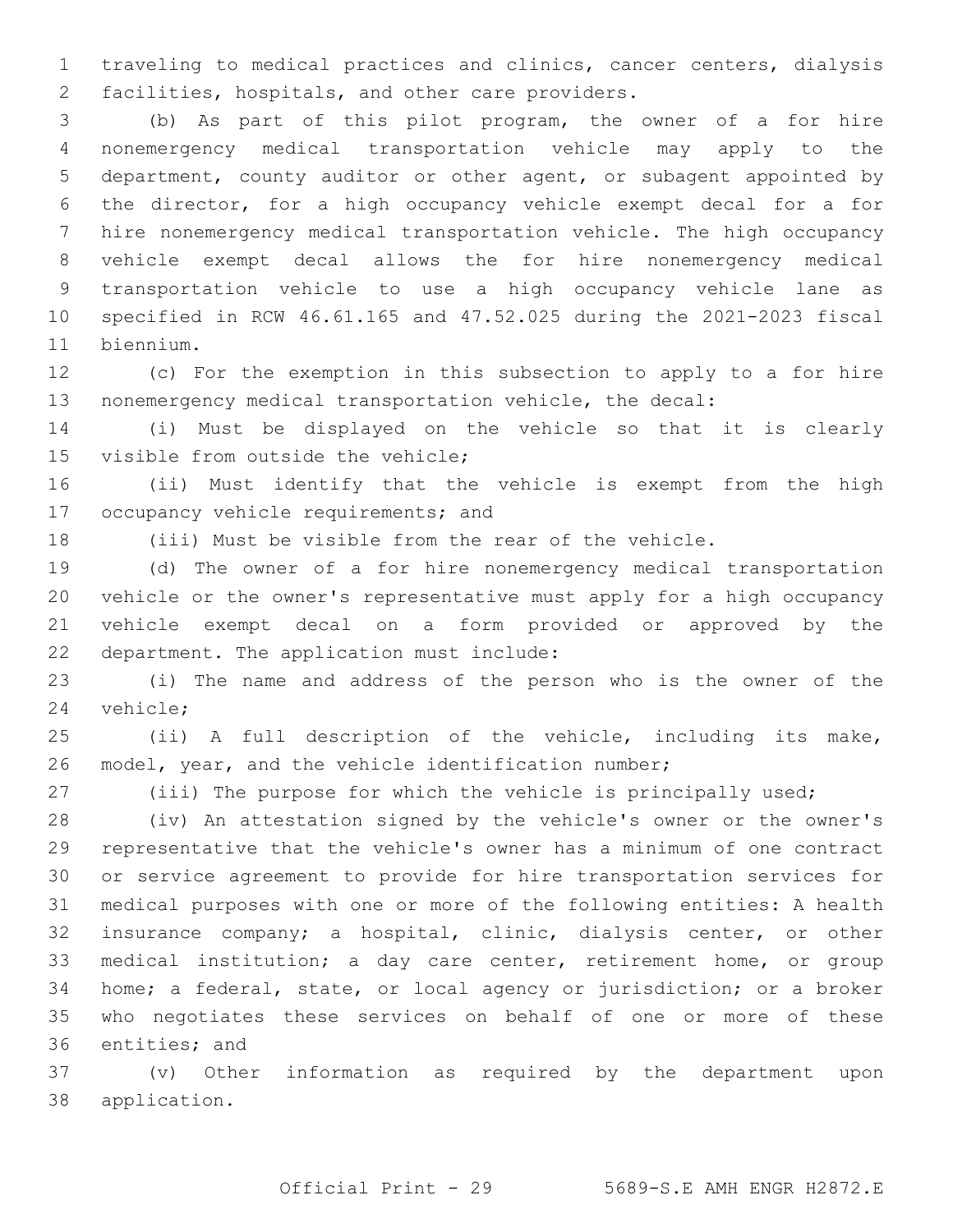(e) The department, county auditor or other agent, or subagent appointed by the director shall collect the fee required under (f) of this subsection when issuing a high occupancy vehicle exempt decal.

 (f) The department, county auditor or other agent, or subagent, is required to collect a \$5 fee when issuing a decal under this subsection, in addition to any other fees and taxes required by law.

 (g) A high occupancy vehicle exempt decal expires June 30, 2023, and must be marked to indicate its expiration date. The decal may be renewed if the pilot program is continued past the date of a decal's expiration. The status as an exempt vehicle continues until the high occupancy vehicle exempt decal is suspended or revoked for misuse, the vehicle is no longer used as a for hire nonemergency medical transportation vehicle, or the pilot program established in section 14 216 ((of this act)), chapter 333, Laws of 2021 is terminated.

(h) The department may adopt rules to implement this subsection.

 (13) \$4,378,000 of the highway safety account—state appropriation and \$1,539,000 of the motor vehicle account—state appropriation are provided solely for contingency funding for the department to respond to the COVID-19 pandemic by paying for: The replacement of end-of-20 life information technology equipment, increased information technology software license costs, other information technology changes, printing and postage, supplies and equipment for COVID-19 23 safety, and accounting overtime to eliminate backlogs. By January 1, 2023, the department shall submit a report to the governor and the legislative transportation committees detailing the specific expenditures made from the contingency funding provided in this subsection.

 (14) \$100,000 of the highway safety account—state appropriation is provided solely for the department to contract for a study on the potential impacts that current licensing requirements, including 31 required training hours, and testing requirements may have on the shortage of commercial drivers, and whether adjustments to these requirements may be warranted to help alleviate the shortage. In 34 completing the study, the department must consult with the workforce 35 training board, state board for community and technical colleges, federal motor carrier safety officials, organizations representing 37 veterans, organizations representing commercial drivers, and organizations representing businesses or government entities that rely on commercial drivers.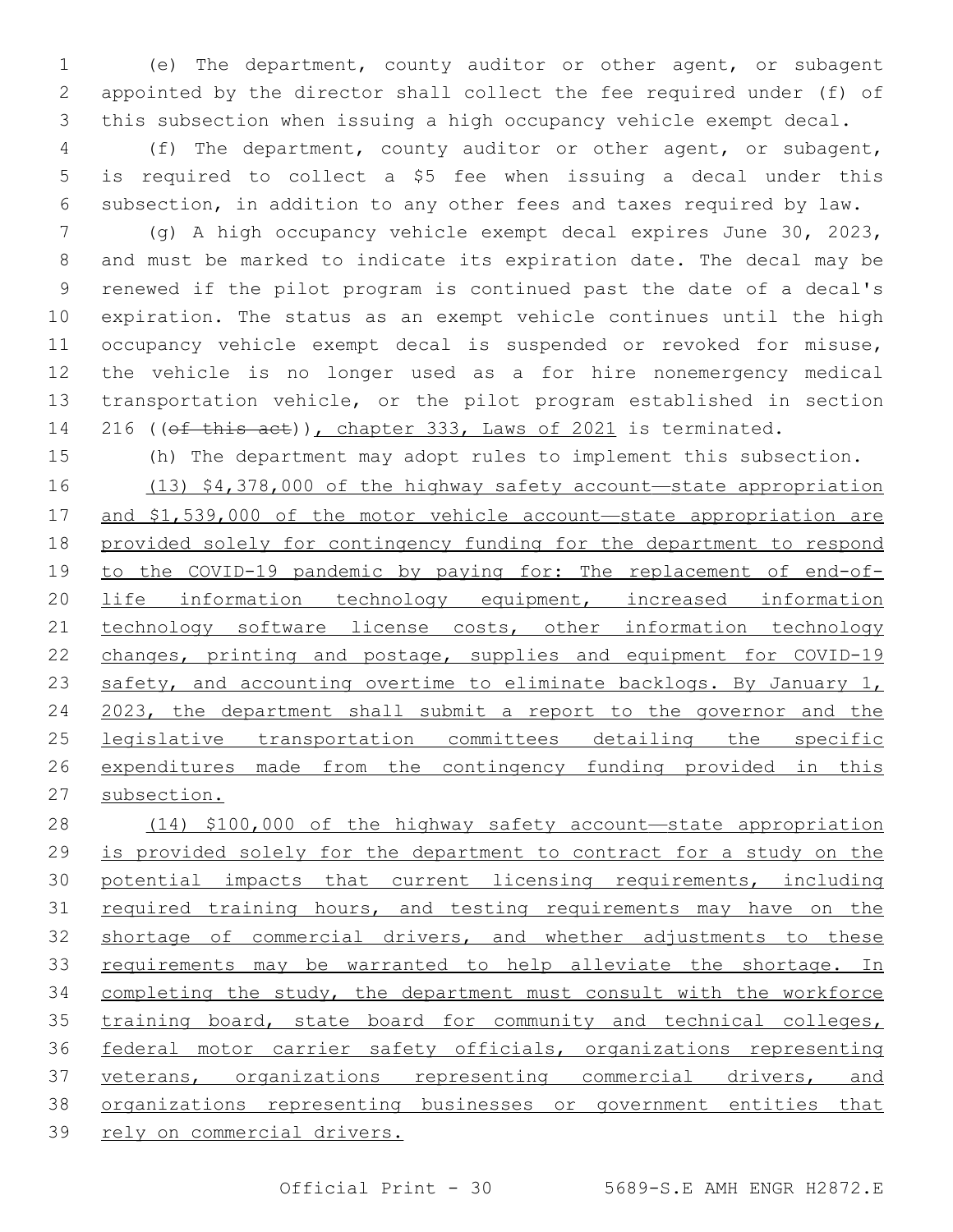(15) The department must consult with the department of corrections and state board for community and technical colleges to develop a pilot program that allows incarcerated individuals who are not prohibited by state or federal law from receiving a commercial driver's license upon release to participate in a prerelease commercial driver training program. The department must submit a report to the legislature by June 30, 2023, detailing the status of the program. (16) \$28,000 of the motor vehicle account—state appropriation is provided solely for the implementation of Engrossed Second Substitute House Bill No. 1181 (veterans and military suicide). If Engrossed Second Substitute House Bill No. 1181 is not enacted by June 30, 2022, the amount provided in this subsection lapses. (17) \$83,000 of the motor vehicle account—state appropriation is provided solely for the implementation of Substitute House Bill No. 16 1984 (vehicle registration certificate addresses). If Substitute House Bill No. 1984 is not enacted by June 30, 2022, the amount provided in this subsection lapses. (18) \$57,000 of the motor vehicle account—state appropriation is provided solely for the implementation of House Bill No. 2074 (off- road vehicles fees). If House Bill No. 2074 is not enacted by June 30, 2022, the amount provided in this subsection lapses. (19) \$350,000 of the highway safety account—state appropriation is provided solely to expand driver's license assistance and support services in King county with an existing provider that is already 26 providing these services to low-income immigrant and refugee women. **Sec. 209.** 2021 c 333 s 209 (uncodified) is amended to read as follows: 28 **FOR THE DEPARTMENT OF TRANSPORTATION—TOLL OPERATIONS AND MAINTENANCE —PROGRAM B** 31 State Route Number 520 Corridor Account-State 32 Appropriation. . . . . . . . . . . . . . . . (  $(\frac{253,689,000}{s})$  \$58,255,000 State Route Number 520 Civil Penalties Account—State 35 Appropriation. . . . . . . . . . . . . . . . . (  $(\frac{24,122,000}{1})$   $$4,135,000$ 37 Tacoma Narrows Toll Bridge Account-State 38 Appropriation. . . . . . . . . . . . . . . . ((\$29,809,000))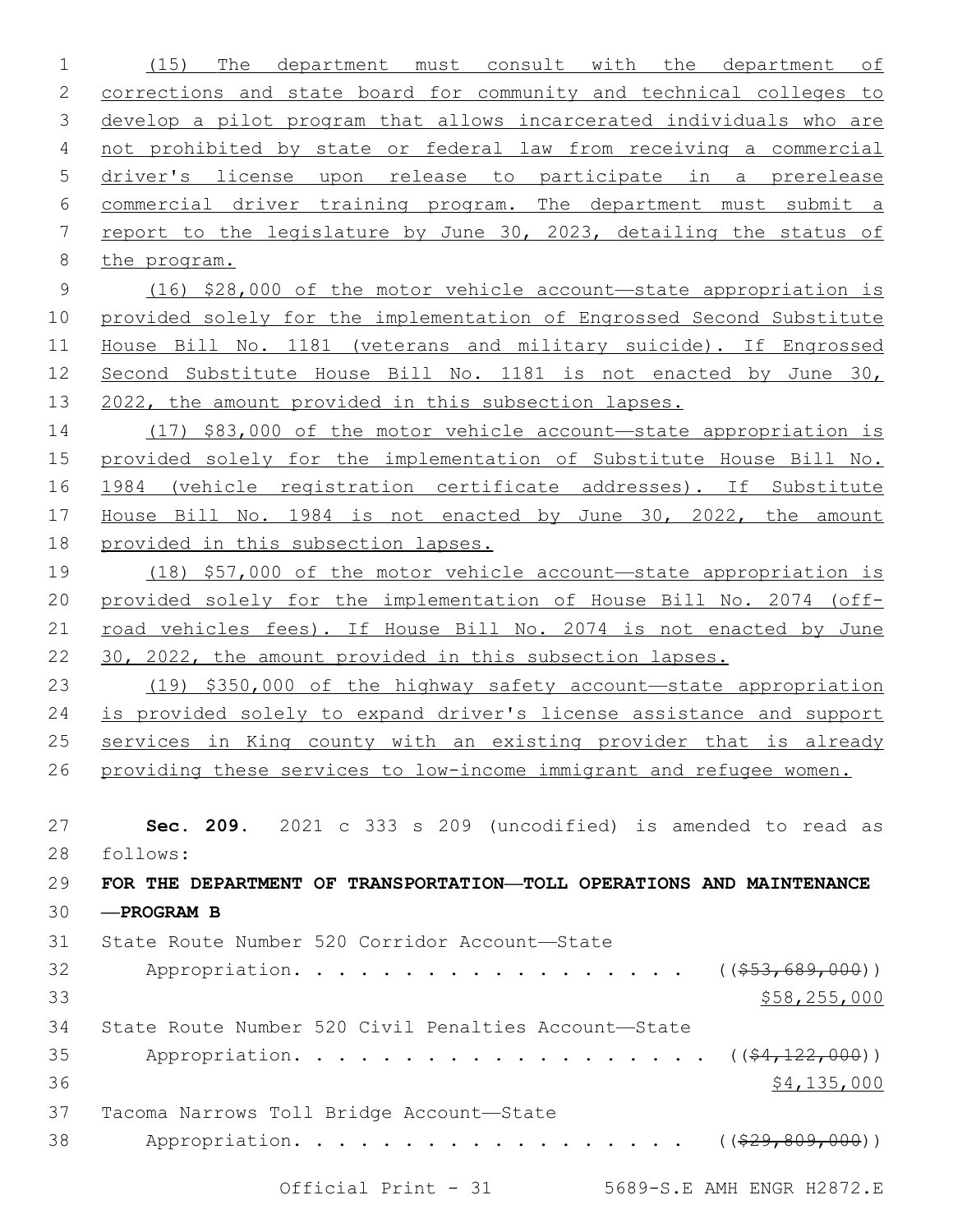\$31,080,000

|    | Alaskan Way Viaduct Replacement Project Account-                                  |
|----|-----------------------------------------------------------------------------------|
|    | State Appropriation. ( $(\frac{20}{620}, \frac{840}{600}))$                       |
| 4  | \$21,693,000                                                                      |
| .5 | Interstate 405 and State Route Number 167 Express                                 |
| 6  | Toll Lanes Account-State Appropriation. $($ $($ $\frac{23}{7}$ , $910$ , $000)$ ) |
|    | \$24,562,000                                                                      |
| 8  | TOTAL APPROPRIATION. ( $(\frac{\xi}{132}, \frac{370}{100})$ )                     |
|    | \$139,725,000                                                                     |
|    |                                                                                   |

 The appropriations in this section are subject to the following 11 conditions and limitations:

 (1) \$1,300,000 of the Tacoma Narrows toll bridge account—state appropriation and \$12,484,000 of the state route number 520 corridor account—state appropriation are provided solely for the purposes of addressing unforeseen operations and maintenance costs on the Tacoma Narrows bridge and the state route number 520 bridge, respectively. The office of financial management shall place the amounts provided in this subsection, which represent a portion of the required minimum fund balance under the policy of the state treasurer, in unallotted status. The office may release the funds only when it determines that all other funds designated for operations and maintenance purposes 22 have been exhausted.

 (2) As long as the facility is tolled, the department must provide annual reports to the transportation committees of the legislature on the Interstate 405 express toll lane project performance measures listed in RCW 47.56.880(4). These reports must 27 include:

 (a) Information on the travel times and travel time reliability (at a minimum, average and 90th percentile travel times) maintained during peak and nonpeak periods in the express toll lanes and general purpose lanes for both the entire corridor and commonly made trips in the corridor including, but not limited to, northbound from Bellevue to Rose Hill, state route number 520 at NE 148th to Interstate 405 at state route number 522, Bellevue to Bothell (both NE 8th to state route number 522 and NE 8th to state route number 527), and a trip internal to the corridor (such as NE 85th to NE 160th) and similar 37 southbound trips;

 (b) A month-to-month comparison of travel times and travel time reliability for the entire corridor and commonly made trips in the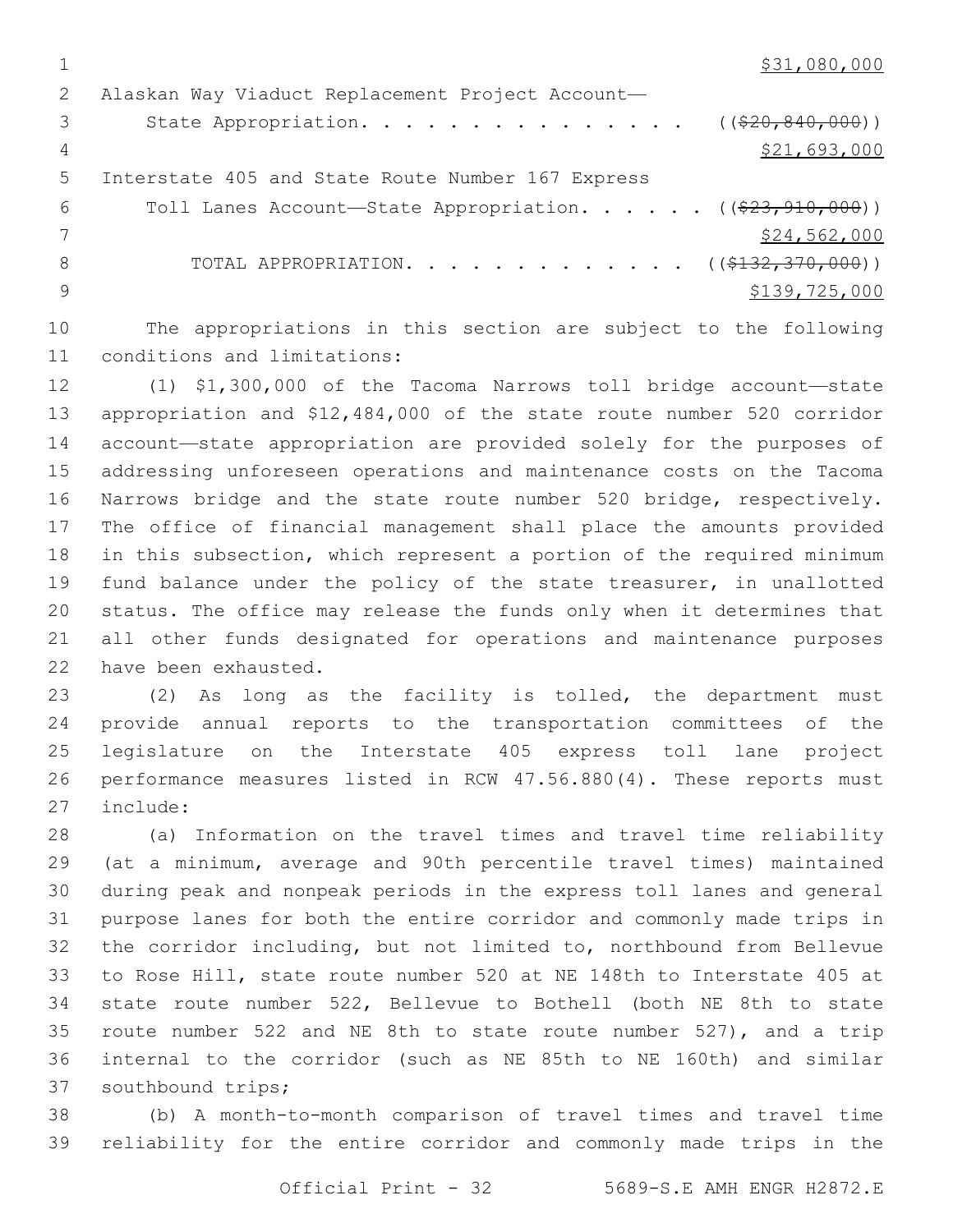corridor as specified in (a) of this subsection since implementation of the express toll lanes and, to the extent available, a comparison to the travel times and travel time reliability prior to 4 implementation of the express toll lanes;

 (c) Total express toll lane and total general purpose lane traffic volumes, as well as per lane traffic volumes for each type of lane (i) compared to total express toll lane and total general purpose lane traffic volumes, as well as per lane traffic volumes for each type of lane, on this segment of Interstate 405 prior to implementation of the express toll lanes and (ii) compared to total express toll lane and total general purpose lane traffic volumes, as well as per lane traffic volumes for each type of lane, from month to 13 month since implementation of the express toll lanes; and

14 (d) Underlying congestion measurements, that is, speeds, that are being used to generate the summary graphs provided, to be made 16 available in a digital file format.

17 (3)(a) ((\$708,000)) \$481,000 of the Interstate 405 and state route number 167 express toll lanes account—state appropriation, 19 ((\$1,651,000)) \$1,132,000 of the state route number 520 corridor 20 account—state appropriation, ((\$709,000)) \$509,000 of the Tacoma 21 Narrows toll bridge account—state appropriation, and  $($  $($ \$932,000)) \$636,000 of the Alaskan Way viaduct replacement project account—state appropriation are provided solely for the reappropriation of unspent funds on the new tolling back office system from the 2019-2021 25 biennium( $\sqrt{7}$  and are subject to the conditions, limitations, and 26 review provided in section 701 of this act.

 (b) The department shall continue to work with the office of 28 financial management, office of the chief information officer, and 29 the transportation committees of the legislature on the project management plan that includes a provision for independent verification and validation of contract deliverables from the successful bidder and a provision for quality assurance that includes reporting independently to the office of the chief information 34 officer on an ongoing basis during system implementation)).

 (( $\left(\frac{1}{10}\right)$ ) (b) The office of financial management shall place the amounts provided in this subsection in unallotted status until the department submits a detailed progress report on the progress of the new tolling back office system. The director of the office of financial management or their designee shall consult with the chairs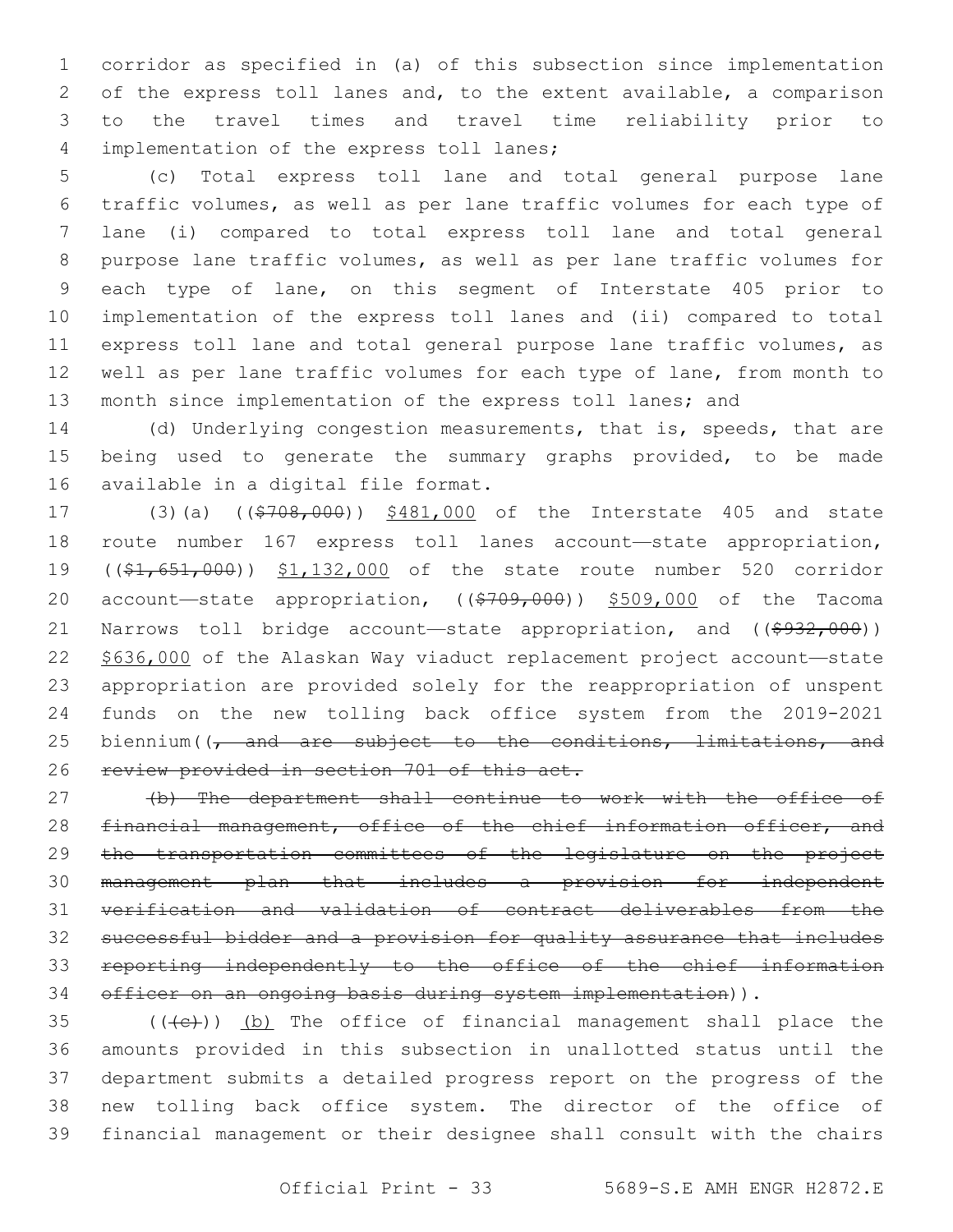and ranking members of the transportation committees of the legislature prior to making a decision to allot these funds.

3 (4) ((Out of funding appropriated in this section,)) \$121,000 of the Interstate 405 and state route number 167 express toll lanes account—state appropriation, \$288,000 of the state route number 520 corridor account—state appropriation, \$128,000 of the Tacoma Narrows toll bridge account—state appropriation, and \$163,000 of the Alaskan Way viaduct replacement project account—state appropriation are 9 provided solely for the department ((shall)) to contract with the state auditor's office for a performance audit of the department's project to replace its electronic toll collection system. The audit should include an evaluation of the department's project planning, vendor procurement, contract management and project oversight. The final report is to be issued by December 31, 2022. The state auditor will transmit copies of the report to the jurisdictional committees 16 of the legislature and the department.

 (5) The department shall make detailed annual reports to the transportation committees of the legislature and the public on the 19 department's web site on the following:

 (a) The use of consultants in the tolling program, including the 21 name of the contractor, the scope of work, the type of contract, 22 timelines, deliverables, any new task orders, and any extensions to 23 existing consultant contracts;

 (b) The nonvendor costs of administering toll operations, including the costs of staffing the division, consultants, and other personal service contracts required for technical oversight and management assistance, insurance, payments related to credit card processing, transponder purchases and inventory management, facility 29 operations and maintenance, and other miscellaneous nonvendor costs;

 (c) The vendor-related costs of operating tolled facilities, including the costs of the customer service center, cash collections on the Tacoma Narrows bridge, electronic payment processing, and toll 33 collection equipment maintenance, renewal, and replacement;

 (d) The toll adjudication process, including a summary table for 35 each toll facility that includes:

(i) The number of notices of civil penalty issued;

 (ii) The number of recipients who pay before the notice becomes a 38 penalty;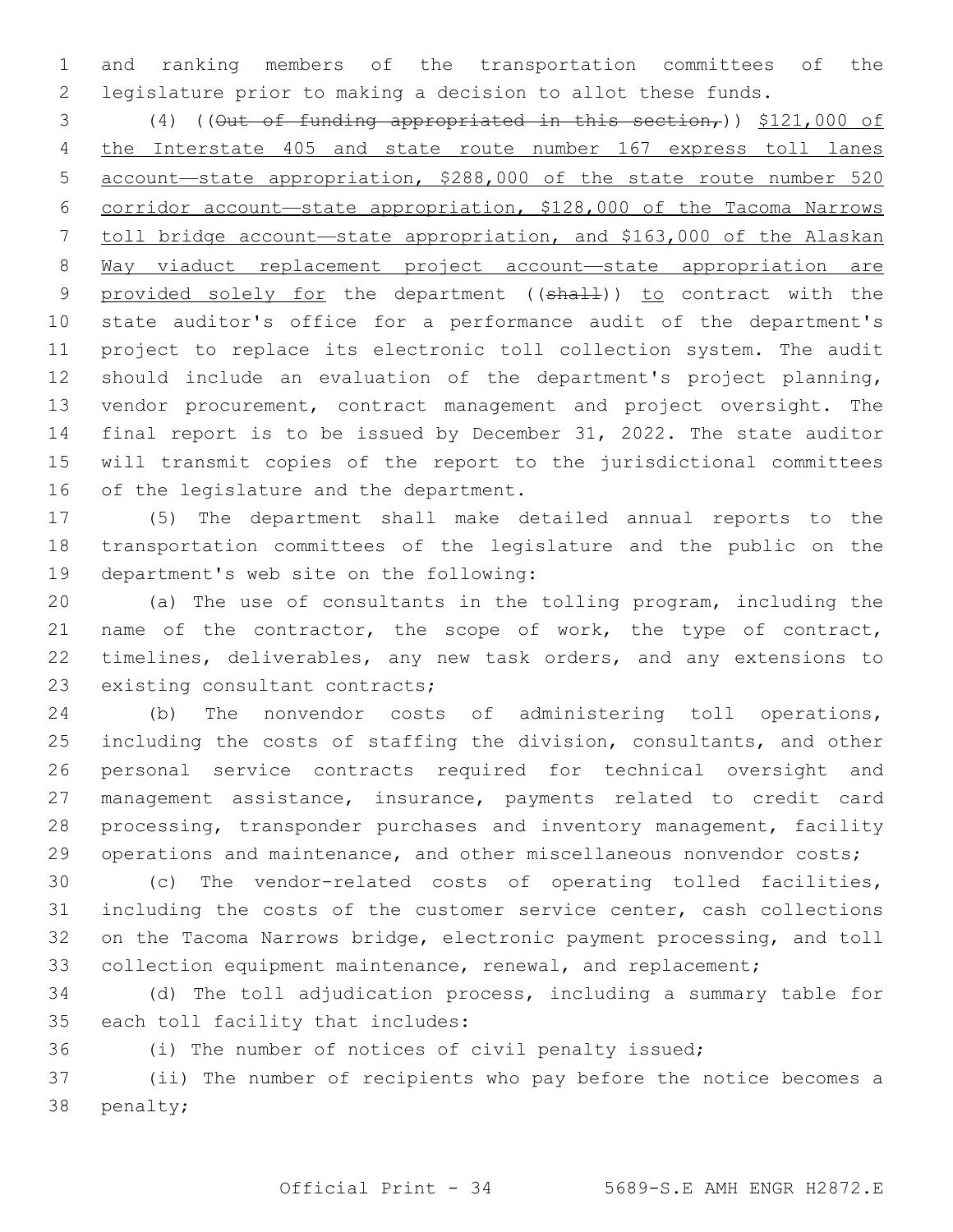(iii) The number of recipients who request a hearing and the 2 number who do not respond;

(iv) Workload costs related to hearings;3

(v) The cost and effectiveness of debt collection activities; and

 (vi) Revenues generated from notices of civil penalty; and (e) A summary of toll revenue by facility on all operating toll facilities and express toll lane systems, and an itemized depiction

8 of the use of that revenue.

 (6) During the 2021-2023 fiscal biennium, the department plans to issue a request for proposals as the first stage of a competitive procurement process that will replace the toll equipment and select a new tolling operator for the Tacoma Narrows Bridge. The request for proposals and subsequent competitive procurement must incorporate elements that prioritize the overall goal of lowering costs per 15 transaction for the facility, such as incentives for innovative approaches which result in lower transactional costs, requests for efficiencies on the part of the bidder that lower operational costs, and incorporation of technologies such as self-serve credit card machines or other point-of-payment technologies that lower costs or 20 improve operational efficiencies.

 (7) \$19,908,000 of the Alaskan Way viaduct replacement project account—state appropriation is provided solely for the new state route number 99 tunnel toll facility's expected share of collecting toll revenues, operating customer services, and maintaining toll collection systems. The legislature expects to see appropriate reductions to the other toll facility accounts once tolling on the new state route number 99 tunnel toll facility stabilizes and any previously incurred costs for start-up of the new facility are charged back to the Alaskan Way viaduct replacement project account. The office of financial management shall closely monitor the application of the cost allocation model and ensure that the new state route number 99 tunnel toll facility is adequately sharing costs and the other toll facility accounts are not being overspent or subsidizing the new state route number 99 tunnel toll facility.

 (8) The department shall submit a plan to the legislature for the Interstate 405 and state route number 167 express toll lanes account detailing how bond proceeds can cover the proposed construction plan on the Interstate 405 and state route number 167 express toll lane corridor outlined on LEAP Transportation Document 2021-1 as developed 40 April 23, 2021, by January 1, 2022.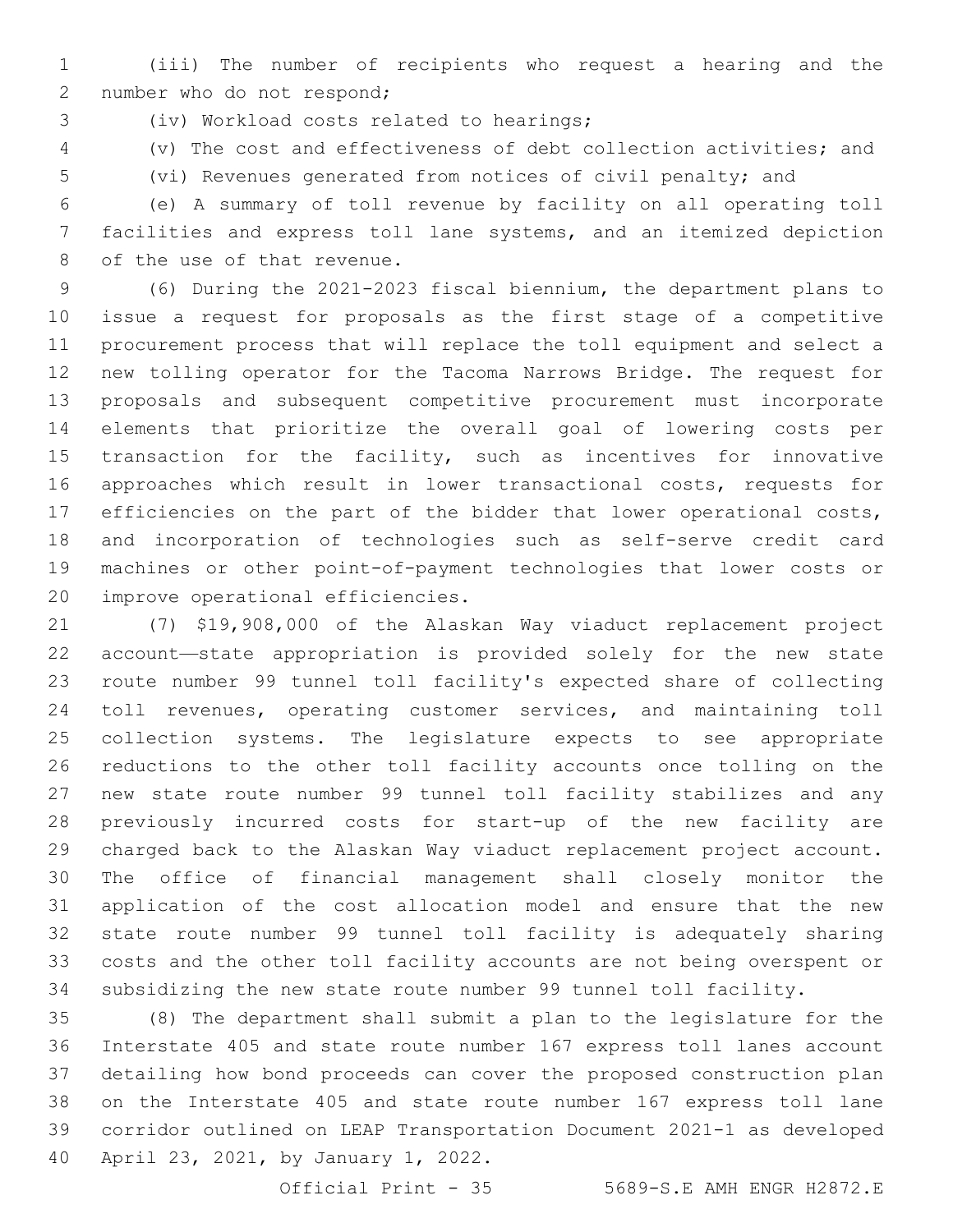(9) ((\$1,516,000)) (a) \$3,038,000 of the state route number 520 corridor account—state appropriation is provided solely for the increased costs of insurance for the state route number 520 floating bridge. The department shall conduct an evaluation of the short and long-term costs and benefits including risk mitigation of self- insurance as compared to the commercial insurance option for the state route number 520 floating bridge, as allowed under the terms of 8 the state route number 520 master bond resolution. By December 15, 2021, the department shall report to the legislature on the results 10 of this evaluation.

 (b) \$580,000 of the Tacoma Narrows toll bridge account—state appropriation is provided solely for the increased costs of insurance for the Tacoma Narrows bridge.

 (10) As part of the department's 2023-2025 biennial budget request, the department shall update the cost allocation recommendations that assign appropriate costs to each of the toll funds for services provided by relevant Washington state department 18 of transportation programs, the Washington state patrol, and the transportation commission. The recommendations shall be based on updated traffic and toll transaction patterns and other relevant 21 factors.

 (11) All amounts provided for operations and maintenance expenses on the SR 520 facility from the state route number 520 corridor account during the 2021-2023 fiscal biennium in this act, up to a maximum of \$59,567,000, are derived from the receipt of federal American rescue plan act of 2021 funds and not toll revenues.

 **Sec. 210.** 2021 c 333 s 210 (uncodified) is amended to read as follows: 28 **FOR THE DEPARTMENT OF TRANSPORTATION—INFORMATION TECHNOLOGY—PROGRAM C**

31 Transportation Partnership Account—State 32 Appropriation. . . . . . . . . . . . . . . . . (  $(\frac{21}{7}377,000)$  ) \$1,401,000 34 Motor Vehicle Account—State Appropriation. . . . . ((\$97,026,000)) 35 \$102,958,000 36 Puget Sound Ferry Operations Account-State 37 Appropriation. . . . . . . . . . . . . . . . . . (  $(*263,000)$  )  $\frac{$307,000}{2}$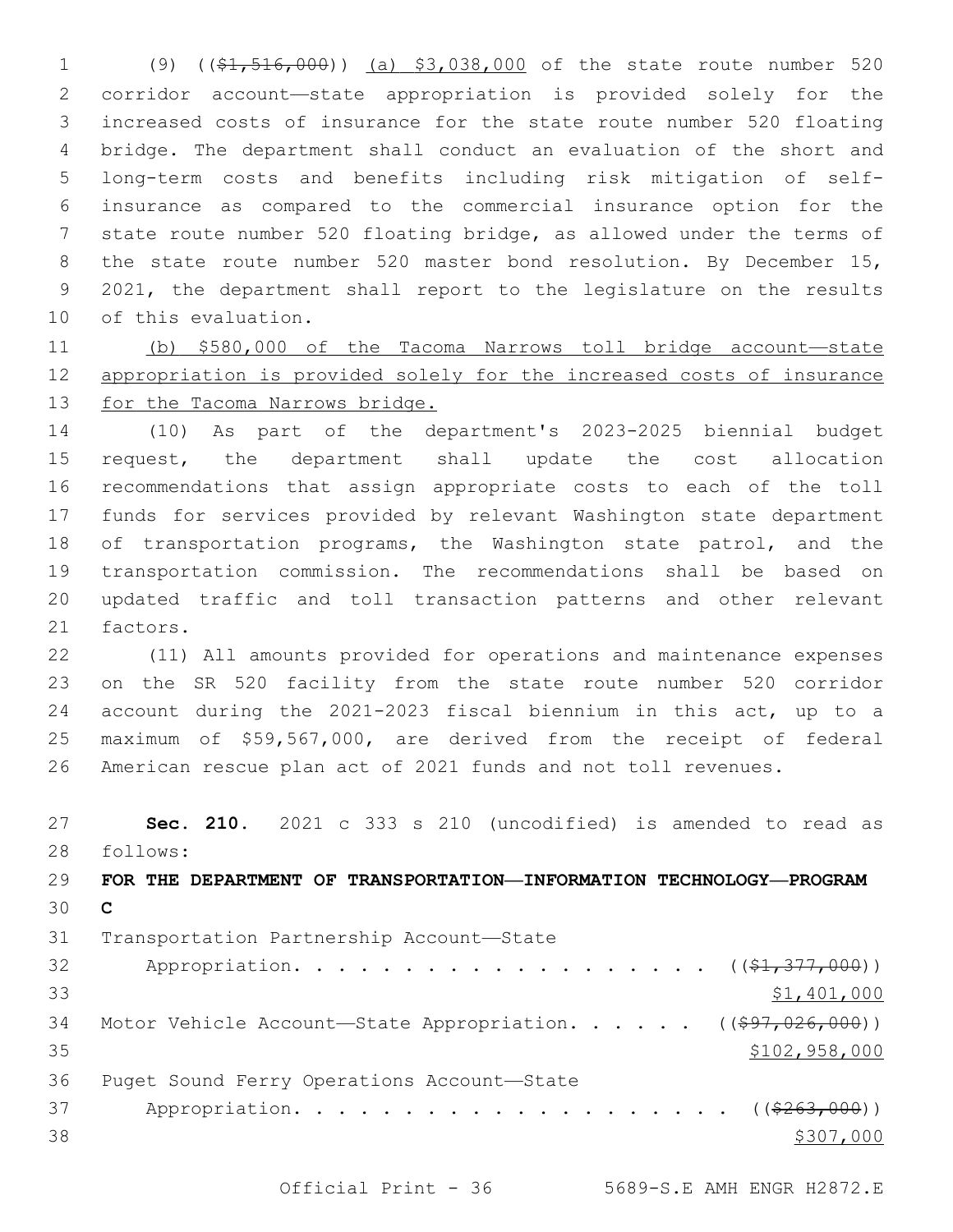1 Multimodal Transportation Account-State 2 Appropriation. . . . . . . . . . . . . . . . . (  $(\frac{26}{196}, \frac{986}{100})$  )  $3 \overline{\phantom{0}}$   $\overline{\phantom{0}}$   $\overline{\phantom{0}}$   $\overline{\phantom{0}}$   $\overline{\phantom{0}}$   $\overline{\phantom{0}}$   $\overline{\phantom{0}}$   $\overline{\phantom{0}}$   $\overline{\phantom{0}}$   $\overline{\phantom{0}}$   $\overline{\phantom{0}}$   $\overline{\phantom{0}}$   $\overline{\phantom{0}}$   $\overline{\phantom{0}}$   $\overline{\phantom{0}}$   $\overline{\phantom{0}}$   $\overline{\phantom{0}}$   $\overline{\phantom{0}}$   $\overline$ Transportation 2003 Account (Nickel Account)—State4 5 Appropriation. . . . . . . . . . . . . . . . . (  $(\frac{1}{2}, \frac{393}{100})$  )  $6$   $$1,413,000$ 7 TOTAL APPROPRIATION. . . . . . . . . . . . . ((\$107,045,000)) 8 \$113,153,000 \$113,153,000 \$113,153,000 \$113,153,000 \$113,153,000 \$113,153,000 \$113,153,000 \$113,153,000 \$12,153,000 \$12,153,000 \$12,153,000 \$12,153,000 \$12,153,000 \$12,153,000 \$12,153,000 \$12,153,000 \$12,153,153,000 \$12, 9 The appropriations in this section are subject to the following 10 conditions and limitations: \$4,273,000 of the multimodal 11 transportation account—state appropriation and \$4,273,000 of the 12 motor vehicle account—state appropriation are provided solely for the 13 department's cost related to the one Washington project, and is 14 subject to the conditions, limitations, and review requirements of 15 section 701 ((of this act)), chapter 333, Laws of 2021. 16 **Sec. 211.** 2021 c 333 s 211 (uncodified) is amended to read as 17 follows: 18 **FOR THE DEPARTMENT OF TRANSPORTATION—FACILITY MAINTENANCE,**  19 **OPERATIONS, AND CONSTRUCTION—PROGRAM D—OPERATING** 20 Motor Vehicle Account—State Appropriation. . . . . ((\$35,574,000))  $21$  \$37,588,000 22 State Route Number 520 Corridor Account-State 23 Appropriation. . . . . . . . . . . . . . . . . . . . . . \$34,000 24 TOTAL APPROPRIATION. . . . . . . . . . . . ((\$35,608,000))  $25$  \$37,622,000 26 **Sec. 212.** 2021 c 333 s 212 (uncodified) is amended to read as follows: 27 28 **FOR THE DEPARTMENT OF TRANSPORTATION—AVIATION—PROGRAM F** 29 Aeronautics Account—State Appropriation. . . . . . . ((\$8,055,000))  $30 \,$  \$8,105,000 31 Aeronautics Account—Federal Appropriation. . . . . . . . \$3,916,000 32 Aeronautics Account—Private/Local Appropriation. . . . . . . \$60,000 33 Multimodal Transportation Account-State Appropriation. . . . \$150,000 34 TOTAL APPROPRIATION. . . . . . . . . . . . . ((\$12,031,000))  $35$  \$12,231,000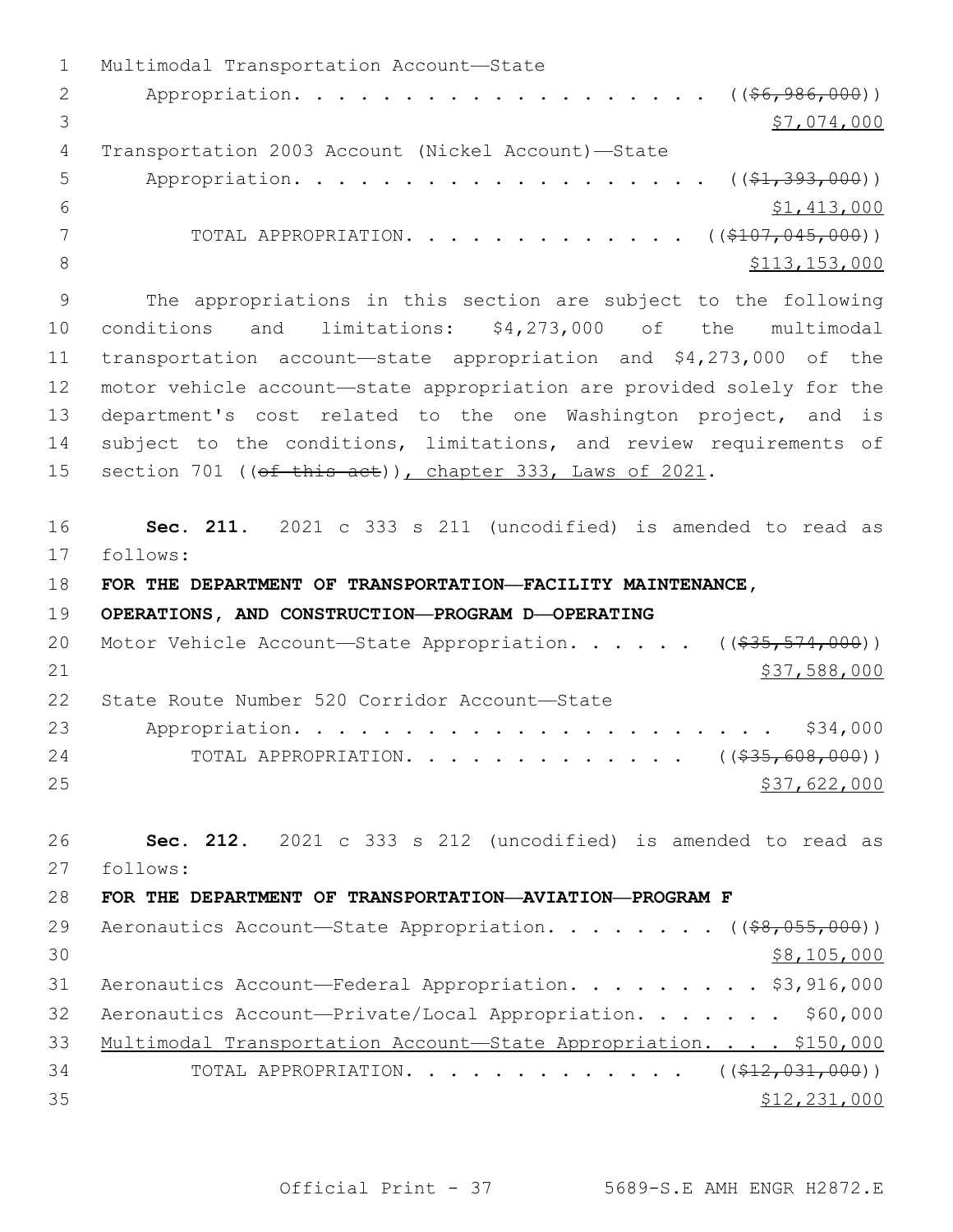The appropriations in this section are subject to the following 2 conditions and limitations:

 (1) \$2,888,000 of the aeronautics account—state appropriation is provided solely for the airport aid grant program, which provides competitive grants to public use airports for pavement, safety, 6 maintenance, planning, and security.

 (2) \$257,000 of the aeronautics account—state appropriation is provided solely for supporting the commercial aviation coordinating 9 commission, pursuant to section 718 ((of this act)), chapter 333, 10 Laws of 2021.

 (3) \$280,000 of the aeronautics account—state appropriation is provided solely for the implementation of chapter 131, Laws of 2021 (unpiloted aircraft system state coordinator). If chapter 131, Laws of 2021 is not enacted by June 30, 2021, the amount provided in this 15 subsection lapses.

 (4)(a) \$150,000 of the multimodal transportation account—state 17 appropriation is provided solely for the aviation program to continue 18 the community engagement associated with the work of the commercial aviation coordinating commission to increase aviation capacity and provide a single preferred location for a new primary commercial aviation facility by June 15, 2023. The work of the commission shall 22 include, but is not limited to, recommendations to the legislature on future Washington state long-range commercial aviation facility needs including possible additional aviation facilities or expansion of current aviation facilities.

(b) Community engagement efforts may include:

 (i) Raising awareness among aviation stakeholders and the public 28 on the complex issues that must be addressed by the commission;

29 (ii) Obtaining input from a representative cross section of the public on the construction of a new airport and the expansion of 31 existing airports to meet future aviation demand;

 (iii) Keeping people informed as the commission's work progresses, including diverse communities that are often underrepresented in processes to inform decision making;

 (iv) Providing opportunities for members of the public to provide direct input to the commission during the pandemic that limits 37 opportunities for direct social contact;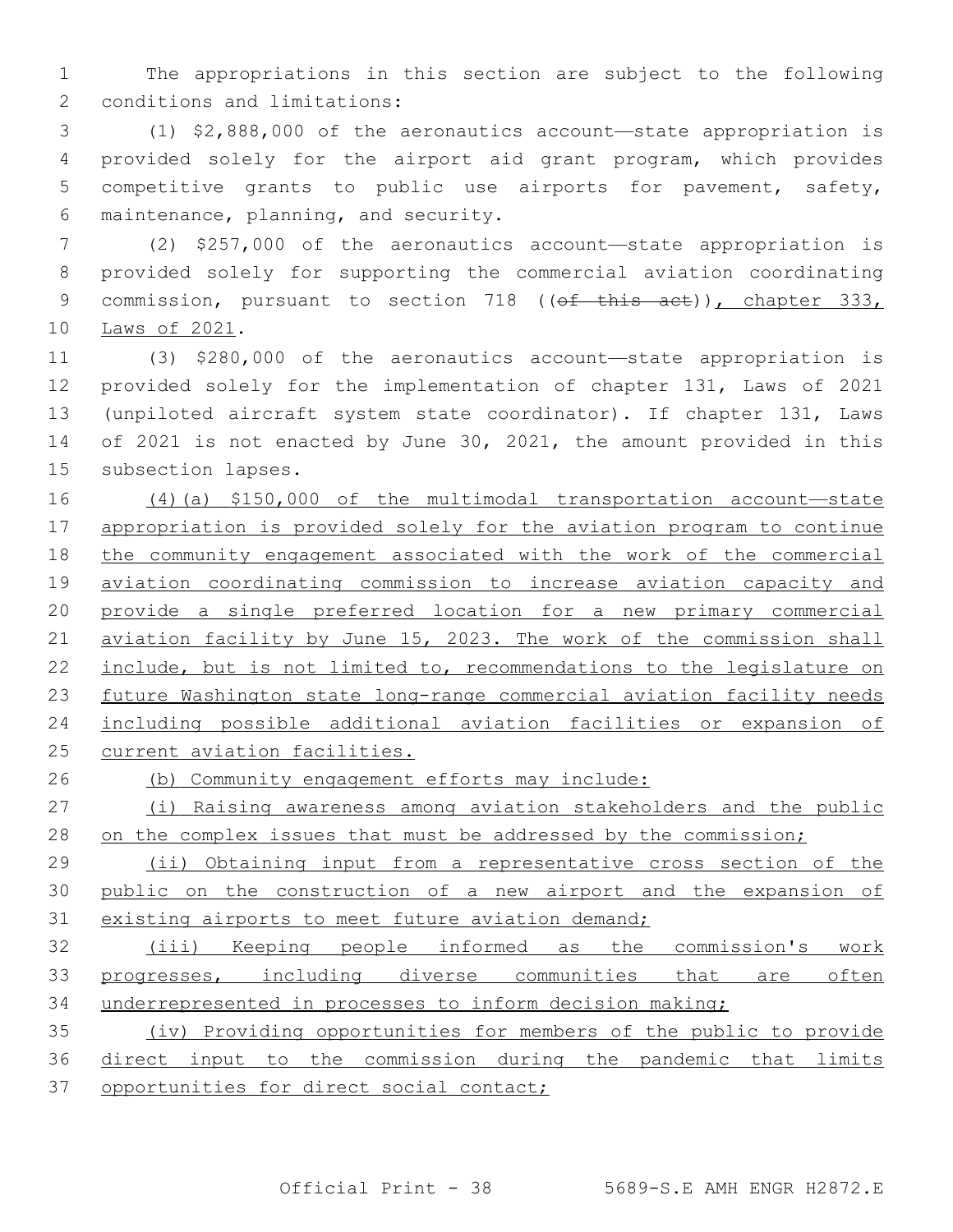(v) Using surveys, open houses, focus groups, translation services, informational handouts, advertisements, social media, and 3 other appropriate means of communicating with the public; and (vi) Providing a focus on the demographics or people in the geographical areas most impacted by expanding aviation capacity or developing a new aviation facility. (c) The department may use a communications consultant or community-based organizations to assist with community engagement efforts in (b) of this subsection. **Sec. 213.** 2021 c 333 s 213 (uncodified) is amended to read as follows: 11 **FOR THE DEPARTMENT OF TRANSPORTATION—PROGRAM DELIVERY MANAGEMENT AND SUPPORT—PROGRAM H** 14 Motor Vehicle Account-State Appropriation. . . . . ((\$59,138,000)) \$61,049,000 16 Motor Vehicle Account—Federal Appropriation. . . . . . . . \$500,000 17 Multimodal Transportation Account-State Appropriation. . . . . . . . . . . . . . . . . . . . . . \$758,000 19 TOTAL APPROPRIATION. . . . . . . . . . . . ((<del>\$60,396,000</del>))  $20 \times 562,307,000$ 

 The appropriations in this section are subject to the following 22 conditions and limitations:

 (1) The legislature recognizes that the trail known as the Rocky Reach Trail, and its extensions, serve to separate motor vehicle traffic from pedestrians and bicyclists, increasing motor vehicle safety on state route number 2 and the coincident section of state route number 97. Consistent with chapter 47.30 RCW and pursuant to RCW 47.12.080, the legislature declares that transferring portions of WSDOT Inventory Control (IC) No. 2-09-04686 containing the trail and associated buffer areas to the Washington state parks and recreation commission is consistent with the public interest. The legislature directs the department to transfer the property to the Washington 33 state parks and recreation commission.

 (a) The department must be paid fair market value for any portions of the transferred real property that is later abandoned, vacated, or ceases to be publicly maintained for trail purposes.

 (b) Prior to completing the transfer in this subsection (1), the department must ensure that provisions are made to accommodate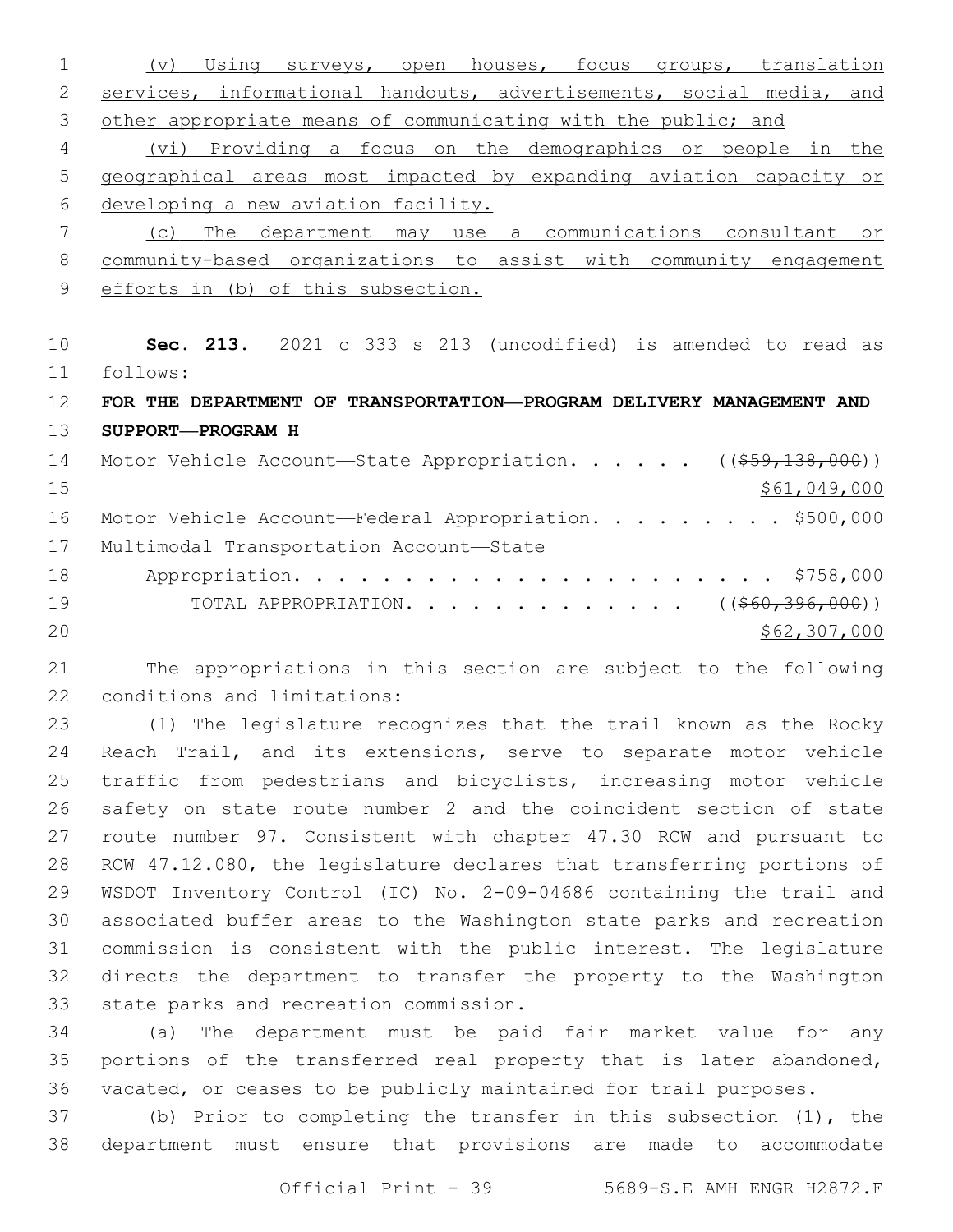private and public utilities and any facilities that predate the department's acquisition of the property, at no cost to those entities. Prior to completing the transfer, the department shall also ensure that provisions, by fair market assessment, are made to accommodate other private and public utilities and any facilities that have been legally allowed by permit or other instrument.

 (c) The department may sell any adjoining property that is not necessary to support the Rocky Reach Trail and adjacent buffer areas only after the transfer of trail-related property to the Washington state parks and recreation commission is complete. Adjoining property owners must be given the first opportunity to acquire such property that abuts their property, and applicable boundary line or other adjustments must be made to the legal descriptions for recording 14 purposes.

 (2) With respect to Parcel 12 of the real property conveyed by the state of Washington to the city of Mercer Island under that certain quitclaim deed, dated April 19, 2000, recorded in King county under recording no. 20000425001234, the requirement in the deed that the property be used for road/street purposes only will be deemed satisfied by the department of transportation so long as commuter parking, as part of the vertical development of the property, is one 22 of the significant uses of the property.

 (3) \$1,600,000 of the motor vehicle account—state appropriation is provided solely for real estate services activities. Consistent with RCW 47.12.120 and during the 2021-2023 fiscal biennium, when initiating, extending, or renewing any rent or lease agreements with a regional transit authority, consideration of value must be equivalent to one hundred percent of economic or market rent.

 (4) The department shall report to the transportation committees of the legislature by December 1, 2021, on the status of its efforts to consolidate franchises for broadband facilities across the state, including plans for increasing the number of consolidated franchises 33 in the future.

 (5) During the 2021-2023 biennium, if the department takes possession of the property situated in the city of Edmonds for which a purchase agreement was executed between Unocal and the department in 2005 (Tax Parcel Number 262703-2-003-0009), and if the department confirms that the property is still no longer needed for transportation purposes, the department shall provide the city of Edmonds with the right of first purchase at fair market value in Official Print - 40 5689-S.E AMH ENGR H2872.E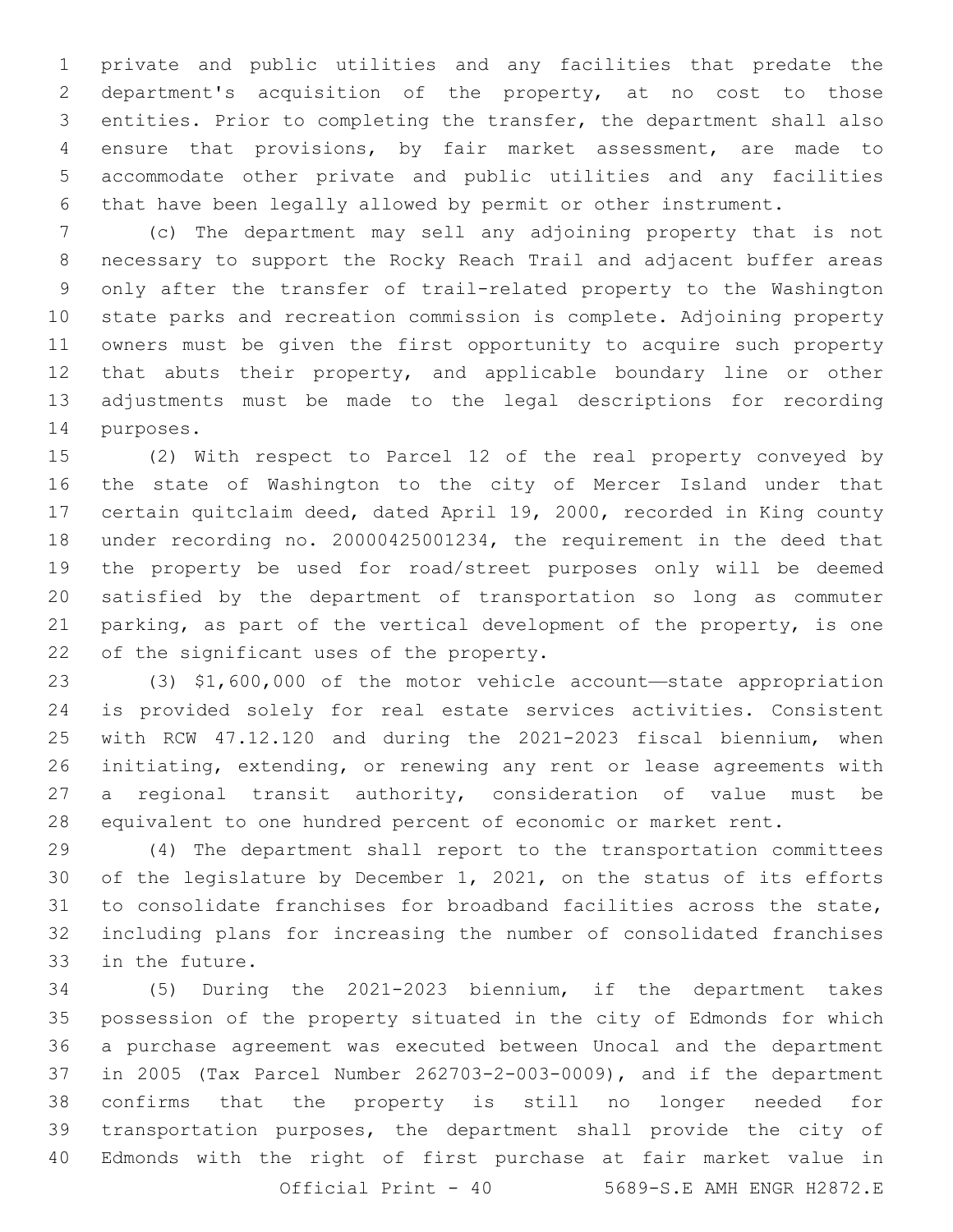accordance with RCW 47.12.063(3) for the city's intended use of the property to rehabilitate near-shore habitat for salmon and related 3 species.

 (6) ((\$300,000)) \$535,000 of the motor vehicle account—state appropriation is provided solely for the implementation of chapter 217, Laws of 2021 (noxious weeds). ((If chapter 217, Laws of 2021 (noxious weeds) is not enacted by June 30, 2021, the amount provided 8 in this subsection lapses.))

9 (7) ((\$500,000)) \$1,026,000 of the multimodal transportation account—state appropriation is provided solely for the implementation 11 of chapter 314, Laws of 2021 (environmental justice task force). ( $\sqrt{1+f}$ 12 chapter 314, Laws of 2021 (environmental justice task force) is not 13 enacted by June 30, 2021, the amount provided in this subsection  $\frac{1}{200}$ 

 (8)(a) The department shall offer to sell or convey the northern parcel of site 14 on the Puget Sound Gateway Program SR 509 17 Completion Project Surplus Property list, located immediately south of S. 216th Street and adjacent to the Barnes Creek Nature in Des Moines, to Seattle Goodwill Industries, a nonprofit organization with tax ID 91-05688708, located at 700 Dearborn Place S, Seattle, WA 21 98144, in accordance with RCW 47.12.063 at less than its fair market value to the extent the department finds it is in the public interest to do so because the public benefit that will result from Goodwill's redevelopment of the property it owns at Rainier Ave South and South Dearborn Street to increase the supply of affordable housing would not otherwise be adequately compensated.

 (b) The amount remaining from the transfer required under RCW 70A.205.425 from the waste tire removal account to the motor vehicle fund that is not allocated to reimbursement of the motor vehicle fund under section 207 of this act reimburses the motor vehicle fund for any reduction to the motor vehicle fund reimbursement that results from the sale at less than fair market value of real property under this subsection (8).

 **Sec. 214.** 2021 c 333 s 214 (uncodified) is amended to read as follows: 35

**FOR THE DEPARTMENT OF TRANSPORTATION—PUBLIC-PRIVATE PARTNERSHIPS—**

- **PROGRAM K**
- 38 Motor Vehicle Account—State Appropriation. . . . . . . ((\$675,000))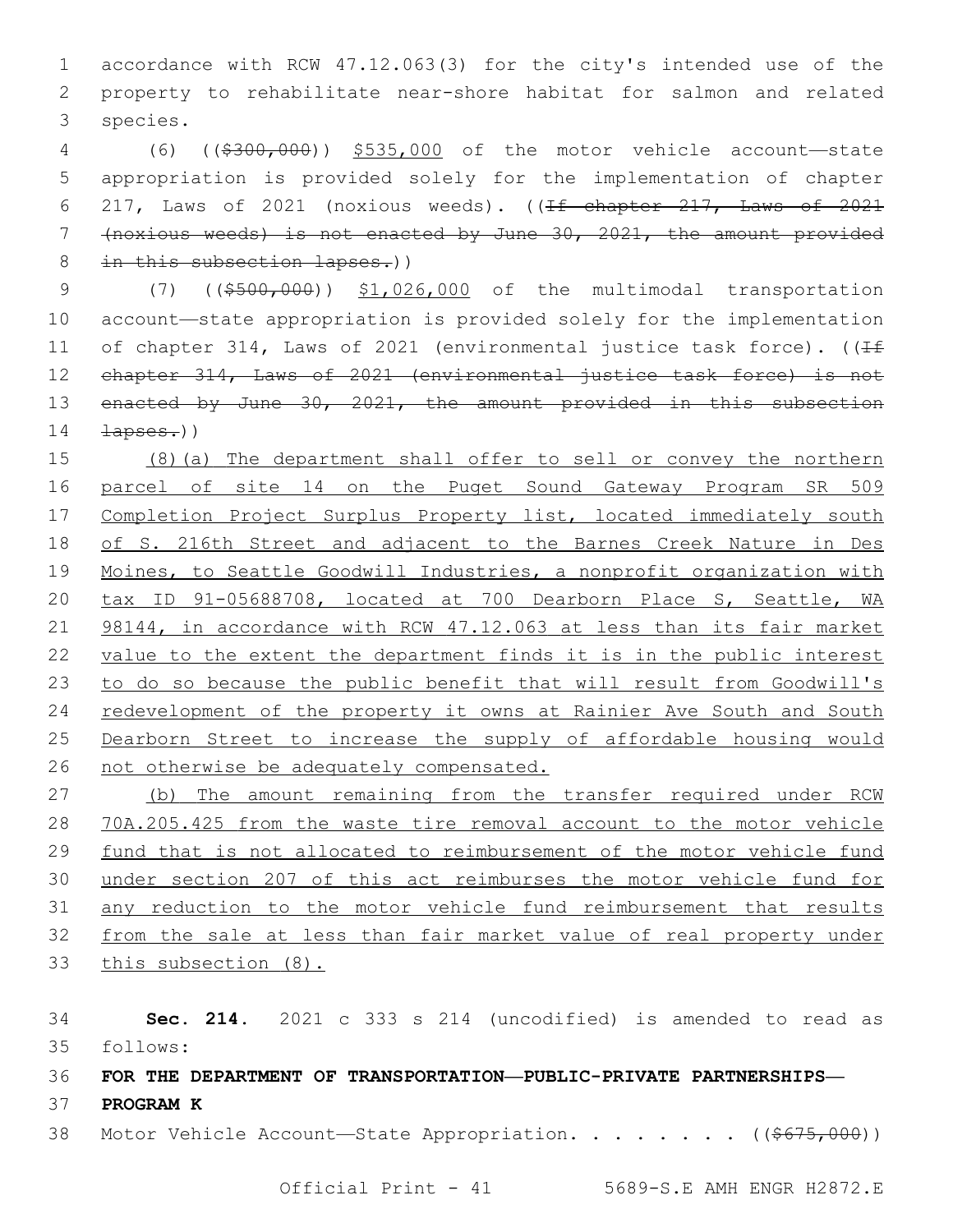$1 \over $685,000$ 2 Electric Vehicle Account—State Appropriation. . . . . ((\$9,900,000))  $3 \hspace{2.5cm} \text{S11,} \text{900,} \text{000}$ 4 Multimodal Transportation Account-State 5 Appropriation. . . . . . . . . . . . . . . . . (  $(\frac{23,290,000)}{2}$  )  $$6,090,000$  Multimodal Transportation Account—Federal 8 Appropriation. . . . . . . . . . . . . . . . . . \$14,100,000 9 TOTAL APPROPRIATION. . . . . . . . . . . . . ((\$13,865,000))  $10 \hspace{2.5cm}$  \$32,775,000

 The appropriations in this section are subject to the following 12 conditions and limitations:

 (1) The public-private partnerships program must continue to explore retail partnerships at state-owned park and ride facilities, 15 as authorized in RCW  $47.04.295$ .

16 (2) ((\$8,900,000)) \$10,900,000 of the electric vehicle account- state appropriation is provided solely for the clean alternative fuel vehicle charging and refueling infrastructure program in chapter 287, Laws of 2019 (advancing green transportation adoption).

 (3) \$2,400,000 of the multimodal transportation account—state appropriation is provided solely for the pilot program established under chapter 287, Laws of 2019 (advancing green transportation adoption) to provide clean alternative fuel vehicle use opportunities to underserved communities and low to moderate income members of the workforce not readily served by transit or located in transportation corridors with emissions that exceed federal or state emissions standards. Consistent with the geographical diversity element described in RCW 47.04.355(4), the legislature strongly encourages the department to consider implementing the pilot in both urban and rural communities if possible, to obtain valuable information on the needs of underserved communities located in different geographical 32 locations in Washington.

 (4) \$1,000,000 of the electric vehicle account—state appropriation and \$500,000 of the multimodal transportation account— state appropriation are provided solely for a colocated DC fast charging and hydrogen fueling station near the Wenatchee or East Wenatchee area near a state route or near or on a publicly owned facility to service passenger, light-duty and heavy-duty vehicles. The hydrogen fueling station must include a DC fast charging station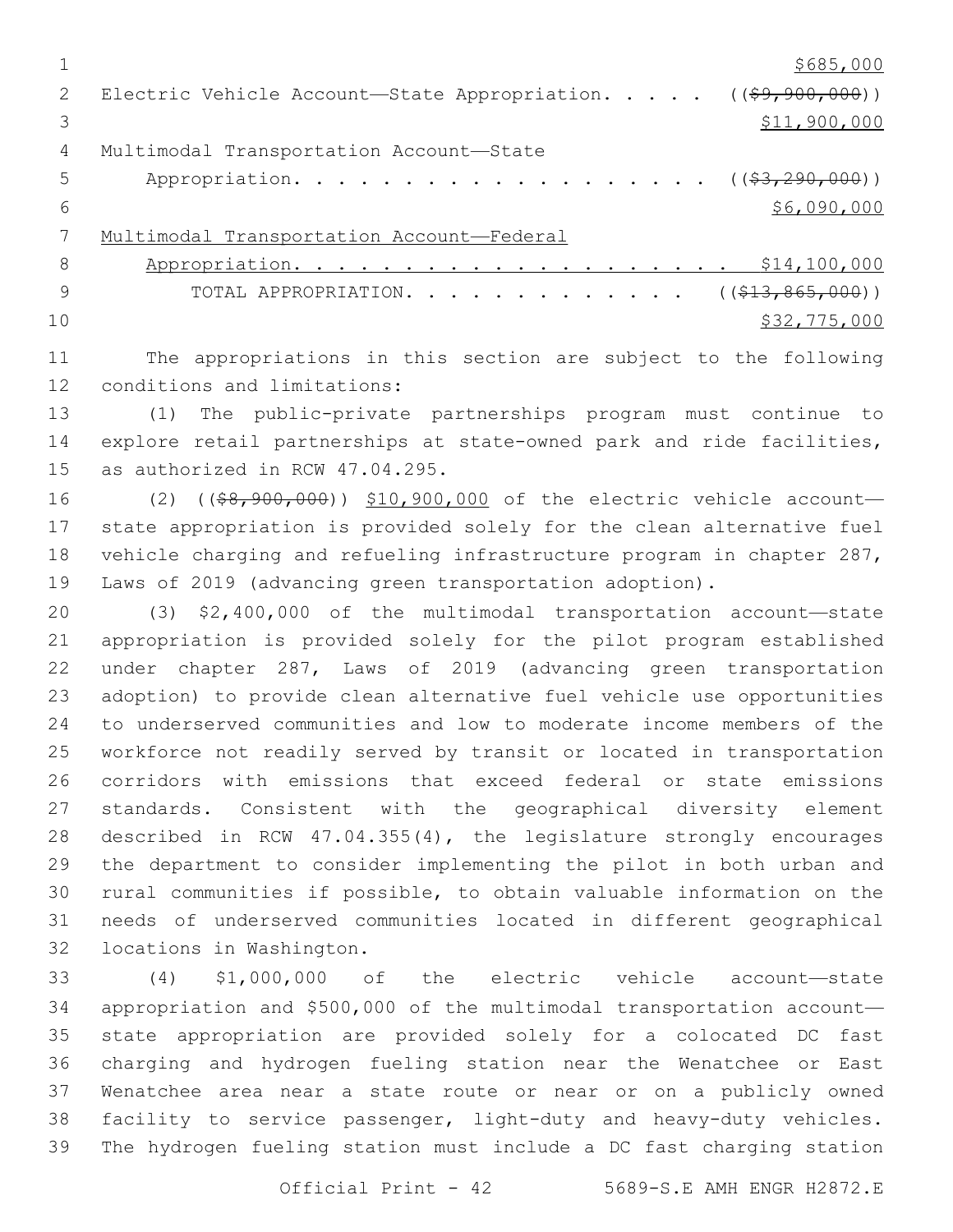colocated at the hydrogen fueling station site. Funds may be used for one or more fuel cell electric vehicles that would utilize the fueling stations. The department must contract with a public utility district that produces hydrogen in the area to own and/or manage and provide technical assistance for the design, planning, permitting, construction, maintenance and operation of the hydrogen fueling station. The department and public utility district are encouraged to collaborate with and seek contributions from additional public and 9 private partners for the fueling station.

 (5) \$140,000 of the multimodal transportation account—state appropriation is provided solely for the purpose of conducting an assessment of options for the development, including potential features and costs, for a publicly available mapping and forecasting tool that provides locations and essential information of charging and refueling infrastructure to support forecasted levels of electric vehicle adoption, travel, and usage across Washington state as described in chapter 300, Laws of 2021 (preparedness for a zero 18 emissions transportation future).

 (6) \$250,000 of the multimodal transportation account—state appropriation is provided solely to fund the design of an electric charging mega-site project at Mount Vernon library commons.

 (7)(a) \$14,100,000 of the multimodal transportation account— federal appropriation and \$2,800,000 of the multimodal transportation account—state appropriation are provided solely for the national electric vehicle program established in the infrastructure investment 26 and jobs act. As directed in the infrastructure investment and jobs act, the department shall develop and submit a plan to the secretary 28 of the United States department of transportation and in developing 29 the plan, the department must consider providing publicly accessible electric vehicle supply equipment across the state highway network including eliminating electric vehicle charging deserts, providing charging infrastructure to rural areas as well as low-income communities, and providing redundancy in high travel corridors. The department shall also submit the plan submitted to the secretary of 35 the United States department of transportation to the transportation committees of the legislature.

## (b) In developing the plan the department must:

 (i) Include opportunities to provide highway electric vehicle 39 infrastructure for light, medium, and heavy-duty vehicles;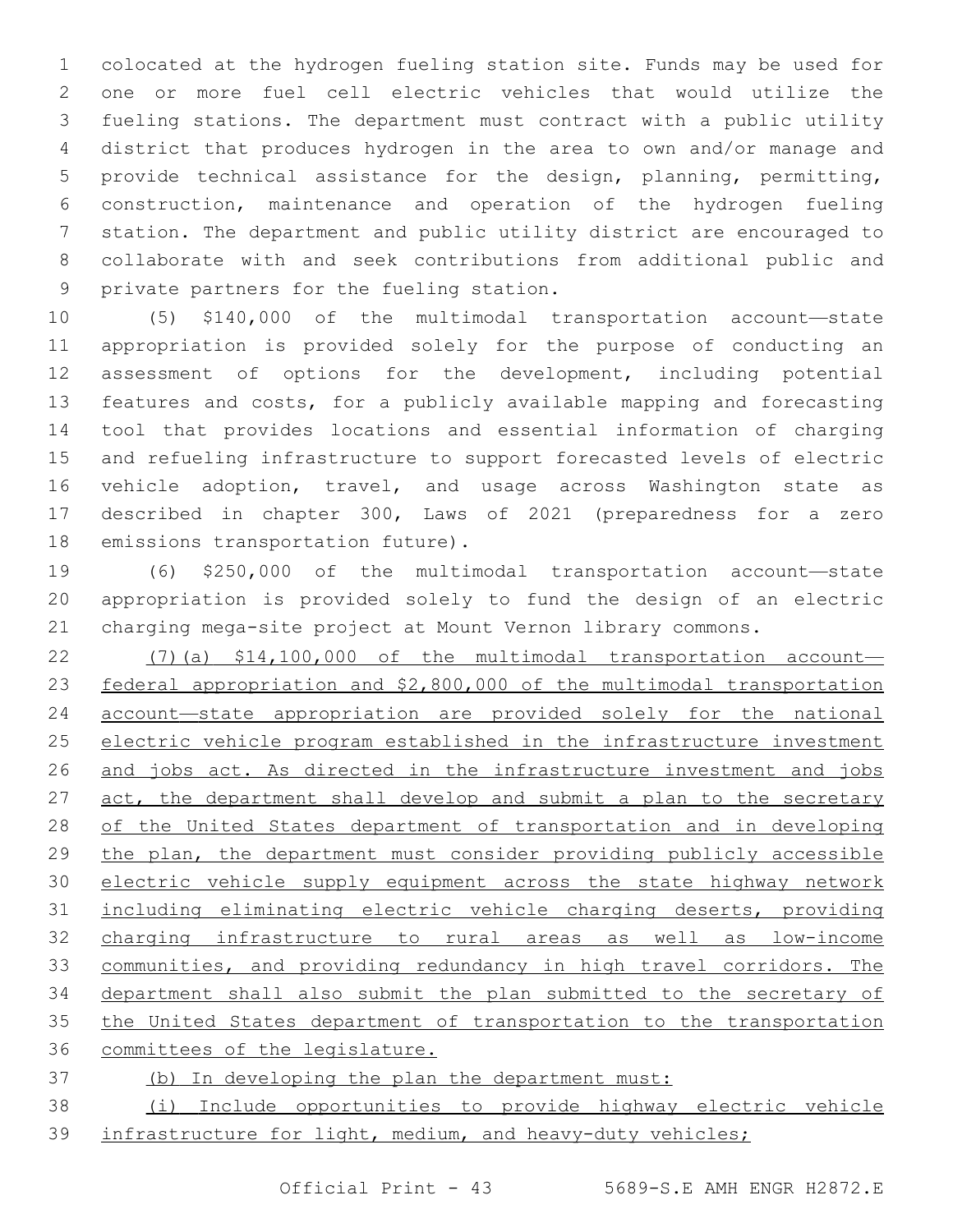1 (ii) Identify opportunities to support local electric vehicle 2 infrastructure when doing so meets the criteria of the national 3 electric vehicle program; and 4 (iii) Support publicly available electric vehicle charging 5 infrastructure on federally designated alternative fuel corridors as 6 set forth in the national electric vehicle program plan. 7 (c) Funds provided in this subsection are also provided for the 8 department to develop and update the required mapping and forecasting 9 tool set forth in RCW 47.01.520 that provides locations and essential 10 information of charging and refueling infrastructure to support 11 forecasted levels of electric vehicle adoption, travel, and use. Up 12 to \$1,623,000 of the amounts provided in this subsection (7) may be 13 used to develop and update the required mapping and forecasting tool. 14 The department may use up to 10 percent of the funds appropriated to 15 administer this program. 16 **Sec. 215.** 2021 c 333 s 215 (uncodified) is amended to read as 17 follows: 18 **FOR THE DEPARTMENT OF TRANSPORTATION—HIGHWAY MAINTENANCE—PROGRAM M** 19 Motor Vehicle Account—State Appropriation. . . . . ((\$496,925,000)) 20 \$518,064,000 21 Motor Vehicle Account—Federal Appropriation. . . . . . . \$7,000,000 22 State Route Number 520 Corridor Account-State 23 Appropriation. . . . . . . . . . . . . . . . . (  $(\frac{64,082,000)}{}$  $24$  \$4,517,000 25 Tacoma Narrows Toll Bridge Account-State 26 Appropriation. . . . . . . . . . . . . . . . . (  $(\frac{21}{21}, \frac{479}{200})$  )  $27$  \$1,510,000 28 Alaskan Way Viaduct Replacement Project Account— 29 State Appropriation. . . . . . . . . . . . . . . ((<del>\$8,157,000</del>))  $30 \,$  \$8,325,000 31 Interstate 405 and State Route Number 167 Express 32 Toll Lanes Account—State Appropriation. . . . . ((\$2,545,000))  $33$  \$2,569,000 34 TOTAL APPROPRIATION. . . . . . . . . . . . ((\$520,188,000))  $35$  \$541,985,000 36 The appropriations in this section are subject to the following 37 conditions and limitations: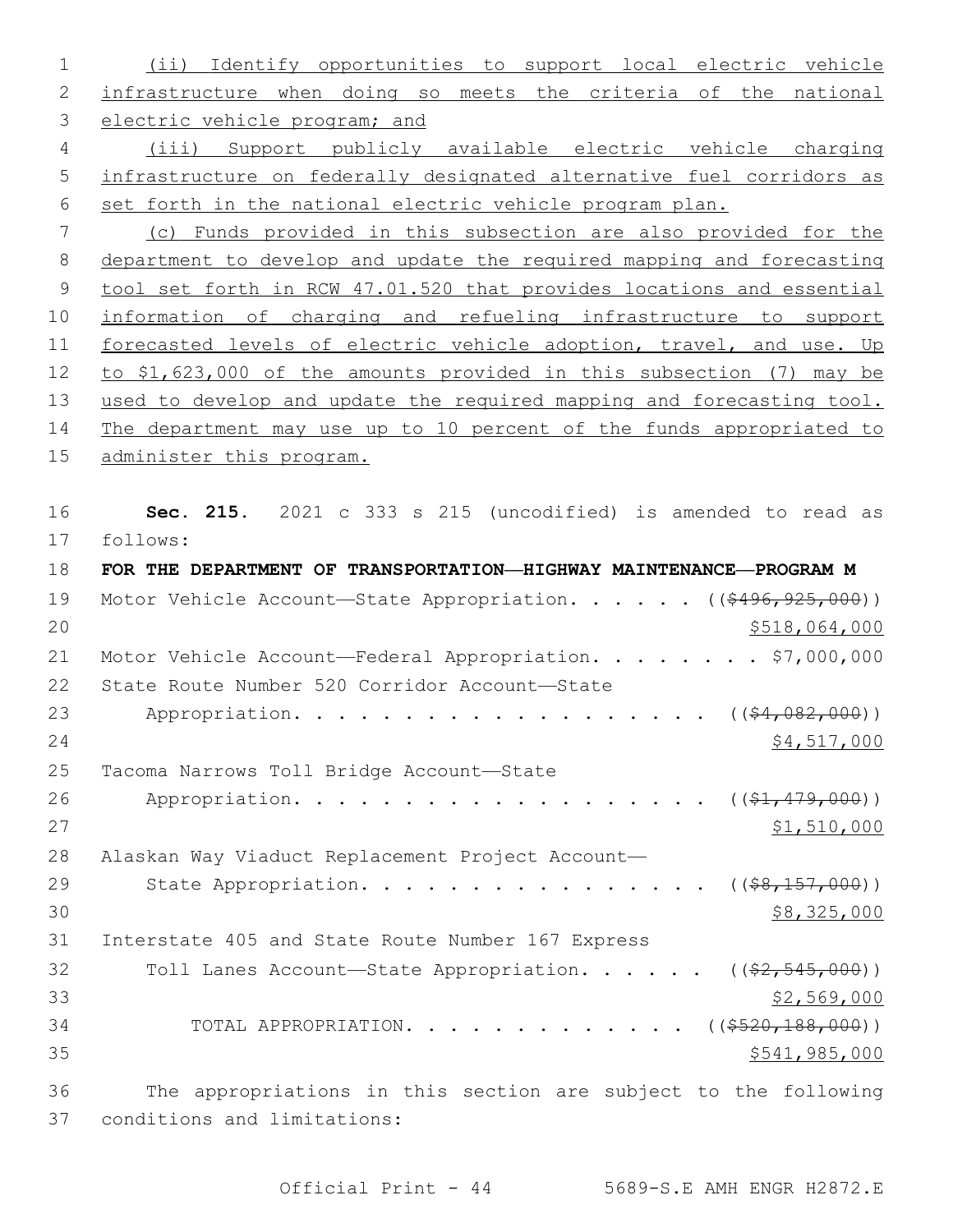(1) \$7,529,000 of the motor vehicle account—state appropriation is provided solely for utility fees assessed by local governments as authorized under RCW 90.03.525 for the mitigation of stormwater runoff from state highways. Plan and reporting requirements as required in chapter 435, Laws of 2019 (Local Stormwater Charges) shall be consistent with the January 2012 findings of the Joint Transportation Committee Report for Effective Cost Recovery Structure for WSDOT, Jurisdictions, and Efficiencies in Stormwater Management.

 (2) \$5,000,000 of the motor vehicle account—state appropriation is provided solely for a contingency pool for snow and ice removal. The department must notify the office of financial management and the transportation committees of the legislature when they have spent the base budget for snow and ice removal and will begin using the 14 contingency pool funding.

 (3) \$1,025,000 of the motor vehicle account—state appropriation is provided solely for the department to implement safety improvements and debris clean up on department-owned rights-of-way in the city of Seattle at levels above that being implemented as of January 1, 2019, to be administered in conjunction with subsection (9) of this section. The department must maintain a crew dedicated solely to collecting and disposing of garbage, clearing debris or 22 hazardous material, and implementing safety improvements where hazards exist to the traveling public, department employees, or people encamped upon department-owned rights-of-way. The department may request assistance from the Washington state patrol as necessary in order for both agencies to provide enhanced safety-related activities regarding the emergency hazards along state highway 28 rights-of-way in the Seattle area.

 (4) \$1,015,000 of the motor vehicle account—state appropriation is provided solely for a partnership program between the department and the city of Tacoma, to be administered in conjunction with subsection (9) of this section. The program shall address the safety and public health problems created by homeless encampments on the department's property along state highways within the city limits. \$570,000 is for dedicated department maintenance staff and associated clean-up costs. The department and the city of Tacoma shall enter into a reimbursable agreement to cover up to \$445,000 of the city's 38 expenses for clean-up crews and landfill costs.

## Official Print - 45 5689-S.E AMH ENGR H2872.E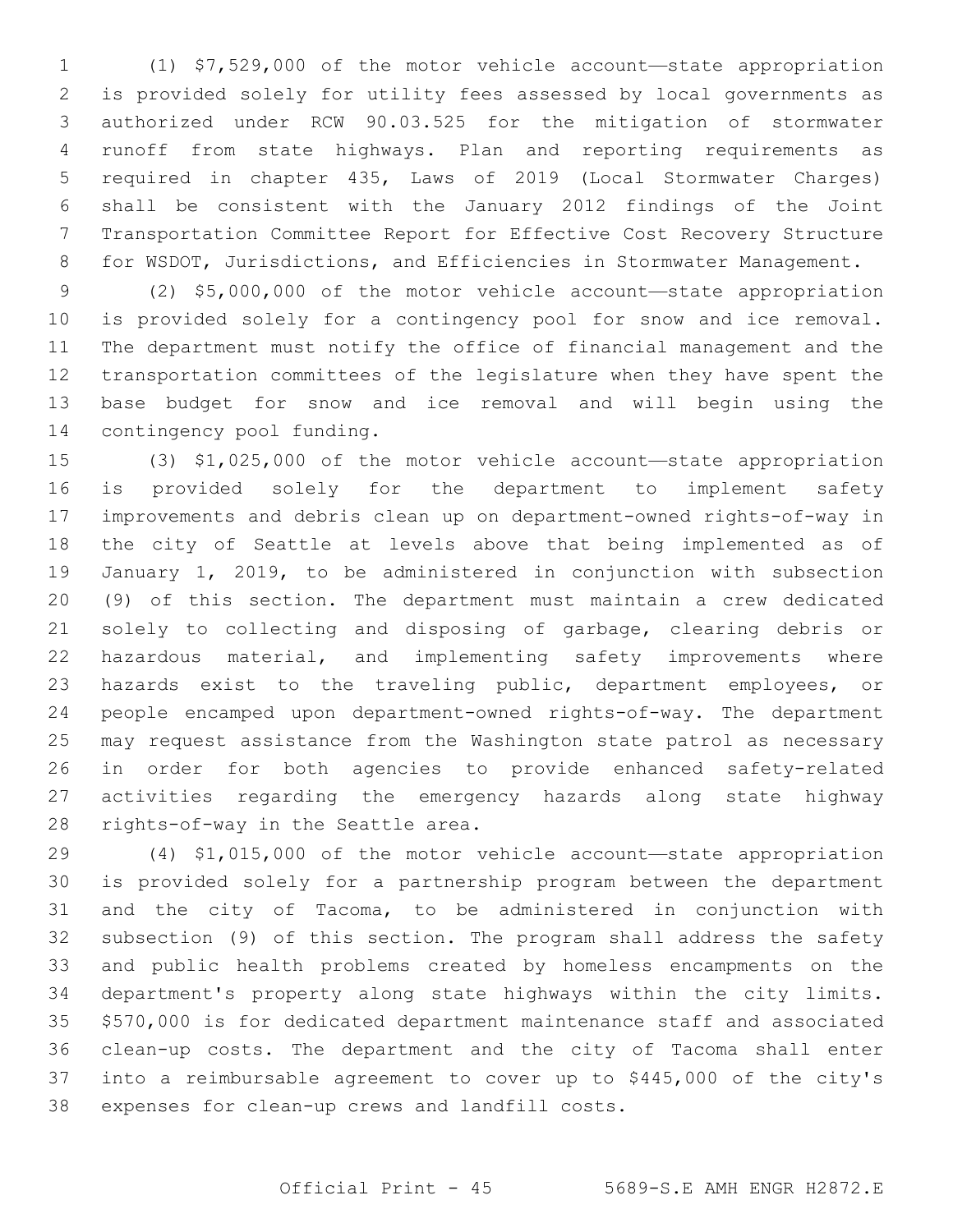(5) The department must continue a pilot program for the 2021-2023 fiscal biennium at the four highest demand safety rest areas to create and maintain an online calendar for volunteer groups to check availability of weekends for the free coffee program. The calendar must be updated at least weekly and show dates and times that are, or are not, available to participate in the free coffee program. The department must submit a report to the legislature on the ongoing pilot by December 1, 2022, outlining the costs and benefits of the online calendar pilot, and including surveys from the volunteer groups and agency staff to determine its effectiveness.

 (6) \$686,000 of the motor vehicle account—state appropriation is provided solely for reimbursing the Oregon department of transportation (ODOT) for the department's share of increased maintenance costs of six highway bridges over the Columbia River that 15 are maintained by ODOT.

 (7) \$8,290,000 of the motor vehicle account—state appropriation is provided solely for increased costs of highway maintenance 18 materials.

 (8) \$5,816,000 of the motor vehicle account—state appropriation is provided solely for a contingency pool for repairing damages to highways caused by known and unknown third parties. The department must notify the office of financial management and the transportation committees of the legislature when they have spent the base budget for third-party damage repair and will begin using the contingency 25 pool funding.

26 (9)(a) ((\$3,000,000)) \$8,000,000 of the motor vehicle account- state appropriation is provided solely for the department to address the risks to safety and public health associated with homeless encampments on department owned rights-of-way. The department must coordinate and work with local government officials and social service organizations who provide services and direct people to housing alternatives that are not in highway rights-of-way to help prevent future encampments from forming on highway rights-of-way, and may reimburse the organizations doing this outreach assistance who 35 transition people into treatment or housing ((that is not on the 36 rights-of-way)) or for debris clean up on highway rights-of-way. ((The department may)) A minimum of \$2,000,000 of this appropriation must be used to provide more frequent removal of litter on the highway rights-of-way that is generated by unsheltered people and may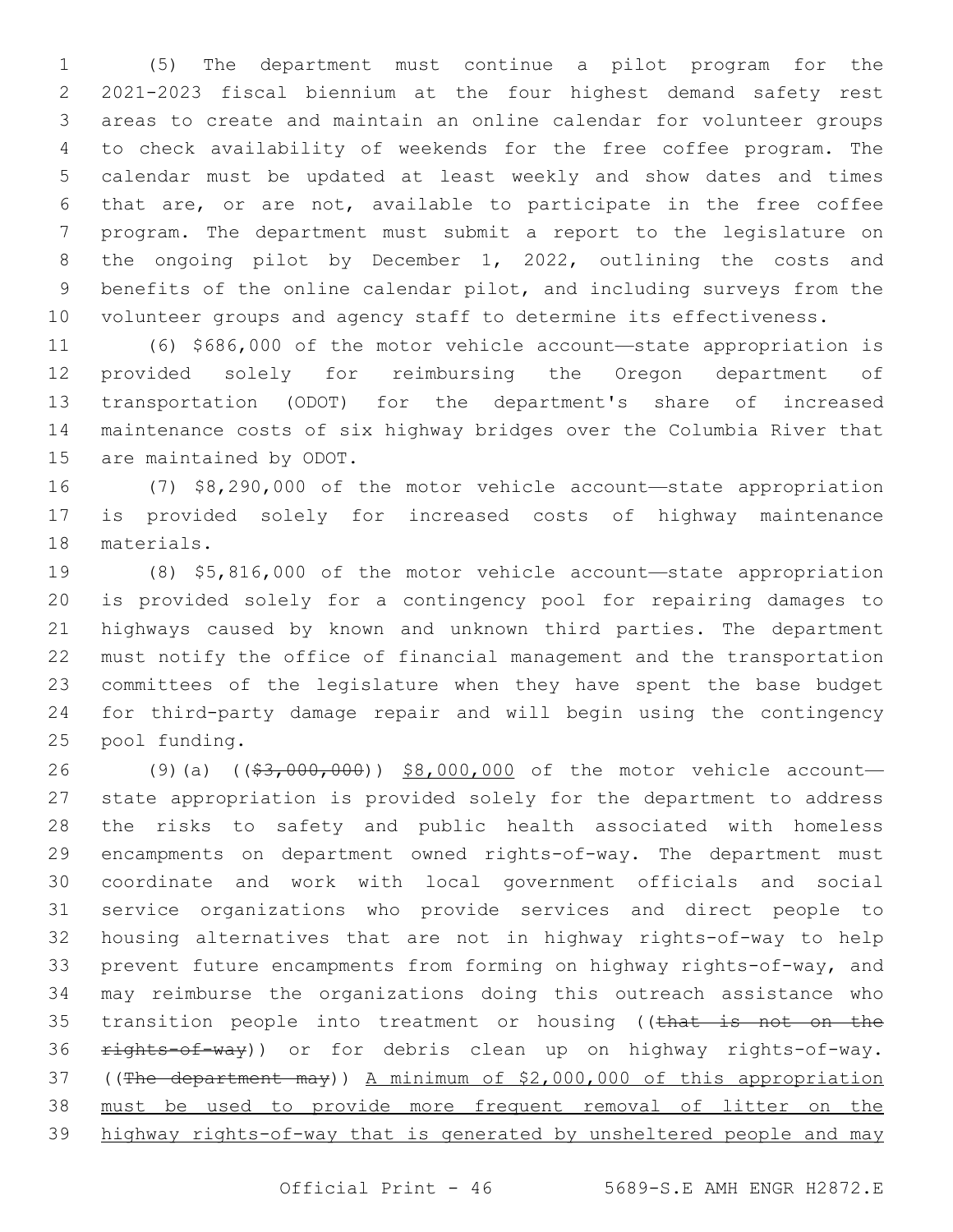1 be used to hire crews specializing in collecting and disposing of garbage, clearing debris or hazardous material, and implementing safety improvements where hazards exist to the traveling public and department employees. The department may use these funds to either reimburse local law enforcement costs or the Washington state patrol if they are participating as part of a state or local government agreement to provide enhanced safety related activities along state 8 highway rights-of-way.

 (b) Beginning October 1, 2021, and semiannually thereafter, the Washington state patrol and the department of transportation must jointly submit a report to the governor and the house and senate transportation committees of the legislature on the status of these 13 efforts, including:

 (i) A detailed breakout of the size, location, risk level categorization, and number of encampments on or near department-owned rights-of-way, compared to the levels during the quarter being 17 reported;

 (ii) A summary of the activities in that quarter related to addressing these encampments, including information on arrangements 20 with local governments or other entities related to these activities;

 (iii) A description of the planned activities in the ensuing quarter to further address the emergency hazards and risks along 23 state highway rights-of-way; and

 (iv) Recommendations for executive branch or legislative action to achieve the desired outcome of reduced emergency hazards and risks 26 along state highway rights-of-way.

 (10)(a) \$2,000,000 of the motor vehicle account—state appropriation is provided solely for the department to contract with 29 the city of Fife to address the risks to safety and public health associated with homeless encampments on department-owned rights-of- way along the SR 167/SR 509 Puget Sound Gateway project corridor in and adjacent to the city limits.

 (b) The city must coordinate and work with the department and local government officials and social service organizations who 35 provide services and direct people to housing alternatives that are not in highway rights-of-way to help prevent future encampments from 37 forming on highway rights-of-way. State funds may be used to reimburse the organizations doing this outreach assistance who transition people into treatment or housing that is not on the rights-of-way or for debris clean up on highway rights-of-way.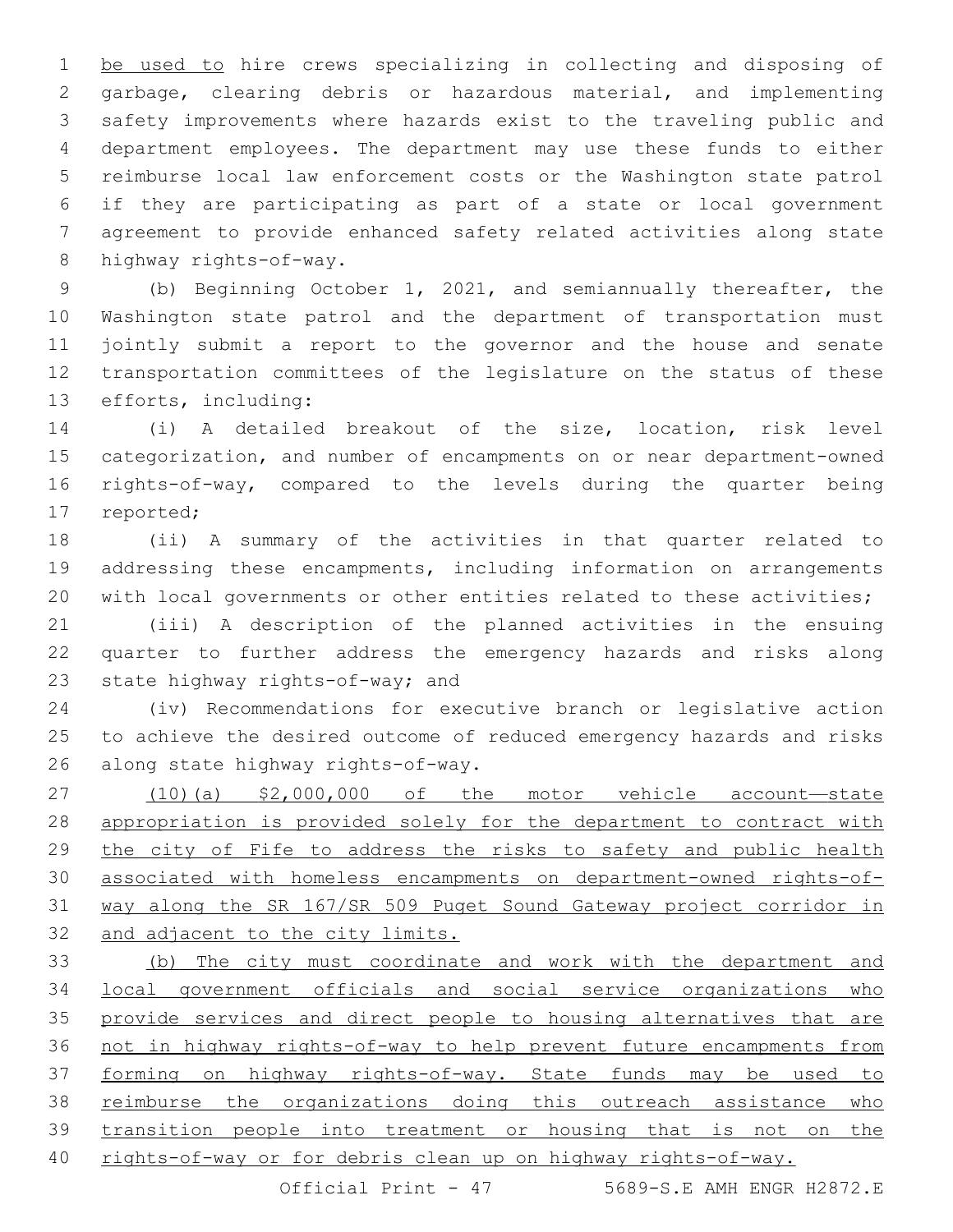(c) The department may hire crews specializing in collecting and disposing of garbage, clearing debris or hazardous material, and implementing safety improvements where hazards exist to the traveling 4 public and department employees.

 (d) Funds may also be used to reimburse local law enforcement costs or the Washington state patrol if they are participating as part of a state or local government agreement to provide enhanced 8 safety related activities along state highway rights-of-way.

 (e) It is the intent of the legislature that the city and collaborating partners should place particular emphasis on utilizing available funds for addressing large scale and multiple homeless encampments that impact public safety and health. Funding for initiatives associated with such encampments may include targeted 14 assistance to local governments and social service organizations, directing moneys toward not only initial efforts to clear 16 encampments, clean up debris and restore sightlines, but to ongoing work, monitoring, and maintenance of efforts to place individuals in housing, treatment and services, and to better ensure individuals experiencing homelessness receive needed assistance while sites remain safe and secure for the traveling public.

 (11) \$100,000 of the motor vehicle account—state appropriation is provided solely for the department to install fencing to delineate between the privately leased property owned by the department and the public right-of-way property maintained by the city of Seattle. The parameters of the adjacent properties located under the Interstate 5 26 corridor, south of milepost 165, are south Jackson street and south 27 King street going north and south, and 8th avenue south and 9th avenue south going west to east in the international district.

 (12) During the 2021-2023 fiscal biennium, the department shall conduct a pilot program authorizing commercial motor vehicles, as defined in RCW 46.25.010, that are used in commerce solely to transport property to park in areas designated by the department as chain up and chain off areas along United States route number 2 and Interstate 90 between May 1st and November 1st of each calendar year of the biennium. Under the pilot program, parking is permitted for up to an hour beyond federally mandated rest periods when signage posted by the department authorizes the parking of these commercial motor vehicles. Beginning July 1, 2022, the department shall post and maintain signage authorizing the parking of these commercial motor vehicles in chain up and chain off areas that it determines: (a) Have Official Print  $-48$  5689-S.E. AMH ENGR H2872.E.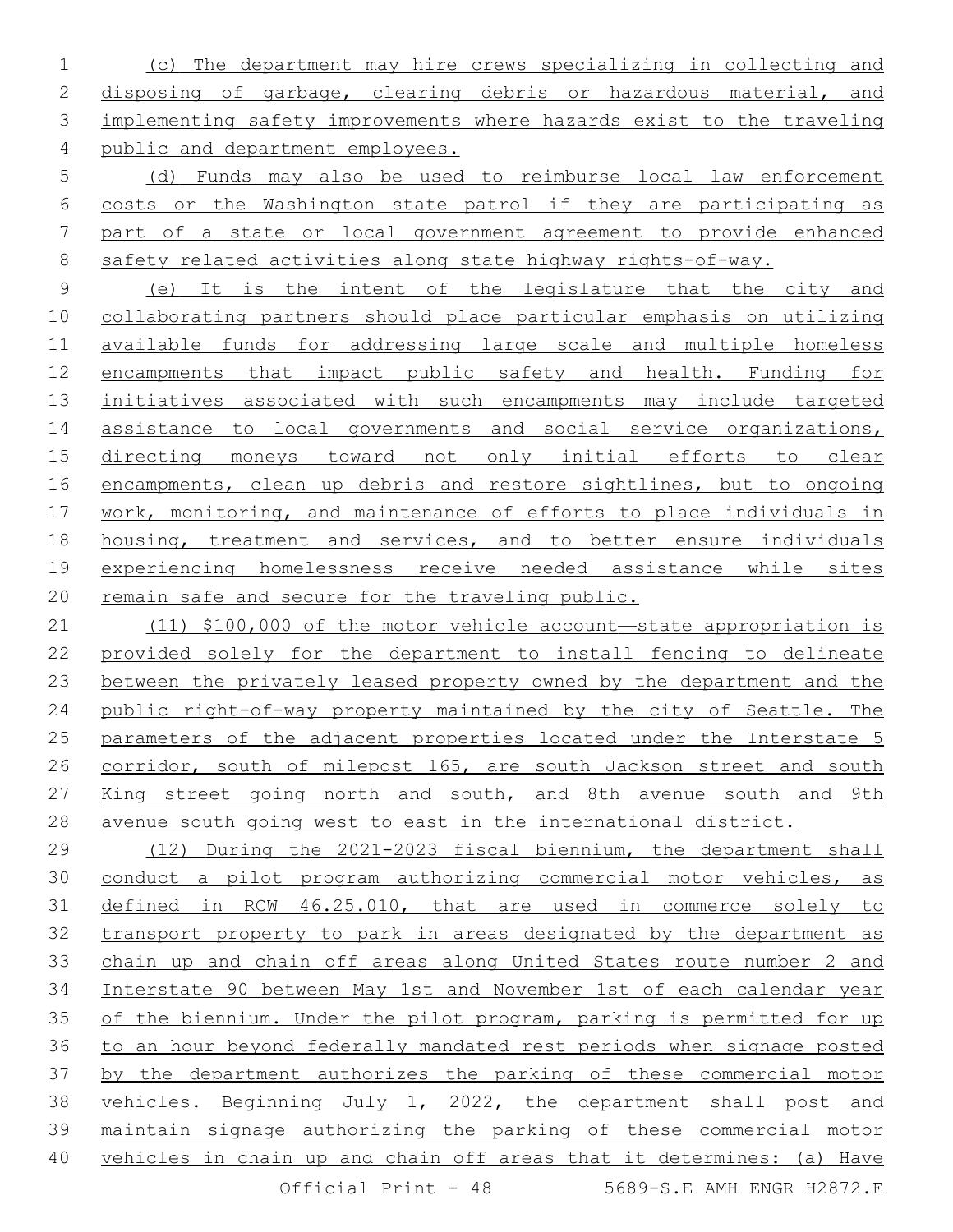sufficient space to accommodate commercial motor vehicles parking for 2 an extended period of time; and (b) where other safety concerns have been addressed. The department shall notify the Washington state patrol and the transportation committees of the legislature when it posts signage authorizing commercial motor vehicle parking in a chain up or chain off area.6 (13)(a) \$5,000,000 of the motor vehicle account—state appropriation is provided solely for additional resources for operations, maintenance, facility replacements, security, and upgrades to safety rest areas to ensure that safety rest areas owned and operated by the department are open for use except for seasonal

closures or cleaning, maintenance, and repair.

13 (b) The department may use the funds for additional labor, services, materials, or equipment needed to allow commercial vehicle parking stalls to remain open when rest areas might otherwise be closed.

 (c) It is the intent of the legislature that these funds are additional resources for the department and not meant to supplant underlying resources for the maintenance and operations of safety rest areas.

 (d) The department must make a report to the transportation committees of the legislature regarding the additional operations and maintenance activities made at safety rest areas to ensure that rest areas stayed open by November 15, 2022. The report must include the status per safety rest area of openings and closures that were impacted by the additional activities; the additional activities, 27 including security efforts, that were performed at the rest areas; and an update on the status and a review of the safety rest area strategic plan.

 (14)(a) \$50,000 of the motor vehicle account—state appropriation is provided solely for the department to install and inspect monthly human trafficking informational posters in every rest room in every safety rest area owned and operated by the department.

 (b) In developing the informational posters, the department shall consult with human trafficking victim advocates to determine content.

(c) The posters must:

(i) Be printed in a variety of languages;

 (ii) Include contact information for seeking help, which may include toll-free telephone numbers a person may call for assistance, including the number for the national human trafficking resource Official Print - 49 5689-S.E AMH ENGR H2872.E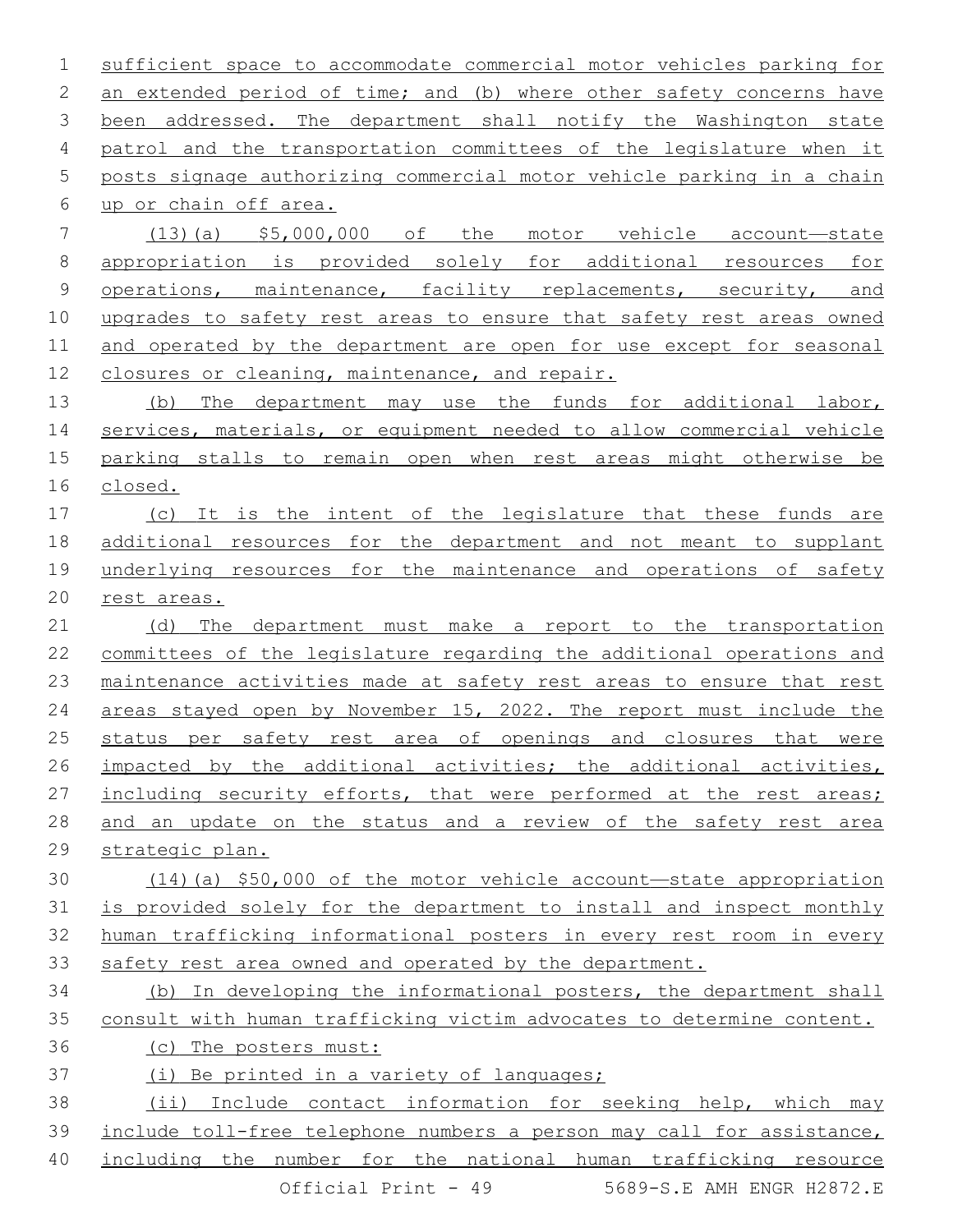center and the number for the Washington state office of crime 2 victims advocacy; and (iii) Be made of durable material and permanently affixed. (c) The department shall install the informational posters in every restroom at every safety rest area owned and operated by the department by December 31, 2022. (d) Beginning January 1, 2023, or one month after installation of informational posters, whichever is sooner, the department shall inspect the informational posters as part of its monthly maintenance activities to ensure that the posters are in fair condition and remain legible. (e) The department must make a report to the transportation 13 committees of the legislature regarding the installation of informational posters at safety rest areas by January 15, 2023. The report must include the number of informational posters installed, 16 the location of the poster installations, and the completion date of the poster installations. **Sec. 216.** 2021 c 333 s 216 (uncodified) is amended to read as follows: 19 **FOR THE DEPARTMENT OF TRANSPORTATION—TRAFFIC OPERATIONS—PROGRAM Q— OPERATING** 22 Motor Vehicle Account—State Appropriation. . . . . ((\$74,406,000)) \$75,920,000 24 Motor Vehicle Account—Federal Appropriation. . . . . . . \$2,050,000 25 Motor Vehicle Account—Private/Local Appropriation. . . . ((\$250,000)) 27 State Route Number 520 Corridor Account-State Appropriation. . . . . . . . . . . . . . . . . . . . . . \$225,000 29 Tacoma Narrows Toll Bridge Account-State Appropriation. . . . . . . . . . . . . . . . . . . . . . \$40,000 Alaskan Way Viaduct Replacement Project Account— 32 State Appropriation. . . . . . . . . . . . . . . . . \$1,112,000 33 Interstate 405 and State Route Number 167 Express 34 Toll Lanes Account-State Appropriation. . . . . . . . . \$20,000 Agency Financial Transaction Account—State Appropriation. . . . . . . . . . . . . . . . . . . . . . \$100,000 37 TOTAL APPROPRIATION. . . . . . . . . . . . . ((\$78,103,000))  $$79,762,000$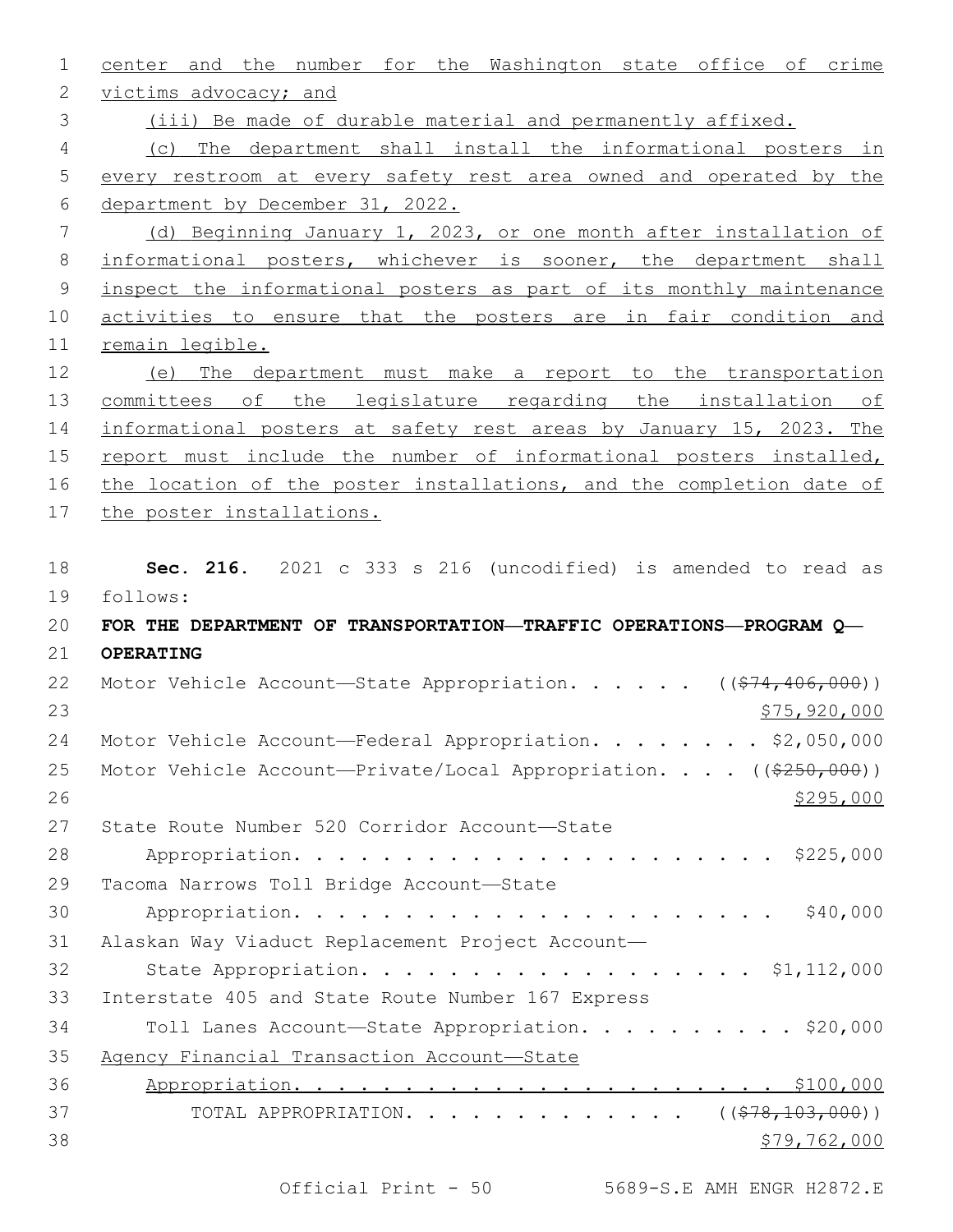The appropriations in this section are subject to the following 2 conditions and limitations:

 (1) \$6,000,000 of the motor vehicle account—state appropriation is provided solely for low-cost enhancements. The department shall give priority to low-cost enhancement projects that improve safety or provide congestion relief. By December 15th of each odd-numbered year, the department shall provide a report to the legislature listing all low-cost enhancement projects completed in the prior 9 fiscal biennium.

 (2)(a) During the 2021-2023 fiscal biennium, the department shall continue a pilot program that expands private transportation providers' access to high occupancy vehicle lanes. Under the pilot program, when the department reserves a portion of a highway based on the number of passengers in a vehicle, the following vehicles must be authorized to use the reserved portion of the highway if the vehicle has the capacity to carry eight or more passengers, regardless of the number of passengers in the vehicle: (i) Auto transportation company vehicles regulated under chapter 81.68 RCW; (ii) passenger charter carrier vehicles regulated under chapter 81.70 RCW, except marked or unmarked stretch limousines and stretch sport utility vehicles as defined under department of licensing rules; (iii) private nonprofit 22 transportation provider vehicles regulated under chapter 81.66 RCW; and (iv) private employer transportation service vehicles. For purposes of this subsection, "private employer transportation service" means regularly scheduled, fixed-route transportation service that is offered by an employer for the benefit of its employees. Nothing in this subsection is intended to authorize the conversion of public infrastructure to private, for-profit purposes or to otherwise create an entitlement or other claim by private users 30 to public infrastructure.

 (b) The department shall expand the high occupancy vehicle lane access pilot program to vehicles that deliver or collect blood, tissue, or blood components for a blood-collecting or distributing establishment regulated under chapter 70.335 RCW. Under the pilot program, when the department reserves a portion of a highway based on the number of passengers in a vehicle, blood-collecting or distributing establishment vehicles that are clearly and identifiably marked as such on all sides of the vehicle are considered emergency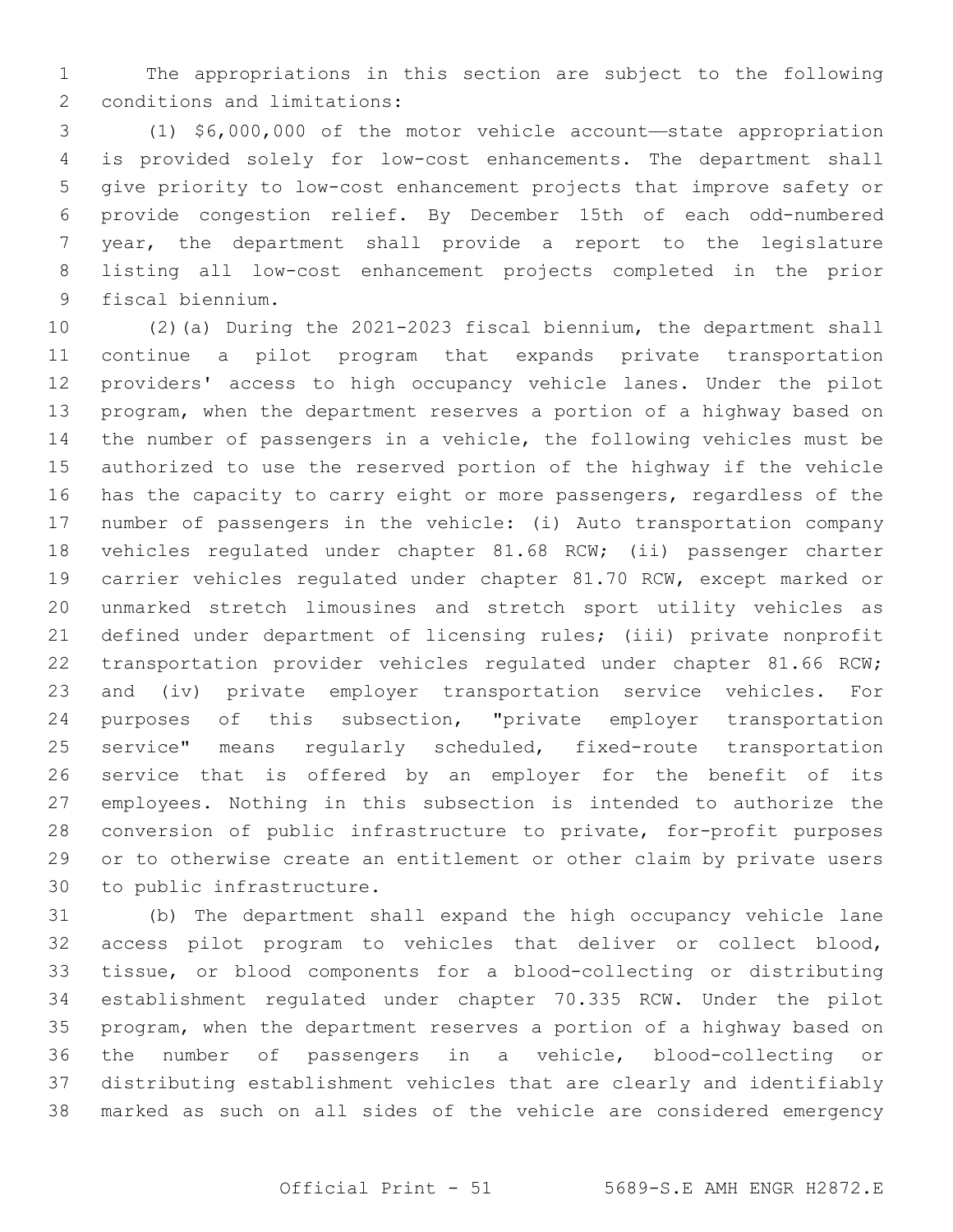vehicles and must be authorized to use the reserved portion of the 2 highway.

 (c) The department shall expand the high occupancy vehicle lane access pilot program to organ transport vehicles transporting a time urgent organ for an organ procurement organization as defined in RCW 68.64.010. Under the pilot program, when the department reserves a portion of a highway based on the number of passengers in a vehicle, organ transport vehicles that are clearly and identifiably marked as such on all sides of the vehicle are considered emergency vehicles and must be authorized to use the reserved portion of the highway.

 (d) The department shall expand the high occupancy vehicle lane access pilot program to private, for hire vehicles regulated under chapter 81.72 RCW that have been specially manufactured, designed, or modified for the transportation of a person who has a mobility disability and uses a wheelchair or other assistive device. Under the pilot program, when the department reserves a portion of a highway based on the number of passengers in a vehicle, wheelchair-accessible taxicabs that are clearly and identifiably marked as such on all sides of the vehicle are considered public transportation vehicles and must be authorized to use the reserved portion of the highway.

 (e) The department shall expand the high occupancy vehicle lane access pilot program to for hire nonemergency medical transportation vehicles, when in use for medical purposes, as described in section 24 208 ((of this act)), chapter 333, Laws of 2021. Under the pilot program, when the department reserves a portion of a highway based on the number of passengers in a vehicle, nonemergency medical transportation vehicles that meet the requirements identified in 28 section 208 ((of this act)), chapter 333, Laws of 2021 must be authorized to use the reserved portion of the highway.

 (f) Nothing in this subsection (2) is intended to exempt these vehicles from paying tolls when they do not meet the occupancy requirements established by the department for express toll lanes.

 (3)(a) The appropriations in this section assume implementation of additional cost recovery mechanisms to recoup at least \$100,000 in 35 credit card and other financial transaction costs related to the collection of fees imposed under RCW 46.44.0941 for driver and vehicle fee transactions beginning January 1, 2023.

 (b) The department may recover transaction fees incurred through 39 credit card transactions. At the direction of the office of financial management, the department shall develop a method of tracking the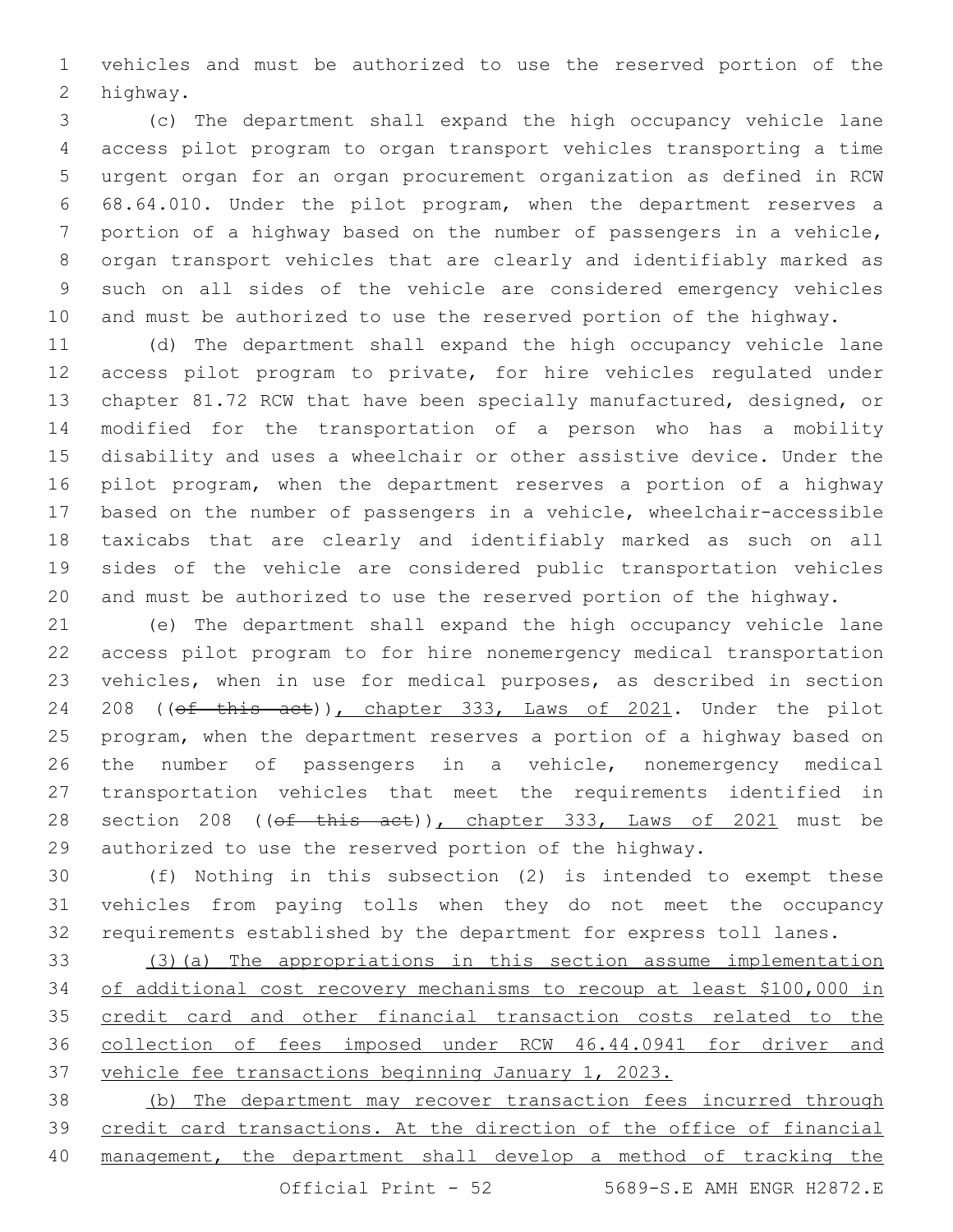additional amount of credit card and other financial cost-recovery 2 revenues. (c) In consultation with the office of financial management, the department shall notify the office of the state treasurer of these amounts and the state treasurer must deposit these revenues in the agency financial transaction account created in RCW 46.01.385 on a quarterly basis. (d) The department shall also submit, as part of its 2023-2025 budget submittal, an overview of the credit card cost recovery 10 approach, including fee rates and the amount of revenue expected to be generated in the 2021-2023 and 2023-2025 biennia. (4) The department shall promote safety messages encouraging 13 drivers to slow down and move over and pay attention when emergency

14 lights are flashing on the side of the road and other suitable safety 15 messages on electronic message boards the department operates across 16 the state. The messages must be promoted multiple times each month 17 through June 30, 2023. The department may coordinate such messaging 18 with any statewide public awareness campaigns being developed by the 19 department of licensing or the Washington state traffic safety 20 commission or both.

21 **Sec. 217.** 2021 c 333 s 217 (uncodified) is amended to read as follows: 22 23 **FOR THE DEPARTMENT OF TRANSPORTATION—TRANSPORTATION MANAGEMENT AND**  24 **SUPPORT—PROGRAM S** 25 Motor Vehicle Account-State Appropriation. . . . . ((\$37,361,000)) 26 \$39,325,000 27 Motor Vehicle Account—Federal Appropriation. . . . . . . . \$780,000 28 Motor Vehicle Account-Private/Local Appropriation. . . . . \$500,000 29 Multimodal Transportation Account-State 30 Appropriation. . . . . . . . . . . . . . . . . (  $(\frac{25}{129,000})$  )  $31$  \$6,629,000 32 State Route Number 520 Corridor Account-State 33 Appropriation. . . . . . . . . . . . . . . . . . . . . . \$186,000 34 Tacoma Narrows Toll Bridge Account-State 35 Appropriation. . . . . . . . . . . . . . . . . . . . . . \$150,000 36 Alaskan Way Viaduct Replacement Project Account— 37 State Appropriation. . . . . . . . . . . . . . . . . . \$121,000 38 Interstate 405 and State Route Number 167 Express

Official Print - 53 5689-S.E AMH ENGR H2872.E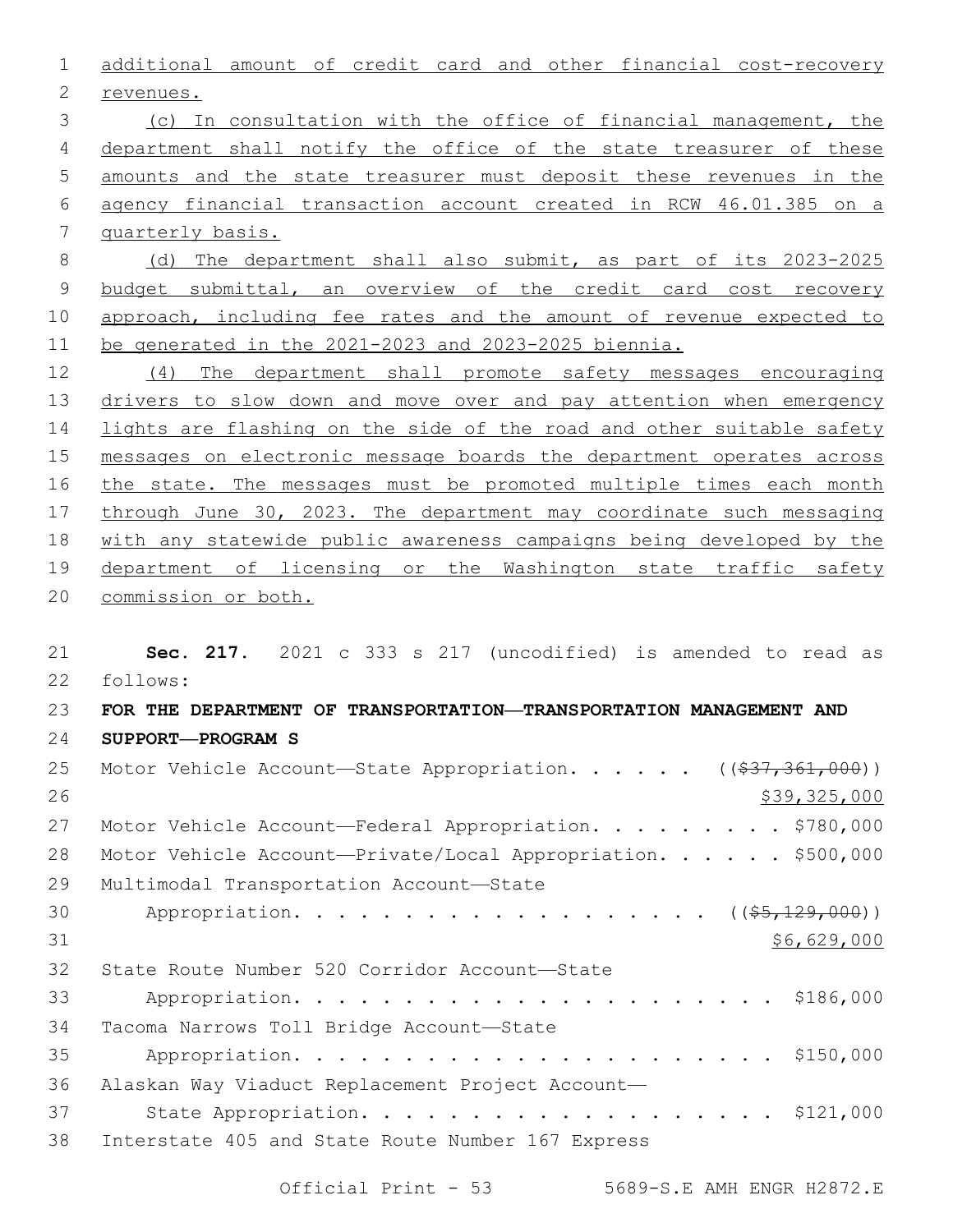1 Toll Lanes Account-State Appropriation. . . . . . . . . \$77,000 Puget Sound Ferry Operations Account—State

 Appropriation. . . . . . . . . . . . . . . . . . . . . . \$266,000 4 TOTAL APPROPRIATION. . . . . . . . . . . . ((<del>\$44,304,000</del>)) \$48,034,000

 The appropriations in this section are subject to the following 7 conditions and limitations: ((\$4,000,000))

 (1) \$5,500,000 of the multimodal transportation account—state appropriation is provided solely for efforts to increase diversity in 10 the transportation construction and maritime workforce ((through:  $11 \quad \text{(1+)}$ )). Of this amount:

 (a) \$4,000,000 of the multimodal transportation account—state 13 appropriation is provided solely for: (i) The preapprenticeship support services (PASS) program, which aims to increase diversity in the highway construction workforce and prepare individuals interested in entering the highway construction workforce. In addition to the services allowed by RCW 47.01.435, the PASS program may provide housing assistance for youth aging out of the foster care and juvenile rehabilitation systems in order to support the participation 20 of these youth in a transportation-related preapprenticeship program;  $((+2))$  and  $(i)$  assisting minority and women-owned businesses to perform work in the highway construction industry. This assistance shall include technical assistance, business training, counseling, guidance, prime to subcontractor relationship building, and a capacity building mentorship program. At a minimum, \$1,000,000 of the total appropriation in this subsection shall be directed toward the 27 efforts outlined in (a)(ii) of this subsection  $((+2)$  of this section)).

 (b) \$1,500,000 of the multimodal transportation account—state appropriation is provided solely for expansion of the PASS program to support apprenticeships and workforce development in the maritime 32 industry through preapprenticeship training for inland waterways 33 trades and support services to obtain necessary coast quard certification.

35 (c) The provider(s) chosen to complete the work in this subsection shall be selected through a competitive bidding process. The program shall be administered by the Washington state department 38 of transportation's office of equal opportunity.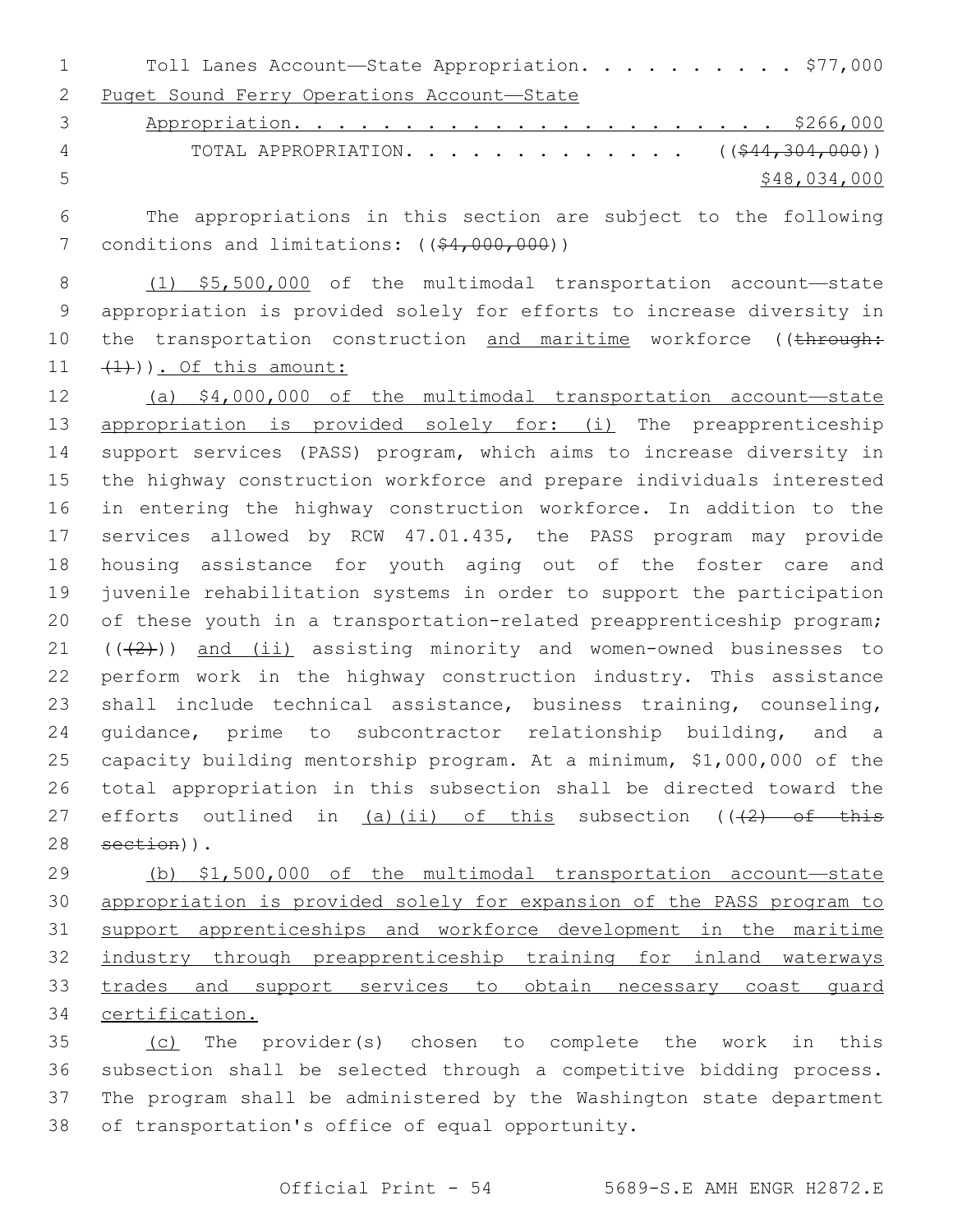| (2) \$1,164,000 of the motor vehicle account-state appropriation          |
|---------------------------------------------------------------------------|
| and \$266,000 of the Puget Sound ferry operations account-state           |
| appropriation are provided solely for the department to hire a            |
| workforce development consultant to develop, track, and monitor the       |
| progress of community workforce agreements, and to hire staff to          |
| assist with the development and implementation of internal diversity,     |
| equity, and inclusion efforts and serve as subject matter experts on      |
| federal and state civil rights provisions. The department shall           |
| provide a progress report on the implementation of efforts under this     |
| subsection to the transportation committees of the legislature and        |
| the governor by December 1, 2022.                                         |
|                                                                           |
| Sec. 218. 2021 c 333 s 218 (uncodified) is amended to read as             |
| follows:                                                                  |
| FOR THE DEPARTMENT OF TRANSPORTATION—TRANSPORTATION PLANNING, DATA,       |
| AND RESEARCH-PROGRAM T                                                    |
| Motor Vehicle Account-State Appropriation. ( $(\frac{27}{7}, 057, 000)$ ) |
| \$27,865,000                                                              |
| Motor Vehicle Account-Federal Appropriation. \$34,865,000                 |
| Motor Vehicle Account-Private/Local Appropriation. \$400,000              |
| Multimodal Transportation Account-State                                   |
| $((\$919,000))$                                                           |
| \$1,212,000                                                               |
| Multimodal Transportation Account-Federal                                 |
|                                                                           |
| Multimodal Transportation Account-Private/Local                           |
|                                                                           |
| State Route Number 520 Corridor Account-State                             |
| Appropriation. ( $(*406,000)$ )                                           |
| \$451,000                                                                 |
| Interstate 405 and State Route Number 167 Express                         |
| Toll Lanes Account-State Appropriation. \$2,879,000                       |
| TOTAL APPROPRIATION. ( $(\frac{269}{435}, \frac{435}{100})$ )             |
| \$70,581,000                                                              |
| The appropriations in this section are subject to the following           |
| conditions and limitations:                                               |
| (1) \$4,080,000 of the motor vehicle account-federal appropriation        |
| is provided solely for the Forward Drive road usage charge research       |
|                                                                           |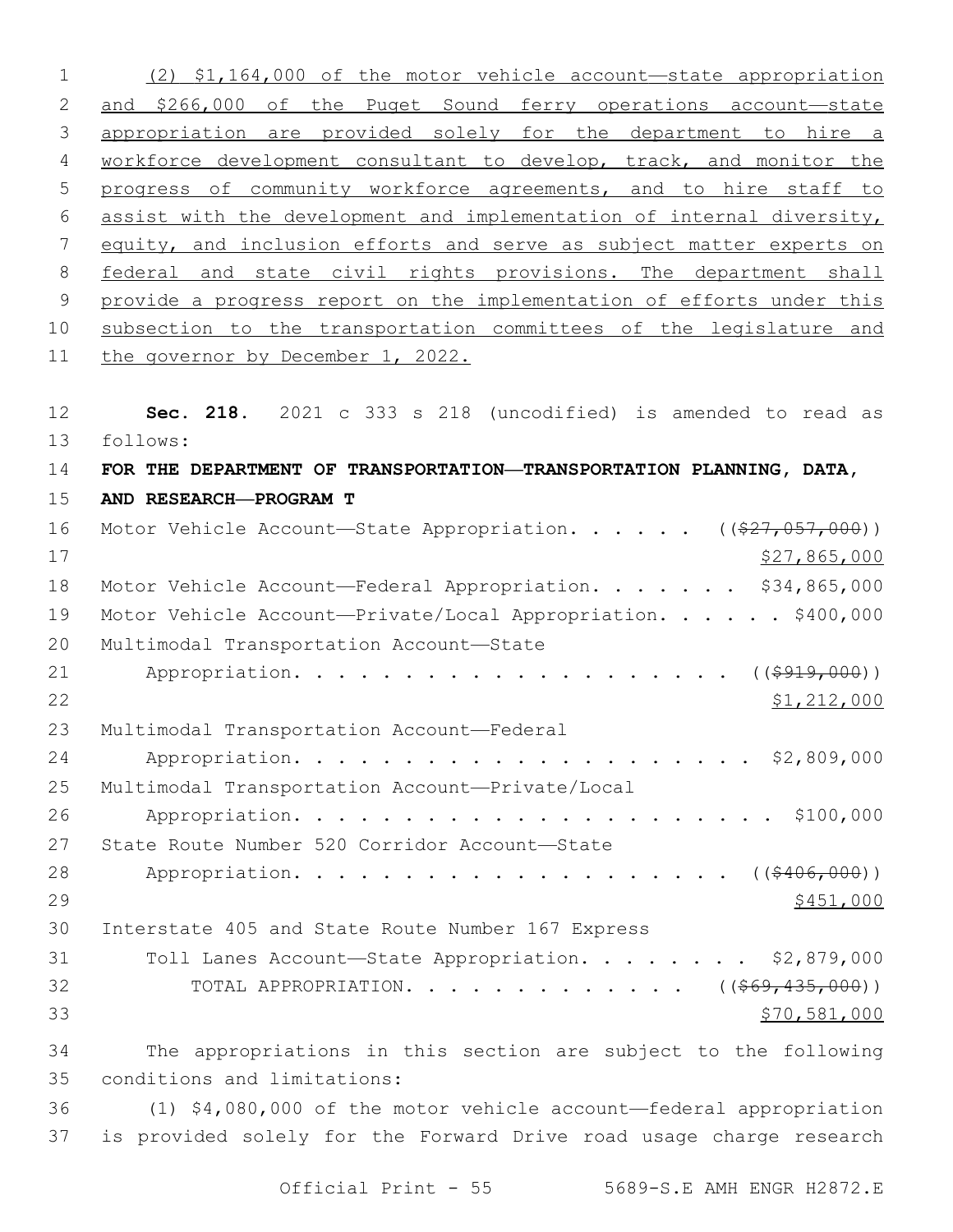project overseen by the transportation commission using a portion of the amount of the federal grant award. The purpose of the Forward Drive road usage charge research project is to advance research in key policy areas related to road usage charge including assessing impacts of future mobility shifts on road usage charge revenues, conducting an equity analysis, updating and assessing emerging mileage reporting methods, determining opportunities to reduce cost of collection, conducting small-scale pilot tests, and identifying a 9 long-term, detailed phase-in plan.

 (2) \$2,879,000 of the Interstate 405 and state route number 167 express toll lanes account—state appropriation is provided solely for completion of updating the state route number 167 master plan.

13 (3) ((\$250,000)) \$500,000 of the multimodal transportation account—state appropriation is provided solely for the department to partner with the department of commerce in developing vehicle miles traveled targets ((for the counties in Washington state with (a) a population density of at least 100 people per square mile and a 18 population of at least 200,000; or (b) a population density of at least 75 people per square mile and an annual growth rate of at least 20 1.75 percent as determined by the office of financial management)). Given land use patterns are key factors in travel demand and should 22 be taken into consideration when developing the targets, the department and the department of commerce shall partner with local jurisdictions, regional transportation planning organizations and other stakeholders to inventory existing laws and rules that promote transportation and land use, identify gaps and make recommendations for changes in laws, rules and agency guidance, and establish a framework for considering underserved and rural communities in the evaluation. The department and the department of commerce shall provide an initial technical report by December 31, 2021, an interim report by June 22, 2022, and a final report to the governor and appropriate committees of the legislature by June 30, 2023, that includes a process for establishing vehicle miles traveled reduction targets, a recommended suite of options for local jurisdictions to achieve the targets, and funding requirements for state and local 36 jurisdictions.

 (4) ((\$406,000)) \$451,000 of the state route number 520 corridor account—state appropriation is provided solely for the department to contract with the University of Washington department of mechanical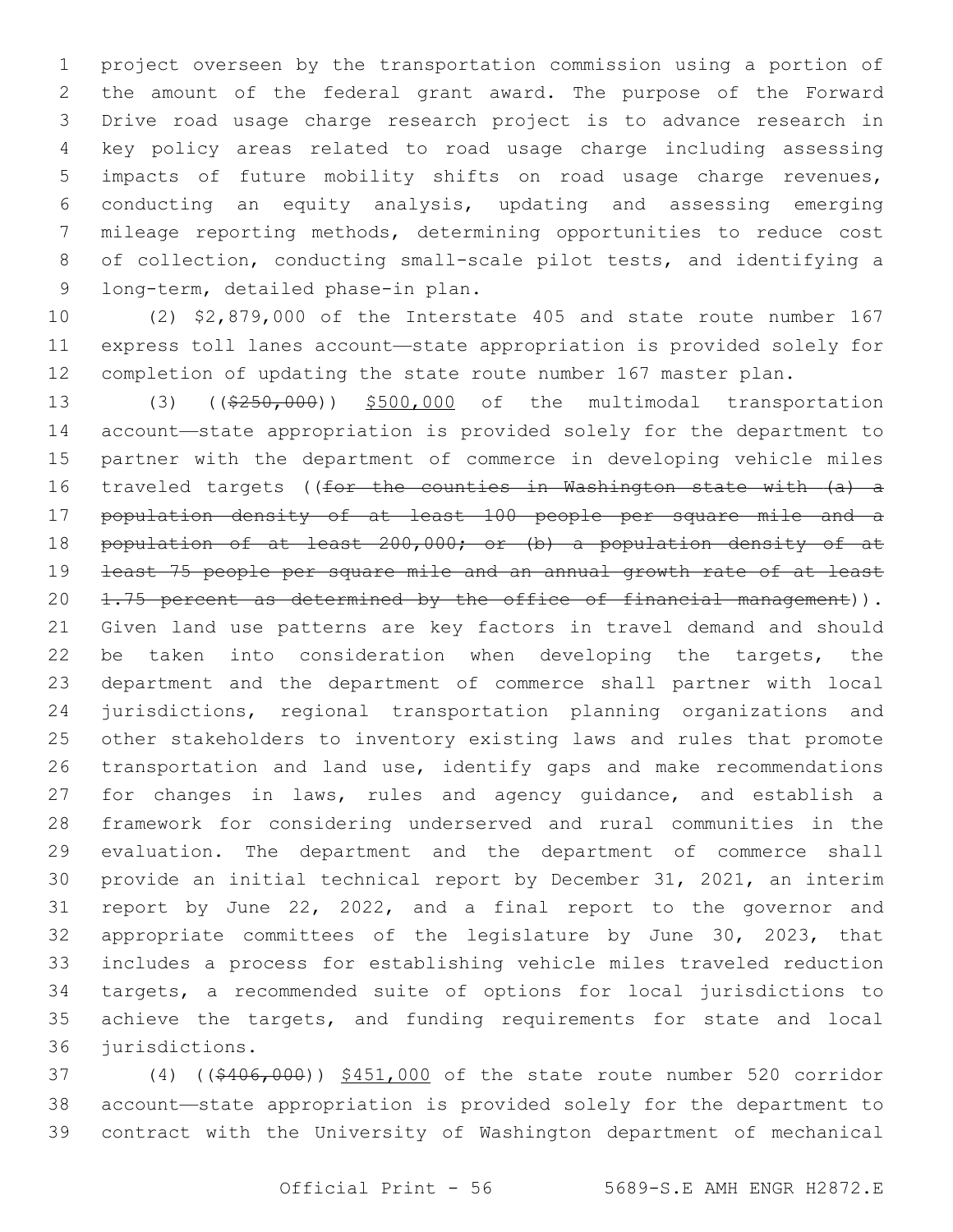engineering, to study measures to reduce noise impacts from the state route number 520 bridge expansion joints. The field testing shall be scheduled during existing construction, maintenance, or other scheduled closures to minimize impacts. The testing must also ensure safety of the traveling public. The study shall examine testing methodologies and project timelines and costs. A ((final)) draft report must be submitted to the transportation committees of the 8 legislature and the governor by March 1, 2022. A final report must be submitted to the transportation committees of the legislature and the governor by June 30, 2022.

 (5) \$5,900,000 of the motor vehicle account—federal appropriation and \$400,000 of the motor vehicle account—private/local appropriation are provided solely for delivery of the department's state planning and research work program and pooled fund research projects, provided that the department may not expend any amounts provided in this section on a long-range plan or corridor scenario analysis for I-5 from Tumwater to Marysville. This is not intended to reference or impact: The existing I-5 corridor from Mounts road to Tumwater design and operations alternatives analysis; design studies related to HOV lanes or operations; or where it is necessary to continue design and operations analysis related to projects already under development.

 (6) \$800,000 of the motor vehicle account—state appropriation is provided solely for WSDOT to do a corridor study of SR 302 (Victor Area) to recommend safety and infrastructure improvements to address current damage and prevent future roadway collapse and landslides 26 that have caused road closures.

 (7) \$1,000,000 of the motor vehicle account—state appropriation is provided solely for a study on the need for additional connectivity in the area between SR 161, SR 7, SR 507, and I-5 in 30 South Pierce County.

 **Sec. 219.** 2021 c 333 s 219 (uncodified) is amended to read as follows: 32 **FOR THE DEPARTMENT OF TRANSPORTATION—CHARGES FROM OTHER AGENCIES— PROGRAM U** 35 Aeronautics Account-State Appropriation. . . . . . . . . . . \$1,000 36 Transportation Partnership Account-State

37 Appropriation. . . . . . . . . . . . . . . . . . ((\$23,000))  $\frac{$25,000}{2}$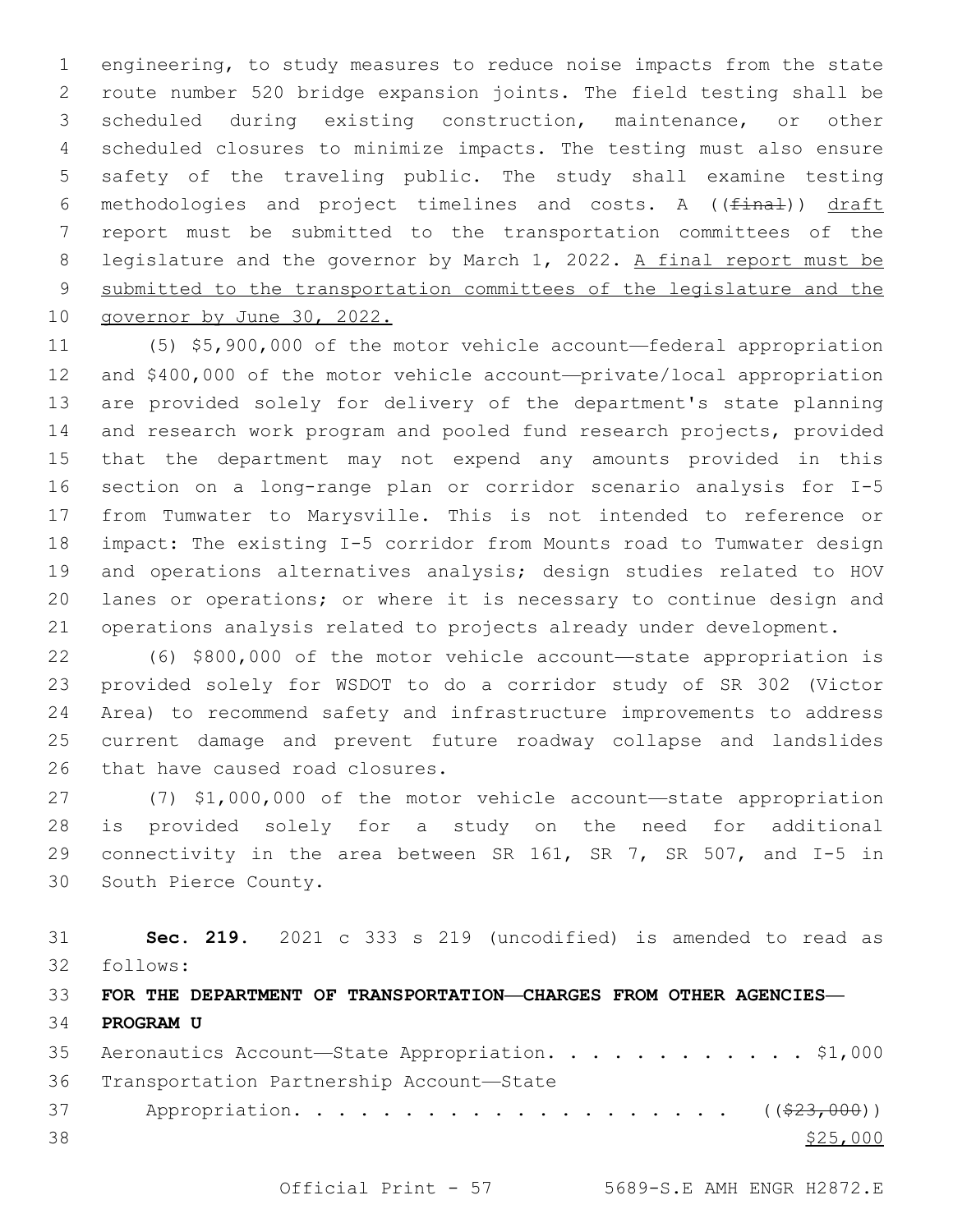| $\mathbf{1}$ | Motor Vehicle Account-State Appropriation. ((\$99,515,000))                  |
|--------------|------------------------------------------------------------------------------|
| 2            | \$100,011,000                                                                |
| 3            | Puget Sound Ferry Operations Account-State                                   |
| 4            | ( ( \$220,000) )                                                             |
| 5            | \$244,000                                                                    |
| 6            | State Route Number 520 Corridor Account-State                                |
| 7            | \$26,000                                                                     |
| 8            | Connecting Washington Account-State Appropriation. ((\$184,000))             |
| 9            | \$203,000                                                                    |
| 10           | Multimodal Transportation Account-State                                      |
| 11           | Appropriation.<br>$($ $($ $\frac{64}{7}$ $\frac{795}{7}$ $\frac{000}{7}$ $)$ |
| 12           | \$4,810,000                                                                  |
| 13           | Tacoma Narrows Toll Bridge Account-State                                     |
| 14           | \$19,000                                                                     |
| 15           | Alaskan Way Viaduct Replacement Project Account-                             |
| 16           | \$14,000                                                                     |
| 17           | Interstate 405 and State Route Number 167 Express                            |
| 18           | Toll Lanes Account-State Appropriation. \$15,000                             |
| 19           | TOTAL APPROPRIATION. ( $(\frac{104}{104}, \frac{812}{100})$ )                |
| 20           | \$105, 368, 000                                                              |
| 21           | The appropriations in this section are subject to the following              |

22 conditions and limitations:

 (1) Consistent with existing protocol and practices, for any negotiated settlement of a claim against the state for the department that exceeds five million dollars, the department, in conjunction 26 with the attorney general and the department of enterprise services, shall notify the director of the office of financial management and 28 the transportation committees of the legislature.

 (2) Beginning October 1, 2021, and semiannually thereafter, the department, in conjunction with the attorney general and the department of enterprise services, shall provide a report with judgments and settlements dealing with the Washington state ferry system to the director of the office of financial management and the transportation committees of the legislature. The report must include information on: (a) The number of claims and settlements by type; (b) the average claim and settlement by type; (c) defense costs associated with those claims and settlements; and (d) information on the impacts of moving legal costs associated with the Washington state ferry system into the statewide self-insurance pool.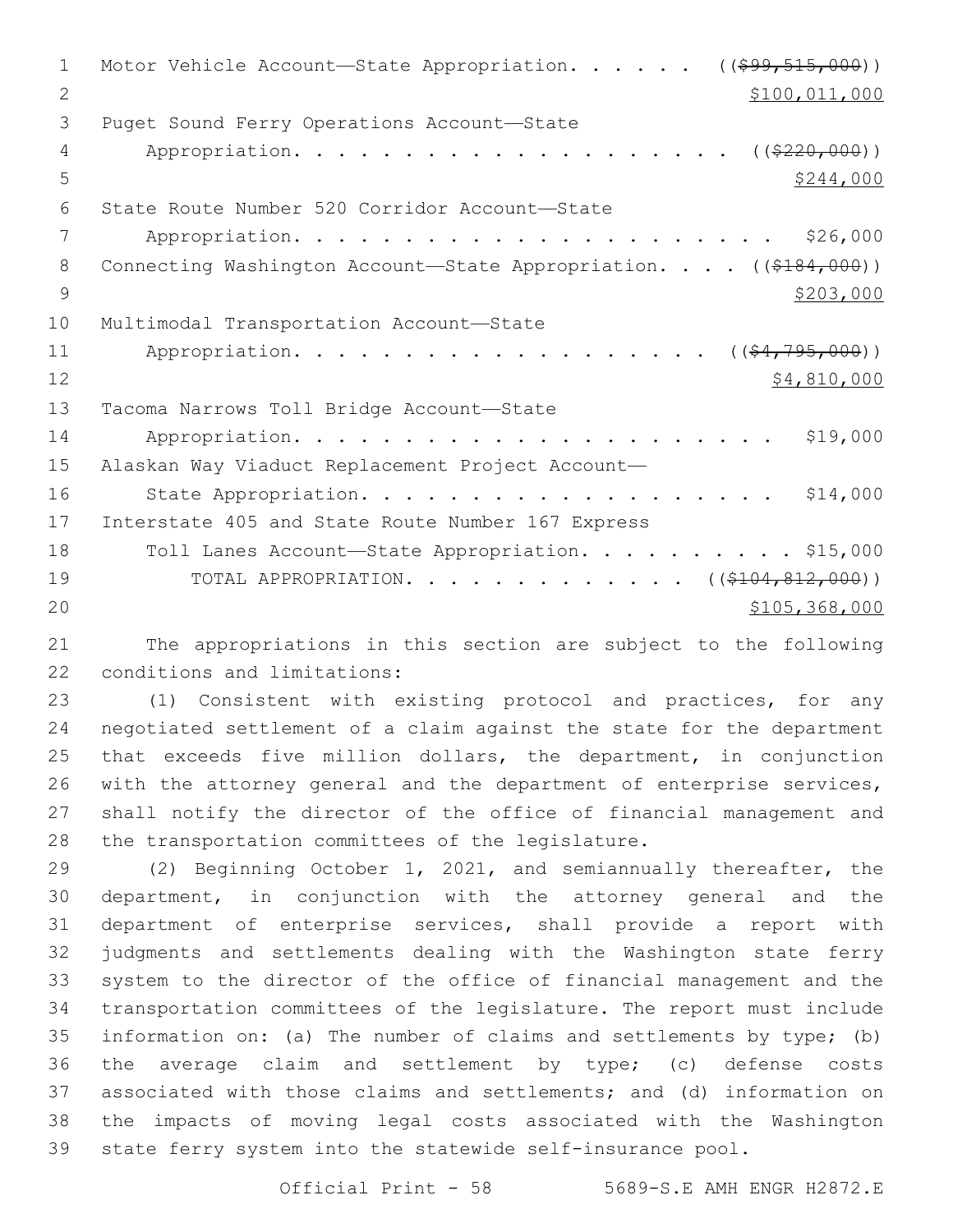(3) Beginning October 1, 2021, and semiannually thereafter, the department, in conjunction with the attorney general and the department of enterprise services, shall provide a report with judgments and settlements dealing with the nonferry operations of the department to the director of the office of financial management and the transportation committees of the legislature. The report must include information on: (a) The number of claims and settlements by type; (b) the average claim and settlement by type; and (c) defense costs associated with those claims and settlements.

 (4) When the department identifies significant legal issues that have potential transportation budget implications, the department must initiate a briefing for appropriate legislative members or staff through the office of the attorney general and its legislative 14 briefing protocol.

 **Sec. 220.** 2021 c 333 s 220 (uncodified) is amended to read as follows: 16 **FOR THE DEPARTMENT OF TRANSPORTATION—PUBLIC TRANSPORTATION—PROGRAM V** 18 State Vehicle Parking Account—State Appropriation. . . . . \$784,000 19 Regional Mobility Grant Program Account-State 20 Appropriation. . . . . . . . . . . . . . . . ((\$104,478,000)) \$115,488,000 22 Rural Mobility Grant Program Account-State 23 Appropriation. . . . . . . . . . . . . . . . . ((\$33,168,000)) \$33,283,000 25 Multimodal Transportation Account-State 26 Appropriation. . . . . . . . . . . . . . . . (  $(\frac{131,150,000)}{}$  \$134,584,000 28 Multimodal Transportation Account-Federal Appropriation. . . . . . . . . . . . . . . . . . . . . \$3,574,000 30 Multimodal Transportation Account-Local Appropriation. . . . . . . . . . . . . . . . . . . . . . \$100,000 Carbon Emissions Reduction Account—State Appropriation. . . . . . . . . . . . . . . . . . . . \$54,260,000 34 TOTAL APPROPRIATION. . . . . . . . . . . . . ((\$273,254,000)) \$342,073,000 The appropriations in this section are subject to the following 37 conditions and limitations: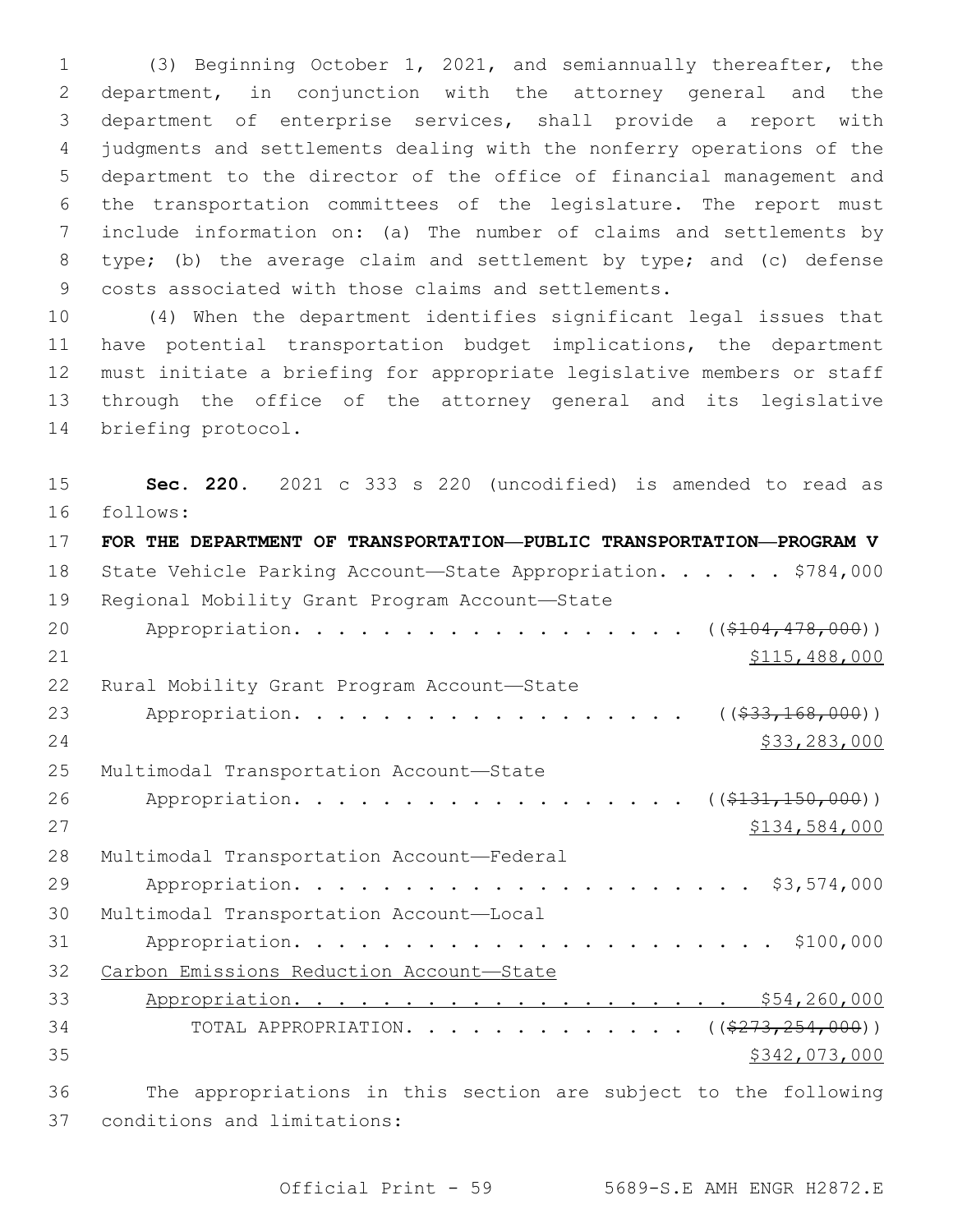(1) \$67,821,000 of the multimodal transportation account—state appropriation is provided solely for a grant program for special needs transportation provided by transit agencies and nonprofit 4 providers of transportation. Of this amount:

 (a) \$15,568,000 of the multimodal transportation account—state appropriation is provided solely for grants to nonprofit providers of special needs transportation. Grants for nonprofit providers must be based on need, including the availability of other providers of service in the area, efforts to coordinate trips among providers and 10 riders, and the cost effectiveness of trips provided. Fuel type may 11 not be a factor in the grant selection process.

 (b) \$52,253,000 of the multimodal transportation account—state appropriation is provided solely for grants to transit agencies to transport persons with special transportation needs. To receive a 15 grant, the transit agency must, to the greatest extent practicable, have a maintenance of effort for special needs transportation that is no less than the previous year's maintenance of effort for special needs transportation. Grants for transit agencies must be prorated based on the amount expended for demand response service and route deviated service in calendar year 2019 as reported in the "Summary of Public Transportation - 2019" published by the department of transportation. No transit agency may receive more than thirty percent of these distributions. Fuel type may not be a factor in the 24 grant selection process.

25 (2) ((\$33,168,000)) \$33,283,000 of the rural mobility grant program account—state appropriation is provided solely for grants to 27 aid small cities in rural areas as prescribed in RCW 47.66.100. Fuel 28 type may not be a factor in the grant selection process.

 (3) \$2,000,000 of the multimodal transportation account—state 30 appropriation is provided solely for a ((vanpool)) public transit 31 rideshare grant program for: (a) Public transit agencies to add 32 ((vanpools)) or replace ((vans)) <u>rideshare vehicles</u>; and (b) 33 incentives ((for employers)) and outreach to increase ((employee 34 vanpool)) rideshare use. ((The grant program for public transit agencies may cover capital costs only; operating costs for public transit agencies are not eligible for funding under this grant program. Additional employees may not be hired from the funds 38 provided in this section for the vanpool grant program, and supplanting of transit funds currently funding vanpools is not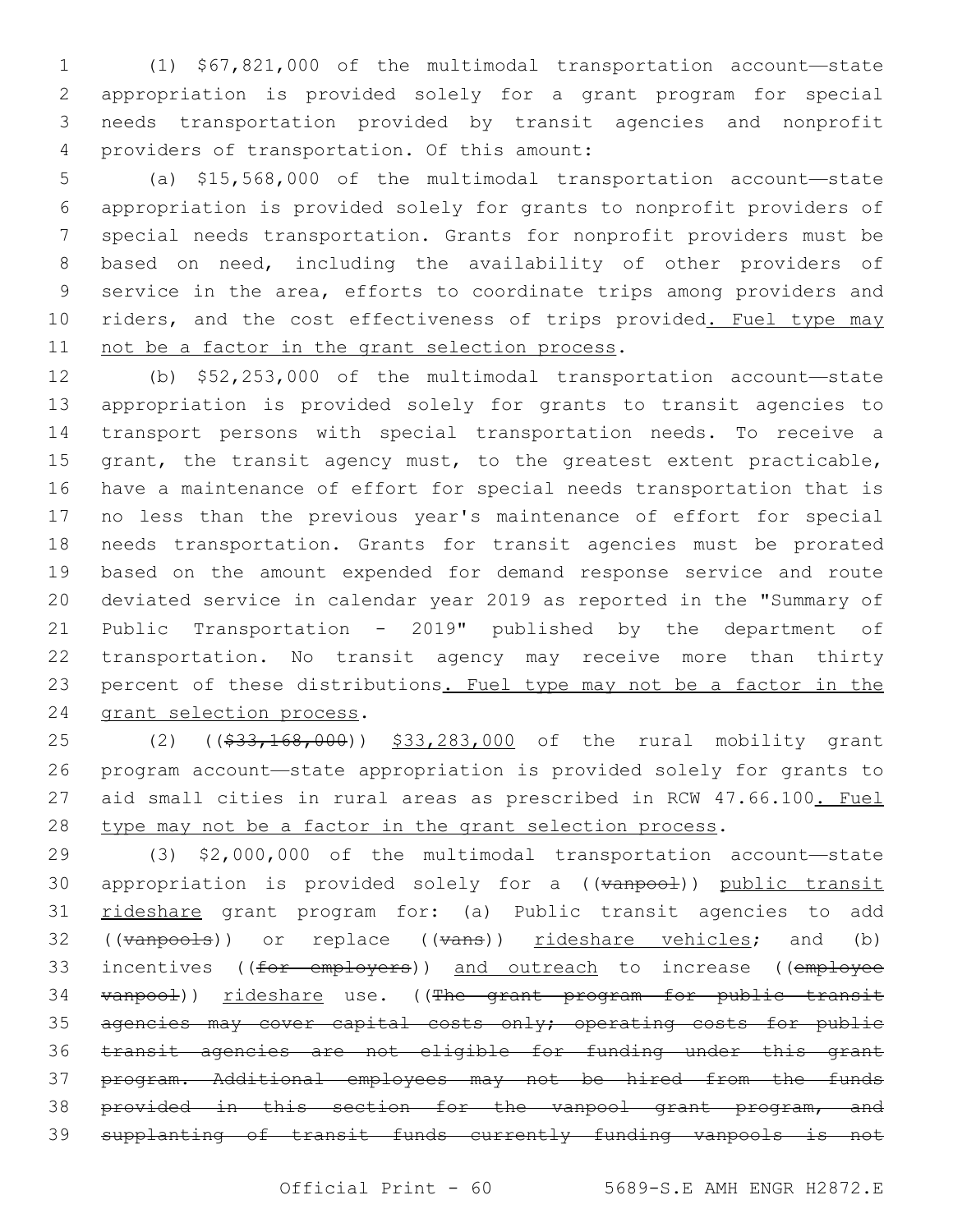1 allowed.)) The department shall encourage grant applicants and 2 recipients to leverage funds other than state funds. Fuel type may 3 not be a factor in the grant selection process.

 (4) ((\$26,800,000)) \$37,809,000 of the regional mobility grant program account—state appropriation is reappropriated and provided solely for the regional mobility grant projects identified in LEAP Transportation Document ((2021-2)) 2022-2 ALL PROJECTS as developed ((April 23, 2021)) February 20, 2022, Program - Public Transportation 9 Program (V).

 (5)(a) \$77,679,000 of the regional mobility grant program account —state appropriation is provided solely for the regional mobility 12 grant projects identified in LEAP Transportation Document ((2021-2)) 2022-2 ALL PROJECTS as developed ((April 23, 2021)) February 20, 2022, Program - Public Transportation Program (V). The department shall review all projects receiving grant awards under this program at least semiannually to determine whether the projects are making satisfactory progress. Any project that has been awarded funds, but does not report activity on the project within one year of the grant award, must be reviewed by the department to determine whether the grant should be terminated. The department shall promptly close out grants when projects have been completed, and any remaining funds must be used only to fund projects identified in the LEAP transportation document referenced in this subsection. The department shall provide annual status reports on December 15, 2021, and December 15, 2022, to the office of financial management and the transportation committees of the legislature regarding the projects receiving the grants. It is the intent of the legislature to appropriate funds through the regional mobility grant program only for projects that will be completed on schedule. A grantee may not receive more than twenty-five percent of the amount appropriated in this subsection. Additionally, when allocating funding for the 2023-2025 biennium, no more than thirty percent of the total grant program may directly benefit or support one grantee. The department shall not approve any increases or changes to the scope of a project for the purpose of a grantee expending remaining funds on an awarded grant. Fuel type may not be a factor in the grant selection process.

 (b) In order to be eligible to receive a grant under (a) of this subsection during the 2021-2023 fiscal biennium, a transit agency must establish a process for private transportation providers to apply for the use of park and ride facilities. For purposes of this Official Print - 61 5689-S.E AMH ENGR H2872.E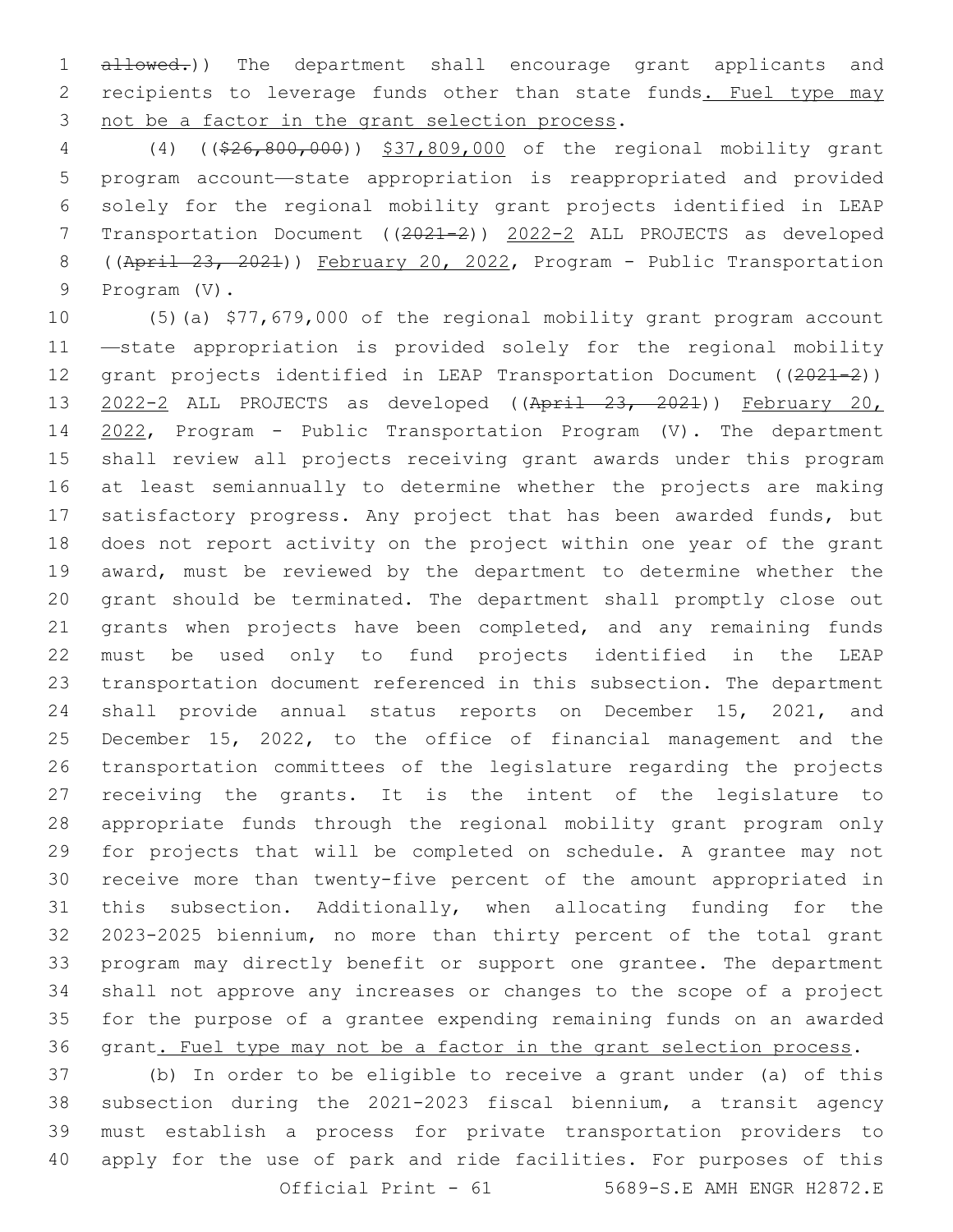subsection, (i) "private transportation provider" means: An auto transportation company regulated under chapter 81.68 RCW; a passenger charter carrier regulated under chapter 81.70 RCW, except marked or unmarked stretch limousines and stretch sport utility vehicles as defined under department of licensing rules; a private nonprofit transportation provider regulated under chapter 81.66 RCW; or a private employer transportation service provider; and (ii) "private employer transportation service" means regularly scheduled, fixed- route transportation service that is offered by an employer for the 10 benefit of its employees.

 (6) Funds provided for the commute trip reduction (CTR) program may also be used for the growth and transportation efficiency center 13 program.

 (7) \$6,500,000 of the multimodal transportation account—state appropriation and \$784,000 of the state vehicle parking account—state appropriation are provided solely for CTR grants and activities. Fuel type may not be a factor in the grant selection process. Of this 18 amount:

 (a) \$30,000 of the state vehicle parking account—state appropriation is provided solely for the STAR pass program for state employees residing in Mason and Grays Harbor Counties. Use of the pass is for public transportation between Mason County and Thurston County, and Grays Harbor and Thurston County. The pass may also be used within Grays Harbor County. The STAR pass commute trip reduction program is open to any state employee who expresses intent to commute to his or her assigned state worksite using a public transit system 27 currently participating in the STAR pass program.

 (b) \$800,000 of the multimodal transportation account—state appropriation is provided solely for continuation of the first mile/ last mile connections grant program. Eligible grant recipients include cities, businesses, nonprofits, and transportation network companies with first mile/last mile solution proposals. Transit agencies are not eligible. The commute trip reduction board shall develop grant parameters, evaluation criteria, and evaluate grant proposals. The commute trip reduction board shall provide the transportation committees of the legislature a report on the effectiveness of this grant program and best practices for continuing 38 the program.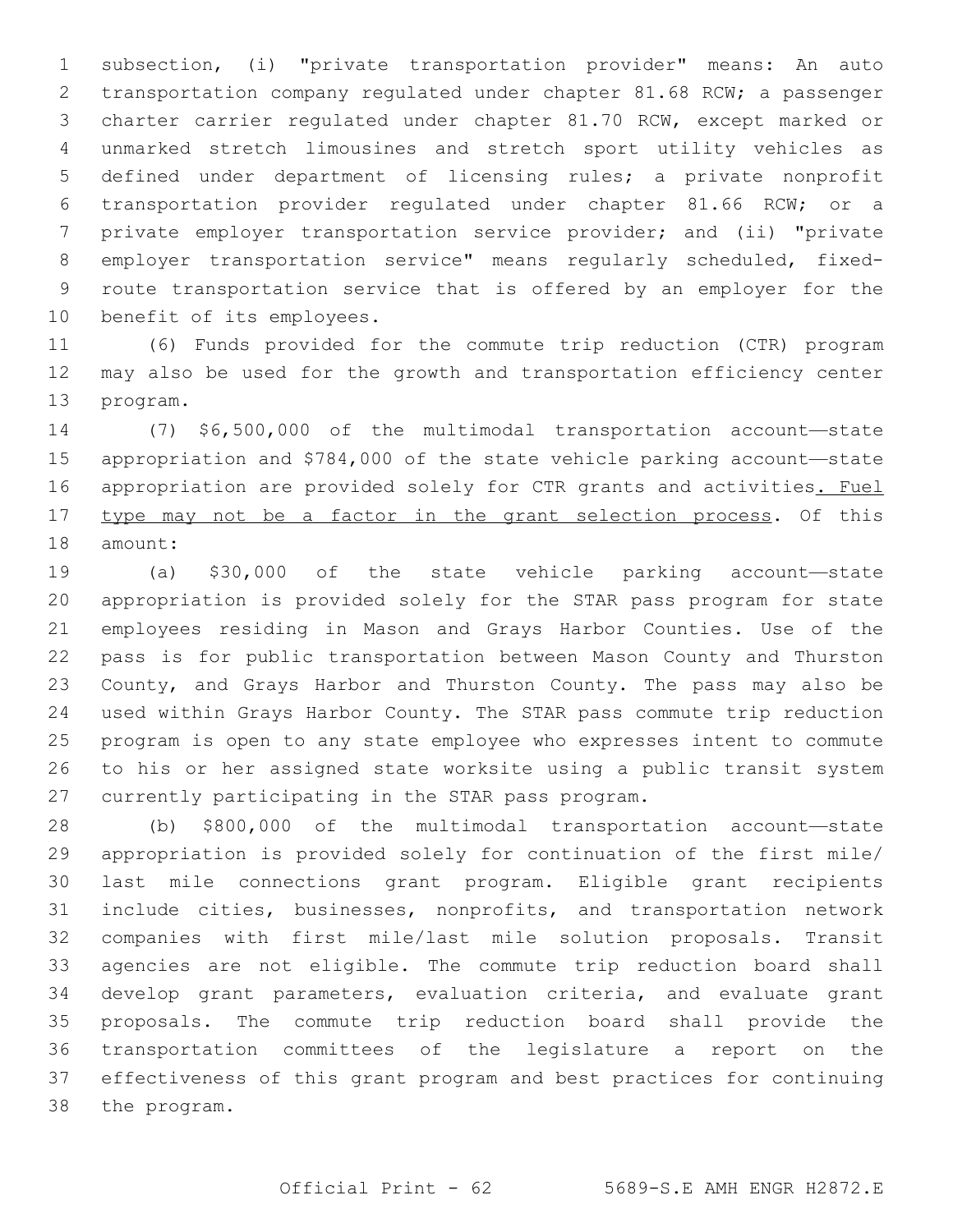(8) Except as provided otherwise in this subsection, 2 ((\$28,263,000)) \$28,860,000 of the multimodal transportation account- state appropriation is provided solely for connecting Washington transit projects identified in LEAP Transportation Document ((2021-2)) 2022-2 ALL PROJECTS as developed ((April 23, 2021)) February 20, 2022. It is the intent of the legislature that entities identified to receive funding in the LEAP document referenced in this subsection receive the amounts specified in the time frame specified in that LEAP document. If an entity has already completed a project in the LEAP document referenced in this subsection before the time frame identified, the entity may substitute another transit project 12 or projects that cost a similar or lesser amount.

 (9) The department shall not require more than a ten percent match from nonprofit transportation providers for state grants.

15 (10) ((\$21,858,000)) \$23,349,000 of the multimodal transportation account—state appropriation is provided solely for the green transportation capital grant program established in chapter 287, Laws of 2019 (advancing green transportation adoption).

 (11) \$555,000 of the multimodal transportation account—state appropriation is provided solely for an interagency transfer to the Washington State University extension energy program to establish and administer a technical assistance and education program for public agencies on the use of alternative fuel vehicles. The Washington State University extension energy program shall prepare a report regarding the utilization of the program and provide this report to the transportation committees of the legislature by November 15, 2021.

 (12) The department must provide telework assistance to employers as part of its CTR activities. The objectives of telework assistance include improving transportation system performance, supporting economic vitality, and increasing equity and access to opportunity.

 (13) \$150,000 of the multimodal transportation account—state appropriation is provided solely for Intercity Transit for the Dash 34 shuttle program.

 (14)(a) \$500,000 of the multimodal transportation account—state appropriation is provided solely for King county metro to develop a pilot program to place teams including human services personnel along 38 routes that are enduring significant public safety issues and various disruptive behavior in south King county. The team would be available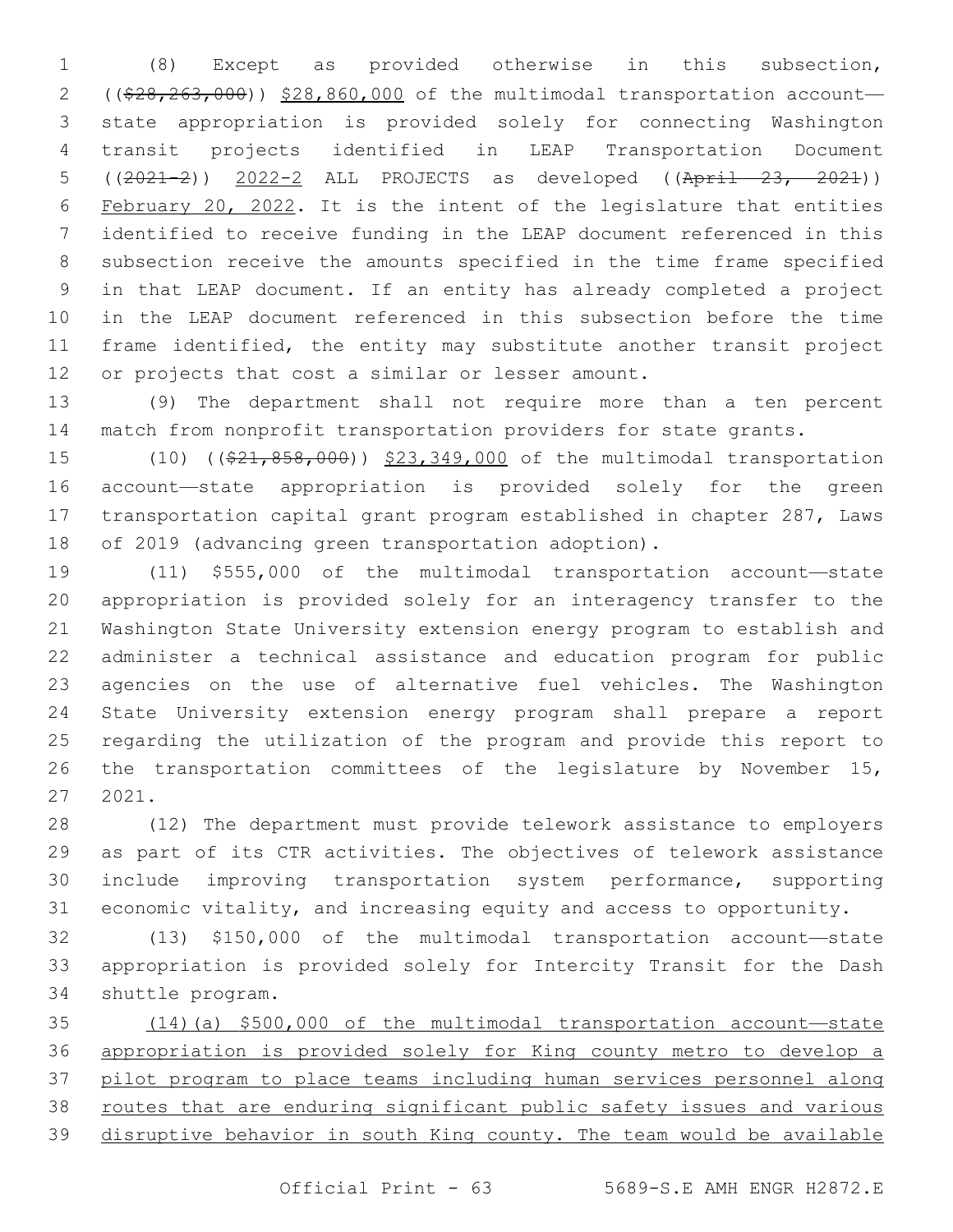to deescalate disruptions, provide immediate access to transit resources, and refer customers to community resources to break cycles 3 of inappropriate behavior. The teams must be individuals trained in deescalation and outreach. The function and duties should be 5 cocreated with community stakeholders. (b) King county metro must provide a report to the transportation committees of the legislature by June 30, 2023, regarding the 8 effectiveness of the program, any suggestions for improving its efficacy, and any modifications that might be necessary for other transit providers to institute similar programs. (c) If King county metro does not provide at least \$500,000 to develop the pilot program funded by this subsection, the amount provided in this subsection lapses. (15)(a) \$400,000 of the multimodal transportation account—state appropriation is provided solely for the department to study and

 develop a statewide standard for accessible frequent fixed route 17 transit. As part of this effort, the department must:

 (i) Develop definitions of frequent fixed route transit and accessible frequent fixed route transit.

 (ii) Identify, to the extent possible using existing data, current gaps in frequent fixed route transit and accessible walking routes to frequent fixed route transit stops and analyze these gaps 23 for disparities in race, age, and disability.

 (iii) While identifying service gaps, consider the unique 25 contexts found throughout the state, including in rural areas.

 (iv) Develop goals for accessible frequent fixed route transit for the state to achieve by 2030, and funding proposals to achieve these goals.

 (v) Develop a transportation justice screening tool available to the public to:

 (A) Identify the current baseline for accessible frequent transit; and

 (B) Identify disparities in access by census tract, race, age, and disability.

 (b) The department must conduct the study and develop the statewide standard in collaboration with a statewide disability rights organization and a statewide environmental justice organization. (c)(i) The department must provide an initial report to the

legislature by December 15, 2022, that proposes a definition of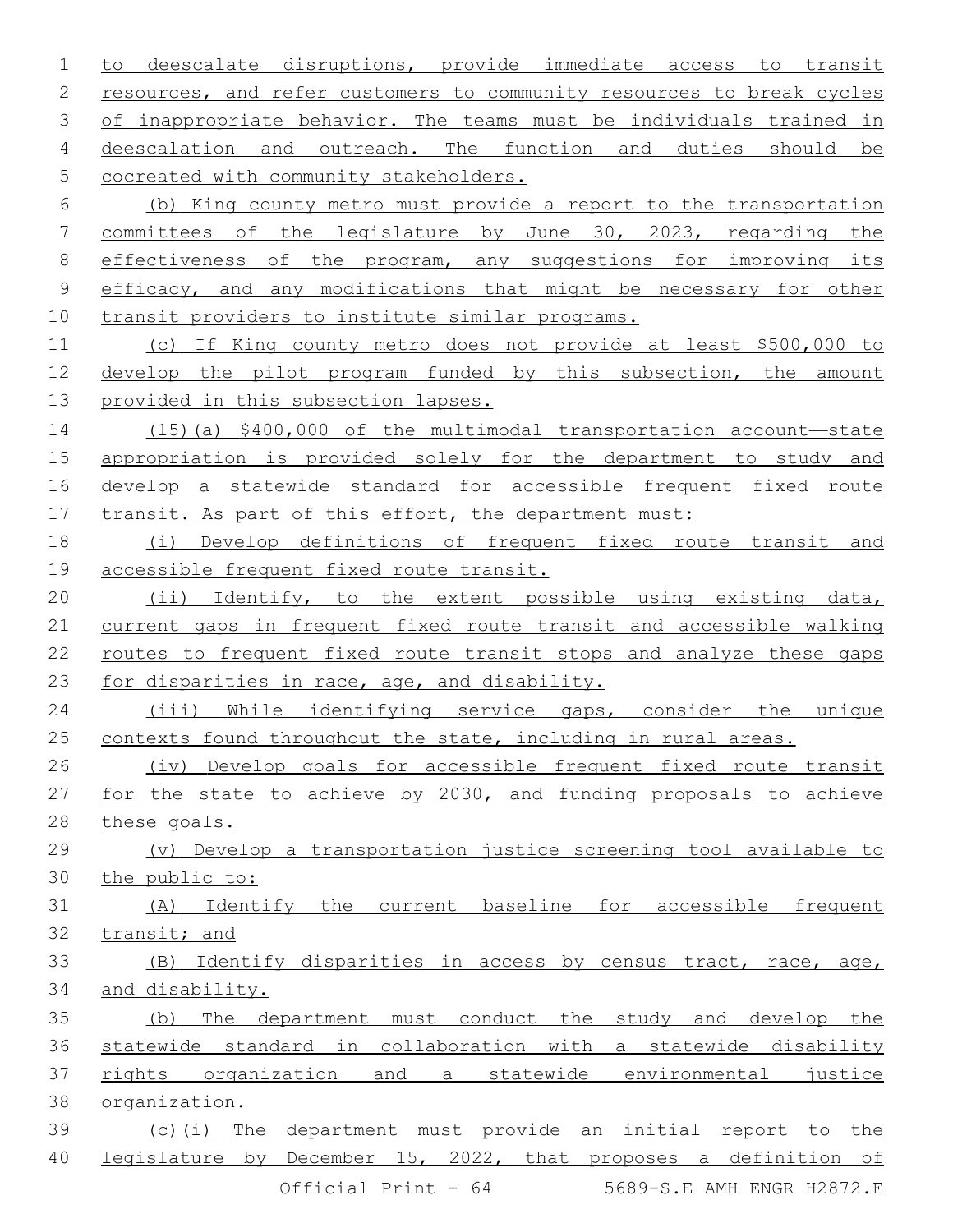frequent transit and documents how many people in Washington live 2 within a short walk of frequent transit.

 (ii) The department must provide the final report to the 4 transportation committees of the legislature by June 30, 2023.

 (iii) The department must be available to present both the initial and final reports to the joint transportation committee.

 (16) \$4,680,000 of the climate emissions reduction account—state appropriation is provided solely for the projects and activities as listed in LEAP Transportation Document 2022-NL-3 as developed February 8, 2022. If amounts are appropriated for this specific purpose in House Bill No. 2118 (additive transportation funding) or 12 Senate Bill No. 5975 (additive transportation funding) by June 30, 2022, the amount provided in this subsection lapses.

 (17) \$14,120,000 of the climate emission reductions account—state appropriation is provided solely for newly selected special needs 16 grants. If amounts are appropriated for this specific purpose in House Bill No. 2118 (additive transportation funding) or Senate Bill 18 No. 5975 (additive transportation funding) by June 30, 2022, the amount provided in this subsection lapses.

 (18) \$29,750,000 of the climate emission reductions account—state appropriation is provided solely for transit support grants. If amounts are appropriated for this specific purpose in House Bill No. 2118 (additive transportation funding) or Senate Bill No. 5975 (additive transportation funding) by June 30, 2022, the amount provided in this subsection lapses.

 (19) \$4,710,000 of the climate emissions reduction account—state appropriation is provided solely for newly selected green 28 transportation grants. If amounts are appropriated for this specific purpose in House Bill No. 2118 (additive transportation funding) or Senate Bill No. 5975 (additive transportation funding) by June 30, 2022, the amount provided in this subsection lapses.

 (20) \$1,000,000 of the climate emissions reduction account—state appropriation is provided solely for newly selected transit coordination grants. The department shall give priority to grant 35 proposals that promote the formation of joint partnerships between transit agencies or merge service delivery across entities. If amounts are appropriated for this specific purpose in House Bill No. 2118 (additive transportation funding) or Senate Bill No. 5975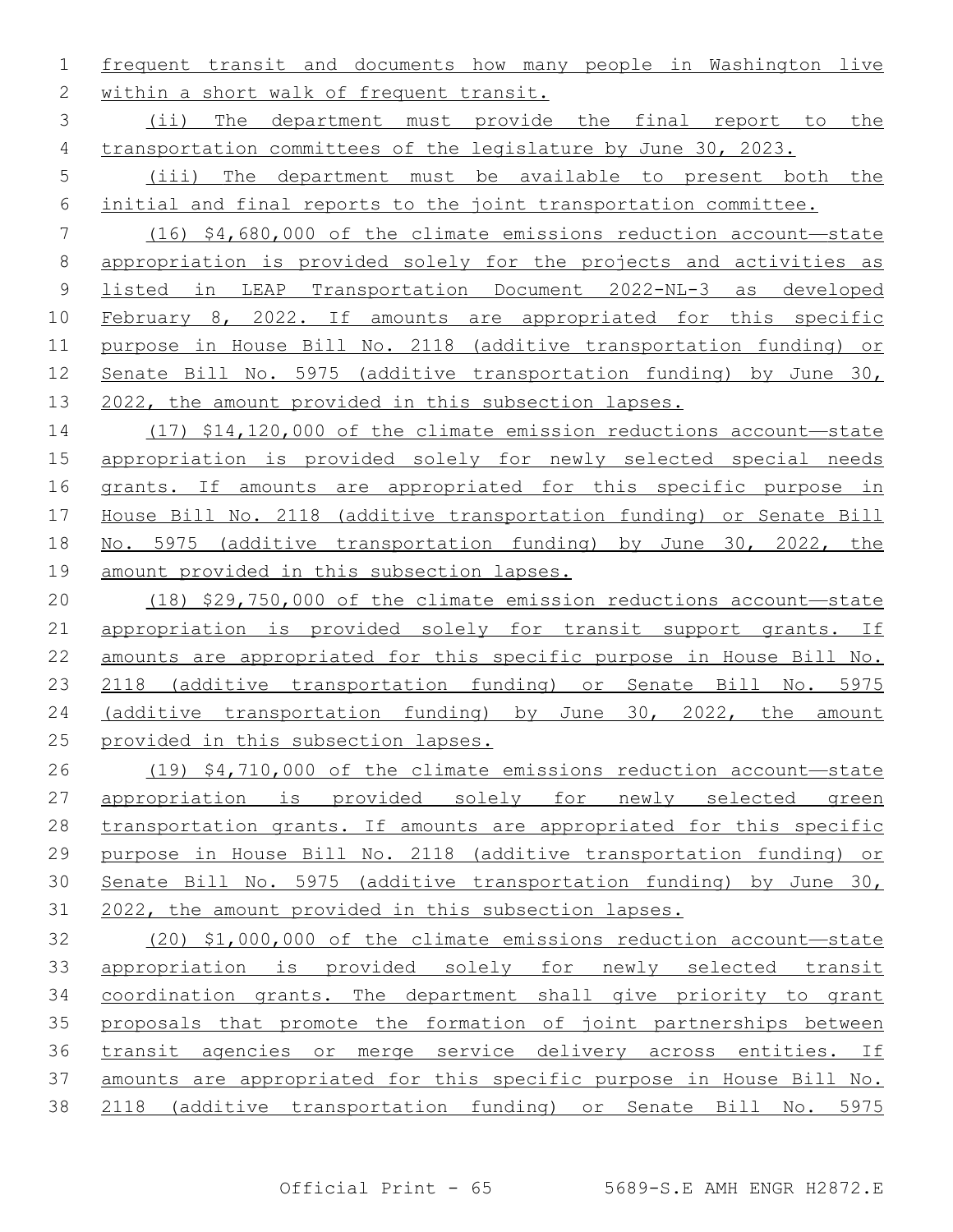(additive transportation funding) by June 30, 2022, the amount 2 provided in this subsection lapses. (21) Within existing resources, the department shall prepare a 4 report regarding the funding, implementation, and operation of the grant management system or systems utilized by the public transportation division. In preparing this report, the department must survey and report on all grant recipients experience with the 8 operation of this system or systems. The department shall provide 9 this report to the transportation committees of the legislature by November 15, 2022. **Sec. 221.** 2021 c 333 s 221 (uncodified) is amended to read as follows: 12 **FOR THE DEPARTMENT OF TRANSPORTATION—MARINE—PROGRAM X** 14 Puget Sound Ferry Operations Account-State 15 Appropriation. . . . . . . . . . . . . . . . ( $(\frac{2416,614,000}{10})$ ) 16 \$426,335,000 17 Puget Sound Ferry Operations Account—Federal 18 Appropriation. . . . . . . . . . . . . . . . ( $(\frac{2124,000,000}{1})$  \$158,865,000 Puget Sound Ferry Operations Account—Private/Local Appropriation. . . . . . . . . . . . . . . . . . . . . . \$121,000 22 TOTAL APPROPRIATION. . . . . . . . . . . . ((\$540,735,000)) \$585,321,000

 The appropriations in this section are subject to the following 25 conditions and limitations:

 (1) The office of financial management budget instructions require agencies to recast enacted budgets into activities. The Washington state ferries shall include a greater level of detail in its 2021-2023 supplemental and 2023-2025 omnibus transportation appropriations act requests, as determined jointly by the office of financial management, the Washington state ferries, and the transportation committees of the legislature. This level of detail must include the administrative functions in the operating as well as capital programs. The data in the tables in the report must be 35 supplied in a digital file format.

 (2) For the 2021-2023 fiscal biennium, the department may enter into a distributor controlled fuel hedging program and other methods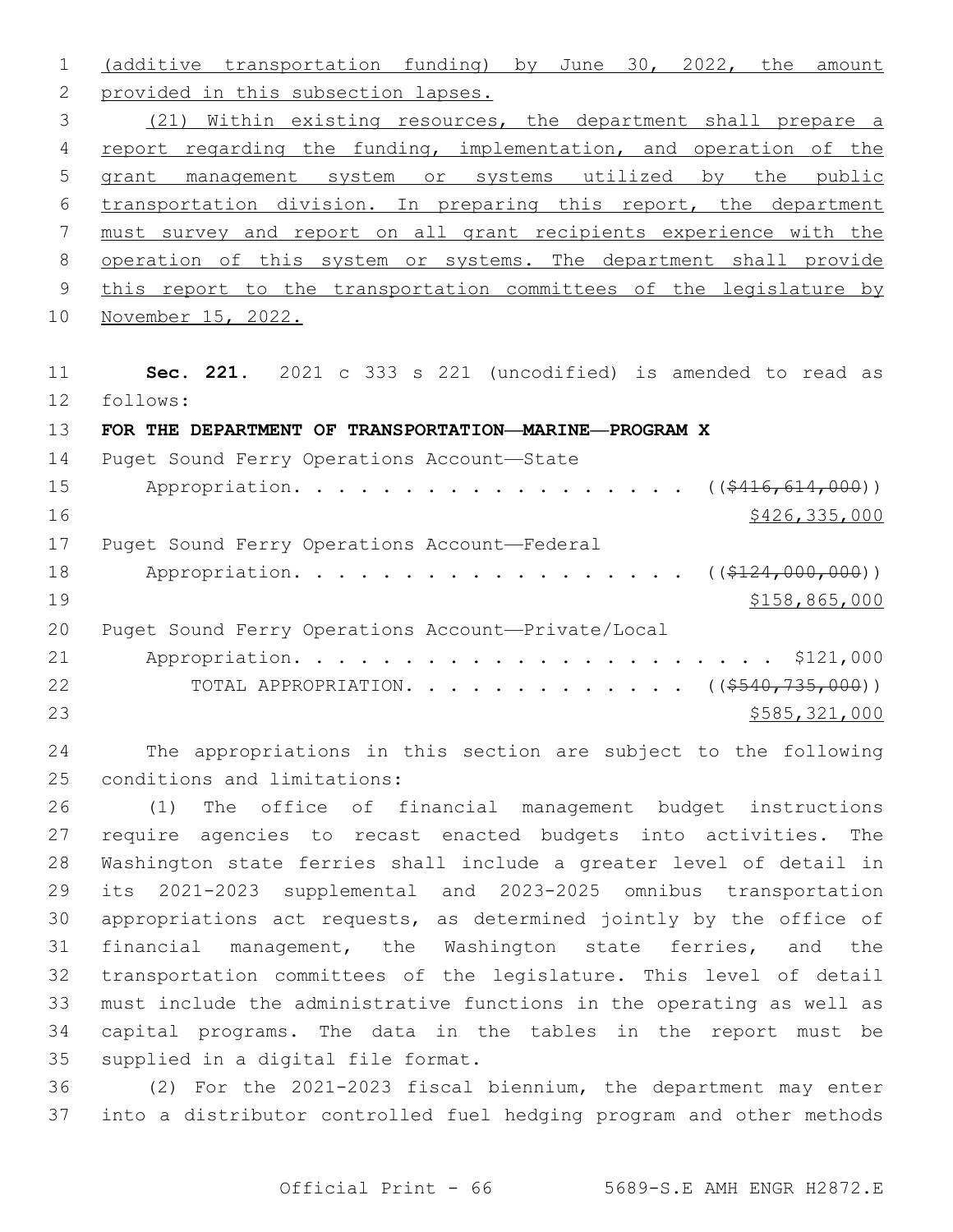of hedging approved by the fuel hedging committee, which must include a representative of the department of enterprise services.

 (3) ((\$17,000,000)) \$32,905,000 of the Puget Sound ferry operations account—federal appropriation and \$53,794,000 of the Puget Sound ferry operations account—state appropriation are provided solely for auto ferry vessel operating fuel in the 2021-2023 fiscal biennium, which reflect cost savings from a reduced biodiesel fuel requirement and, therefore, is contingent upon the enactment of section 703 of this act. The amount provided in this subsection represents the fuel budget for the purposes of calculating any ferry fare fuel surcharge. The department shall review future use of 12 alternative fuels and dual fuel configurations, including hydrogen.

 (4) \$500,000 of the Puget Sound ferry operations account—state appropriation is provided solely for operating costs related to moving vessels for emergency capital repairs. Funds may only be spent after approval by the office of financial management.

 (5) \$2,400,000 of the Puget Sound ferry operations account—state 18 appropriation ((is)) and \$3,500,000 of the Puget Sound ferry 19 operations account—federal appropriation are provided solely for staffing and overtime expenses incurred by engine and deck crewmembers. The department must provide updated staffing cost estimates for fiscal years 2022 and 2023 with its annual budget submittal and updated estimates by January 1, 2022.

 (6) \$688,000 of the Puget Sound ferry operations account—state 25 appropriation  $((\pm s))$  and \$697,000 of the Puget Sound ferry operations account—federal appropriation are provided solely for new employee training. The department must work to increase its outreach and recruitment of populations underrepresented in maritime careers and continue working to expand apprenticeship and internship programs, with an emphasis on programs that are shown to improve recruitment 31 for positions with the state ferry system.

 (7) The department must request reimbursement from the federal transit administration for the maximum amount of ferry operating expenses eligible for reimbursement under federal law.

 (8) ((\$1,978,000 of the Puget Sound ferry operations account— state appropriation is provided solely for restoration of service to reflect increased ridership, availability of crewing and available revenues. Expenditures may be made to resume service to Sidney, British Columbia, including any service to the San Juans; to provide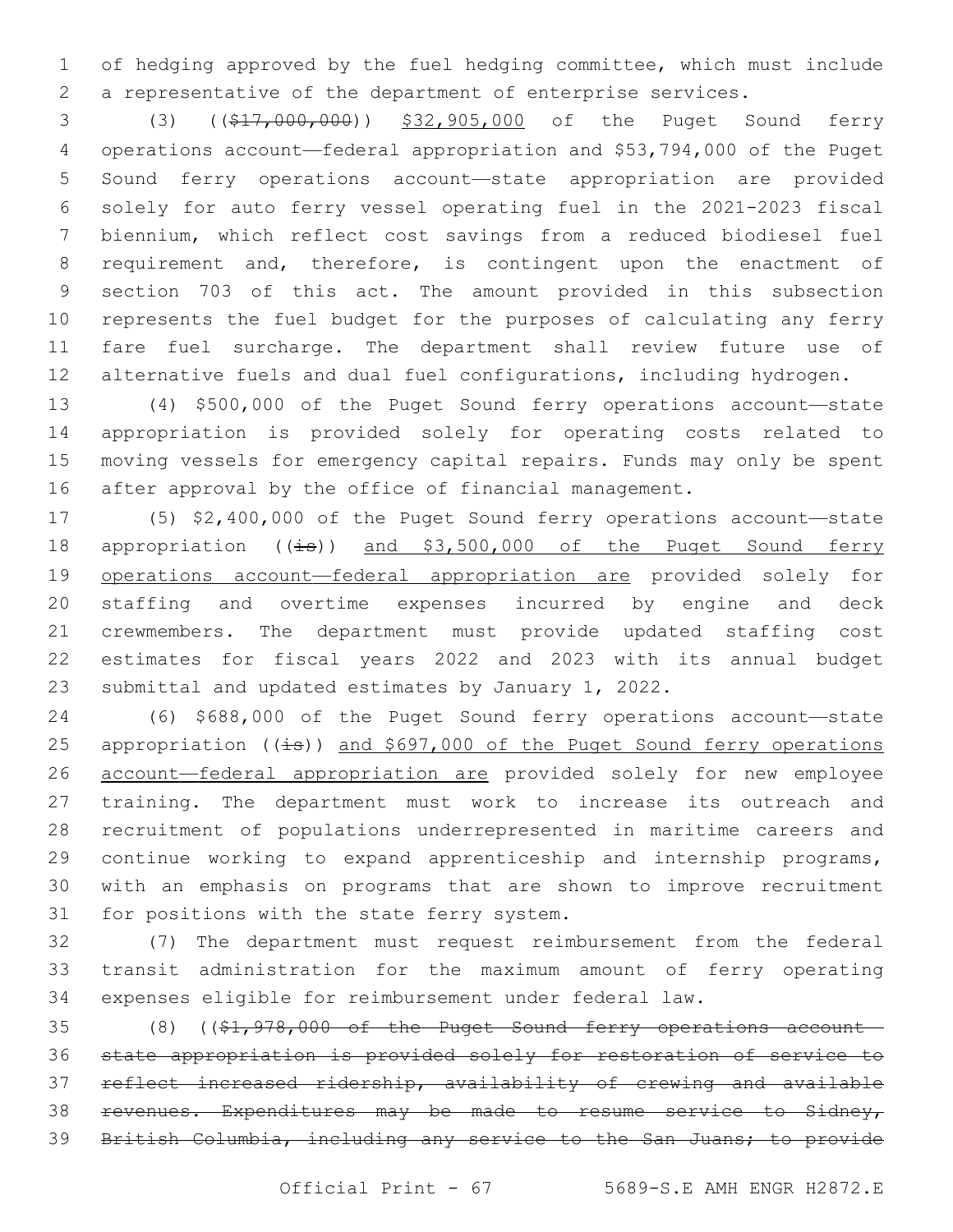Saturday service on the Fauntleroy-Vashon-Southworth route; and to

resume late night service on other routes in the system.

 $(9)$ ) Within amounts provided in this section, the department 4 shall contract ((with uniformed officers)) for additional traffic control assistance at the Kingston ferry terminal during peak ferry travel times, with a particular focus on Sundays and holiday weekends. Traffic control methods should include, but not be limited to, holding traffic on the shoulder at Lindvog Road until space opens for cars at the tollbooths and dock, and management of traffic on Highway 104 in order to ensure Kingston residents and business owners 11 have access to businesses, roads, and driveways.

12 (((10)) (9) \$336,000 of the Puget Sound ferry operations account —state appropriation is provided solely for evacuation slide 14 training.

15 (( $(11)$ )) (10) \$336,000 of the Puget Sound ferry operations account—state appropriation is provided solely for fall restraint 17 labor and industries inspections.

 $((+12))$   $(11)$  \$735,000 of the Puget Sound ferry operations 19 account—state appropriation ((is)) and \$410,000 of the Puget Sound ferry operations account—federal are provided solely for familiarization for new assignments of engine crew and terminal 22 staff.

23 (((413))) (12) \$160,000 of the Puget Sound ferry operations account—state appropriation is provided solely for electronic 25 navigation training.

 (13) \$8,419,000 of the Puget Sound ferry operations account— federal appropriation is provided solely for Washington state ferries to:

 (a) Continuously recruit and hire deck, engine, and terminal staff;

 (b) Contract with an external recruitment firm to increase recruitment efforts both locally and nationally with an emphasis on attracting maritime workers from communities underrepresented in the ferry system;

 (c) Enhance employee retention by standardizing on-call worker schedules;

 (d) Increase training and development opportunities for employees; and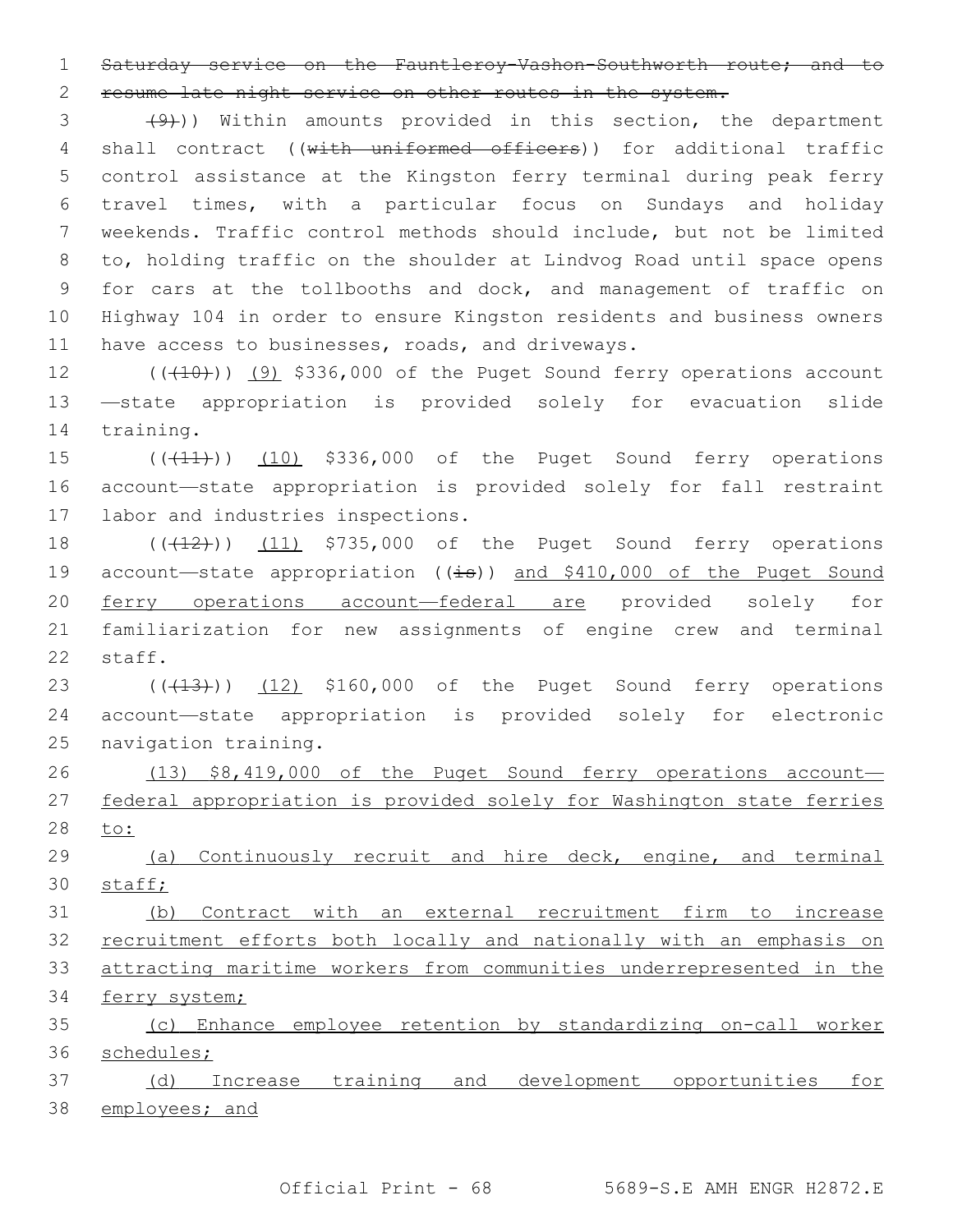(e) Make improvements to hiring processes by establishing additional positions to support timely hiring of employees.

 (14) For the Mukilteo multimodal terminal, the department must submit a report showing for a 12-month period, on a monthly basis, how much electricity is generated by solar power generated on site, electricity usage, and actual electricity cost savings. In addition, for comparison purposes, the report must include electricity usage information for a similar time period for the previous Mukilteo multimodal terminal. The report is due to the transportation committees of the legislature by June 30, 2023.

 (15) \$93,000 of the Puget Sound ferry operations account—state appropriation is provided solely for Washington state ferries to partner with local community colleges and universities to secure housing for workforce training sessions and to pay in advance for the costs of transportation worker identification credentials for incoming ferry system employees and trainees.

 (16)(a) For negotiation of the 2023-2025 collective bargaining agreements, the department must conduct a review and analysis of the collective bargaining agreements governing state ferry employees, to 20 identify provisions that create barriers for, or contribute to creating a disparate impact on, newly hired ferry employees, 22 including those who are women, people of color, veterans, and other employees belonging to communities that have historically been 24 underrepresented in the workforce. The review and analysis must include, but not be limited to, provisions regarding seniority, work 26 assignments, and work shifts. The review and analysis must also include consultation with the governor's office of labor relations, 28 the governor's office of equity and the attorney general's office.

 (b) When negotiating the 2023-2025 collective bargaining agreements, the collective bargaining representatives for the state and ferry employee organizations shall consider the findings of the review and analysis required in (a) of this subsection and negotiate in a manner to remove identified barriers and address identified impacts so as not to perpetuate negative impacts.

 **Sec. 222.** 2021 c 333 s 222 (uncodified) is amended to read as follows: 36

**FOR THE DEPARTMENT OF TRANSPORTATION—RAIL—PROGRAM Y—OPERATING**

38 Multimodal Transportation Account-State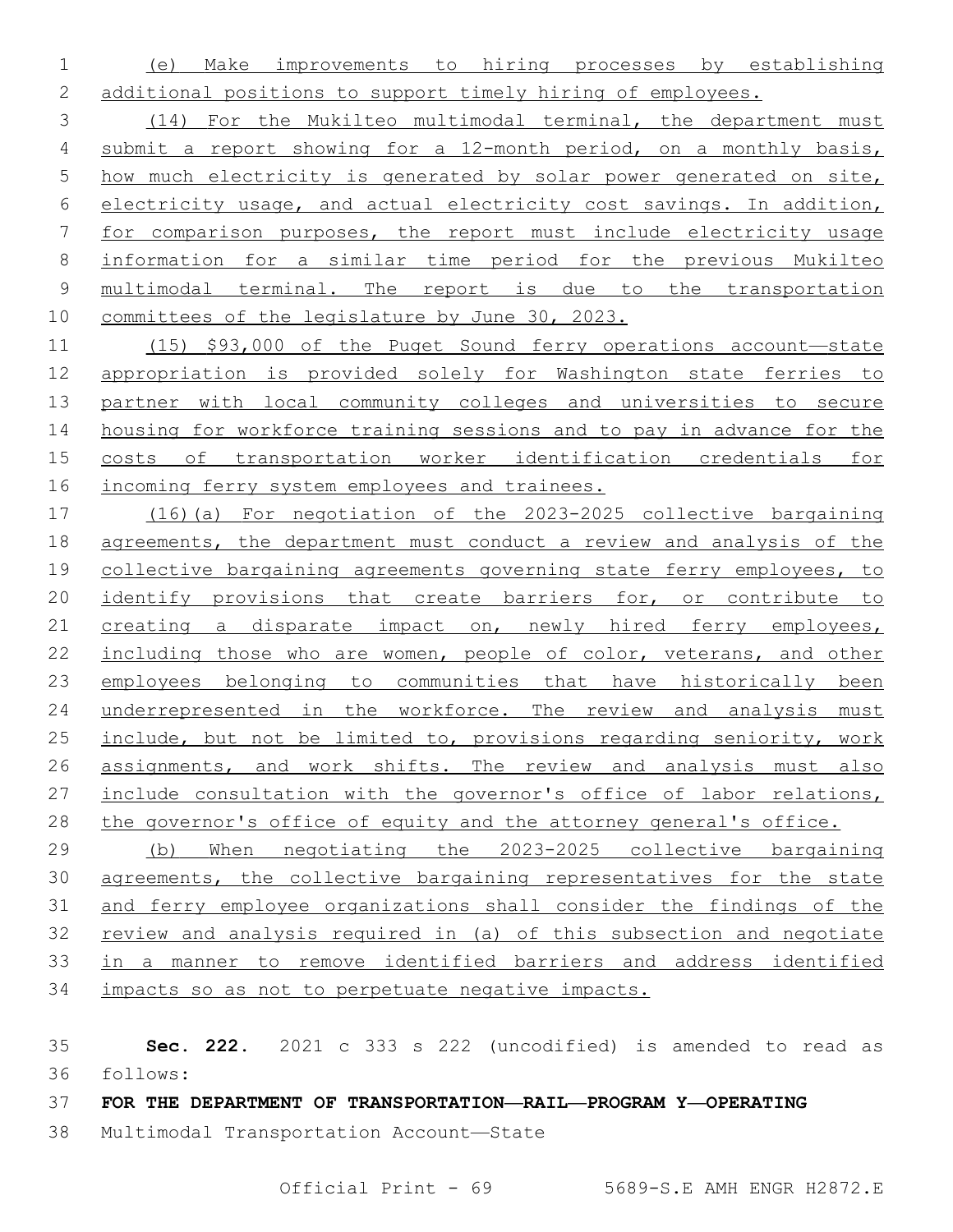|               | Appropriation. ((\$80,704,000))                  |
|---------------|--------------------------------------------------|
| $\mathcal{P}$ | \$68,326,000                                     |
| 3             | Multimodal Transportation Account-Private/Local  |
| 4             | \$46,000                                         |
| $5^{\circ}$   | Multimodal Transportation Account-Federal        |
| 6             |                                                  |
|               | TOTAL APPROPRIATION. ( $(\frac{281}{250},000)$ ) |
| -8            | \$68,872,000                                     |
|               |                                                  |

 The appropriations in this section are subject to the following 10 conditions and limitations:

 (1) The department is directed to continue to pursue efforts to 12 reduce costs, increase ridership, and review Amtrak Cascades fares and fare schedules. Within thirty days of each annual cost/revenue reconciliation under the Amtrak service contract, the department shall report annual credits to the office of financial management and the legislative transportation committees. Annual credits from Amtrak to the department including, but not limited to, credits due to higher ridership, reduced level of service, and fare or fare schedule adjustments, must be used to offset corresponding amounts of the multimodal transportation account—state appropriation, which must be 21 placed in reserve.

 (2) Consistent with the ongoing planning and service improvement for the intercity passenger rail program, \$500,000 of the multimodal transportation account—state is provided solely for the Cascades service development plan. This funding is to be used to analyze current and future market conditions and to develop a structured assessment of service options and goals based on anticipated demand and the results of the state and federally required 2019 state rail plan, including identifying implementation alternatives to meet the future service goals for the Amtrak Cascades route. The work must be consistent with federal railroad administration guidance and direction on developing service development plans. It must also leverage the \$500,000 in federal funding appropriated for development of a service development plan and comply with the planning and grant award obligations of the consolidated rail infrastructure and safety improvements (CRISI) program. A status report must be provided to the transportation committees of the legislature by June 30, 2022.

 (3)(a) \$4,000,000 of the multimodal transportation account—state appropriation is provided solely for the continued coordination,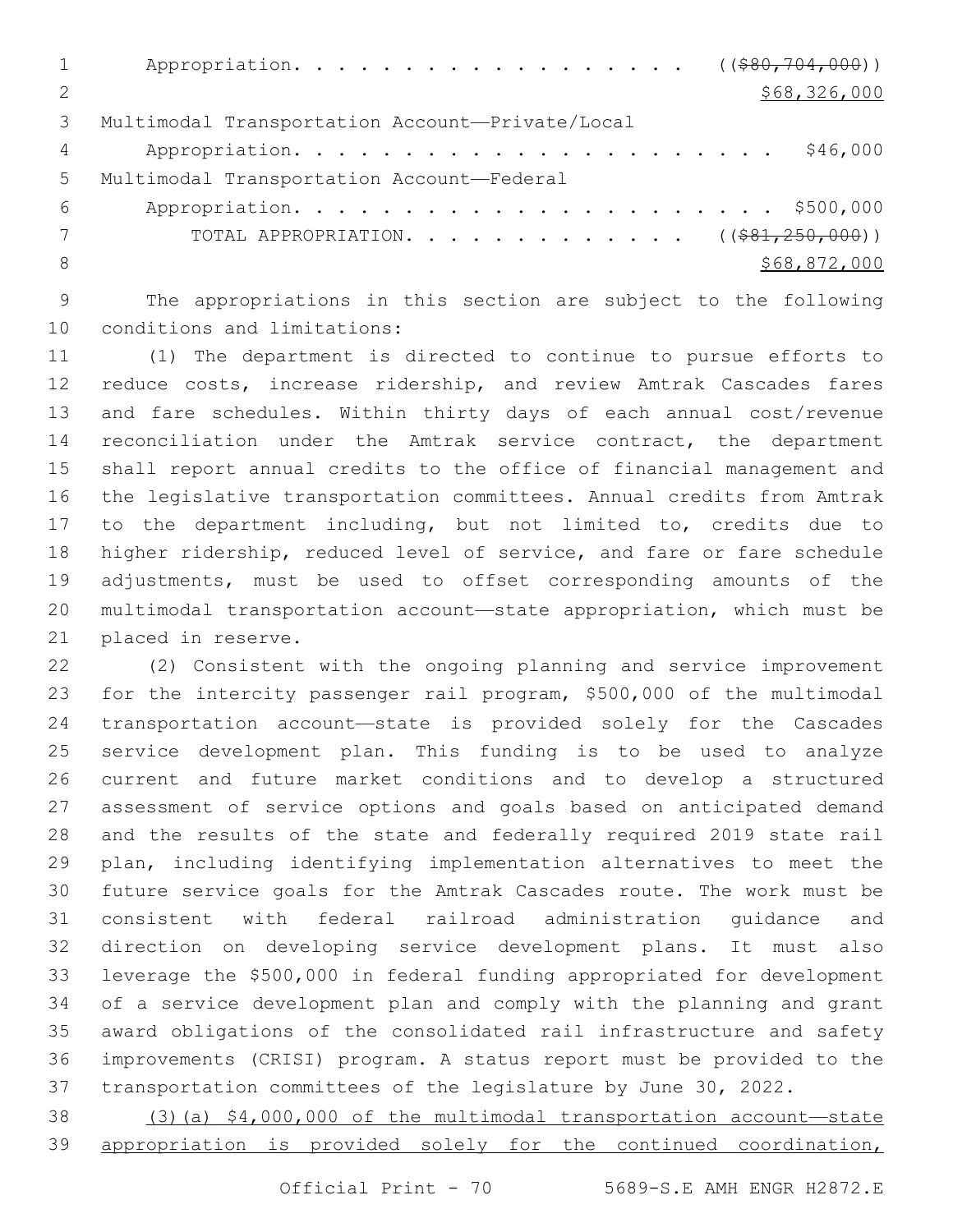engagement, and planning for a new ultra high-speed ground transportation corridor with participation from Washington, Oregon, and British Columbia. This funding is contingent on meaningful financial contributions for this effort by Oregon and British Columbia. "Ultra high-speed" means a maximum testing speed of at least 250 miles per hour. These efforts are to support and advance activities and must abide by the memorandum of understanding signed by the governors of Washington and Oregon, and the premier of the province of British Columbia in November 2021. The department shall establish a policy committee with participation from Washington, Oregon, and British Columbia, including representation from the two largest caucuses of each chamber of the Washington state legislature, 13 and coordinate the activities of the policy committee to include: (i) Developing an organizational framework that facilitates input in decision making from all parties; 16 (ii) Developing a public engagement approach with a focus on equity, inclusion, and meaningful engagement with communities, businesses, federal, state, provincial, and local governments, including indigenous communities; (iii) Developing and leading a collaborative approach to prepare 21 and apply for potential future federal, state, and provincial funding opportunities, including development of strategies for incorporating private sector participation and private sector contributions to funding, including through the possible use of public-private partnerships; (iv) Beginning work on scenario analysis addressing advanced 27 transportation technologies, land use, and growth assumptions; and an agreed to and defined corridor vision statement; and (v) Developing a recommendation on the structure and membership of a formal coordinating entity that will be responsible for advancing the project through the project initiation stage to project development. (b) By June 30, 2023, the department shall provide to the governor and the transportation committees of the legislature an update on the work conducted by the policy committee and progress on a recommendation for a coordinating entity. The report must also include current activities and results relating to stakeholder engagement, planning, and any federal funding application. As applicable, the assessment should also be sent to the executive and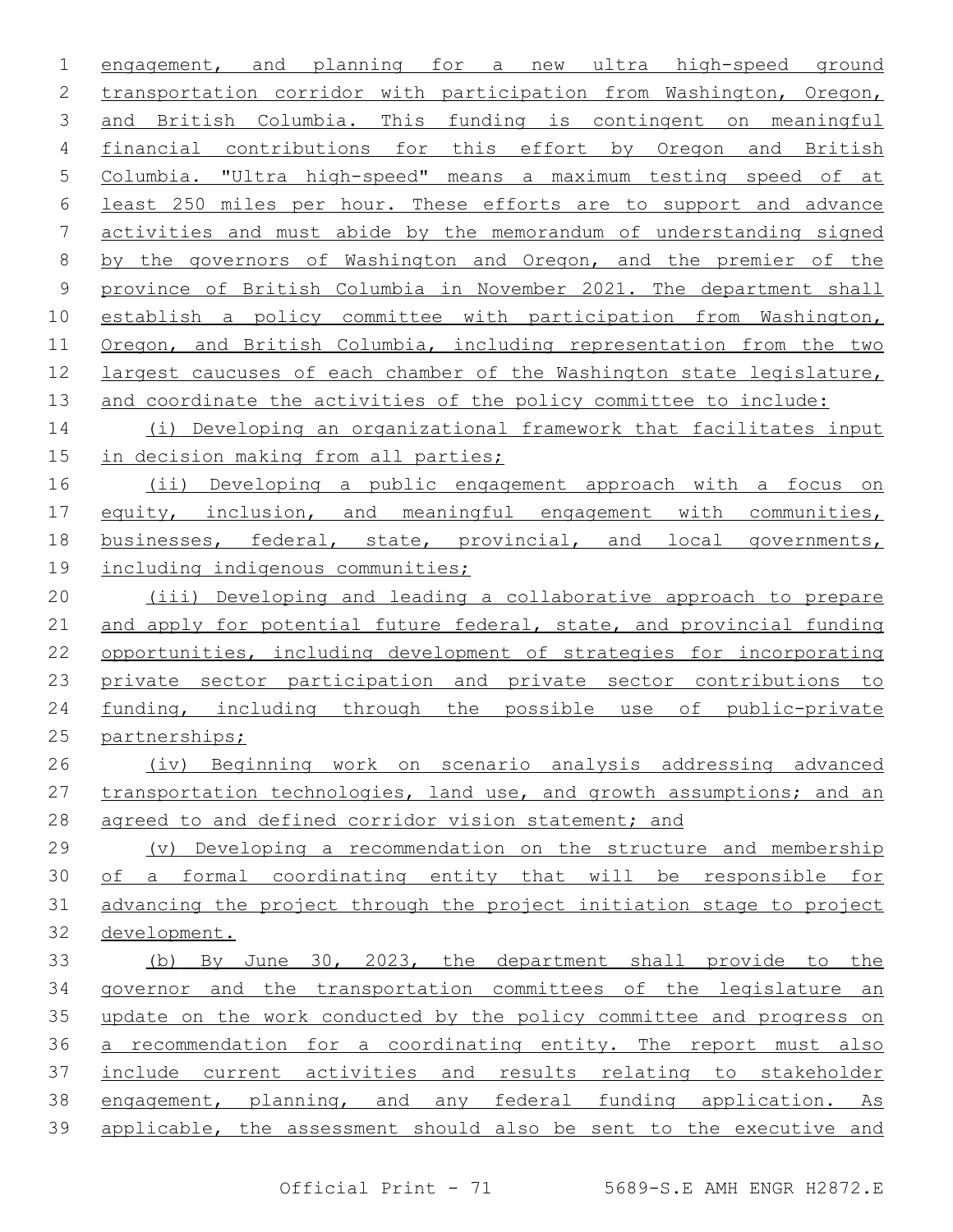legislative branches of government in Oregon and appropriate government bodies in the province of British Columbia. **Sec. 223.** 2021 c 333 s 223 (uncodified) is amended to read as follows: 4 **FOR THE DEPARTMENT OF TRANSPORTATION—LOCAL PROGRAMS—PROGRAM Z— OPERATING** 7 Motor Vehicle Account—State Appropriation. . . . . ((\$11,954,000)) 8 \$12,964,000 9 Motor Vehicle Account—Federal Appropriation. . . . . . . \$2,567,000 10 Multiuse Roadway Safety Account-State Appropriation. . . . . \$900,000 Multimodal Transportation Account—State Appropriation. . . . . . . . . . . . . . . . . . . . . . \$250,000 13 Cooper Jones Active Transportation Safety Account-14 State Appropriation. . . . . . . . . . . . . . . . . . \$400,000 15 TOTAL APPROPRIATION. . . . . . . . . . . . . ((\$15,421,000)) \$17,081,000 The appropriations in this section are subject to the following 18 conditions and limitations: (1) The entire multiuse roadway safety account—state appropriation is provided solely for grants under RCW 46.09.540, 21 subject to the following limitations: (a) Twenty-five percent of the amounts provided are reserved for counties that each have a population of fifteen thousand persons or 24 less; and (b)(i) Seventy-five percent of the amounts provided are reserved for counties that each have a population exceeding fifteen thousand 27 persons; and (ii) No county that receives a grant or grants under (a) of this subsection may receive more than sixty thousand dollars in total 30 grants. (2) \$1,023,000 of the motor vehicle account—state appropriation is provided solely for the department, from amounts set aside out of statewide fuel taxes distributed to counties according to RCW 46.68.120(3), to contract with the Washington state association of counties to:35 (a) In coordination with stakeholders, identify county-owned fish passage barriers, and assess which barriers share the same stream 38 system as state-owned fish passage barriers;

Official Print - 72 5689-S.E AMH ENGR H2872.E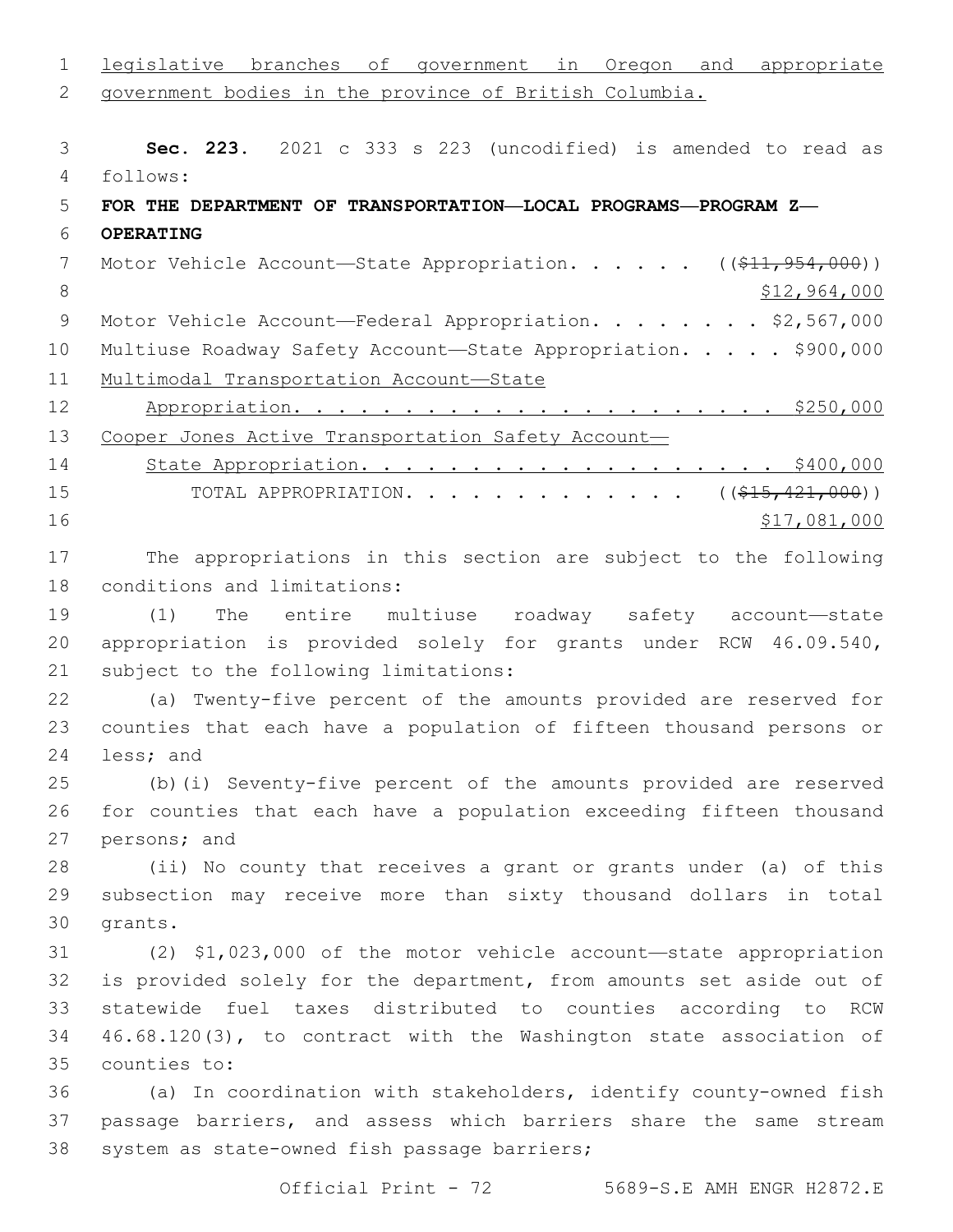(b) Streamline and update the county road administration board's data dashboard, county reporting systems, and program management software to provide a more detailed, more transparent, and user- friendly platform for data management, reporting, and research by the 5 public and other interested parties; and

 (c) Conduct a study of the use of county road right-of-way as a potential source of revenue for county road operating and maintenance needs with recommendations on their feasibility statewide.

9 (3)(((a) By October 1, 2021, the department must report to the office of financial management and the transportation committees with 11 recommendations regarding:

12 (i) Modifications to the agreement with Wahkiakum county 13 regarding future state reimbursement for the Wahkiakum ferry 14 operating and maintenance deficit; and

15 (ii) Cost-sharing models for operating and maintenance costs, 16 which recognize the benefit of the ferry route to both Washington and Oregon.

 (b) The reimbursement recommendations must reflect a mutual 19 agreement with Wahkiakum county, which considers future county ferry 20 operating loss projections. The report may address the importance of 21 the ferry route to the state highway system and whether there is a 22 need for an increased role for the state department of transportation 23 in the finance or operation of the ferry route.)) \$600,000 of the motor vehicle account—state is provided solely for the city of Seattle's office of planning and community development in support of an equitable development initiative to reconnect the South Park neighborhood, currently divided by state route number 99.

(a) The project must include:

 (i) A public engagement and visioning process led by a neighborhood-based, community organization; and

 (ii) A feasibility study of decommissioning state route number 99 in the South Park neighborhood, to include, but not be limited to traffic studies, environmental impact analysis, and development of alternatives, including the transfer of the land to a neighborhood-led community land trust.

 (b) The project must be conducted in coordination and partnership with neighborhood residents, neighborhood industrial and commercial representatives, the state department of transportation, and other entities and neighborhoods potentially impacted by changes to the operation of state route number 99.

Official Print - 73 5689-S.E AMH ENGR H2872.E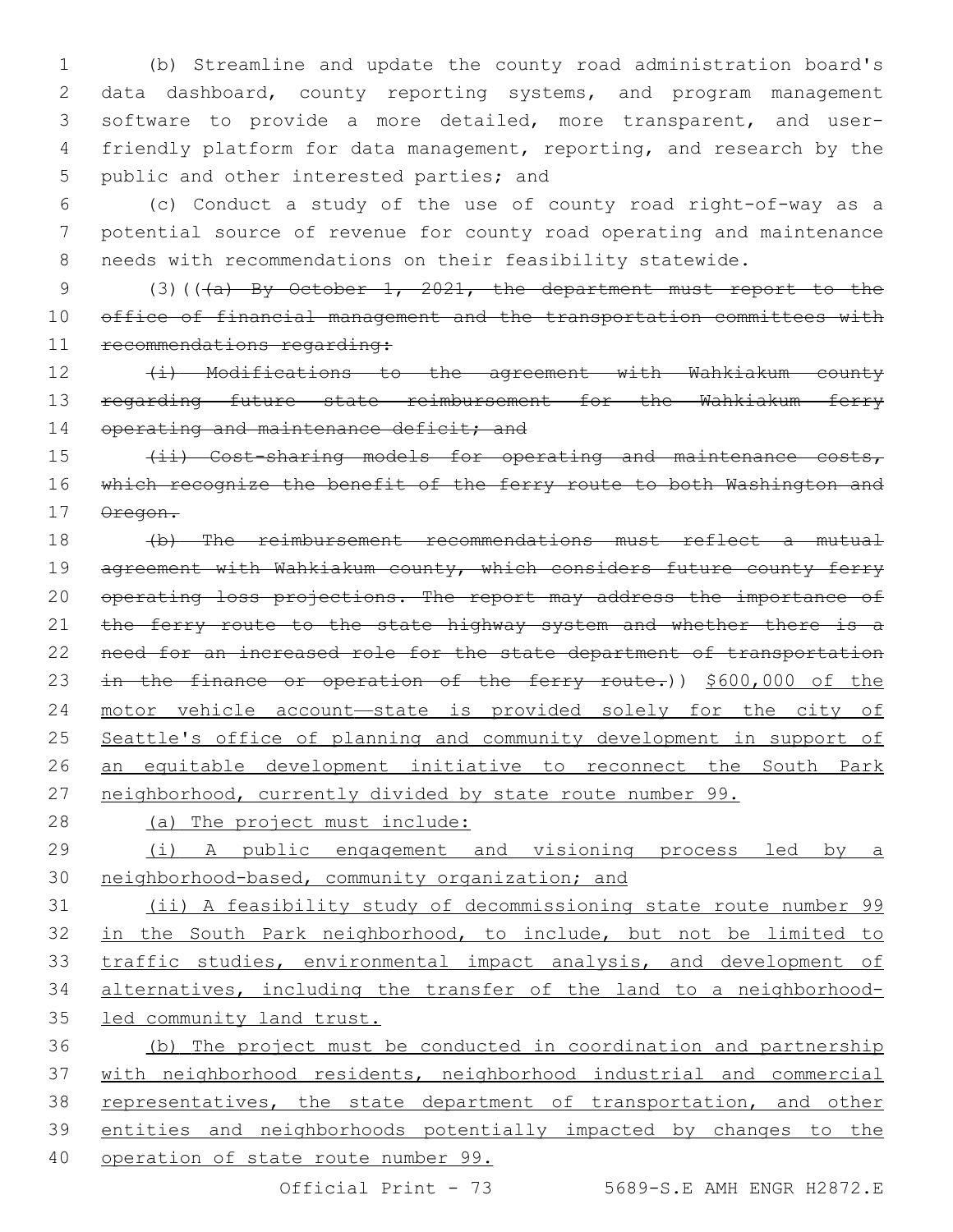| $1 \qquad \qquad$ | (c) The city must provide a report on the plan that includes       |  |  |  |  |
|-------------------|--------------------------------------------------------------------|--|--|--|--|
|                   | 2 recommendations to the Seattle city council, state department of |  |  |  |  |
|                   | 3 transportation, state transportation commission, and the         |  |  |  |  |
|                   | 4 transportation committees of the legislature by January 1, 2025. |  |  |  |  |
|                   |                                                                    |  |  |  |  |

- 5 NEW SECTION. **Sec. 224.** A new section is added to 2021 c 333
- (uncodified) to read as follows: 6
- 7 **FOR THE DEPARTMENT OF TRANSPORTATION—TRANSPORTATION EQUIPMENT FUND—**
- 8 **PROGRAM E—OPERATING**
- 9 Motor Vehicle Account-State Appropriation. . . . . . . \$12,396,000

(End of part)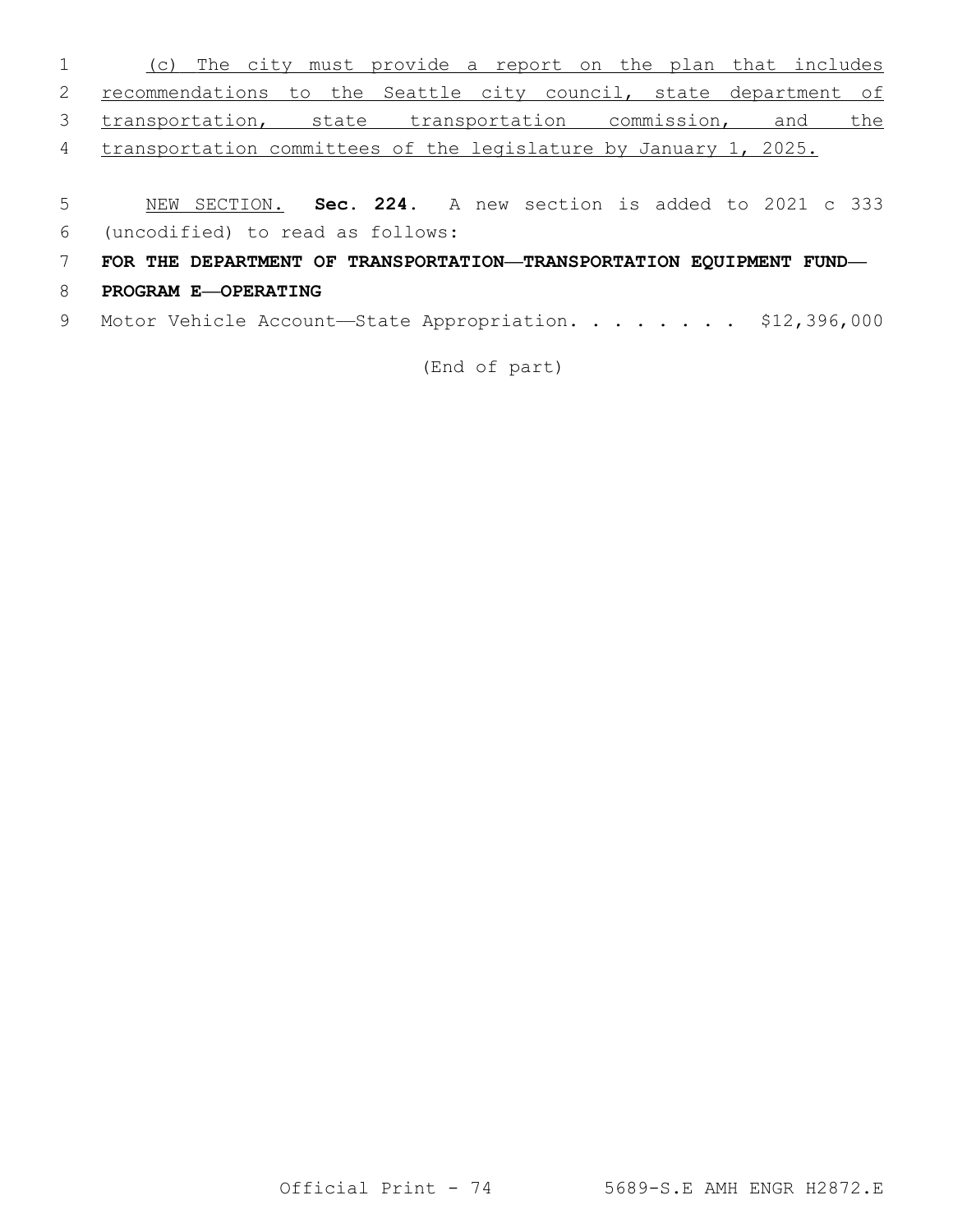#### **TRANSPORTATION AGENCIES—CAPITAL**

 **Sec. 301.** 2021 c 333 s 301 (uncodified) is amended to read as follows: 3

### **FOR THE FREIGHT MOBILITY STRATEGIC INVESTMENT BOARD**

5 Freight Mobility Investment Account-State 6 Appropriation. . . . . . . . . . . . . . . . ( $(\frac{216}{16}, \frac{577}{1000})$ ) \$17,769,000 8 Freight Mobility Multimodal Account-State 9 Appropriation. . . . . . . . . . . . . . . . . (  $(\frac{15}{15}, \frac{195}{195}, 000)$  ) \$14,004,000 11 TOTAL APPROPRIATION. . . . . . . . . . . . . ((\$31,772,000)) 12 \$31,773,000

 The appropriations in this section are subject to the following 14 conditions and limitations:

 (1) Except as otherwise provided in this section, the entire appropriations in this section are provided solely for the projects 17 by amount, as listed in the LEAP Transportation Document ((2021-2)) 2022-2 ALL PROJECTS as developed ((April 23, 2021)) February 20, 2022, Freight Mobility Strategic Investment Board (FMSIB).

 (2) Until directed by the legislature, the board may not initiate 21 a new call for projects.

 (3) It is the intent of the legislature to continue to make strategic investments in a statewide freight mobility transportation system with the help of the freight mobility strategic investment board, including projects that mitigate the impact of freight movement on local communities. To that end, and in coordination with WSDOT as it updates its federally-compliant freight plan, the board is directed to identify the highest priority freight investments for the state, across freight modes, state and local jurisdictions, and regions of the state. By December 1, 2021, the board must submit a preliminary report providing a status update on the process and methodology for identifying and prioritizing investments. By December 1, 2022, the board must submit a prioritized list of freight investments that are geographically balanced across the state and can proceed to construction in a timely manner. The prioritized freight project list for the state portion of national highway freight program funds must first address shortfalls in funding for connecting 38 Washington act projects.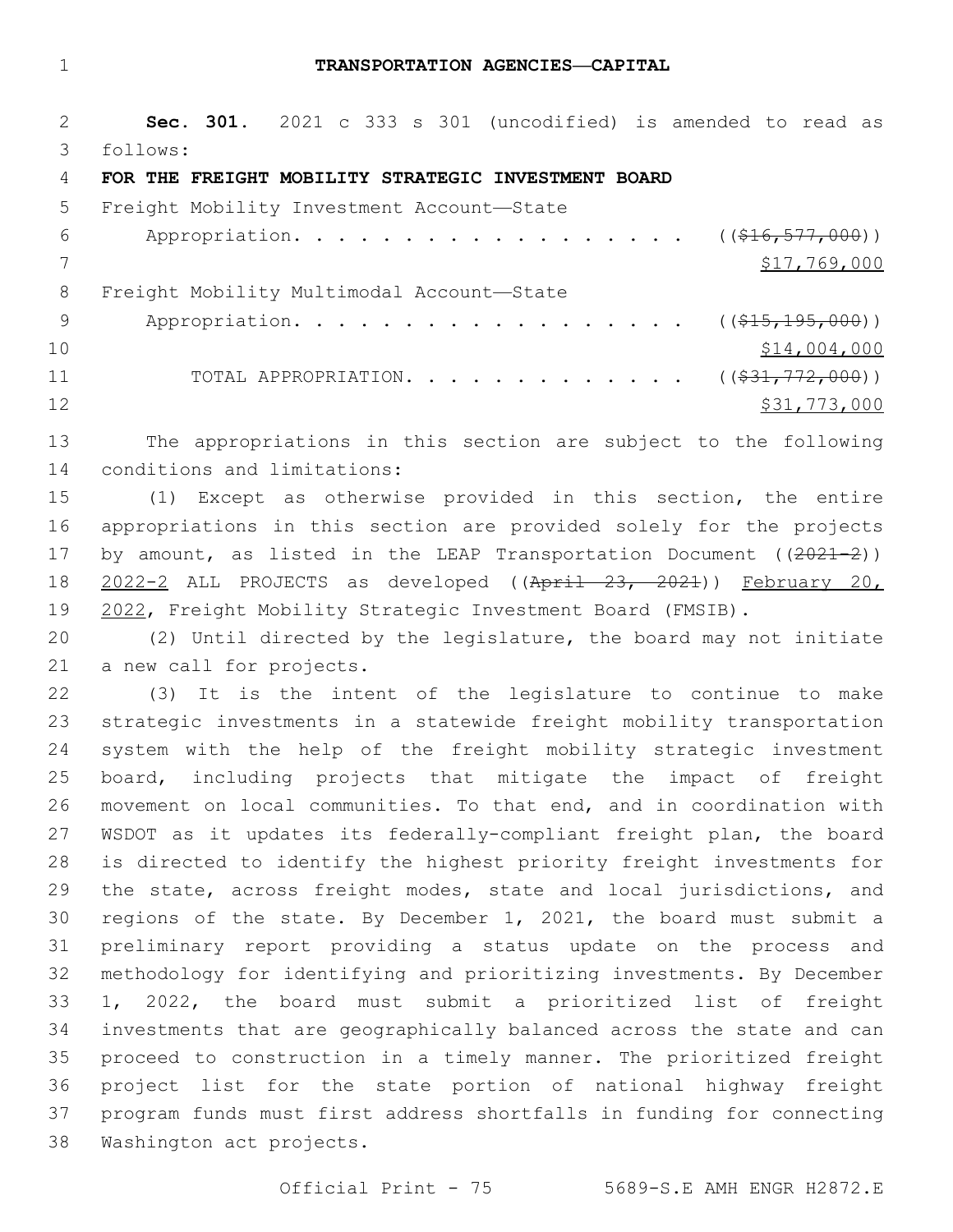(4)(a) For the 2021-2023 project appropriations, unless otherwise provided in this act, the director of the office of financial management may authorize a transfer of appropriation authority between projects managed by the freight mobility strategic investment board in order for the board to manage project spending and support the efficient and timely delivery of all projects in the program. The office of financial management may authorize a transfer of appropriation authority between projects under the following 9 conditions and limitations:

 (i) Transfers from a project may not be made as a result of the reduction of the scope of a project or be made to support increases 12 in the scope of a project;

 (ii) Each transfer between projects may only occur if the director of the office of financial management finds that any resulting change will not hinder the completion of the projects on the LEAP Transportation Document 2021-2 ALL PROJECT list;

 (iii) Transfers between projects may be made by the board without 18 the formal written approval provided under this subsection (3)(a), provided that the transfer amount does not exceed \$250,000 or 10 percent of the total project, whichever is less. These transfers must be reported to the director of the office of financial management and the chairs of the house of representatives and senate transportation 23 committees; and

 (iv) Except for transfers made under (a)(iii) of this subsection, 25 transfers may only be made in fiscal year 2023.

 (b) At the time the board submits a request to transfer funds under this section, a copy of the request must be submitted to the chairs and ranking members of the transportation committees of the 29 legislature.

 (c) Before approval, the office of financial management shall work with legislative staff of the house of representatives and senate transportation committees to review the requested transfers in a timely manner and consider any concerns raised by the chairs and 34 ranking members of the transportation committees.

 (d) No fewer than 10 days after the receipt of a project transfer request, the director of the office of financial management must provide written notification to the board of any decision regarding project transfers, with copies submitted to the transportation 39 committees of the legislature.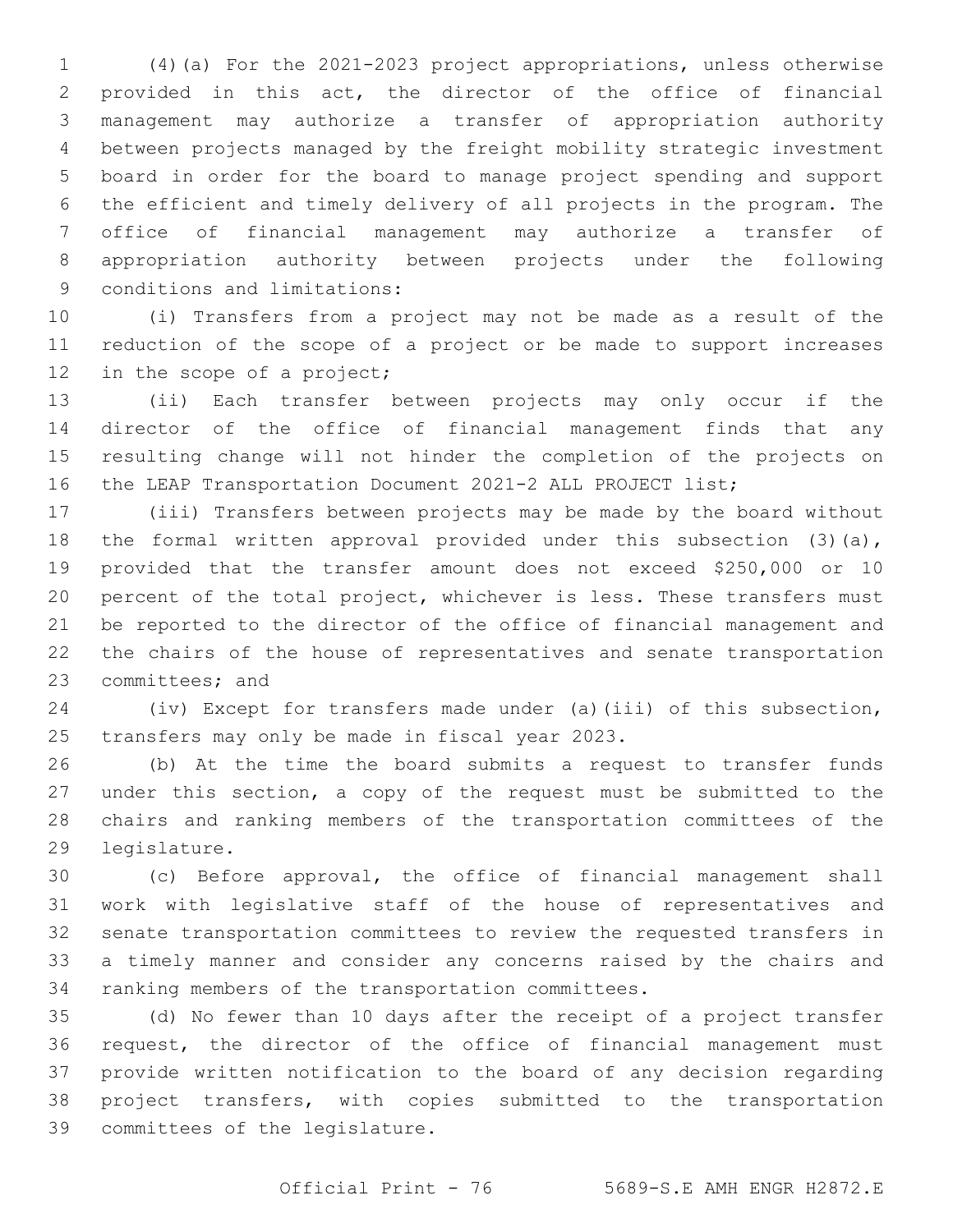1 **Sec. 302.** 2021 c 333 s 302 (uncodified) is amended to read as follows: 2 3 **FOR THE WASHINGTON STATE PATROL** 4 State Patrol Highway Account—State Appropriation. . . ((\$4,196,000))  $5 - 5$  \$4,803,000 6 The appropriation in this section is subject to the following 7 conditions and limitations: 8 (1) \$695,000 of the state patrol highway account—state 9 appropriation is provided solely for roof replacement. 10 (2) \$3,501,000 of the state patrol highway account—state 11 appropriation is provided solely for the following projects: 12 (a) \$250,000 for emergency repairs; (b) \$350,000 for fuel tank decommissioning;13 14 (c) \$750,000 for generator and electrical replacement; 15 (d) \$195,000 for the exterior envelope of the Yakima office; 16 (e) \$466,000 for equipment shelters; 17 (f) \$650,000 for the weatherization projects; 18 (g) \$200,000 for roof replacements reappropriation; and 19 (h) \$640,000 for water and fire suppression systems 20 reappropriation and \$607,000 for additional water and fire 21 suppression systems costs. 22 (3) The Washington state patrol may transfer funds between 23 projects specified in this subsection to address cash flow 24 requirements. If a project specified in this subsection is completed 25 for less than the amount provided, the remainder may be transferred 26 to another project specified in this subsection not to exceed the 27 total appropriation provided in this subsection. 28 **Sec. 303.** 2021 c 333 s 303 (uncodified) is amended to read as follows: 29 30 **FOR THE COUNTY ROAD ADMINISTRATION BOARD** 31 Rural Arterial Trust Account—State Appropriation. . . . . \$55,028,000 32 Motor Vehicle Account-State Appropriation. . . . . . . . \$1,456,000 33 County Arterial Preservation Account-State 34 Appropriation. . . . . . . . . . . . . . . . . (  $(\frac{237}{37}, \frac{379}{900})$  )  $35$  \$44,653,000 36 TOTAL APPROPRIATION. . . . . . . . . . . . ((<del>\$93,863,000</del>))  $37$   $$101,137,000$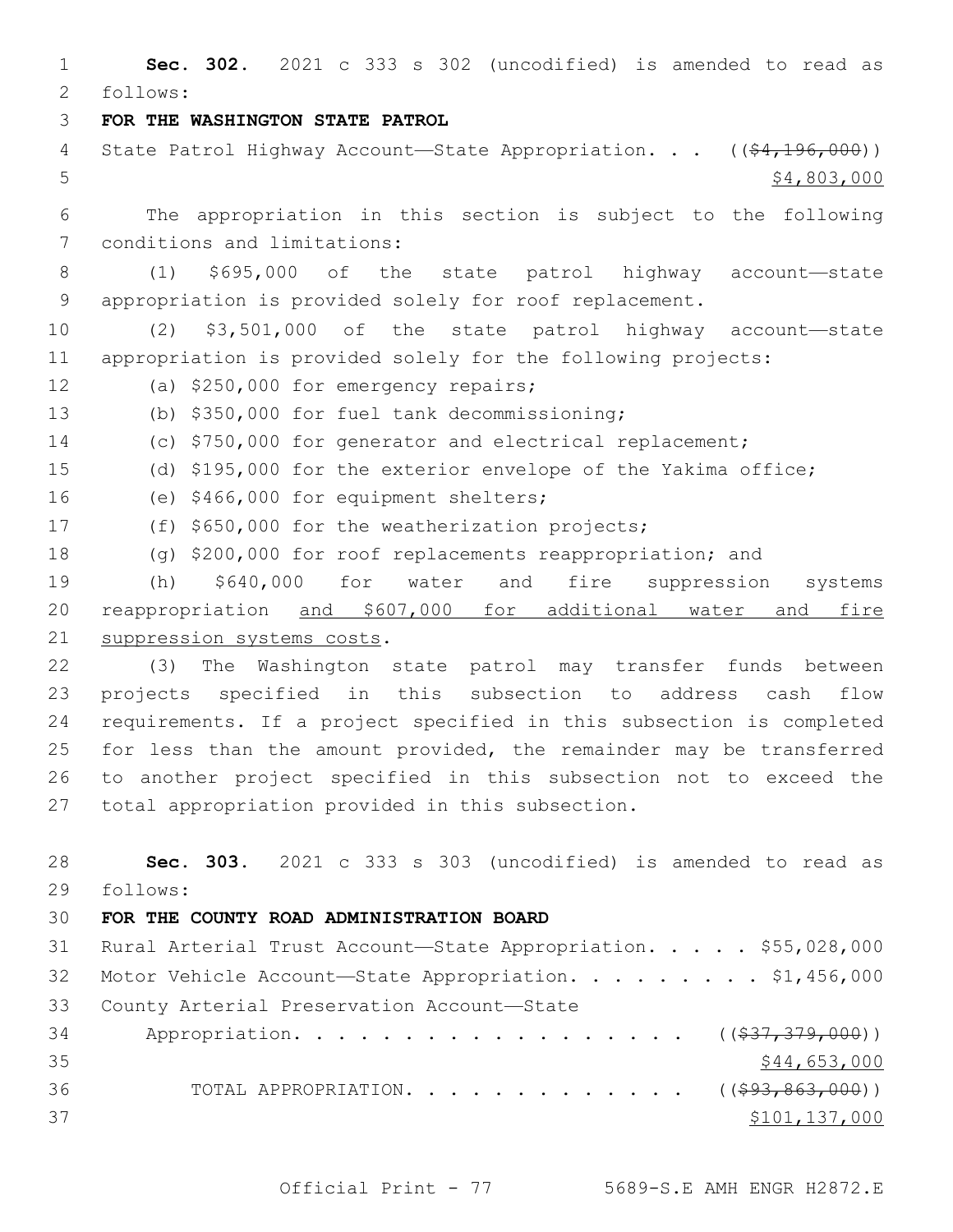**Sec. 304.** 2021 c 333 s 305 (uncodified) is amended to read as follows: 2 **FOR THE DEPARTMENT OF TRANSPORTATION—FACILITIES—PROGRAM D— (DEPARTMENT OF TRANSPORTATION-ONLY PROJECTS)—CAPITAL** 5 Motor Vehicle Account—State Appropriation. . . . . ((\$10,852,000))  $$14,623,000$ 7 Connecting Washington Account—State Appropriation. . . ((\$3,289,000))  $\frac{1}{3}$ ,667,000 9 TOTAL APPROPRIATION. . . . . . . . . . . . ((\$14,141,000)) \$18,290,000 The appropriations in this section are subject to the following 12 conditions and limitations: (1) \$3,289,000 of the connecting Washington account—state appropriation is provided solely for a new Olympic region maintenance and administration facility to be located on the department-owned site at the intersection of Marvin Road and 32nd Avenue in Lacey, 17 Washington. (2)(a) \$4,325,000 of the motor vehicle account—state appropriation is provided solely for payments of a financing contract issued pursuant to chapter 39.94 RCW for the department facility 21 located at 15700 Dayton Ave N in Shoreline. (b) Payments from the department of ecology pursuant to the agreement with the department to pay a share of the financing contract in (a) of this subsection must be deposited into the motor 25 vehicle account. **Sec. 305.** 2021 c 333 s 306 (uncodified) is amended to read as 27 follows: **FOR THE DEPARTMENT OF TRANSPORTATION—IMPROVEMENTS—PROGRAM I**

 Transportation 2003 Account (Nickel Account)—State 30 Appropriation. . . . . . . . . . . . . . . . . . (  $( $149,000)$  )  $$482,000$ 32 Transportation Partnership Account-State 33 Appropriation. . . . . . . . . . . . . . . . . ((\$119,053,000)) \$232,566,000 35 Motor Vehicle Account-State Appropriation. . . . . ((\$89,717,000)) \$100,837,000 37 Motor Vehicle Account—Federal Appropriation. . . . . ((\$388,903,000))  $$396,385,000$ Official Print - 78 5689-S.E AMH ENGR H2872.E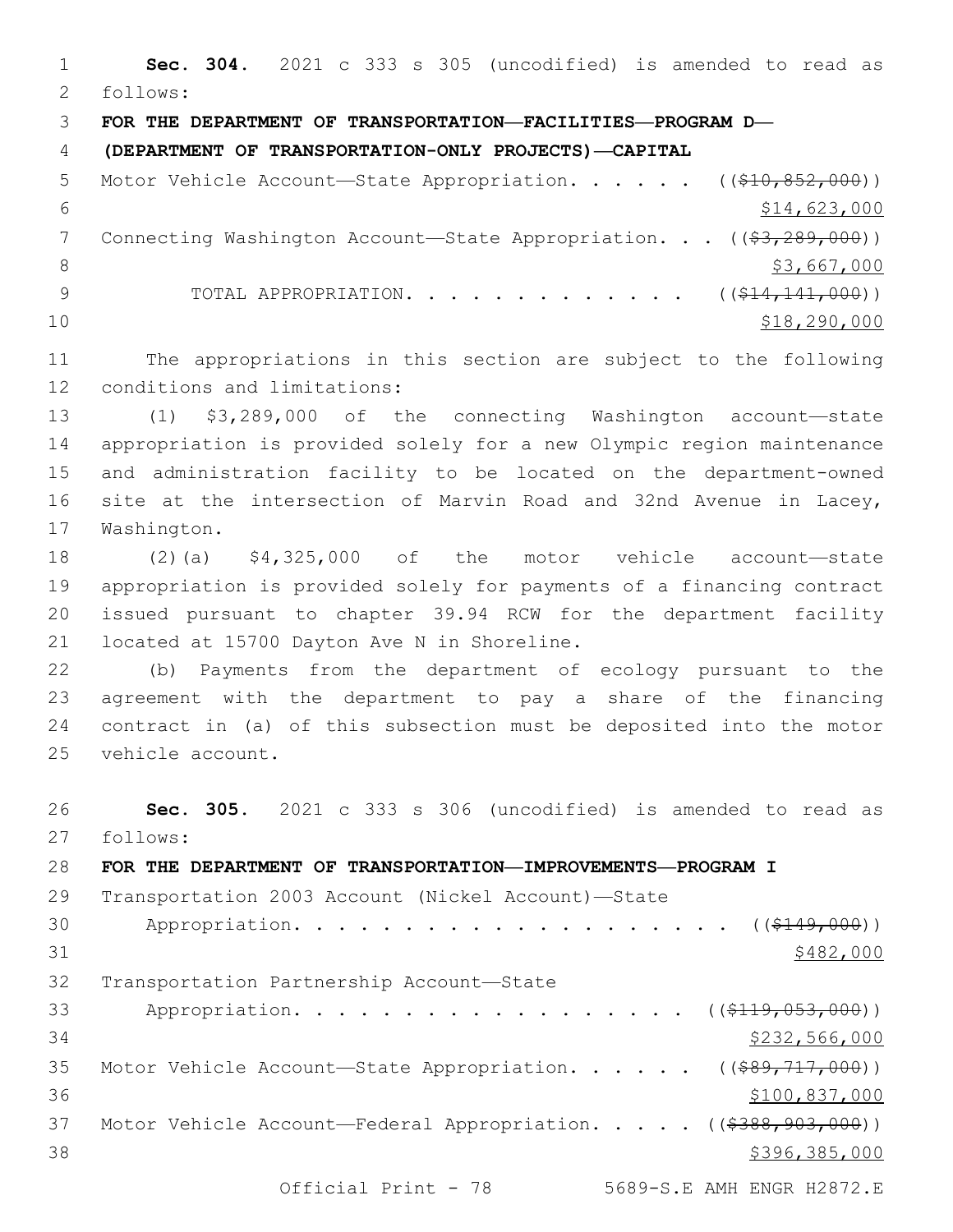1 Coronavirus State Fiscal Recovery Fund-Federal 2 Appropriation. . . . . . . . . . . . . . . . . . . . \$400,000,000 3 Motor Vehicle Account—Private/Local Appropriation. . ((\$48,628,000)) 4 \$56,192,000 5 Connecting Washington Account—State Appropriation. ((\$2,881,033,000))  $\frac{1}{2}$   $\frac{1}{56}$ ,  $\frac{569}{000}$ 7 Special Category C Account—State Appropriation. . . ((\$105,363,000)) 8 \$86,198,000 9 Multimodal Transportation Account-State 10 Appropriation. . . . . . . . . . . . . . . . ((\$10,784,000)) 11 \$10,792,000 12 ((State Route Number 520 Corridor Account—State 13 Appropriation. . . . . . . . . . . . . . . . . . \$15,940,000)) 14 Interstate 405 and State Route Number 167 Express 15 Toll Lanes Account—State Appropriation. . . . . ((\$30,308,000))  $16$   $$50,856,000$ 17 Puget Sound Gateway Facility Account—State 18 Appropriation. . . . . . . . . . . . . . . . . . . . . \$8,400,000 19 TOTAL APPROPRIATION. . . . . . . . . . . ((\$4,089,878,000)) 20 \$3,499,277,000

21 The appropriations in this section are subject to the following 22 conditions and limitations:

 (1) Except as provided otherwise in this section, the entire connecting Washington account—state appropriation and the entire transportation partnership account—state appropriation are provided solely for the projects and activities as listed by fund, project, 27 and amount in LEAP Transportation Document ((2021-1)) 2022-1 as 28 developed ((April 23, 2021)) February 20, 2022, Program - Highway Improvements Program (I). However, limited transfers of specific line-item project appropriations may occur between projects for those amounts listed subject to the conditions and limitations in section 601 (( $ef$  this act)), chapter  $333$ , Laws of  $2021$ .

 (2) Except as provided otherwise in this section, the entire motor vehicle account—state appropriation and motor vehicle account— federal appropriation are provided solely for the projects and activities listed in LEAP Transportation Document ((2021-2)) 2022-2 37 ALL PROJECTS as developed ((April 23, 2021)) February 20, 2022, Program - Highway Improvements Program (I). Any federal funds gained through efficiencies, adjustments to the federal funds forecast, or

Official Print - 79 5689-S.E AMH ENGR H2872.E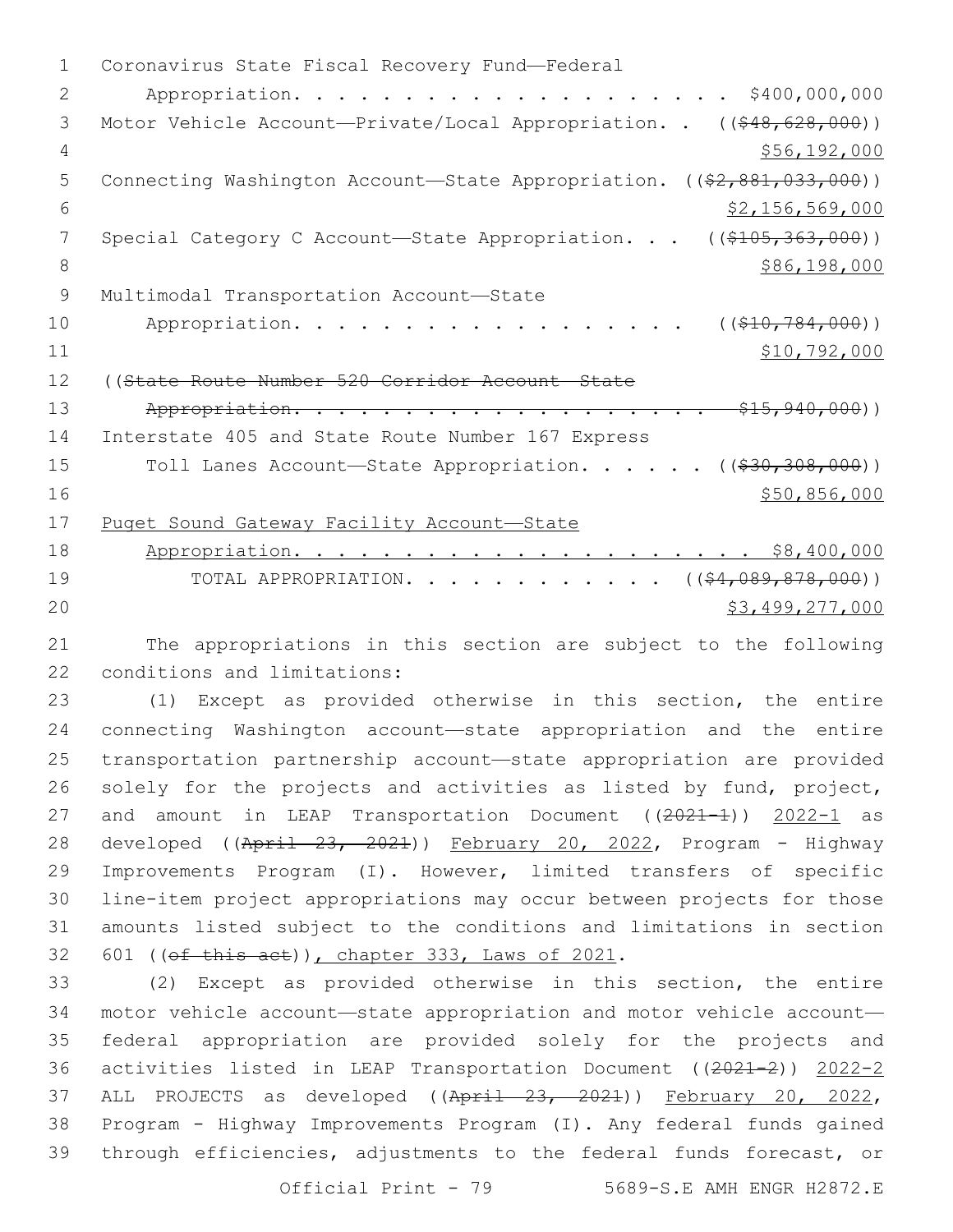the federal funds redistribution process must then be applied to highway and bridge preservation activities or fish passage barrier 3 corrections (0BI4001).

 (3) Within the motor vehicle account—state appropriation, connecting Washington account—state appropriation, and motor vehicle account—federal appropriation, the department may transfer funds between programs I and P, except for funds that are otherwise restricted in this act. Ten days prior to any transfer, the department must submit its request to the office of financial management and the transportation committees of the legislature and consider any concerns raised. The department shall submit a report on fiscal year funds transferred in the prior fiscal year using this subsection as part of the department's annual budget submittal. This transfer authority allows the department to manage the appropriation capacity most efficiently between the I and P programs consistent 16 with the 601 process.

 (4) The connecting Washington account—state appropriation 18 includes up to ((\$2,230,636,000)) \$1,094,139,000 in proceeds from the 19 sale of bonds authorized in RCW 47.10.889.

 (5) The special category C account—state appropriation includes 21 up to  $($   $(*82, 475, 000)$   $*51, 460, 000$  in proceeds from the sale of bonds 22 authorized in RCW 47.10.812.

 (6) The transportation partnership account—state appropriation 24 includes up to ((\$28,411,000)) \$124,636,000 in proceeds from the sale 25 of bonds authorized in RCW 47.10.873.

 (7) \$60,450,000 of the transportation partnership account—state appropriation, \$2,258,000 of the motor vehicle account—private/local appropriation, and \$984,000 of the multimodal transportation account— state appropriation are provided solely for the SR 99/Alaskan Way Viaduct Replacement project (809936Z). It is the intent of the legislature that any legal damages paid to the state as a result of a lawsuit related to contractual provisions for construction and delivery of the Alaskan Way viaduct replacement project be used to repay project cost increases paid from the transportation partnership account—state funds.35

 (8) \$193,699,000 of the connecting Washington account—state appropriation is provided solely for the US 395 North Spokane Corridor project (M00800R). It is the intent of the legislature,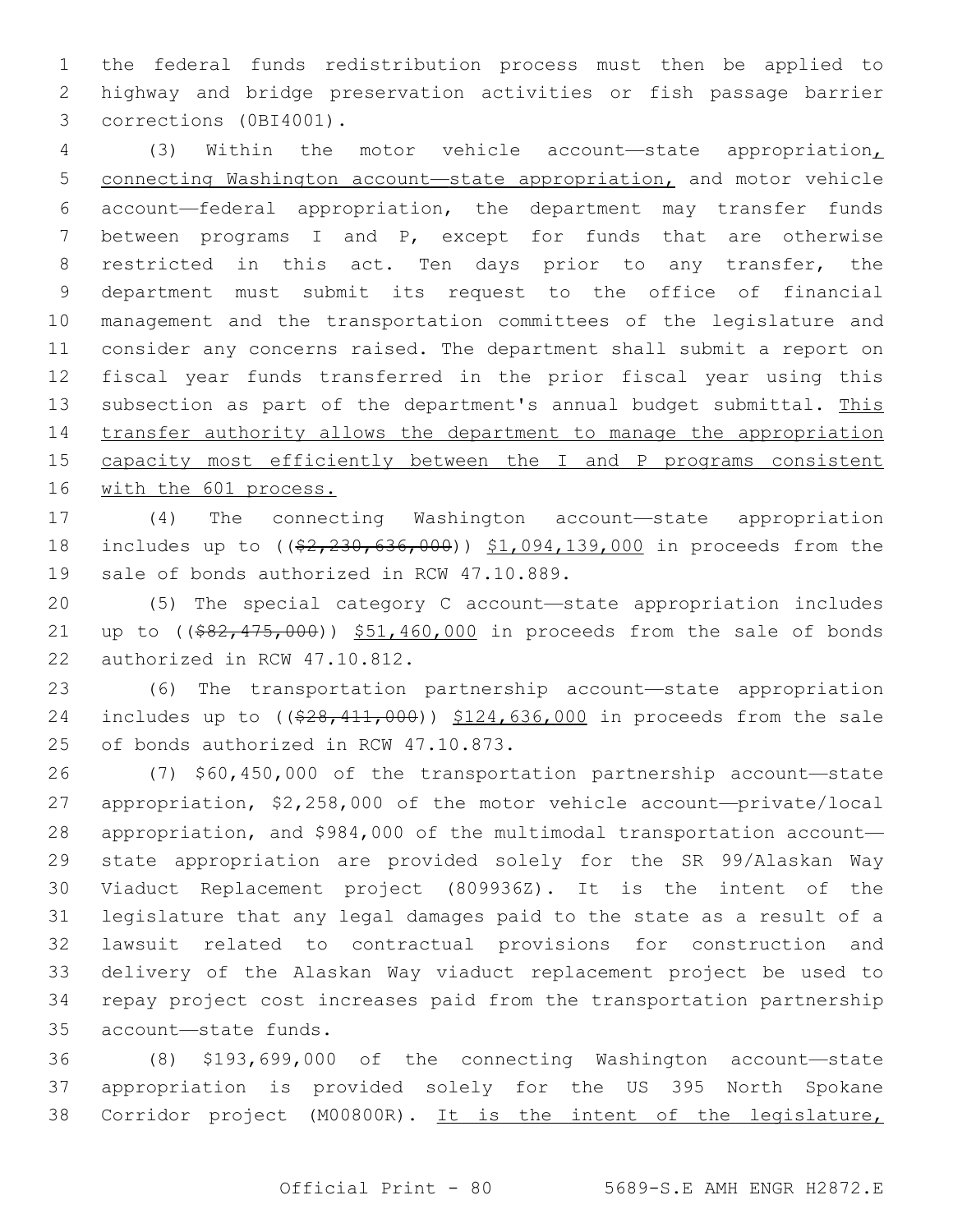consistent with the move ahead WA proposal, to advance future funding 2 for this project to accelerate delivery by up to two years.

 (9)(a) \$14,827,000 of the Interstate 405 and state route number 167 express toll lanes account—state appropriation is provided solely for the I-405/SR 522 to I-5 Capacity Improvements project (L2000234) for activities related to adding capacity on Interstate 405 between state route number 522 and Interstate 5, with the goals of increasing vehicle throughput and aligning project completion with the implementation of bus rapid transit in the vicinity of the project.

 (b) The department may advance the I-405/SR 522 to I-5 Capacity Improvements project (L2000234) and construct the project earlier than is scheduled in the LEAP transportation document referenced in subsection (2) of this section if additional funding is identified and submitted through the existing unanticipated receipts process by September 1, 2021. The department and the state treasurer shall pursue alternatives to toll revenue funding including but not limited to federal loan and grant programs. The department shall explore phasing and modifying the project to attempt to align project completion with the anticipated deployment of bus rapid transit on the corridor in the 2023-2025 biennium. The department shall report back to the transportation committees of the legislature on this work 22 by September 15, 2021.

 (10)(a) \$492,349,000 of the connecting Washington account—state appropriation and \$355,000 of the motor vehicle account—private/local appropriation are provided solely for the SR 520 Seattle Corridor 26 Improvements - West End project (M00400R).

 (b) Upon completion of the Montlake Phase of the West End project (current anticipated contract completion of 2023), the department shall sell that portion of the property not used for permanent transportation improvements and initiate a process to convey that 31 surplus property to a subsequent owner.

 (11) \$382,880,000 of the connecting Washington account—state appropriation, \$4,800,000 of the multimodal transportation account— state appropriation, \$17,869,000 of the motor vehicle account— private/local appropriation, and \$82,165,000 of the motor vehicle account—federal appropriation are provided solely for the SR 167/SR 37 509 Puget Sound Gateway project (M00600R).

 (a) Any savings on the project must stay on the Puget Sound 39 Gateway corridor until the project is complete.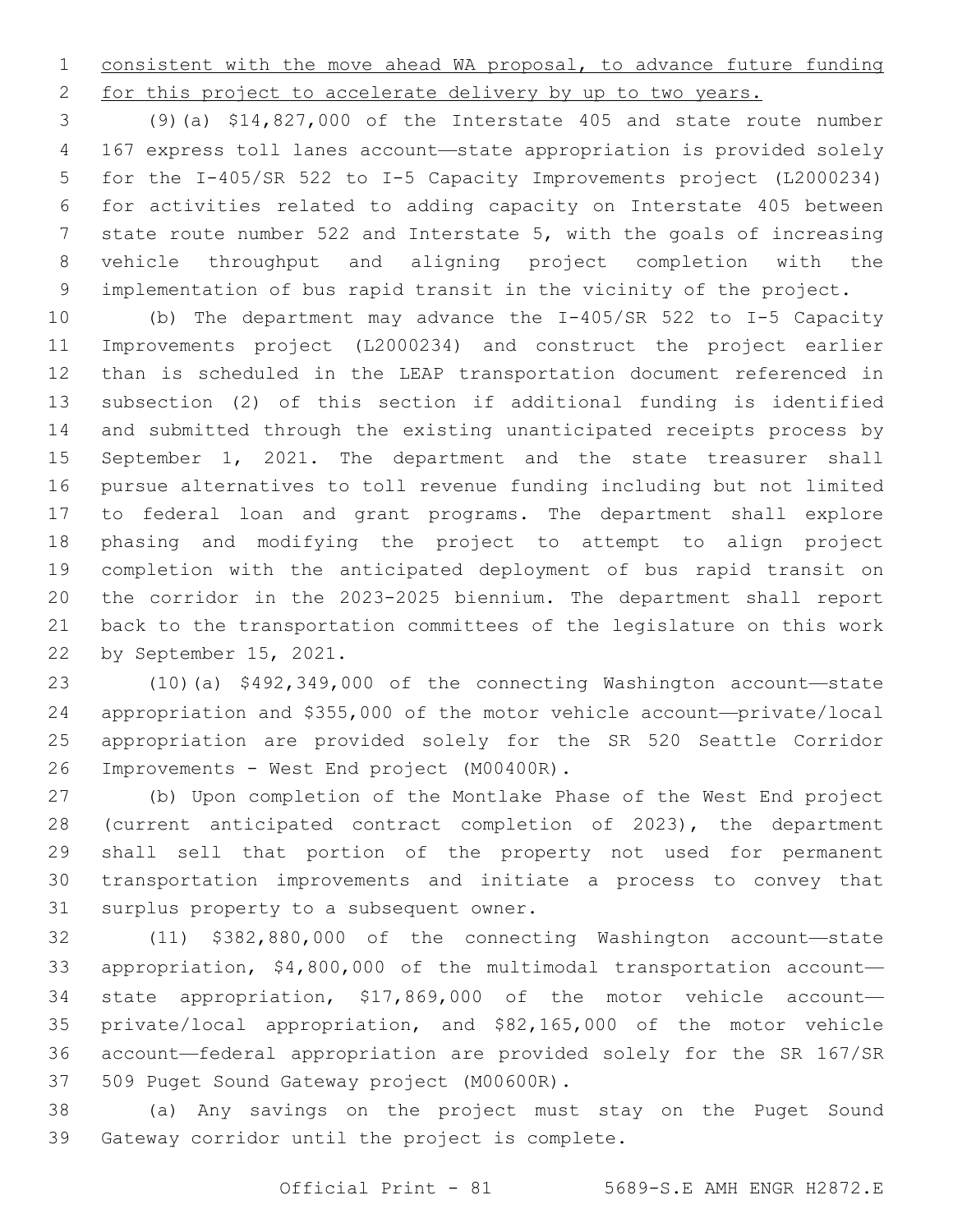(b) In making budget allocations to the Puget Sound Gateway project, the department shall implement the project's construction as a single corridor investment. The department shall continue to collaborate with the affected stakeholders as it implements the corridor construction and implementation plan for state route number 167 and state route number 509. Specific funding allocations must be based on where and when specific project segments are ready for construction to move forward and investments can be best optimized for timely project completion. Emphasis must be placed on avoiding 10 gaps in fund expenditures for either project.

 (c) It is the legislature's intent that the department shall 12 construct a full ((single-point)) urban interchange at the junction of state route number 161 (Meridian avenue) and state route number 167 and a full directional interchange at the junction of state route 15 number 509 and 188th Street. ((If the department receives additional funds from an outside source for this project after the base project 17 is fully funded, the funds must first be applied toward the 18 completion of these two interchanges.))

 (d) Of the amounts provided in this subsection, \$2,300,000 of the multimodal transportation account—state appropriation is provided solely for the design phase of the Puyallup to Tacoma multiuse trail along the SR 167 right-of-way acquired for the project to connect a network of new and existing trails from Mount Rainier to Point 24 Defiance Park.

 (e) Of the amounts provided in this subsection, \$2,500,000 of the multimodal transportation account—state appropriation is provided solely for segment 2 of the state route number 167 completion project shared-use path to provide connections to the interchange of state route number 167 at 54th to the intersection of state route number 30 509 and Taylor Way in Tacoma.

 (12)(a) \$26,928,000 of the motor vehicle account—state appropriation and \$1,671,000 of the motor vehicle account—private/ local appropriation are provided solely to support a project office and the continued work toward the I-5 Interstate Bridge Replacement project (L2000370).35

 (b) The project office must also study the possible different governance structures for a bridge authority that would provide for the joint administration of the bridges over the Columbia river between Oregon and Washington. As part of this study, the project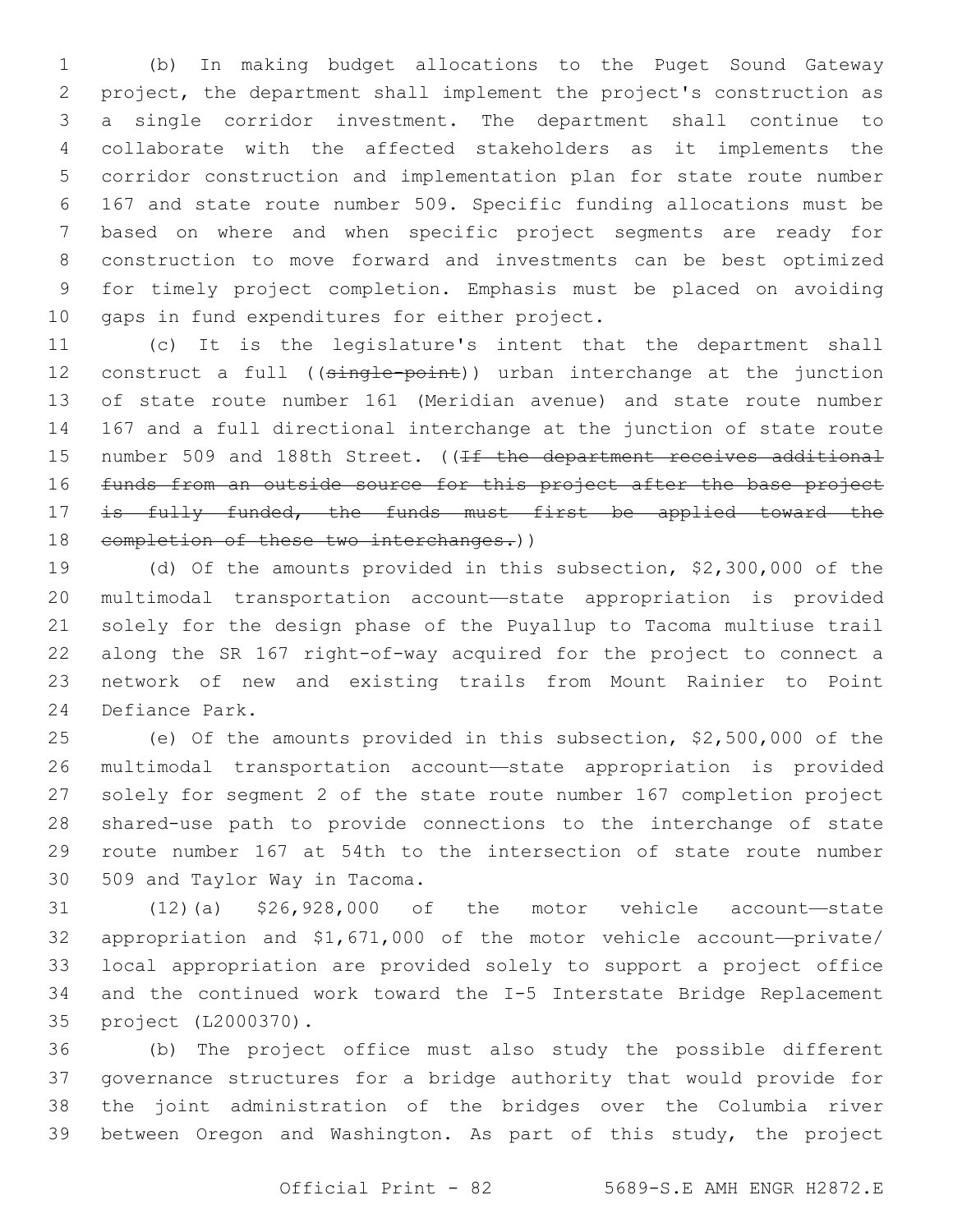office must examine the feasibility and necessity of an interstate compact in conjunction with the national center for interstate compacts.3

 (c) During the 2021-2023 biennium, the department shall have as a 5 goal to:

 (i) Conduct all work necessary to prepare and publish a draft 7 SEIS;

 (ii) Coordinate with regulatory agencies to begin the process of 9 obtaining environmental approvals and permits;

(iii) Identify a locally preferred alternative; and

11 (iv) Begin preparing a final SEIS.

 The department shall aim to provide progress reports on these activities to the governor and the transportation committees of the legislature by December 1, 2021, June 1, 2022, and December 1, 2022.

 (d) The Washington members of the joint Oregon-Washington legislative action committee must report back to the Washington state 17 legislature, by August 1, 2022, regarding the progress of the committee and its work to advance the project to build a new Interstate 5 bridge spanning the Columbia river. The report must include a description of the locally preferred alternative ultimately 21 identified as part of the Interstate Bridge Replacement project.

 (13)(a) \$400,000,000 of the coronavirus state fiscal recovery 23 fund—federal appropriation, ((\$529,577,000)) \$25,327,000 of the 24 connecting Washington account—state appropriation, ((\$194,959,000)) \$178,186,000 of the motor vehicle account—federal appropriation, ((and \$1,849,000)) \$9,016,000 of the transportation partnership 27 account-state appropriation, \$6,853,000 of the motor vehicle account 28 —state appropriation, and \$5,618,000 of the motor vehicle account-29 private/local appropriation are provided solely for the Fish Passage Barrier Removal project (0BI4001) with the intent of fully complying with the federal *U.S. v. Washington* court injunction by 2030. ((Of the amounts provided in this subsection, \$400,000,000 of the connecting Washington account—state appropriation must be initially placed in unallotted status during the 2021-2023 fiscal biennium, and may only be released by the office of financial management for allotment by the department if it is determined that the Fish Passage Barrier Removal project (0BI4001) is not an eligible use of amounts received by the state pursuant to the federal American rescue plan 39 act of .)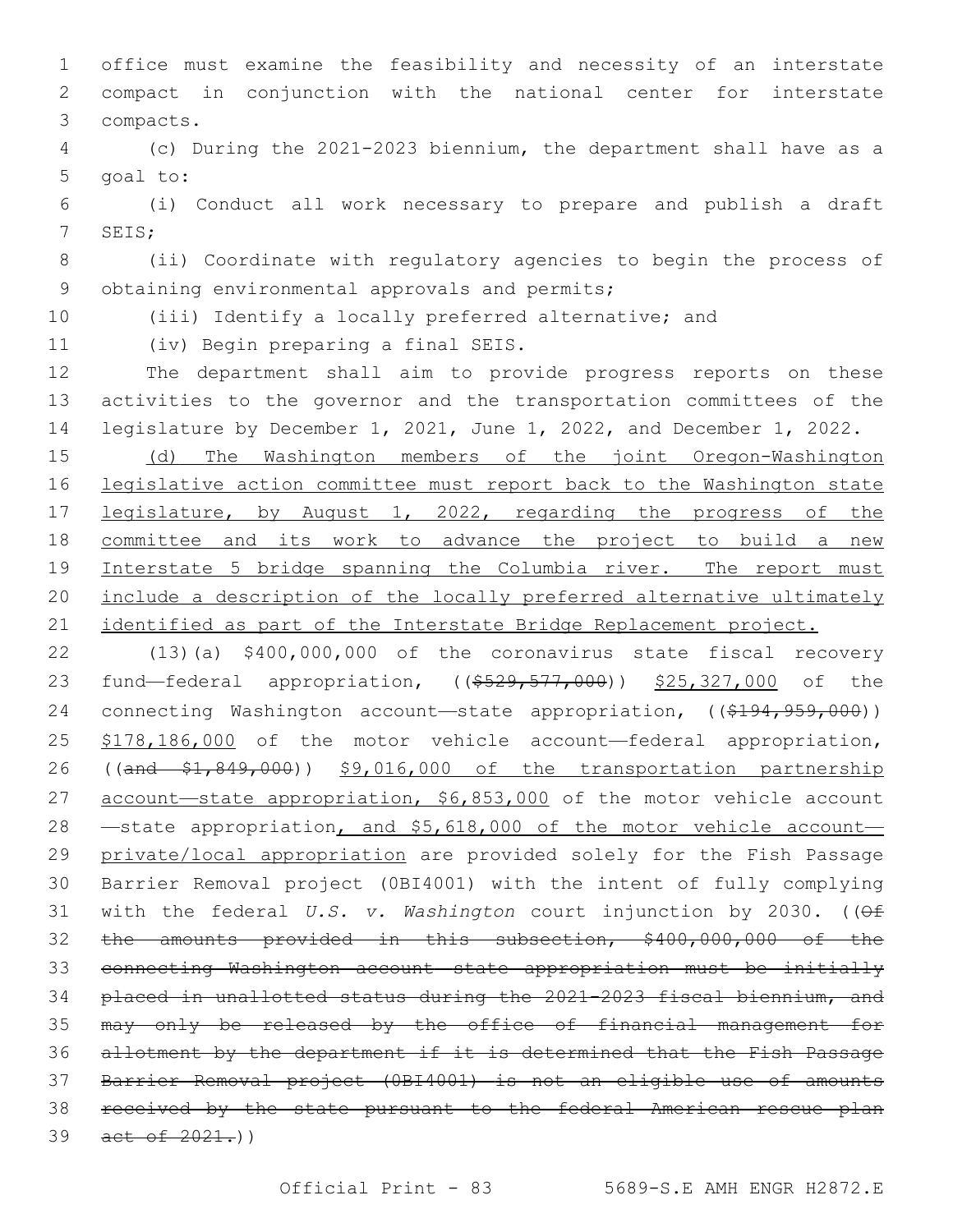(b) The department shall coordinate with the Brian Abbott fish passage barrier removal board to use a watershed approach by replacing both state and local culverts guided by the principle of providing the greatest fish habitat gain at the earliest time. The department shall deliver high habitat value fish passage barrier corrections that it has identified, guided by the following factors: Opportunity to bundle projects, tribal priorities, ability to leverage investments by others, presence of other barriers, project readiness, culvert conditions, other transportation projects in the area, and transportation impacts. The department and Brian Abbott fish barrier removal board must provide updates on the implementation of the statewide culvert remediation plan to the legislature by 13 November 1, 2021, and June 1, 2022.

 (c) The department must keep track of, for each barrier removed: (i) The location; (ii) the amount of fish habitat gain; and (iii) the 16 amount spent to comply with the injunction.

 (d) Of the amount provided in this subsection, \$142,923,000 of the motor vehicle account—federal appropriation reflects the department's portion of the unrestricted funds from the coronavirus response and relief supplemental appropriations act of 2021. If the final amount from this act changes while the legislature is not in session, the department shall follow the existing unanticipated receipt process and adjust the list referenced in subsection (1) of this section accordingly, supplanting state funds with federal funds 25 if possible as directed in section 601 ((of this act)), chapter 333, 26 Laws of 2021.

 (14) \$14,669,000 of the connecting Washington account—state appropriation and \$3,037,000 of the motor vehicle account—private/ local appropriation are provided solely for the I-90/Barker to Harvard – Improve Interchanges & Local Roads project (L2000122). The connecting Washington account appropriation for the improvements that fall within the city of Liberty Lake may only be expended if the city of Liberty Lake agrees to cover any project costs within the city of Liberty Lake above the \$20,900,000 of state appropriation provided for the total project on the list referenced in subsection (1) of 36 this section.

 (15) \$15,189,000 of the motor vehicle account—federal appropriation, \$259,000 of the motor vehicle account—state appropriation, and \$15,481,000 of the Interstate 405 and state route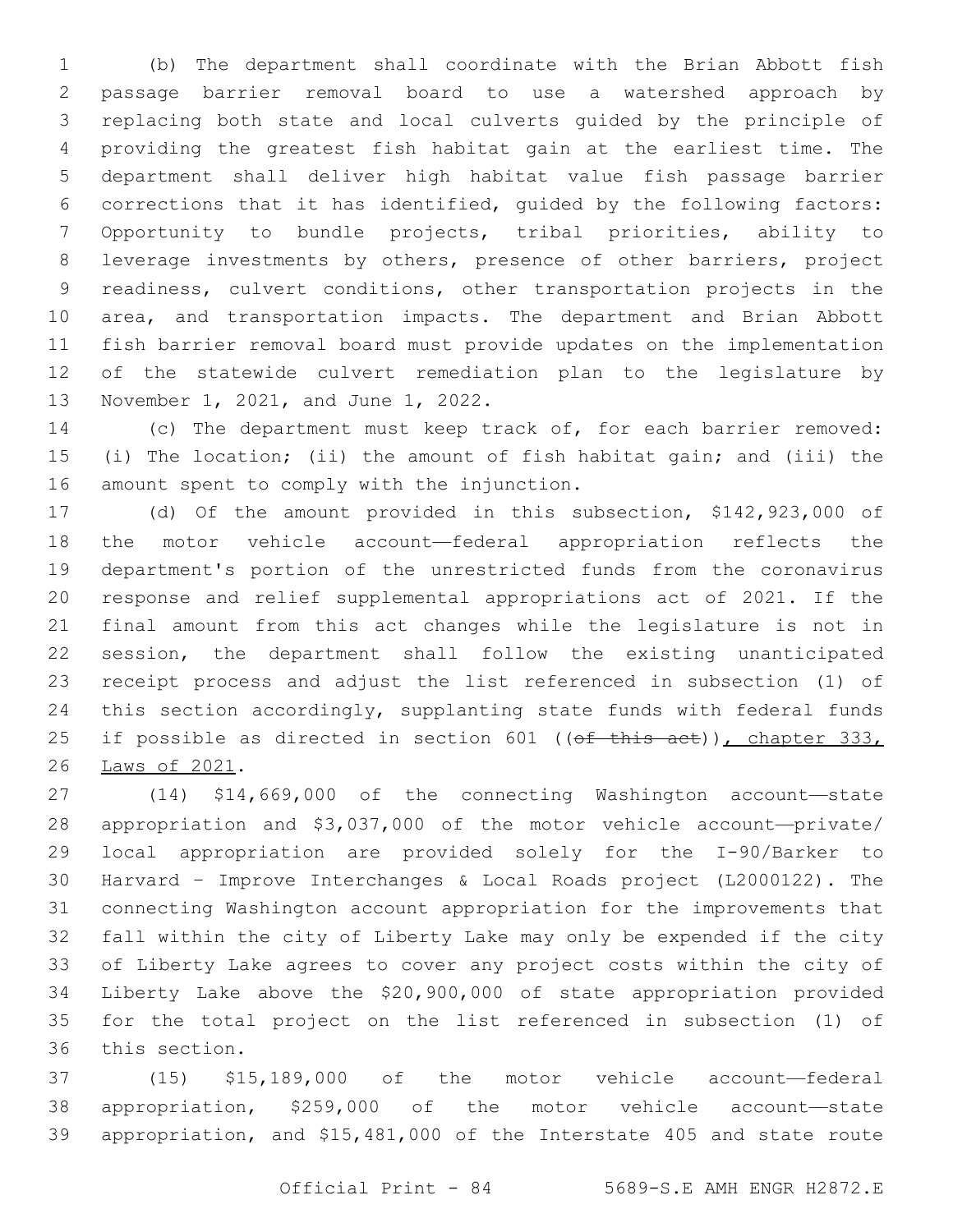number 167 express toll lanes account—state appropriation are provided solely for the SR 167/SR 410 to SR 18 - Congestion 3 Management project (316706C).

 (16) \$18,914,000 of the Special Category C account—state appropriation is provided solely for the SR 18 Widening - Issaquah/ Hobart Rd to Raging River project (L1000199) for improving and widening state route number 18 to four lanes from Issaquah-Hobart 8 Road to Raging River.

9 (17) ((\$1,000,000)) \$2,500,000 of the connecting Washington account—state appropriation is provided solely for the North Lewis County transportation study. The study shall examine new, alternate routes for vehicular and truck traffic at the Harrison interchange (Exit 82) in North Centralia and shall allow for a site and configuration to be selected and feasibility to be conducted for final design, permitting, and construction of the I-5/North Lewis county Interchange project (L2000204). It is the intent of the legislature to advance future funding for this project to accelerate delivery by up to two years.

 (18) \$1,090,000 of the motor vehicle account—state appropriation is provided solely for the US 101/East Sequim Corridor Improvements project (L2000343).21

 (19) \$12,139,000 of the motor vehicle account—state appropriation and \$9,104,000 of the connecting Washington account—state appropriation are provided solely for the SR 522/Paradise Lk Rd Interchange & Widening on SR 522 (Design/Engineering) project (NPARADI).26

 (20) \$1,378,000 of the motor vehicle account—federal appropriation is provided solely for the US 101/Morse Creek Safety 29 Barrier project (L1000247).

 (21) \$915,000 of the motor vehicle account—state appropriation is provided solely for the SR 162/410 Interchange Design and Right of 32 Way project (L1000276).

 (22) \$6,581,000 of the connecting Washington account—state appropriation is provided solely for the US Hwy 2 Safety project (N00200R).35

 (23) \$500,000 of the motor vehicle account—state appropriation is provided solely for SR 162/SR 161 Additional Connectivity in South Pierce County project (L1000312) to conduct a study on the need for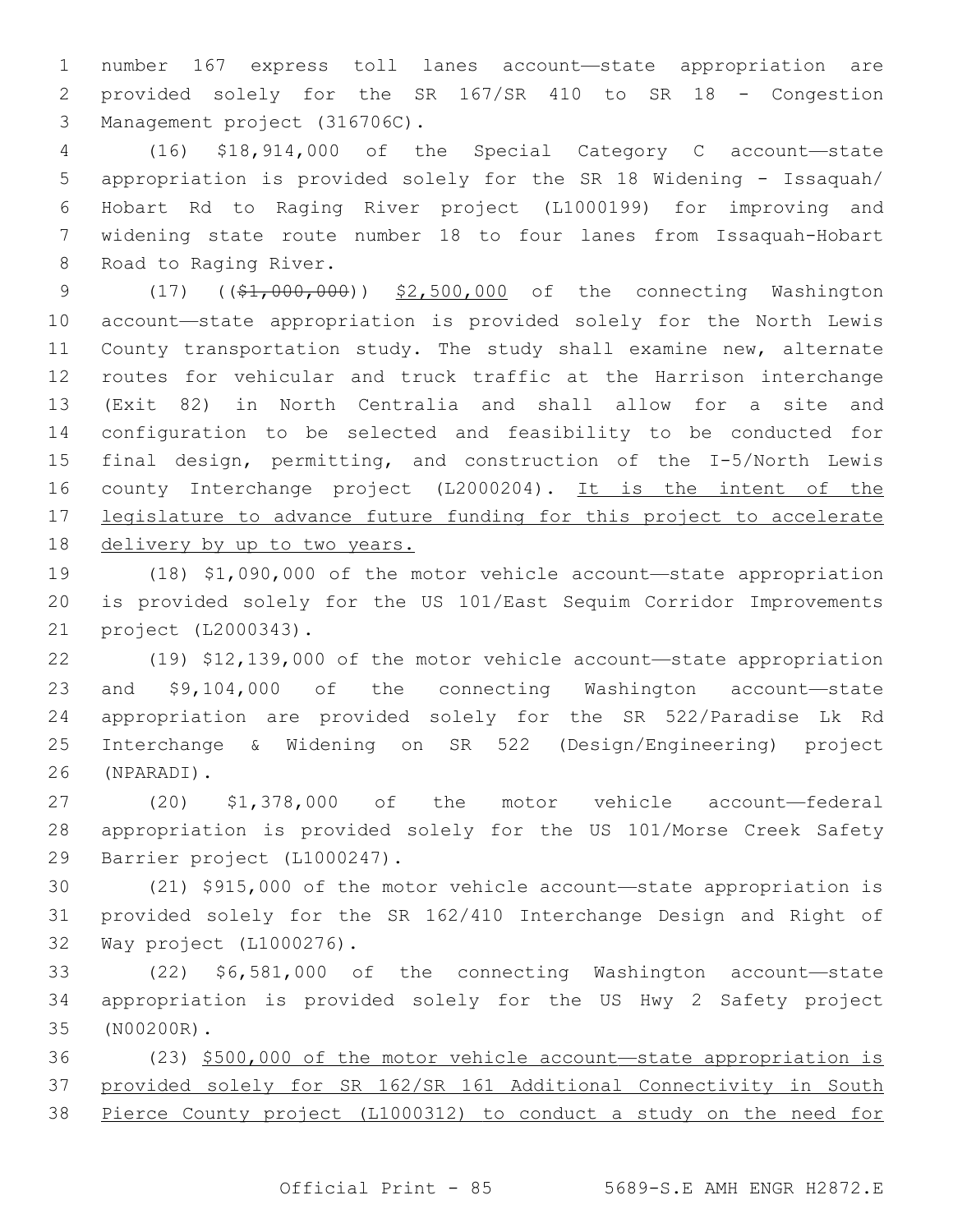additional connectivity in the area between SR 162, south of Military

Road East and north of Orting, and SR 161 in South Pierce County.

 (24) The department shall itemize all future requests for the construction of buildings on a project list and submit them through the transportation executive information system as part of the department's annual budget submittal. It is the intent of the legislature that new facility construction must be transparent and not appropriated within larger highway construction projects.

9 (( $(24)$ )) (25) Any advisory group that the department convenes during the 2021-2023 fiscal biennium must consider the interests of 11 the entire state of Washington.

 $((+25+))$  (26) The legislature continues to prioritize the replacement of the state's aging infrastructure and recognizes the importance of reusing and recycling construction aggregate and recycled concrete materials in our transportation system. To accomplish Washington state's sustainability goals in transportation and in accordance with RCW 70.95.805, the legislature reaffirms its determination that recycled concrete aggregate and other transportation building materials are natural resource construction materials that are too valuable to be wasted and landfilled, and are 21 a commodity as defined in WAC 173-350-100.

 Further, the legislature determines construction aggregate and recycled concrete materials substantially meet widely recognized international, national, and local standards and specifications referenced in American society for testing and materials, American concrete institute, Washington state department of transportation, Seattle department of transportation, American public works association, federal aviation administration, and federal highway administration specifications, and are described as necessary and desirable products for recycling and reuse by state and federal 31 agencies.

 As these recyclable materials have well established markets, are substantially a primary or secondary product of necessary construction processes and production, and are managed as an item of commercial value, construction aggregate and recycled concrete 36 materials are exempt from chapter 173-350 WAC.

 **Sec. 306.** 2021 c 333 s 307 (uncodified) is amended to read as follows: 38

**FOR THE DEPARTMENT OF TRANSPORTATION—PRESERVATION—PROGRAM P**

Official Print - 86 5689-S.E AMH ENGR H2872.E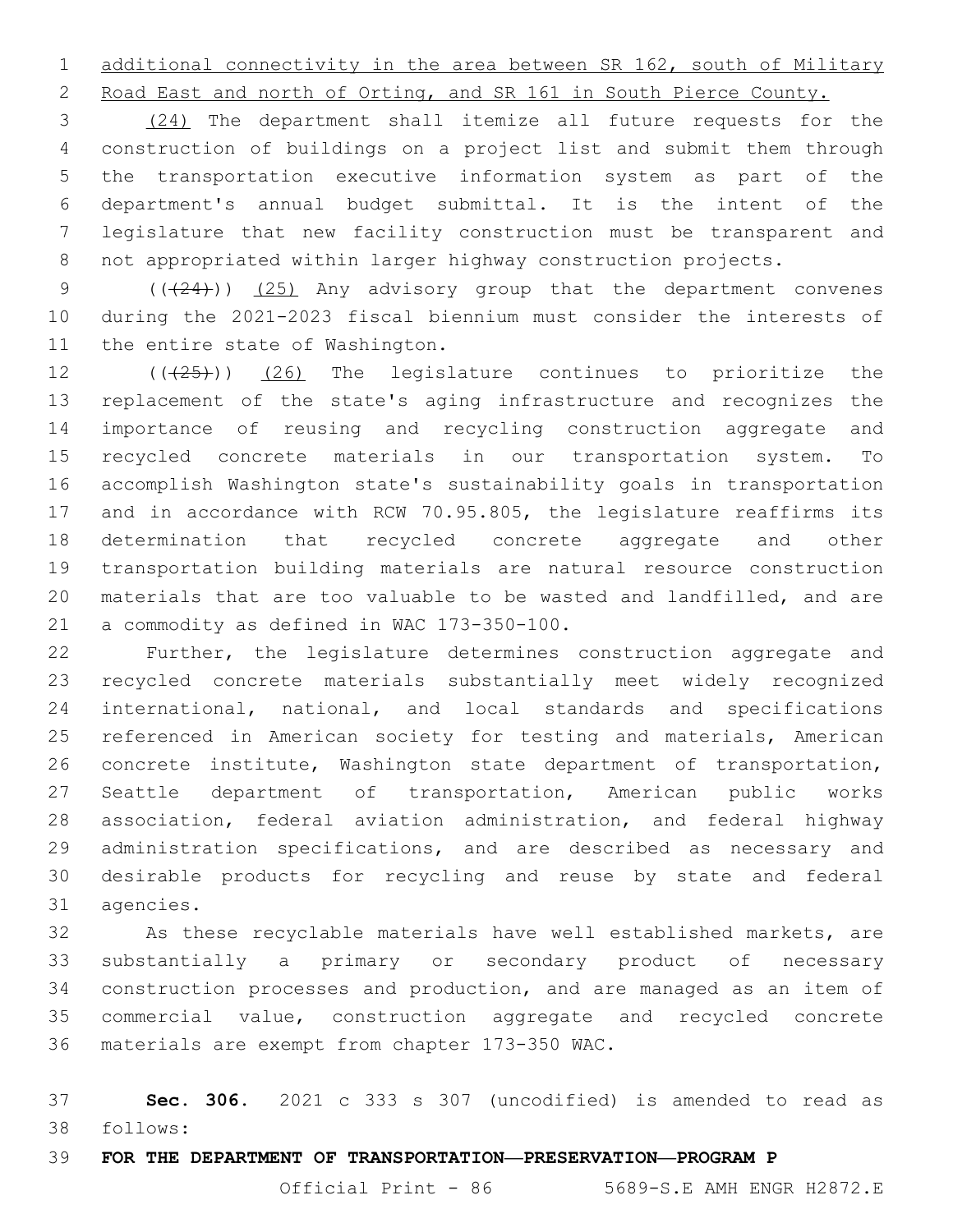| $\mathbf 1$ | Recreational Vehicle Account-State Appropriation. \$1,520,000                 |
|-------------|-------------------------------------------------------------------------------|
| 2           | Transportation 2003 Account (Nickel Account)-State                            |
| 3           | Appropriation.<br>( ( \$49, 105, 000) )                                       |
| 4           | \$53,911,000                                                                  |
| 5           | Transportation Partnership Account-State                                      |
| 6           | Appropriation.<br>( ( \$15, 183, 000) )                                       |
| 7           | \$21,441,000                                                                  |
| 8           | ( ( \$85, 444, 000) )<br>Motor Vehicle Account-State Appropriation.           |
| 9           | \$111,174,000                                                                 |
| 10          | ( ( \$489, 602, 000) )<br>Motor Vehicle Account-Federal Appropriation.        |
| 11          | \$545,560,000                                                                 |
| 12          | ( ( \$10, 792, 000) )<br>Motor Vehicle Account-Private/Local Appropriation. . |
| 13          | \$13,735,000                                                                  |
| 14          | Connecting Washington Account-State Appropriation. . ((\$159,043,000))        |
| 15          | \$222,548,000                                                                 |
| 16          | State Route Number 520 Corridor Account-State                                 |
| 17          | Appropriation.<br>$((\$1,891,000))$                                           |
| 18          | \$2,143,000                                                                   |
| 19          | Tacoma Narrows Toll Bridge Account-State                                      |
| 20          | ( ( \$9, 730, 000) )<br>Appropriation.                                        |
| 21          | \$5,676,000                                                                   |
| 22          | Alaskan Way Viaduct Replacement Project Account-                              |
| 23          | State Appropriation.<br>( ( \$314,000) )                                      |
| 24          | \$391,000                                                                     |
| 25          | Interstate 405 and State Route Number 167 Express                             |
| 26          | Toll Lanes Account-State Appropriation. ((\$26,039,000))                      |
| 27          | \$12,830,000                                                                  |
| 28          | TOTAL APPROPRIATION. ( $(\frac{2848,663,000}{s})$ )                           |
| 29          | \$990,929,000                                                                 |
| 30          | The appropriations in this section are subject to the following               |

 The appropriations in this section are subject to the following 31 conditions and limitations:

 (1) Except as provided otherwise in this section, the entire connecting Washington account—state appropriation and the entire transportation partnership account—state appropriation are provided solely for the projects and activities as listed by fund, project, 36 and amount in LEAP Transportation Document ((2021-1)) 2022-1 as 37 developed ((April 23, 2021)) February 20, 2022, Program - Highway Preservation Program (P). However, limited transfers of specific line-item project appropriations may occur between projects for those Official Print - 87 5689-S.E AMH ENGR H2872.E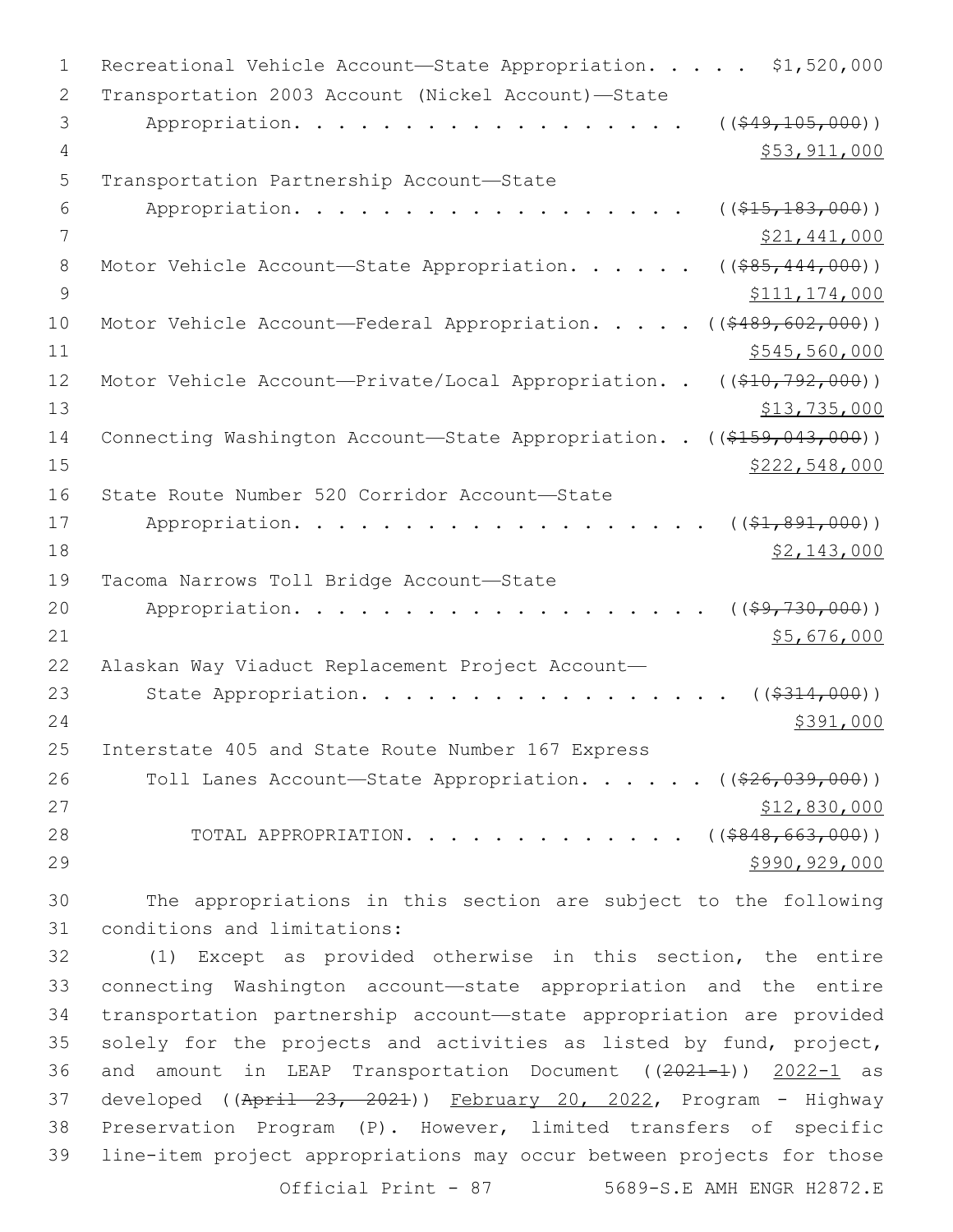amounts listed subject to the conditions and limitations in section 601 (( $ef$  this act)), chapter 333, Laws of 2021.

 (2) Except as provided otherwise in this section, the entire motor vehicle account—state appropriation and motor vehicle account— federal appropriation are provided solely for the projects and activities listed in LEAP Transportation Document ((2021-2)) 2022-2 ALL PROJECTS as developed ((April 23, 2021)) February 20, 2022, Program - Highway Preservation Program (P). Any federal funds gained through efficiencies, adjustments to the federal funds forecast, or the federal funds redistribution process must then be applied to highway and bridge preservation activities or fish passage barrier 12 corrections (0BI4001).

13 (3) Within the motor vehicle account—state appropriation<sub>L</sub> 14 connecting Washington account-state appropriation, and motor vehicle account—federal appropriation, the department may transfer funds between programs I and P, except for funds that are otherwise 17 restricted in this act. Ten days prior to any transfer, the department must submit its request to the office of financial management and the transportation committees of the legislature and consider any concerns raised. The department shall submit a report on fiscal year funds transferred in the prior fiscal year using this 22 subsection as part of the department's annual budget submittal. This transfer authority allows the department to manage the appropriation 24 capacity most efficiently between the I and P programs consistent with the 601 process.

 (4) \$5,166,000 of the connecting Washington account—state appropriation is provided solely for the land mobile radio upgrade (G2000055) and is subject to the conditions, limitations, and review 29 provided in section 701 ((of this act)), chapter 333, Laws of 2021. The land mobile radio project is subject to technical oversight by the office of the chief information officer. The department, in collaboration with the office of the chief information officer, shall identify where existing or proposed mobile radio technology investments should be consolidated, identify when existing or proposed mobile radio technology investments can be reused or leveraged to meet multiagency needs, increase mobile radio interoperability between agencies, and identify how redundant investments can be reduced over time. The department shall also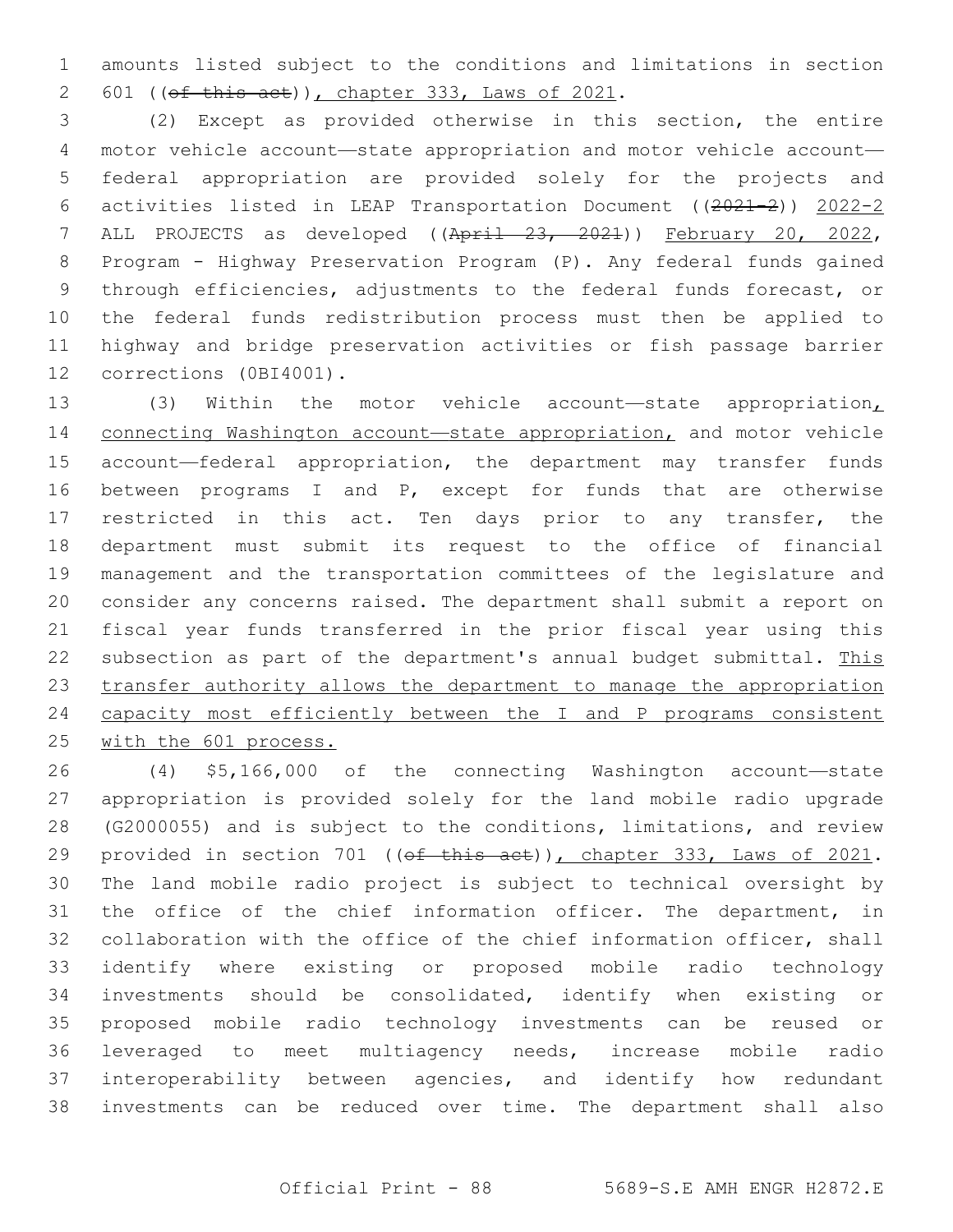provide quarterly reports to the technology services board on project 2 progress.

 (5) \$5,000,000 of the motor vehicle account—state appropriation is provided solely for extraordinary costs incurred from litigation awards, settlements, or dispute mitigation activities not eligible for funding from the self-insurance fund (L2000290). The amount provided in this subsection must be held in unallotted status until the department submits a request to the office of financial management that includes documentation detailing litigation-related expenses. The office of financial management may release the funds only when it determines that all other funds designated for litigation awards, settlements, and dispute mitigation activities have been exhausted. No funds provided in this subsection may be expended on any legal fees related to the SR 99/Alaskan Way viaduct 15 replacement project (809936Z).

 (6) \$11,679,000 of the motor vehicle account—federal appropriation is provided solely for preservation projects within project L1100071 that ensure the reliable movement of freight on the national highway freight system. The department shall give priority to those projects that can be advertised by September 30, 2021.

 (7) The appropriation in this section includes funding for starting planning, engineering, and construction of the Elwha River 23 bridge replacement. To the greatest extent practicable, the department shall maintain public access on the existing route.

 (8) Within the connecting Washington account—state appropriation, the department may transfer funds from Highway System Preservation (L1100071) to other preservation projects listed in the LEAP transportation document identified in subsection (1) of this section, if it is determined necessary for completion of these high priority preservation projects. The department's next budget submittal after using this subsection must appropriately reflect the transfer.

 (9) \$1,700,000 of the motor vehicle account—state appropriation is provided solely for the SR 109/88 Corner Roadway project (G2000106).

 **Sec. 307.** 2021 c 333 s 308 (uncodified) is amended to read as follows: 36

 **FOR THE DEPARTMENT OF TRANSPORTATION—TRAFFIC OPERATIONS—PROGRAM Q— CAPITAL**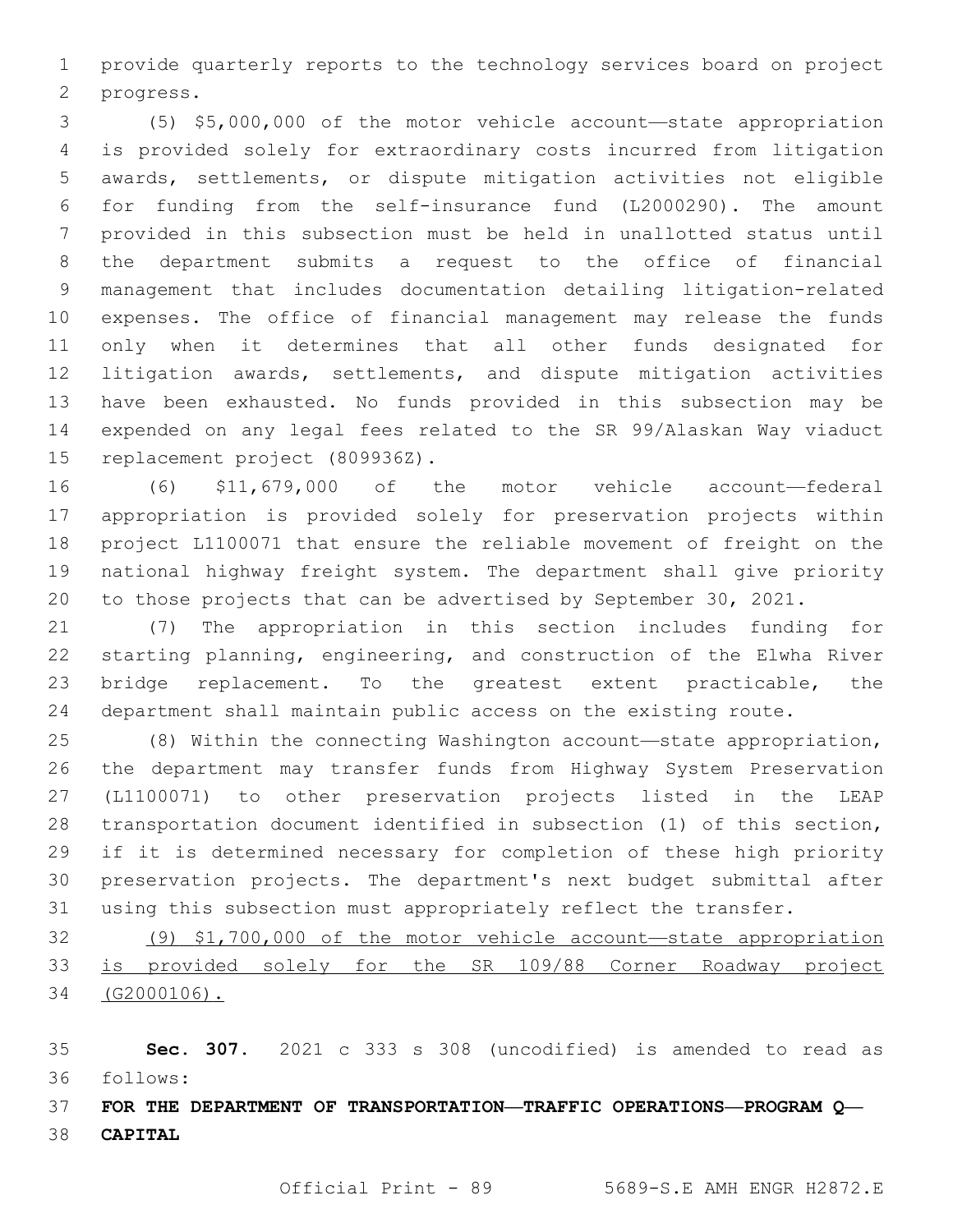1 Motor Vehicle Account—State Appropriation. . . . . . ((\$8,273,000)) 2 \$9,618,000 3 Motor Vehicle Account—Federal Appropriation. . . . . ((\$5,289,000)) 4 \$11,215,000 5 Motor Vehicle Account—Private/Local Appropriation. . . . . \$500,000 Interstate 405 and State Route Number 167 Express6 7 Toll Lanes Account-State Appropriation. . . . . . . . \$900,000 8 TOTAL APPROPRIATION. . . . . . . . . . . . ((\$14,962,000)) 9  $\frac{1}{2}$   $\frac{1}{2}$   $\frac{233}{233}$ ,000 10 The appropriations in this section are subject to the following 11 conditions and limitations: 12 (1) \$579,000 of the motor vehicle account—state appropriation is 13 provided solely for the SR 99 Aurora Bridge ITS project (L2000338). 14 (2) \$1,000,000 of the motor vehicle account—state appropriation 15 is provided solely for the Challenge Seattle project (000009Q). The 16 department shall provide a progress report on this project to the 17 transportation committees of the legislature by January 15, 2022. 18 **Sec. 308.** 2021 c 333 s 309 (uncodified) is amended to read as follows: 19 20 **FOR THE DEPARTMENT OF TRANSPORTATION—WASHINGTON STATE FERRIES**  21 **CONSTRUCTION—PROGRAM W** 22 Puget Sound Capital Construction Account-State 23 Appropriation. . . . . . . . . . . . . . . . . ((\$128,759,000)) 24 \$167,033,000 25 Puget Sound Capital Construction Account-Federal 26 Appropriation. . . . . . . . . . . . . . . . (  $(\frac{2139,188,000}{1})$  $27$   $\$174,571,000$ 28 Puget Sound Capital Construction Account— 29 Private/Local Appropriation. . . . . . . . . . . . ((\$312,000))  $30$  \$2,181,000 31 Transportation Partnership Account-State 32 Appropriation. . . . . . . . . . . . . . . . .  $($   $(*8,410,000))$  $33$  \$9,432,000 34 Connecting Washington Account-State Appropriation. . ((\$75,640,000))  $35$  \$99,141,000 36 Capital Vessel Replacement Account-State 37 Appropriation. . . . . . . . . . . . . . . . (  $(\frac{2152}{152}, \frac{453}{100})$  )  $38$  \$45,668,000 Official Print - 90 5689-S.E AMH ENGR H2872.E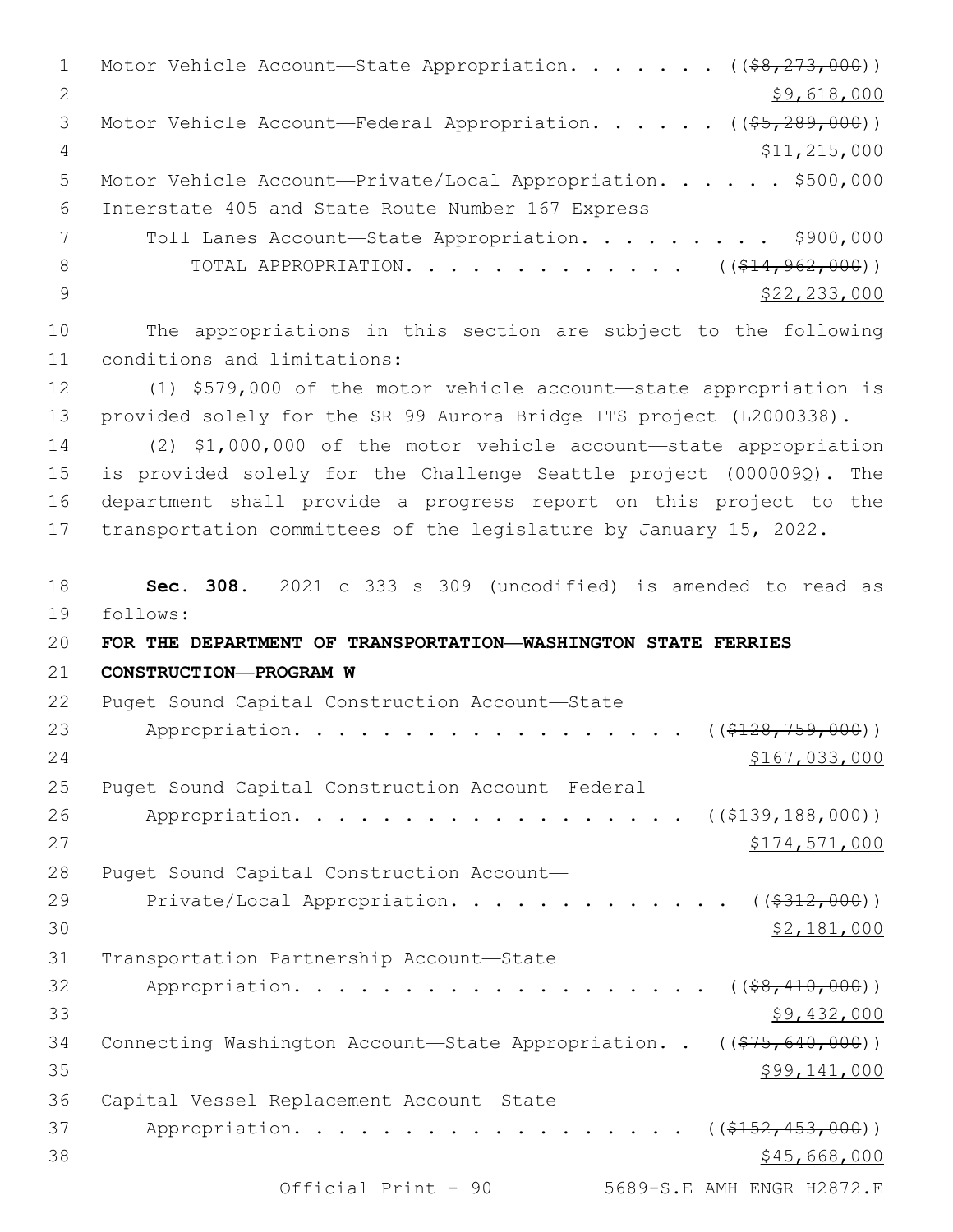| 1 Motor Vehicle Account-State Appropriation. \$1,000 |  |  |  |  |
|------------------------------------------------------|--|--|--|--|
| 2 Transportation 2003 Account (Nickel Account)-State |  |  |  |  |

|   | 4 TOTAL APPROPRIATION. ((\$504,762,000)) |
|---|------------------------------------------|
| 5 | \$499,014,000                            |

 The appropriations in this section are subject to the following 7 conditions and limitations:

 (1) Except as provided otherwise in this section, the entire appropriations in this section are provided solely for the projects 10 and activities as listed in LEAP Transportation Document ((2021-2)) 11 2022-2 ALL PROJECTS as developed ((April 23, 2021)) February 20, 2022, Program - Washington State Ferries Capital Program (W).

 (2) For the 2021-2023 biennium, the marine division shall provide to the office of financial management and the legislative transportation committees the following reports on ferry capital 16 projects:

 (a) On a semiannual basis the report must include a status update 18 on projects with funding provided in subsections (4), (5), (6), and (8) of this section including, but not limited to, the following:

(i) Anticipated cost increases and cost savings;

(ii) Anticipated cash flow and schedule changes; and

22 (iii) Explanations for the changes.

 (b) On an annual basis the report must include a status update on vessel and terminal preservation and improvement plans including, but 25 not limited to, the following:

26 (i) What work has been done:

27 (ii) How have schedules shifted; and

 (iii) Associated changes in funding among projects, accompanied 29 by explanations for the changes.

 (c) On an annual basis the report must include an update on the implementation of the maintenance management system with recommendations for using the system to improve the efficiency of 33 project reporting under this subsection.

 (3) ((\$5,000,000)) \$12,232,000 of the Puget Sound capital construction account—state appropriation is provided solely for emergency capital repair costs (999910K). Funds may only be spent after approval by the office of financial management.

38 (4) ((\$1,277,000)) \$2,385,000 of the Puget Sound capital construction account—state appropriation is provided solely for the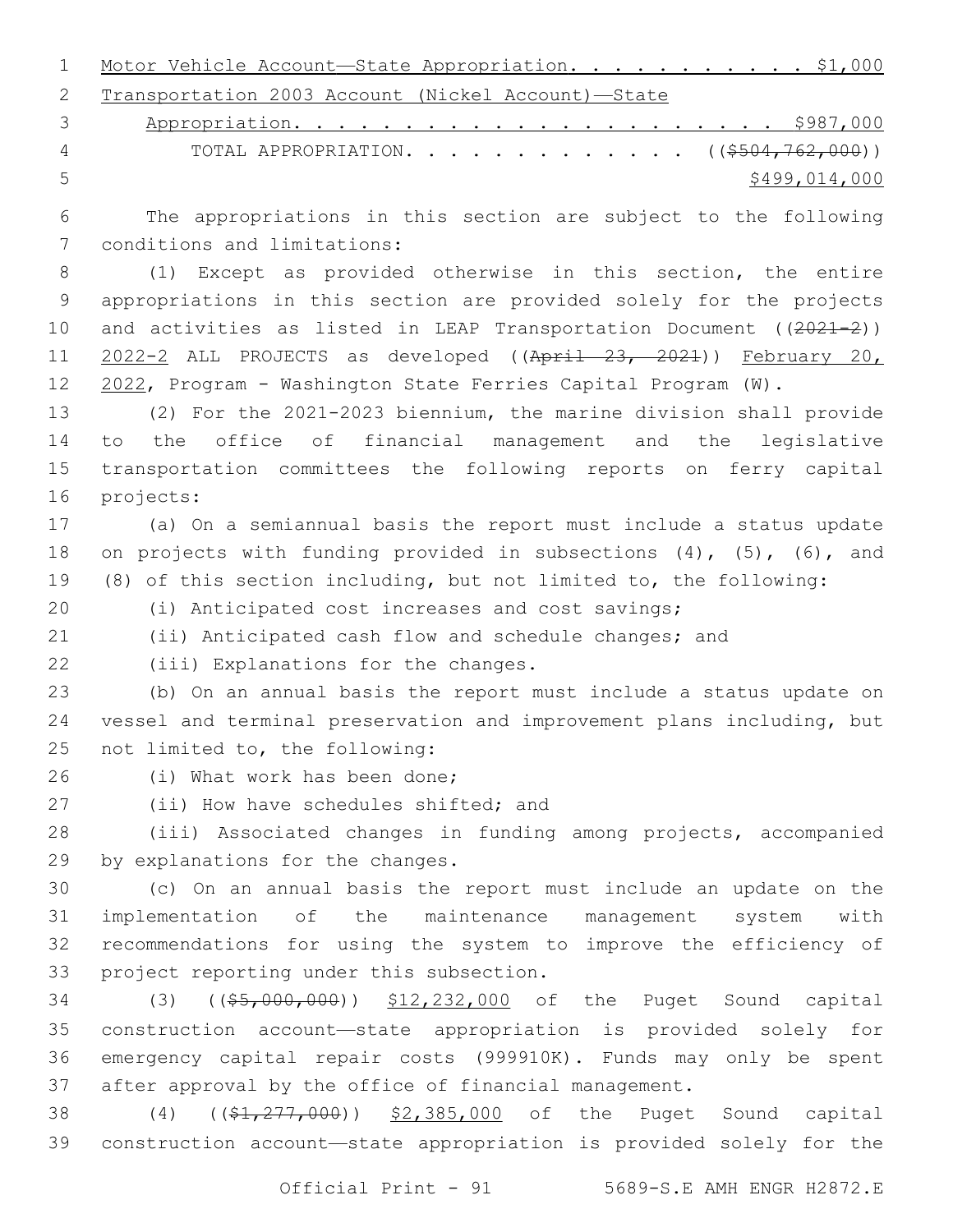ORCA card next generation project (L2000300). The ferry system shall work with Washington technology solutions and the tolling division on the development of a new, interoperable ticketing system.

 (5) ((\$24,750,000)) \$28,134,000 of the Puget Sound capital construction account—state appropriation is provided solely for the conversion of up to two Jumbo Mark II vessels to electric hybrid propulsion (G2000084). The department shall seek additional funds for the purposes of this subsection. The department may spend from the Puget Sound capital construction account—state appropriation in this section only as much as the department receives in Volkswagen settlement funds for the purposes of this subsection.

12 (6) ((\$152,453,000)) \$45,668,000 of the capital vessel replacement account—state appropriation is provided solely for the acquisition of a 144-car hybrid-electric vessel (L2000329). Of the amounts appropriated in this subsection, \$200,000 is provided solely for hiring an independent owner's representative to perform quality 17 oversight, manage the change order process, and ensure contract compliance. In 2019 the legislature amended RCW 47.60.810 to direct the department to modify an existing vessel construction contract to provide for an additional five ferries. As such, it is the intent of the legislature that the department award the contract for the hybrid electric Olympic class vessel #5(L2000329) in a timely manner. In addition, the legislature intends to minimize costs and maximize construction efficiency by providing sufficient funding for construction of all five vessels, including funding for long lead time materials procured at the lowest possible prices. The commencement of construction of new vessels for the ferry system is important not only for safety reasons, but also to keep skilled marine construction jobs in the Puget Sound region and to sustain the capacity of the region to meet the ongoing construction and preservation needs of the ferry system fleet of vessels. The legislature has determined that the current vessel procurement process must move forward with all due speed, balancing the interests of both the taxpayers and shipyards. To accomplish construction of vessels in accordance with RCW 47.60.810, the prevailing shipbuilder, for vessels initially funded after July 1, 2020, is encouraged to follow the historical practice of subcontracting the construction of ferry superstructures to a separate nonaffiliated contractor located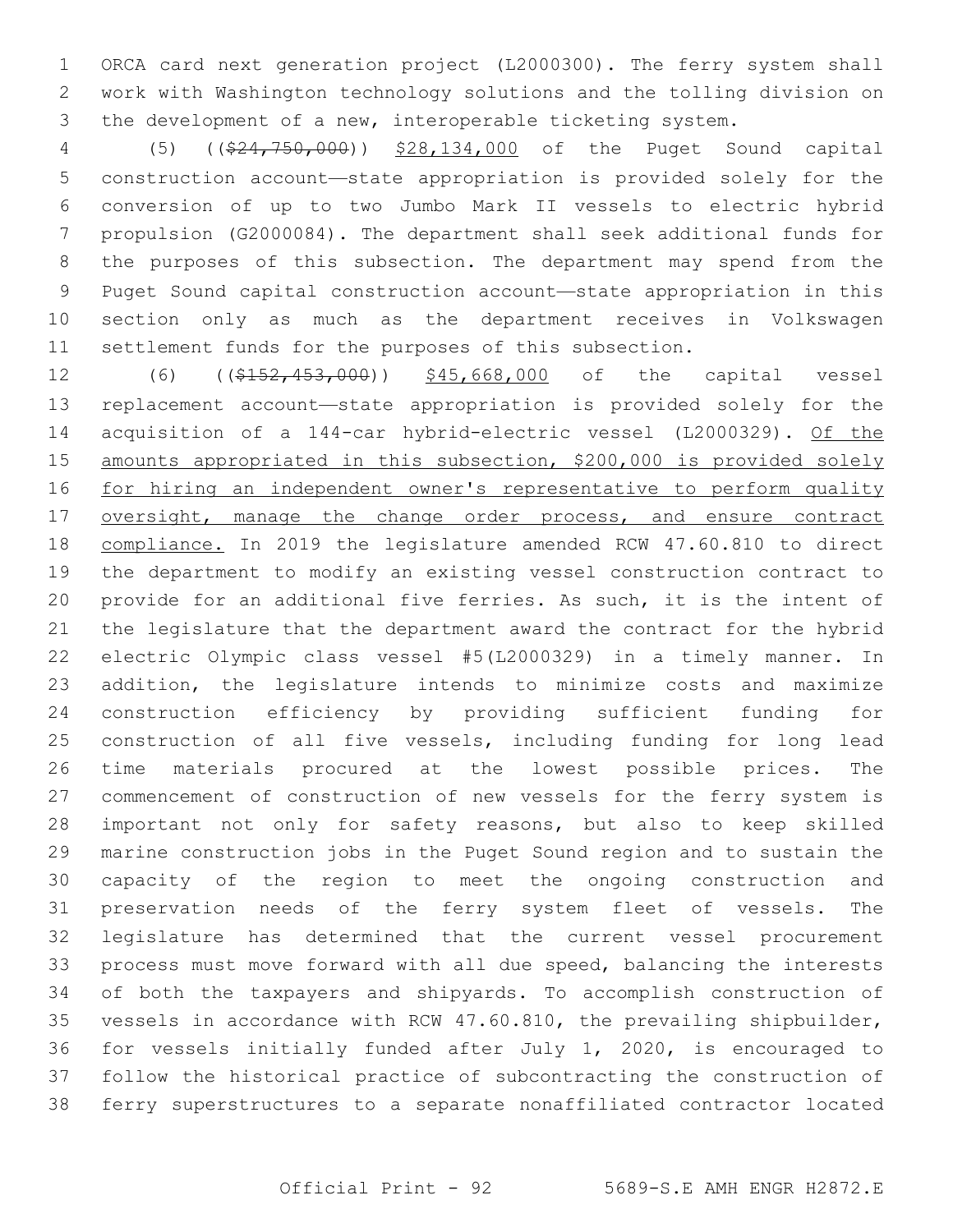1 within the Puget Sound region, that is qualified in accordance with 2 RCW 47.60.690.

3 (7) The capital vessel replacement account—state appropriation 4 includes up to ((\$152,453,000)) \$45,668,000 in proceeds from the sale 5 of bonds authorized in RCW 47.10.873.

 (8) \$4,200,000 of the connecting Washington account—state 7 appropriation and \$2,200,000 of the Puget Sound ((operating)) capital 8 construction account (( ${Puqet}$  Sound capital construction account})) - federal appropriation are provided solely for ferry vessel and terminal preservation (L2000110). The funds provided in this subsection must be used for unplanned preservation needs before shifting funding from other preservation projects.

13 **Sec. 309.** 2021 c 333 s 310 (uncodified) is amended to read as follows: 14 15 **FOR THE DEPARTMENT OF TRANSPORTATION—RAIL—PROGRAM Y—CAPITAL** 16 Essential Rail Assistance Account-State 17 Appropriation. . . . . . . . . . . . . . . . . . (  $(\frac{2550,000}{1})$  $18$  \$1,108,000 19 Transportation Infrastructure Account-State 20 Appropriation. . . . . . . . . . . . . . . . . (  $(\frac{25}{1000})$  )  $21$  \$6,218,000 22 Multimodal Transportation Account-State 23 Appropriation. . . . . . . . . . . . . . . . . (  $(*82,493,000)$  ) 24 \$118,320,000 25 Multimodal Transportation Account-Federal 26 Appropriation. . . . . . . . . . . . . . . . ((<del>\$41,219,000</del>))  $27$  \$6,567,000 28 Multimodal Transportation Account—Private/Local 29 Appropriation. . . . . . . . . . . . . . . . . . . . . . \$13,000 30 Motor Vehicle Account—State Appropriation. . . . . . . . . \$1,810,000 31 Carbon Emissions Reduction Account—State 32 Appropriation. . . . . . . . . . . . . . . . . . . . \$50,000,000 33 TOTAL APPROPRIATION. . . . . . . . . . . . . ((\$129,718,000))  $34$   $$184,036,000$ 35 The appropriations in this section are subject to the following 36 conditions and limitations: 37 (1) Except as provided otherwise in this section, the entire 38 appropriations in this section are provided solely for the projects

Official Print - 93 5689-S.E AMH ENGR H2872.E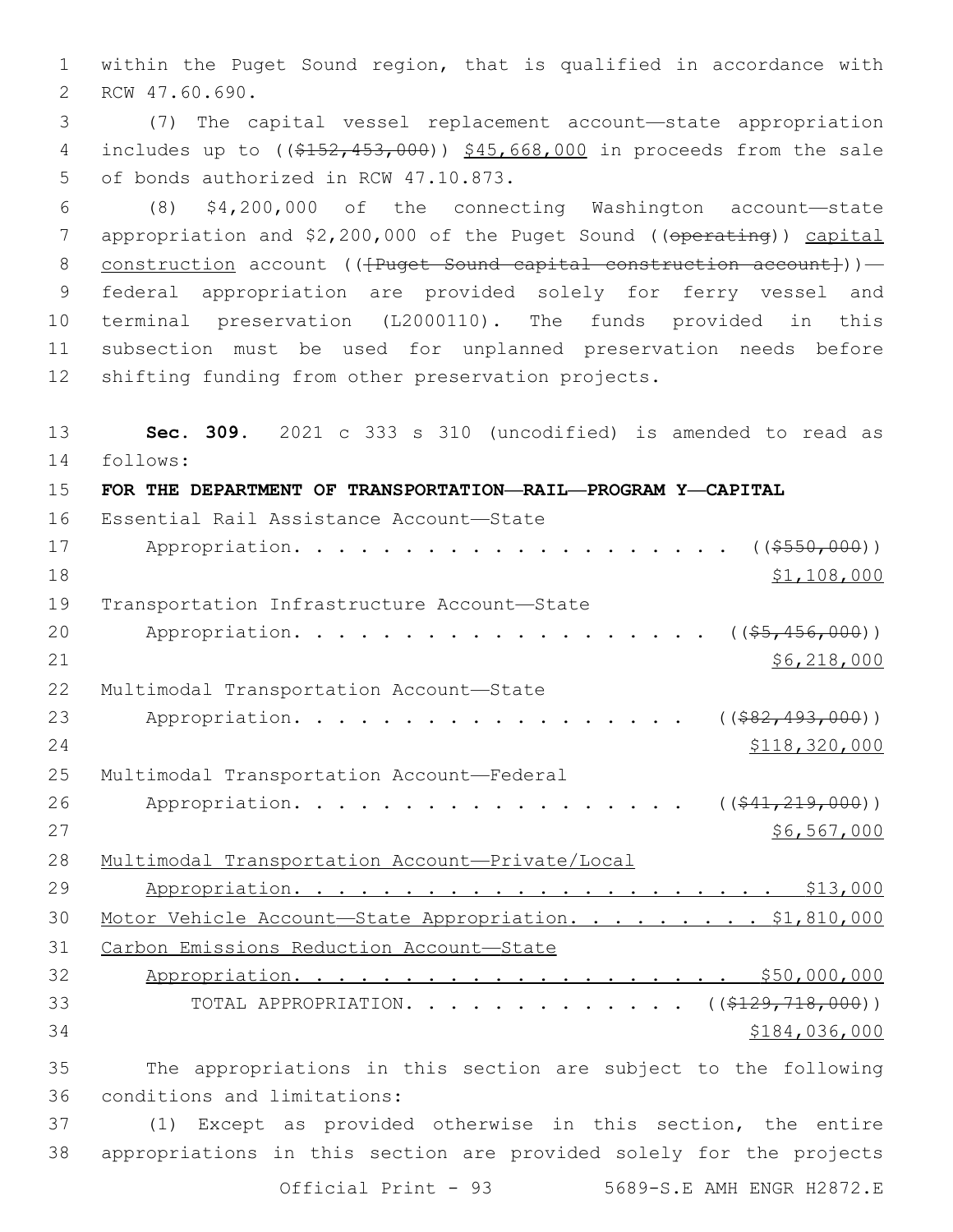and activities as listed by project and amount in LEAP Transportation 2 Document ((2021-2)) 2022-2 ALL PROJECTS as developed ((April 23, 2021)) February 20, 2022, Program - Rail Program (Y).

 (2) \$5,089,000 of the transportation infrastructure account—state appropriation is provided solely for new low-interest loans approved by the department through the freight rail investment bank (FRIB) program. The department shall issue FRIB program loans with a repayment period of no more than ten years, and charge only so much interest as is necessary to recoup the department's costs to administer the loans. The department shall report annually to the transportation committees of the legislature and the office of financial management on all FRIB loans issued. FRIB program loans may be recommended by the department for 2022 supplemental transportation appropriations up to the amount provided in this appropriation that has not been provided for the projects listed in 2021-2 ALL PROJECTS, as referenced in subsection (1) of this section. The department shall submit a prioritized list for any loans recommended to the office of financial management and the transportation committees of the 19 legislature by November 15, 2021.

20 (3) ((\$6,817,000)) \$7,041,000 of the multimodal transportation account—state appropriation is provided solely for new statewide emergent freight rail assistance projects identified in the LEAP transportation document referenced in subsection (1) of this section.

 (4) \$367,000 of the transportation infrastructure account—state appropriation and \$1,100,000 of the multimodal transportation account —state appropriation are provided solely to reimburse Highline Grain, LLC for approved work completed on Palouse River and Coulee City (PCC) railroad track in Spokane county between the BNSF Railway Interchange at Cheney and Geiger Junction and must be administered in a manner consistent with freight rail assistance program projects. The value of the public benefit of this project is expected to meet or exceed the cost of this project in: Shipper savings on transportation costs; jobs saved in rail-dependent industries; and/or reduced future costs to repair wear and tear on state and local highways due to fewer annual truck trips (reduced vehicle miles traveled). The amounts provided in this subsection are not a commitment for future legislatures, but it is the legislature's intent that future legislatures will work to approve biennial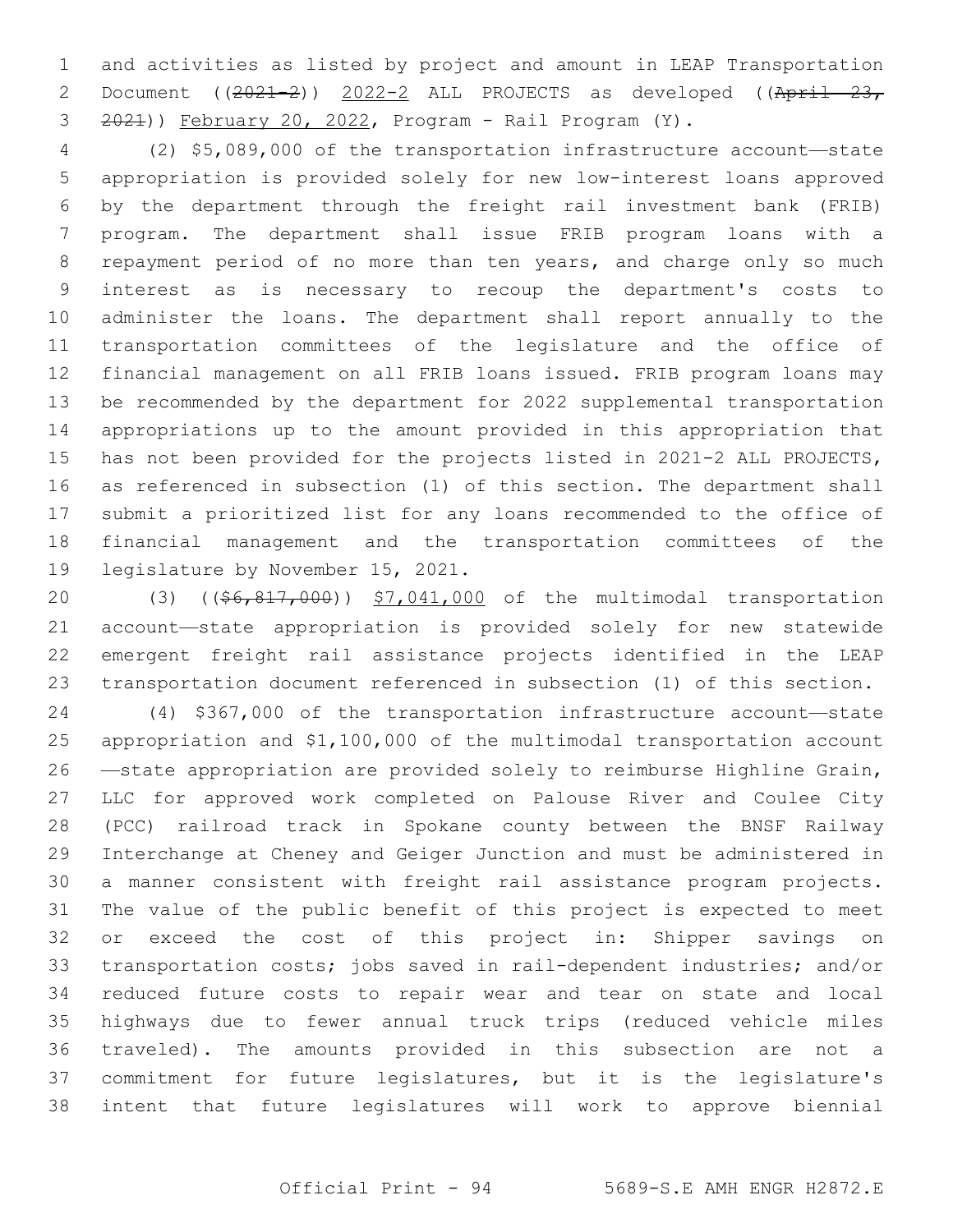appropriations until the full \$7,337,000 cost of this project is 2 reimbursed.

 (5)(a) ((\$550,000)) \$1,008,000 of the essential rail assistance account—state appropriation is provided solely for the purpose of the rehabilitation and maintenance of the Palouse river and Coulee City 6 railroad line (F01111B).

 (b) Expenditures from the essential rail assistance account—state in this subsection may not exceed the combined total of:

 (i) Revenues and transfers deposited into the essential rail assistance account from leases and sale of property relating to the 11 Palouse river and Coulee City railroad;

 (ii) Revenues from trackage rights agreement fees paid by 13 shippers; and

 (iii) Revenues and transfers transferred from the miscellaneous program account to the essential rail assistance account, pursuant to RCW 47.76.360, for the purpose of sustaining the grain train program 17 by maintaining the Palouse river and Coulee City railroad.

 (6) The department shall issue a call for projects for the freight rail assistance program, and shall evaluate the applications in a manner consistent with past practices as specified in section 309, chapter 367, Laws of 2011. By November 15, 2022, the department shall submit a prioritized list of recommended projects to the office of financial management and the transportation committees of the 24 legislature.

25 (7) ((\$33,964,000)) \$32,996,000 of the multimodal transportation 26 account—state appropriation ((and \$37,500,000 of the multimodal 27 transportation account—federal appropriation are)) is provided solely 28 for Passenger Rail Equipment Replacement (((project 700010C.))) 29 (project 700010C). The ((appropriations)) appropriation in this subsection include insurance proceeds received by the state. The department must use these funds only to purchase replacement equipment that has been competitively procured and for service recovery needs and corrective actions related to the December 2017 34 derailment.

 (8) \$223,000 of the multimodal transportation account—state appropriation is provided solely for contingency funding for emergent freight rail assistance projects funded in subsection (3) of this section. Project sponsors may apply to the department for contingency funds needed due to unforeseeable cost increases. The department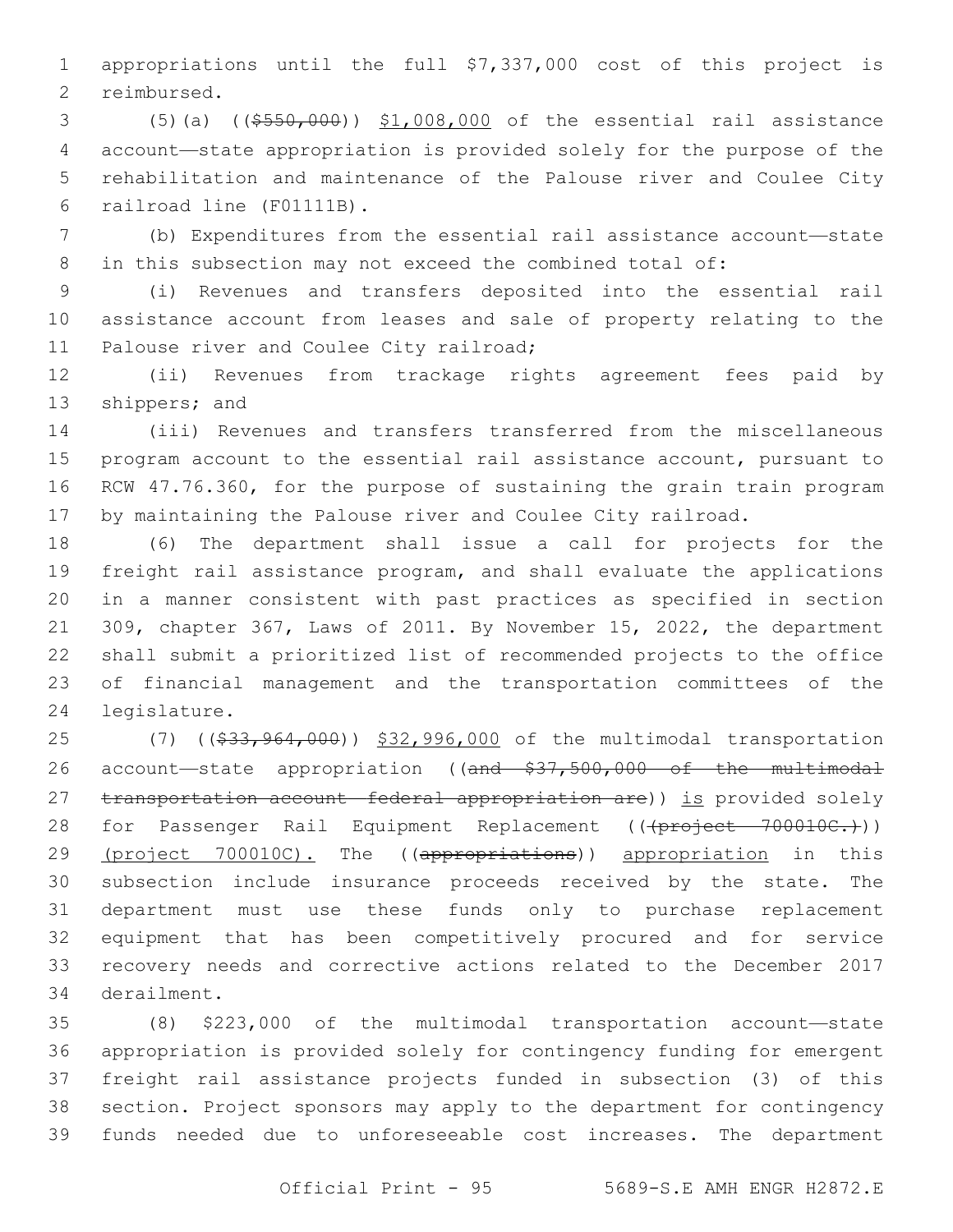shall submit a report of any contingency funds provided under this subsection as part of the department's annual budget submittal.

 (9) It is the intent of the legislature to encourage the department to pursue federal grant opportunities leveraging up to \$6,696,000 in connecting Washington programmed funds to be used as a state match to improve the state-owned Palouse river and Coulee City system. The amount listed in this subsection is not a commitment for future legislatures, but is the legislature's intent that future legislatures will work to approve biennial appropriations up to a state match share not to exceed \$6,696,000 of a grant award.

 (10) \$50,000,000 of the carbon emissions reduction account—state appropriation is provided solely for state match contributions to 13 support the department's application for pending federal grant opportunities. These funds are to remain in unallotted status and are 15 available only upon receipt of federal funds. The department must provide draft applications for federal grant opportunities to the transportation committees of the legislature for review and comment prior to submission. If amounts are appropriated for this specific purpose in House Bill No. 2118 (additive transportation funding) or Senate Bill No. 5975 (additive transportation funding) by June 30, 2022, this subsection lapses.

 (11) \$500,000 of the multimodal transportation account—state appropriation is provided solely for the Chelatchie Prairie railroad for track improvement activities on the northern part of the railroad (L1000311).

 **Sec. 310.** 2021 c 333 s 311 (uncodified) is amended to read as follows: 27 **FOR THE DEPARTMENT OF TRANSPORTATION—LOCAL PROGRAMS—PROGRAM Z— CAPITAL** 30 Highway Infrastructure Account—State Appropriation. . . ((\$793,000))  $$1,744,000$  Highway Infrastructure Account—Federal Appropriation . . . . . . . . . . . . . . . . . . . . . . . . . ((\$1,600,000)) \$2,935,000 35 Transportation Partnership Account-State 36 Appropriation. . . . . . . . . . . . . . . . . . (  $(\frac{2750,000}{1})$ 37 \$1,000,000 38 Motor Vehicle Account—State Appropriation. . . . . ((\$11,064,000))

Official Print - 96 5689-S.E AMH ENGR H2872.E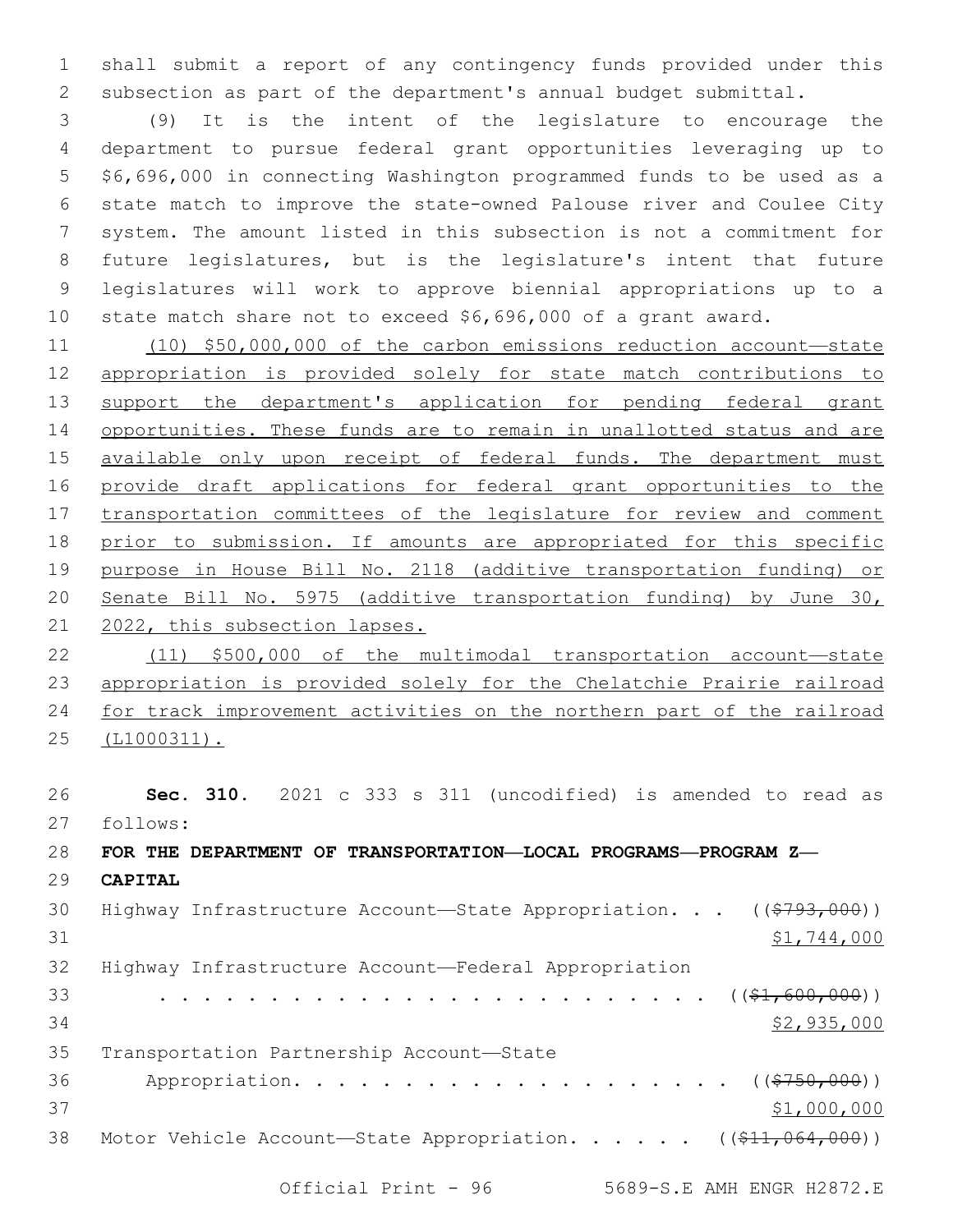|               | \$23,651,000                                                           |
|---------------|------------------------------------------------------------------------|
| $\mathcal{L}$ | Motor Vehicle Account—Federal Appropriation. $($ $($ \$55,751,000))    |
| 3             | \$79,306,000                                                           |
| 4             | Motor Vehicle Account-Private/Local Appropriation. \$6,600,000         |
| 5             | Connecting Washington Account-State Appropriation. . ((\$123,292,000)) |
| 6             | \$176, 755, 000                                                        |
|               | Multimodal Transportation Account-State                                |
| 8             | Appropriation.<br>$((\$71,615,000))$                                   |
| 9             | \$96,354,000                                                           |
| 10            | Carbon Emissions Reduction Account-State                               |
| 11            | \$19,360,000                                                           |
| 12            | TOTAL APPROPRIATION. ( $(\frac{271,465,000}{271,000})$ )               |
| 13            | \$407,705,000                                                          |
|               |                                                                        |

14 The appropriations in this section are subject to the following 15 conditions and limitations:

 (1) Except as provided otherwise in this section, the entire appropriations in this section are provided solely for the projects and activities as listed by project and amount in LEAP Transportation 19 Document ((2021-2)) 2022-2 ALL PROJECTS as developed ((April 23, 2021)) February 20, 2022, Program - Local Programs Program (Z).

21 (2) The amounts identified in the LEAP transportation document 22 referenced under subsection (1) of this section for pedestrian 23 safety/safe routes to school are as follows:

24 (a) ((\$32,613,000)) \$46,163,000 of the multimodal transportation 25 account—state appropriation is provided solely for pedestrian and 26 bicycle safety program projects (L2000188).

27 (b) ((\$19,344,000)) \$26,086,000 of the motor vehicle account-28 federal appropriation and ((\$17,397,000)) \$21,656,000 of the multimodal transportation account—state appropriation are provided solely for safe routes to school projects (L2000189). The department may consider the special situations facing high-need areas, as defined by schools or project areas in which the percentage of the children eligible to receive free and reduced-price meals under the national school lunch program is equal to, or greater than, the state average as determined by the department, when evaluating project proposals against established funding criteria while ensuring continued compliance with federal eligibility requirements.

38 (3) The department shall submit a report to the transportation 39 committees of the legislature by December 1, 2021, and December 1,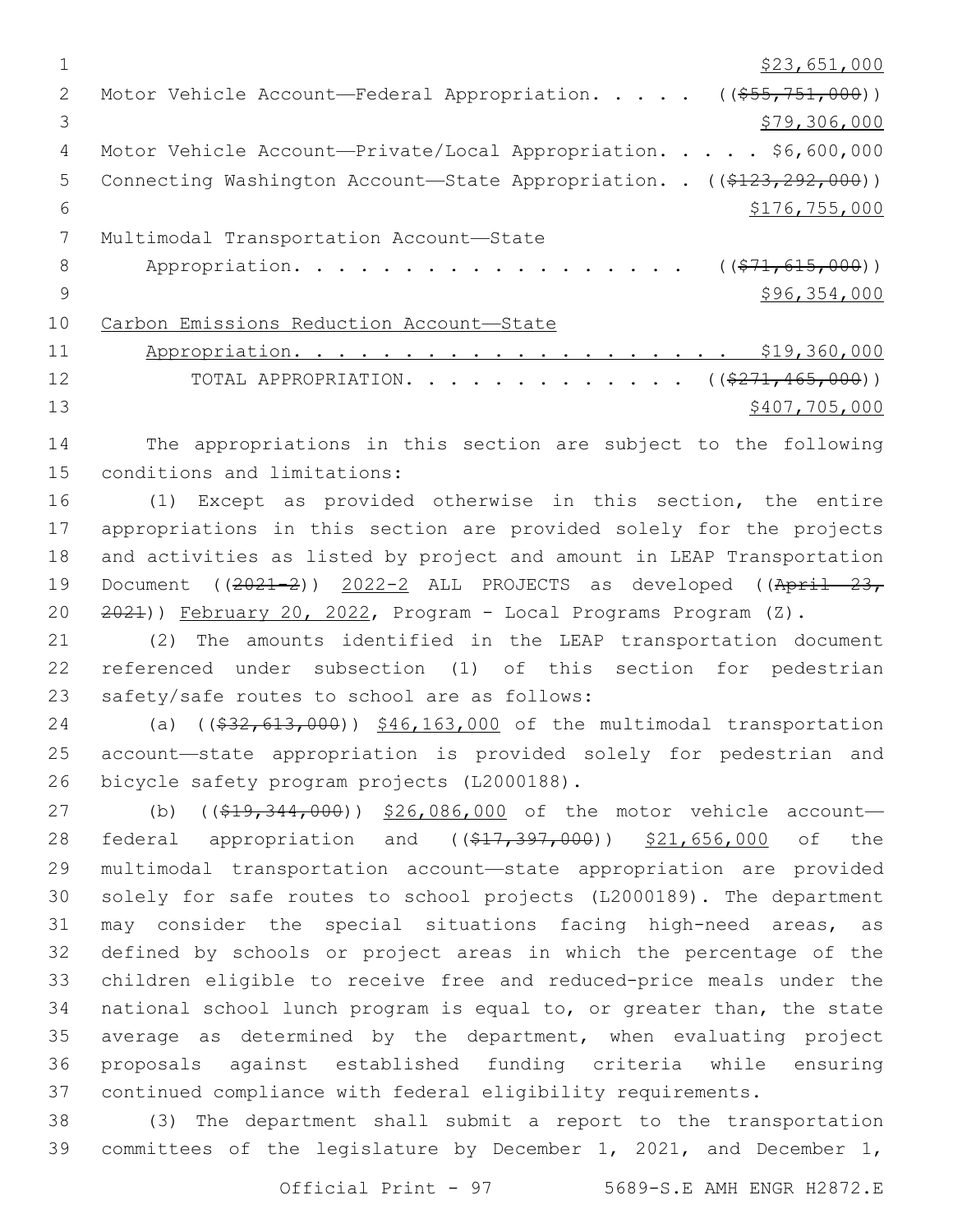2022, on the status of projects funded as part of the pedestrian safety/safe routes to school grant program. The report must include, but is not limited to, a list of projects selected and a brief description of each project's status. In its December 1, 2021, report the department must also include recommended changes to the pedestrian safety/safe routes to school grant program application and selection processes to increase utilization by a greater diversity of 8 jurisdictions.

9 (4) ((\$6,561,000)) \$11,987,000 of the multimodal transportation account—state appropriation is provided solely for bicycle and pedestrian projects listed in the LEAP transportation document 12 referenced in subsection (1) of this section.

 (5) It is the expectation of the legislature that the department will be administering a local railroad crossing safety grant program for \$7,000,000 in federal funds during the 2021-2023 fiscal biennium.

16 (6) ((\$12,500,000)) \$17,438,000 of the motor vehicle account- federal appropriation is provided solely for national highway freight network projects identified on the project list submitted in accordance with section 218(4)(b), chapter 14, Laws of 2016 on 20 October 31, 2016 (L1000169).

 (7) When the department updates its federally-compliant freight plan, it shall consult the freight mobility strategic investment board on the freight plan update and on the investment plan component that describes how the estimated funding allocation for the national highway freight program for federal fiscal years 2022-2025 will be invested and matched. The investment plan component for the state portion of national highway freight program funds must first address shortfalls in funding for connecting Washington act projects. The department shall complete the freight plan update in compliance with federal requirements and deadlines and shall provide an update on the development of the freight plan, including the investment plan component, when submitting its 2022 supplemental appropriations 33 request.

34 (8) ((\$11,679,000)) \$35,411,000 of the motor vehicle account- federal appropriation is provided solely for acceleration of local preservation projects that ensure the reliable movement of freight on the national highway freight system (G2000100). The department will identify projects through its current national highway system asset management call for projects with applications due in February 2021.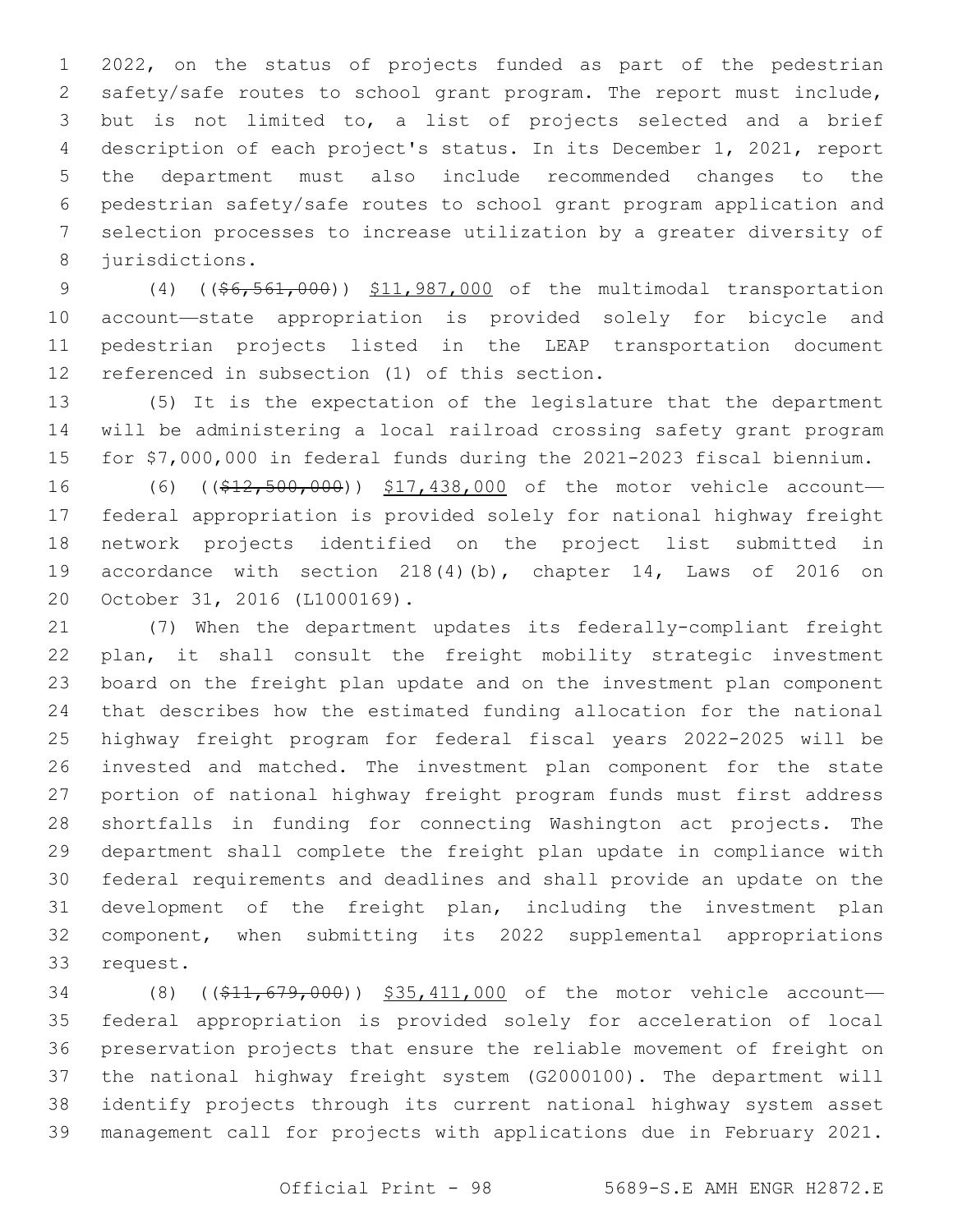The department shall give priority to those projects that can be 2 obligated by September 30, 2021.

 (9) \$6,890,000 of the climate emissions reduction account—state appropriation is provided solely for the projects and activities as listed in LEAP Transportation Document 2022-NL-2 as developed February 8, 2022. If amounts are appropriated for this specific purpose in House Bill No. 2118 (additive transportation funding) or Senate Bill No. 5975 (additive transportation funding) by June 30, 2022, the amount provided in this subsection lapses.

 (10) \$5,640,000 of the climate emission reductions account—state appropriation is provided solely for newly selected pedestrian and bicycle safety program grants. If amounts are appropriated for this 13 specific purpose in House Bill No. 2118 (additive transportation funding) or Senate Bill No. 5975 (additive transportation funding) by June 30, 2022, the amount provided in this subsection lapses.

 (11) \$6,830,000 of the climate emission reductions account—state appropriation is provided solely for safe routes to school program grants. If amounts are appropriated for this specific purpose in House Bill No. 2118 (additive transportation funding) or Senate Bill No. 5975 (additive transportation funding) by June 30, 2022, the amount provided in this subsection lapses.

 (12) \$1,063,000 of the motor vehicle account—state appropriation is provided solely for repairs and rehabilitation of the Pierce county ferry landings at Anderson Island and Steilacoom.

 (13) \$500,000 of the motor vehicle account—state appropriation designated for the traffic avenue/SR 410 interchange project (L1000165) in LEAP Transportation Document 2022-2 ALL PROJECTS as developed February 20, 2022, Local Programs Program (Z) is redesignated and provided solely for the 166th/SR 410 Interchange - Sumner.

 (14) \$300,000 of the motor vehicle account—state appropriation is provided solely for the city of Spokane for preliminary engineering of the US 195/Inland Empire Way project. Funds may be used for predesign environmental assessment work, community engagement, 35 design, and project cost estimation.

 (15) \$529,000 of the multimodal transportation account—state appropriation is provided solely for a commuter bus for the Sauk- Suiattle tribe, town of Darrington, North county family services and surrounding citizens.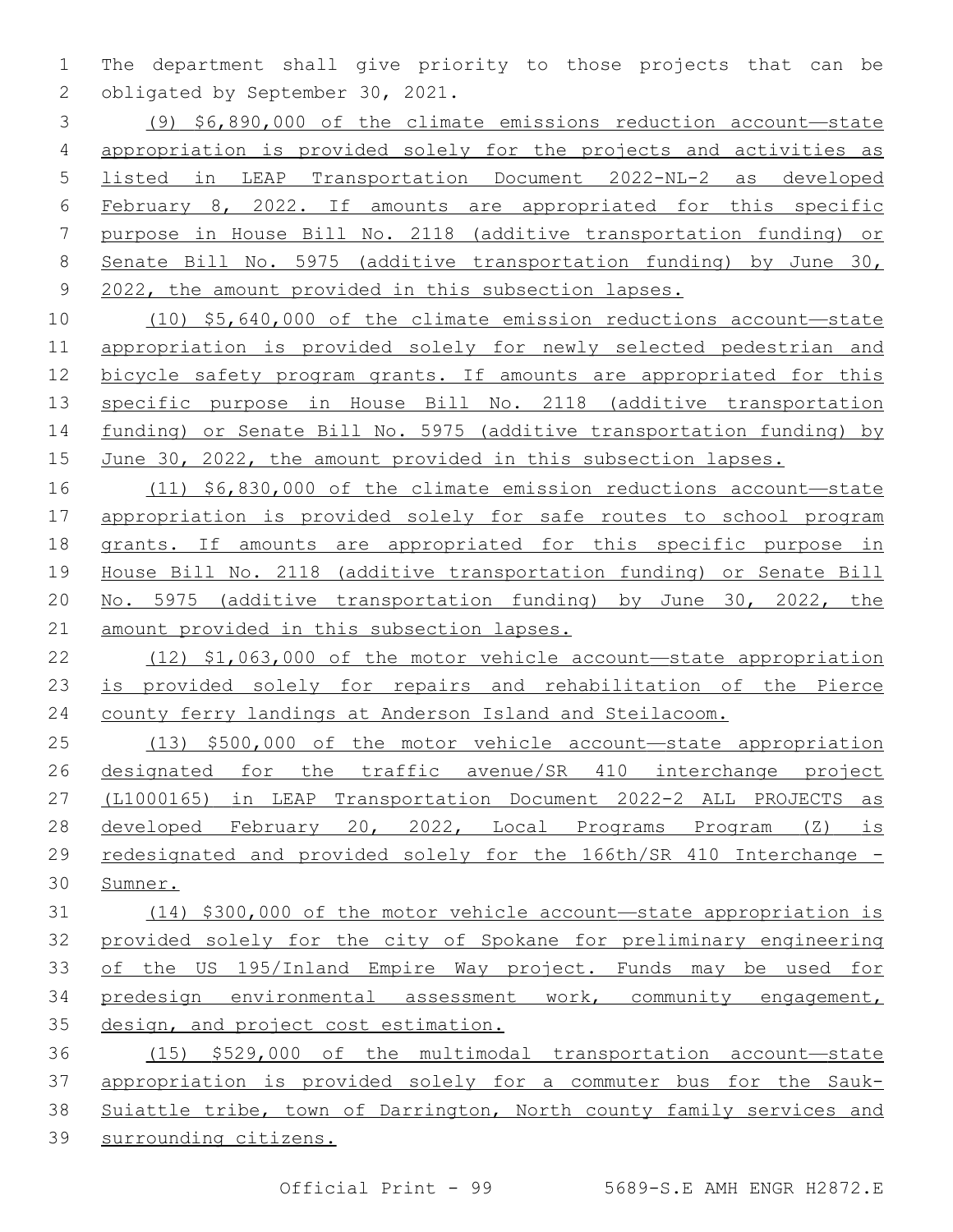**Sec. 311.** 2021 c 333 s 313 (uncodified) is amended to read as follows: 2

## **QUARTERLY REPORTING REQUIREMENTS FOR CAPITAL PROGRAM**

 On a quarterly basis, the department of transportation shall provide to the office of financial management and the legislative transportation committees a report for all capital projects, except for ferry projects subject to the reporting requirements established 8 in section 309 ((of this act)), chapter 333, Laws of 2021, that must include:9

 (1) A TEIS version containing actual capital expenditures for all projects consistent with the structure of the most recently enacted 12 budget;

 (2) Anticipated cost savings, cost increases, reappropriations, and schedule adjustments for all projects consistent with the 15 structure of the most recently enacted budget;

 (3) The award amount, the engineer's estimate, and the number of bidders for all active projects consistent with the structure of the 18 most recently enacted budget; and

 (4) Risk reserves and contingency amounts for all projects consistent with the structure of the most recently enacted budget.

(End of part)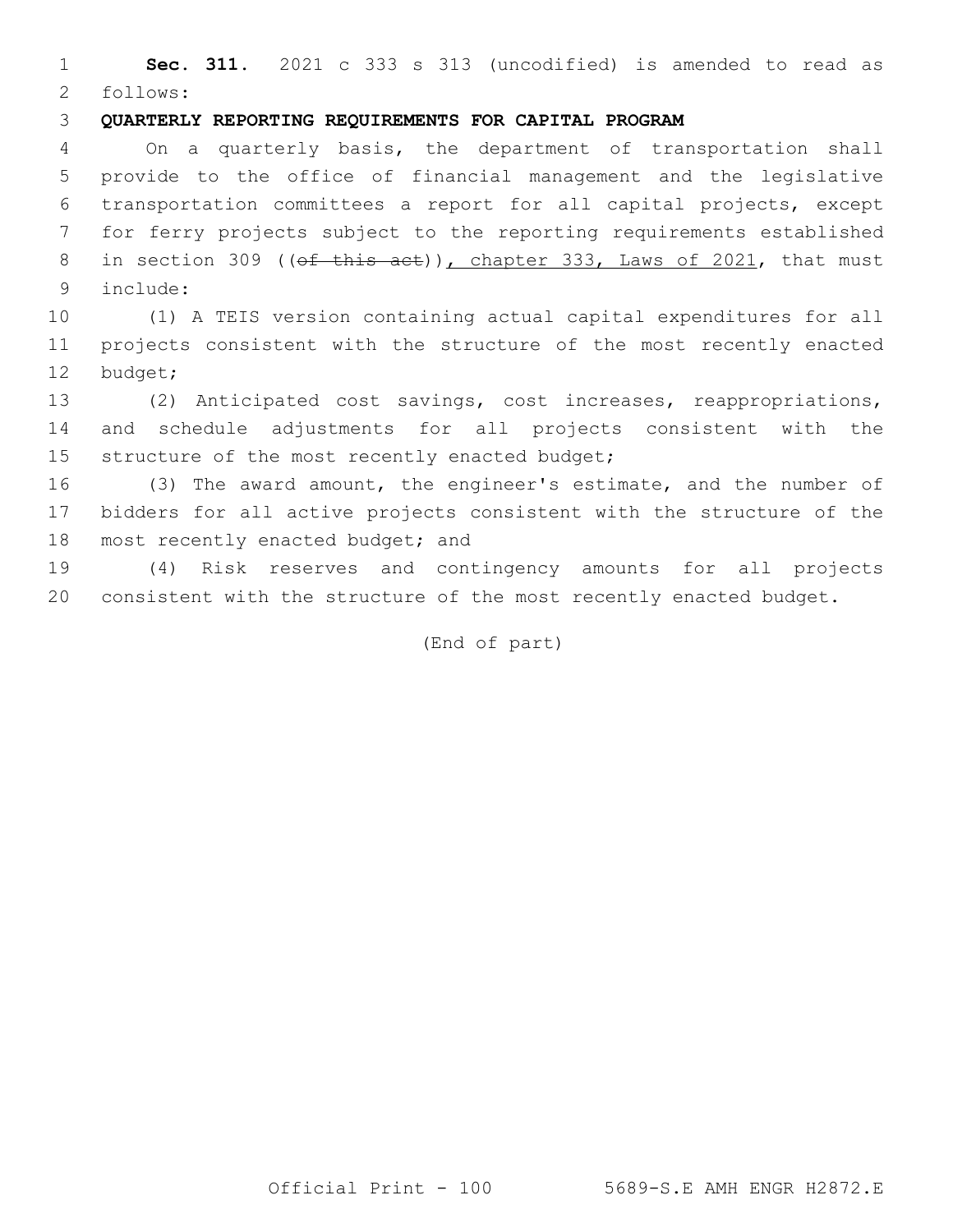1 **TRANSFERS AND DISTRIBUTIONS**

2 **Sec. 401.** 2021 c 333 s 401 (uncodified) is amended to read as follows: 3 4 **FOR THE STATE TREASURER—BOND RETIREMENT AND INTEREST, AND ONGOING**  5 **BOND REGISTRATION AND TRANSFER CHARGES: FOR BOND SALES DISCOUNTS AND**  6 **DEBT TO BE PAID BY MOTOR VEHICLE ACCOUNT AND TRANSPORTATION FUND**  7 **REVENUE** 8 Transportation Partnership Account-State 9 Appropriation. . . . . . . . . . . . . . . . . . ((\$904,000))  $10 \frac{\$795,000}{}$ 11 Connecting Washington Account—State Appropriation. . ((\$11,153,000))  $12$  \$5,584,000 13 Special Category C Account—State Appropriation. . . . . ((\$412,000))  $14$   $\frac{$257,000}{}$ 15 Highway Bond Retirement Account-State 16 Appropriation. . . . . . . . . . . . . . . . ((\$1,483,793,000)) 17 \$1,424,896,000 18 Ferry Bond Retirement Account-State Appropriation. . . . \$17,150,000 19 Transportation Improvement Board Bond Retirement 20 Account—State Appropriation. . . . . . . . . .  $($   $($ \$11,770,000))  $21$   $$17,566,000$ 22 Nondebt-Limit Reimbursable Bond Retirement Account— 23 State Appropriation. . . . . . . . . . . . . . . ((\$29,323,000)) 24 \$26,278,000 25 Toll Facility Bond Retirement Account-State 26 Appropriation. . . . . . . . . . . . . . . . . . . . \$76,376,000 27 TOTAL APPROPRIATION. . . . . . . . . . . ((\$1,630,881,000))  $28$   $51,568,177,000$ 29 The appropriations in this section are subject to the following 30 conditions and limitations: Up to \$6,451,550 of the transportation 31 improvement board bond retirement account—state appropriation is 32 provided solely for the prepayment of certain outstanding bonds and 33 debt service.

34 **Sec. 402.** 2021 c 333 s 402 (uncodified) is amended to read as follows: 35

Official Print - 101 5689-S.E AMH ENGR H2872.E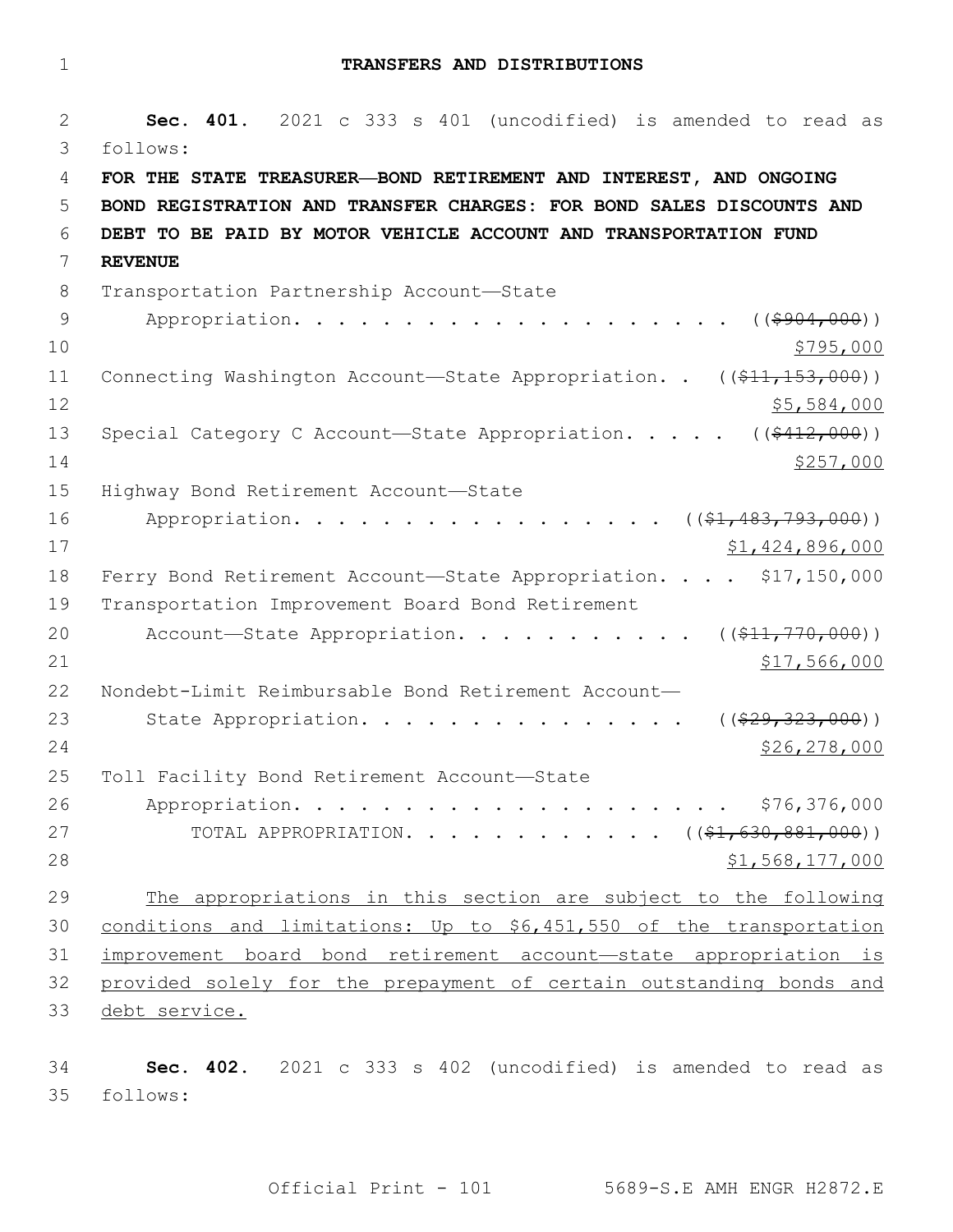1 **FOR THE STATE TREASURER—BOND RETIREMENT AND INTEREST, AND ONGOING**  2 **BOND REGISTRATION AND TRANSFER CHARGES: FOR BOND SALE EXPENSES AND**  3 **FISCAL AGENT CHARGES** 4 Transportation Partnership Account-State 5 Appropriation. . . . . . . . . . . . . . . . . . (  $(\frac{2181,000}{100})$  $\frac{$150,000}{ }$ 7 Connecting Washington Account—State Appropriation. . . ((\$2,231,000)) 8 \$1,117,000 9 Special Category C Account—State Appropriation. . . . . ((\$82,000))  $10 \frac{\$51,000}{\$}$ 11 Transportation Improvement Account—State 12 Appropriation. . . . . . . . . . . . . . . . . . . . . . \$20,000 13 TOTAL APPROPRIATION. . . . . . . . . . . . . ((<del>\$2,494,000</del>))  $14$  \$1,315,000 15 **Sec. 403.** 2021 c 333 s 403 (uncodified) is amended to read as follows: 16 17 **FOR THE STATE TREASURER—STATE REVENUES FOR DISTRIBUTION** 18 Motor Vehicle Account—State Appropriation: For motor 19 vehicle fuel tax statutory distributions to 20 cities and counties. . . . . . . . . . . . . . ((\$467,390,000)) 21 \$474,003,000 \$474,003,000 \$474,003,000 \$474,003,000 \$474,003,000 \$474,003,000 \$474,003,000 \$474,003,000 \$17 22 Multimodal Transportation Account-State 23 Appropriation: For distribution to cities and 24 counties. . . . . . . . . . . . . . . . . . . . . . . \$26,786,000 25 Motor Vehicle Account—State Appropriation: For 26 distribution to cities and counties.  $\ldots$  . . . . . \$23,438,000 27 **Sec. 404.** 2021 c 333 s 404 (uncodified) is amended to read as follows: 28 29 **FOR THE STATE TREASURER—TRANSFERS** 30 Motor Vehicle Account—State Appropriation: For motor 31 vehicle fuel tax refunds and statutory 32 transfers. . . . . . . . . . . . . . . . . ((\$1,974,599,000))  $33$   $$2,000,419,000$ 34 **Sec. 405.** 2021 c 333 s 405 (uncodified) is amended to read as follows: 35 36 **FOR THE DEPARTMENT OF LICENSING—TRANSFERS**

Official Print - 102 5689-S.E AMH ENGR H2872.E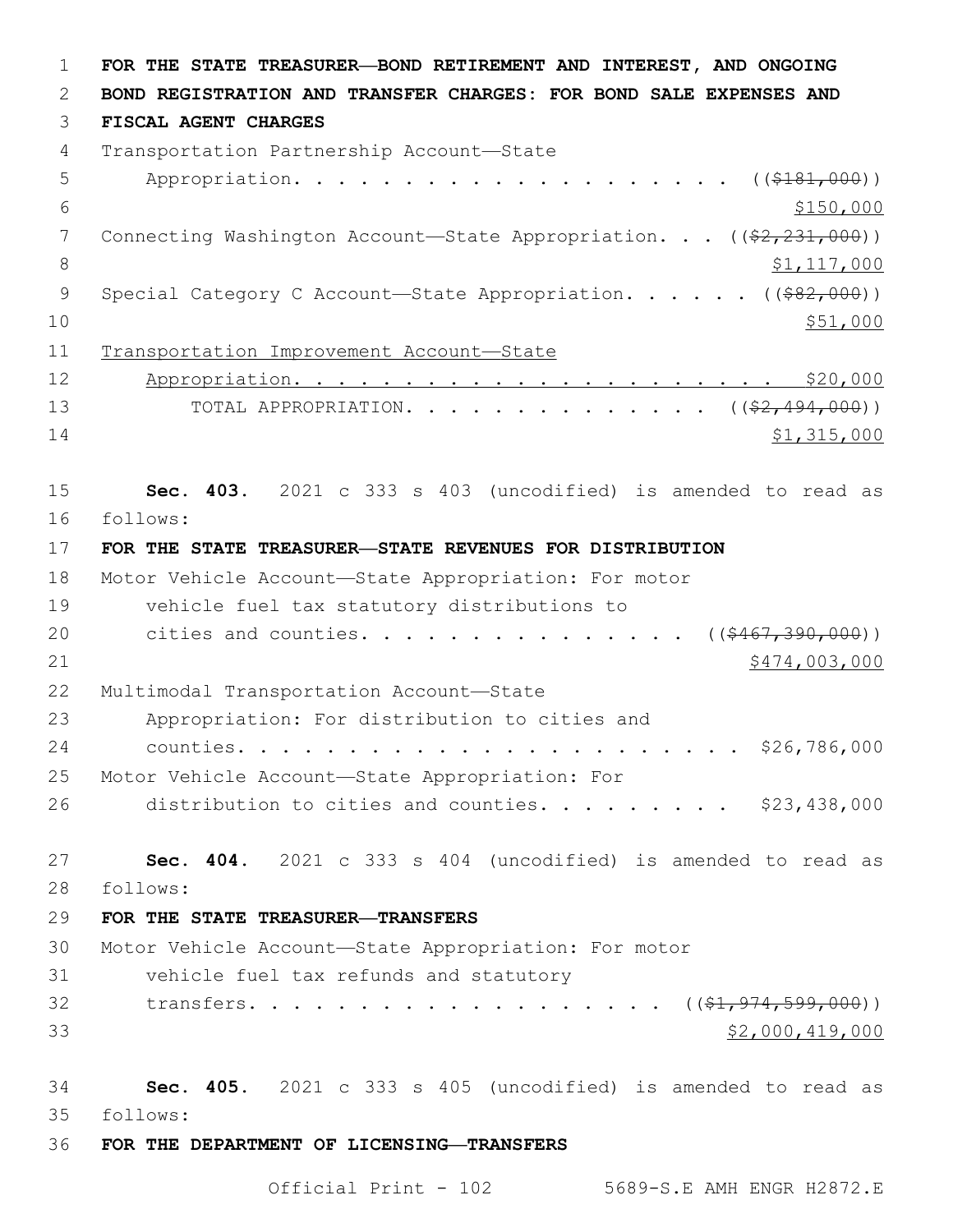Motor Vehicle Account—State Appropriation: For motor 2 vehicle fuel tax refunds and transfers. . . . . ((\$235,675,000))  $3<sup>3</sup>$  \$240,330,000 **Sec. 406.** 2021 c 333 s 406 (uncodified) is amended to read as follows: 5 **FOR THE STATE TREASURER—ADMINISTRATIVE TRANSFERS** (1) Highway Safety Account—State Appropriation: 8 For transfer to the State Patrol Highway Account—State. . . . . . . . . . . . . . . . . . . . . . \$47,000,000 (2)(a) Transportation Partnership Account—State 11 Appropriation: For transfer to the Capital Vessel 12 Replacement Account—State. . . . . . . . . . . . . ((<del>\$152,453,000</del>)) 13 \$45,668,000 (b) The amount transferred in this subsection represents proceeds from the sale of bonds authorized in RCW 47.10.873. (3)(a) Transportation Partnership Account—State Appropriation: For transfer to the Tacoma Narrows Toll Bridge Account —State. . . . . . . . . . . . . . . . . . . . . . . . . . \$30,293,000 (b) It is the intent of the legislature that this transfer is temporary, for the purpose of minimizing the impact of toll increases. An equivalent reimbursing transfer is to occur after the debt service and deferred sales tax on the Tacoma Narrows bridge construction costs are fully repaid in accordance with chapter 195, 24 Laws of 2018. (4)(a) Motor Vehicle Account—State Appropriation: 26 For transfer to Alaskan Way Viaduct Account —State. . . . . . . . . . . . . . . . . . . . . . . . . . \$6,000,000 (b) The funds provided in (a) of this subsection are a loan to the Alaskan Way viaduct replacement project account—state, and the legislature assumes that these funds will be reimbursed to the motor vehicle account—state at a later date when traffic on the toll facility has recovered from the COVID-19 pandemic. (5) Motor Vehicle Account—State Appropriation: 34 For transfer to the County Arterial Preservation Account—State. . . . . . . . . . . . . . . . . . . . . . . \$7,666,000 (6) Motor Vehicle Account—State Appropriation: 37 For transfer to the Freight Mobility Investment Account—State. . . . . . . . . . . . . . . . . . . . . . . \$5,511,000

Official Print - 103 5689-S.E AMH ENGR H2872.E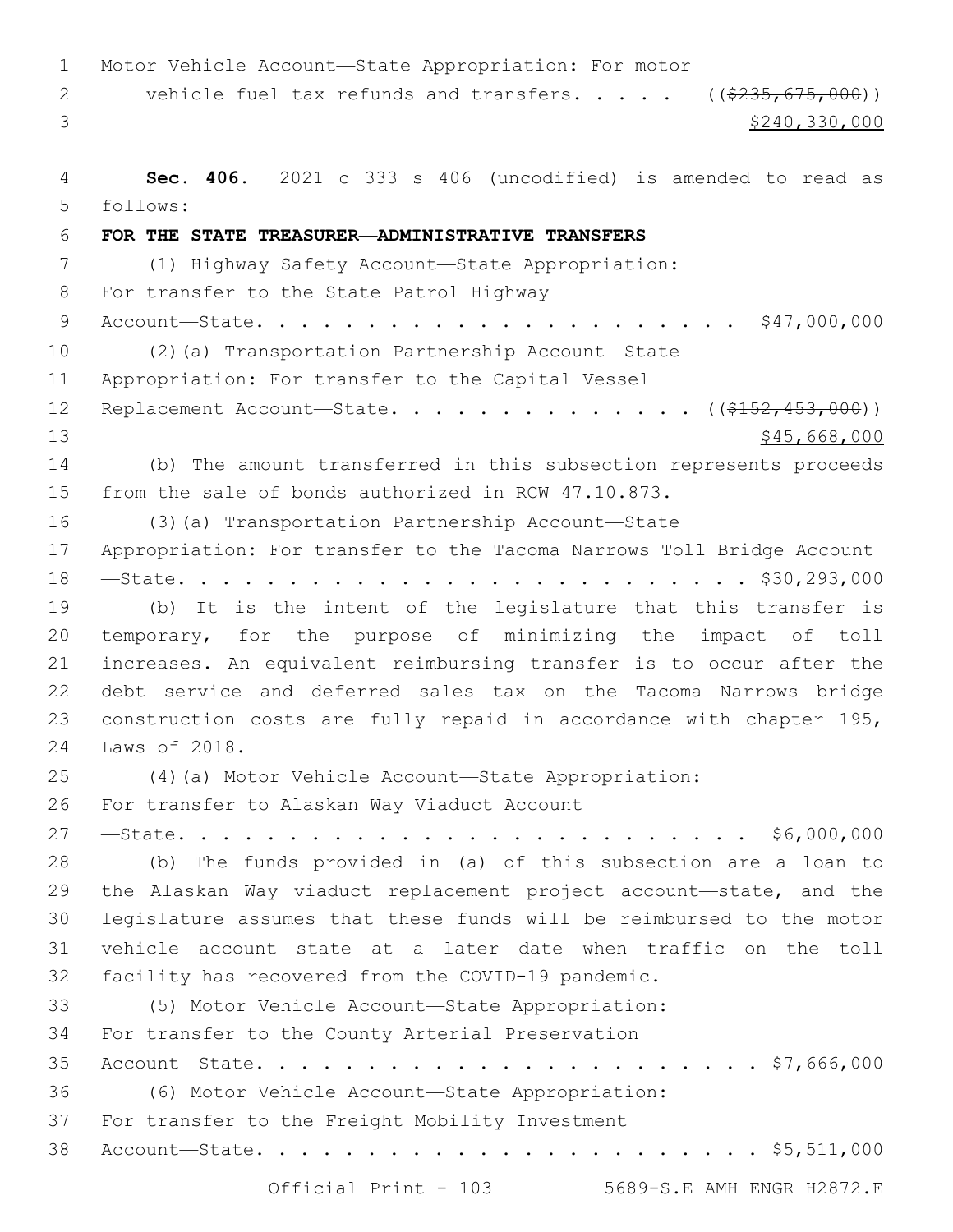(7) Motor Vehicle Account—State Appropriation:1 2 For transfer to the Rural Arterial Trust Account-State. . \$9,331,000 (8) Motor Vehicle Account—State Appropriation:3 4 For transfer to the Transportation Improvement 5 Account—State. . . . . . . . . . . . . . . . . . . . . . . \$9,688,000 (9) Rural Mobility Grant Program Account—State6 7 Appropriation: For transfer to the Multimodal 8 Transportation Account-State. . . . . . . . . . . . . . \$3,000,000 (10)(a) State Route Number 520 Civil Penalties9 10 Account—State Appropriation: For transfer to the 11 Motor Vehicle Account-State 12 . . . . . . . . . . . . . . . . . . . . . . . . . . . . . \$2,000,000 13 (b) The transfer in this subsection is to repay moneys loaned to 14 the state route number 520 civil penalties account in the 2019-2021 15 fiscal biennium. 16 (11) State Route Number 520 Civil Penalties 17 Account—State Appropriation: For transfer to the 18 State Route Number 520 Corridor Account-State. . . . . . \$1,532,000 (12) Capital Vessel Replacement Account—State19 20 Appropriation: For transfer to the Connecting 21 Washington Account-State. . . . . . . . . . . . . . . . \$35,000,000 22 (13)(a) Capital Vessel Replacement Account—State 23 Appropriation: For transfer to the Transportation 24 Partnership Account—State. . . . . . . . . . . . . . ((\$10,305,000)) 25 \$1,542,000 26 (b) The amount transferred in this subsection represents 27 repayment of debt service incurred for the construction of the Hybrid 28 Electric Olympic Class (144-auto) Vessel #5 project (L2000329). (14) Multimodal Transportation Account—State29 30 Appropriation: For transfer to the Complete Streets 31 Grant Program Account—State. . . . . . . . . . . . . . . \$14,670,000 (15) Multimodal Transportation Account—State32 33 Appropriation: For transfer to the Connecting 34 Washington Account—State. . . . . . . . . . . . . . . . \$200,000,000 (16) Multimodal Transportation Account—State35 36 Appropriation: For transfer to the Freight Mobility 37 Multimodal Account—State. . . . . . . . . . . . . . . . . \$4,011,000 (17) Multimodal Transportation Account—State38 39 Appropriation: For transfer to the Ignition Interlock Official Print - 104 5689-S.E AMH ENGR H2872.E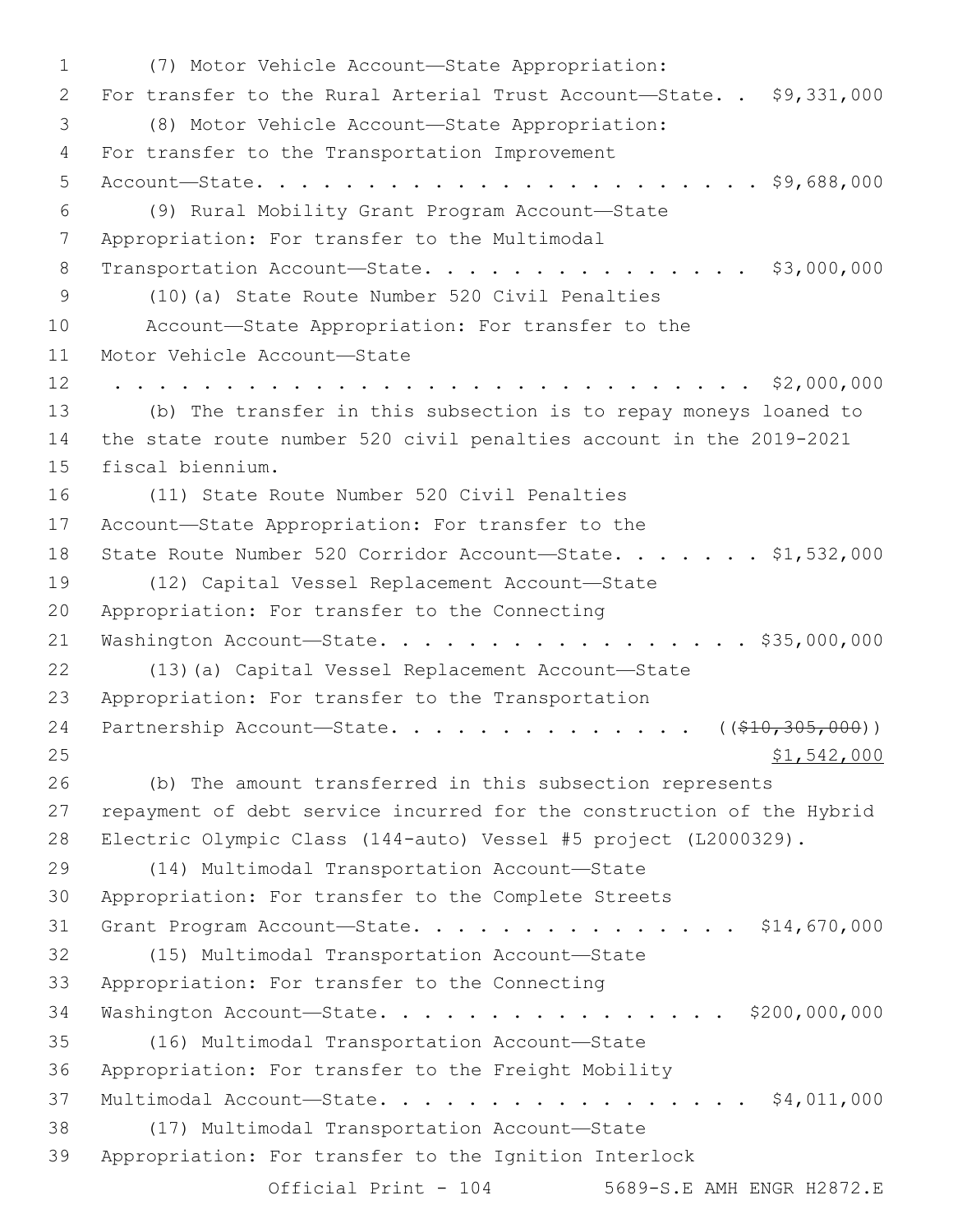1 Device Revolving Account—State. . . . . . . . . . . . . . \$600,000 (18) Multimodal Transportation Account—State2 3 Appropriation: For transfer to the Pilotage 4 Account—State. . . . . . . . . . . . . . . . . . . . . ((\$1,500,000))  $5$  \$2,000,000 (19) Multimodal Transportation Account—State6 7 Appropriation: For transfer to the Puget Sound 8 Capital Construction Account-State. . . . . . . . . . . \$60,000,000 (20) Multimodal Transportation Account—State9 10 Appropriation: For transfer to the Regional Mobility 11 Grant Program Account—State. . . . . . . . . . . . . . . \$27,679,000 12 (21) Multimodal Transportation Account-State 13 Appropriation: For transfer to the Rural Mobility 14 Grant Program Account-State. . . . . . . . . . . . . . . \$15,223,000 15 (22)(a) Alaskan Way Viaduct Replacement Project 16 Account-State Appropriation: For transfer to the 17 Transportation Partnership Account-State. . . . . . . . \$22,884,000 18 (b) The amount transferred in this subsection represents 19 repayment of debt service incurred for the construction of the SR 99/ 20 Alaskan Way Viaduct Replacement project (809936Z). 21 (23) Tacoma Narrows Toll Bridge Account-State 22 Appropriation: For transfer to the Motor Vehicle 23 Account—State. . . . . . . . . . . . . . . . . . . . . . . . \$950,000 24 (24) Puget Sound Ferry Operations Account—State 25 Appropriation: For transfer to the Puget Sound 26 Capital Construction Account-State. . . . . . . . . . . \$60,000,000 27 (25)(a) General Fund Account—State 28 Appropriation: For transfer to the State Patrol 29 Highway Account—State. . . . . . . . . . . . . . . . . . . . \$625,000 30 (b) The state treasurer shall transfer the funds only after 31 receiving notification from the Washington state patrol under section 32 207(2) ((of this act)), chapter 333, Laws of 2021.

(End of part)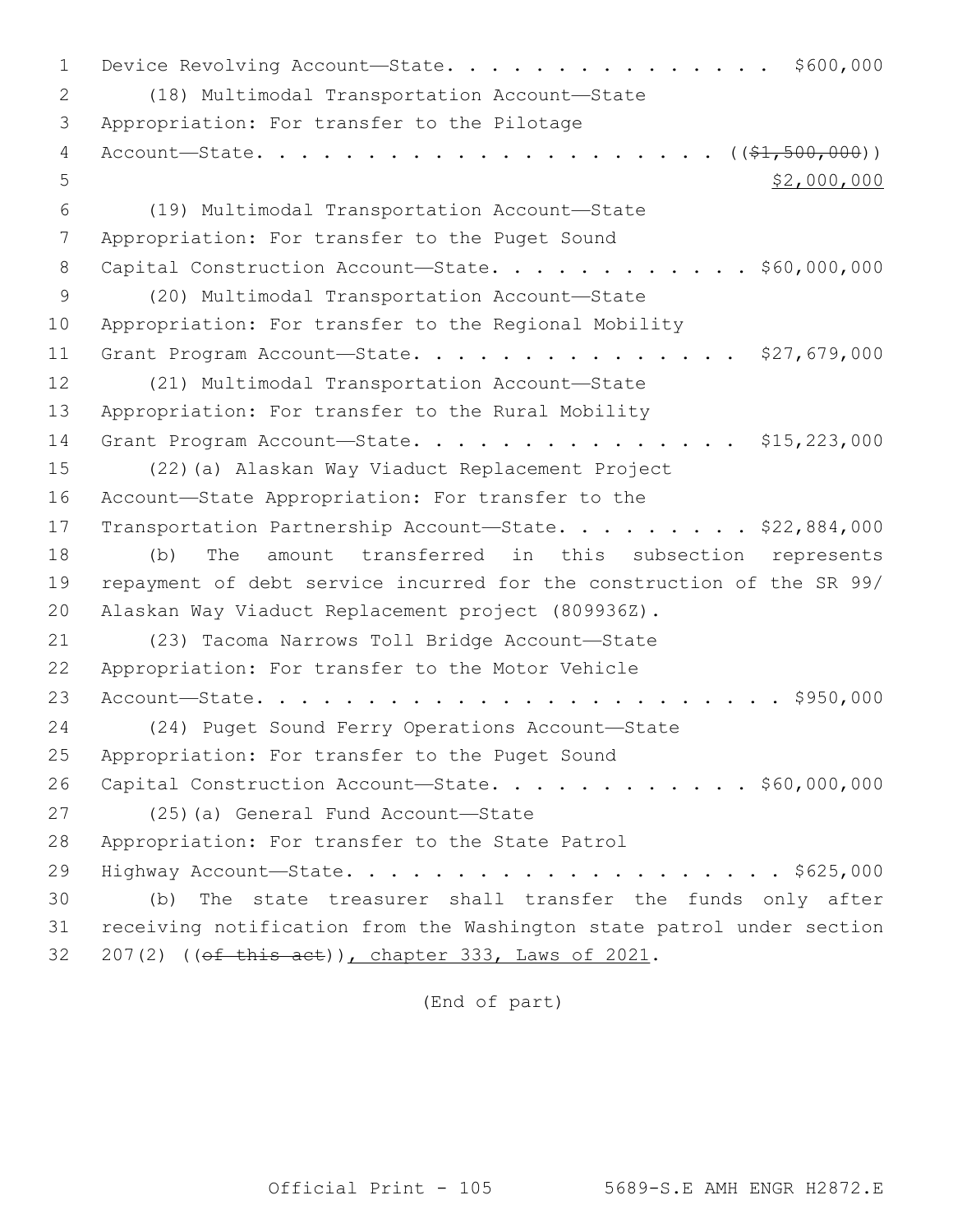**Sec. 501.** 2021 c 333 s 502 (uncodified) is amended to read as follows: 3

## **COLLECTIVE BARGAINING AGREEMENTS**

5 Sections 503 through 520 ((of this act)), chapter 333, Laws of 2021 represent the results of the 2021-2023 collective bargaining process required under chapters 41.80, 47.64, and 41.56 RCW. Provisions of the collective bargaining agreements contained in 9 sections 503 through 520 (( $ef$  this act)), chapter 333, Laws of 2021 are described in general terms. Only major economic terms are included in the descriptions. These descriptions do not contain the complete contents of the agreements. The collective bargaining 13 agreements contained in sections 503 through 520 (( $\theta$ f this act)), 14 chapter 333, Laws of 2021 may also be funded by expenditures from nonappropriated accounts. If positions are funded with lidded grants or dedicated fund sources with insufficient revenue, additional 17 funding from other sources is not provided.

 **Sec. 502.** 2021 c 333 s 503 (uncodified) is amended to read as follows: 19

# **DEPARTMENT OF TRANSPORTATION MARINE DIVISION COLLECTIVE BARGAINING**

### **AGREEMENTS—OPEIU**

 (1) An agreement has been reached between the governor and the office and professional employees international union local eight (OPEIU) pursuant to chapter 47.64 RCW for the 2021-2023 fiscal biennium. Funding is provided to fund the agreement, which does not include wage increases but does include furloughs. The agreement provides that positions designated by the employer as not requiring backfill take 24 furlough days during the biennium. In addition, the following positions are not subject to the furlough requirement: Bid administrator, dispatch, dispatch coordinator, and relief positions.

 (2) An agreement has been reached between the governor and the office and professional employees international union local eight (OPEIU) pursuant to chapter 47.64 RCW for fiscal year 2023. The agreement includes and funding is provided for a general wage increase of 3.25 percent for fiscal year 2023 and a lump sum payment for employees hired before July 1, 2022.

Official Print - 106 5689-S.E AMH ENGR H2872.E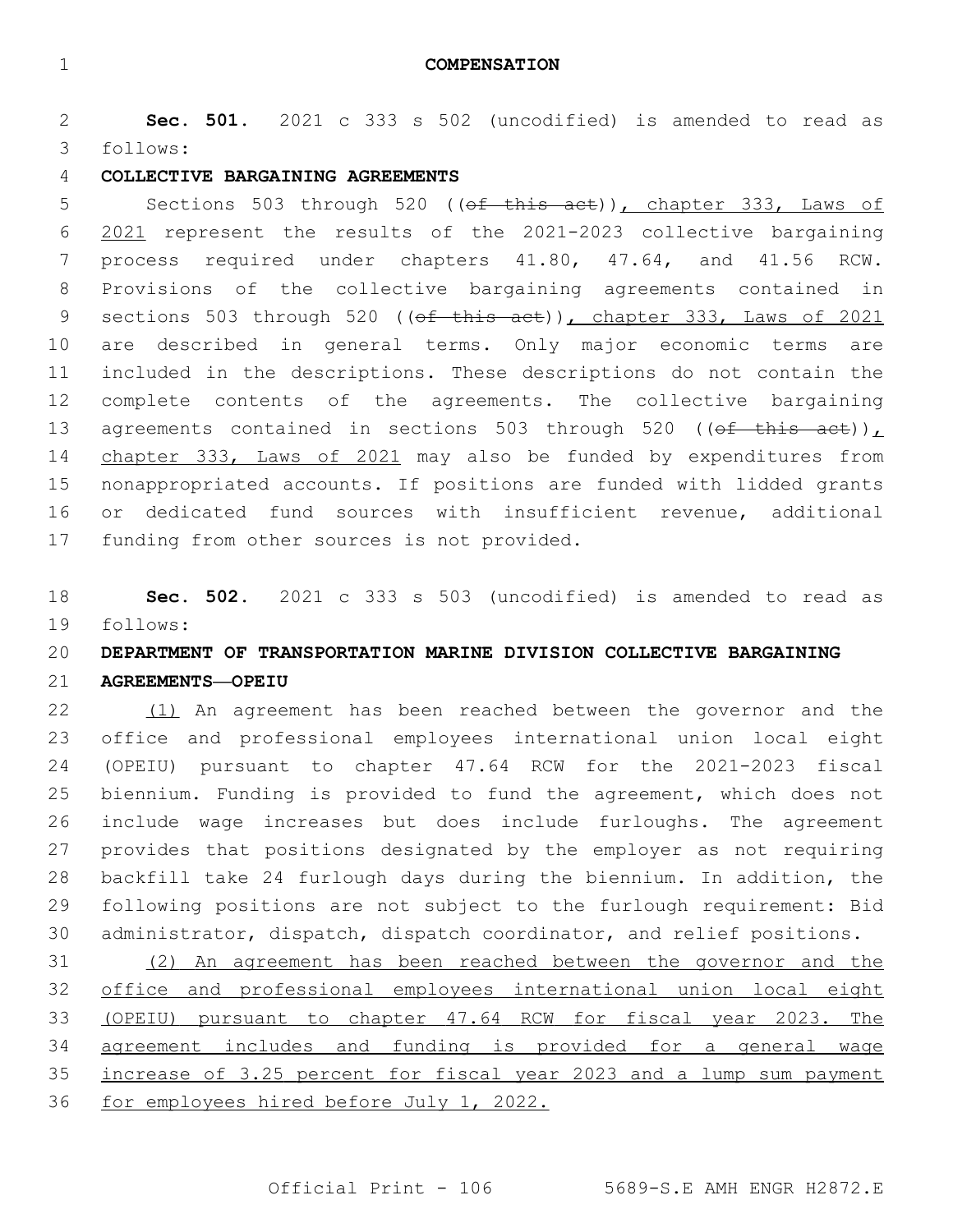**Sec. 503.** 2021 c 333 s 504 (uncodified) is amended to read as follows: 2

 **DEPARTMENT OF TRANSPORTATION MARINE DIVISION COLLECTIVE BARGAINING AGREEMENTS—FASPAA**

 (1) An agreement has been reached between the governor and the ferry agents, supervisors, and project administrators association pursuant to chapter 47.64 RCW for the 2021-2023 fiscal biennium. Funding is provided to fund the agreement, which does not include wage increases but does include furloughs. The agreement provides that positions designated by the employer as not requiring backfill 11 take 24 furlough days during the biennium.

 (2) An agreement has been reached between the governor and the 13 ferry agents, supervisors, and project administrators association pursuant to chapter 47.64 RCW for fiscal year 2023. The agreement includes and funding is provided for a general wage increase of 3.25 percent for fiscal year 2023 and a lump sum payment for employees hired before July 1, 2022.

 **Sec. 504.** 2021 c 333 s 505 (uncodified) is amended to read as follows: 19

**DEPARTMENT OF TRANSPORTATION MARINE DIVISION COLLECTIVE BARGAINING** 

**AGREEMENTS—SEIU LOCAL 6**

 (1) An agreement has been reached between the governor and the service employees international union local 6 pursuant to chapter 47.64 RCW for the 2021-2023 fiscal biennium. Funding is provided to fund the agreement, which does not include wage increases but does include furloughs. The agreement provides that positions designated by the employer as not requiring backfill take 24 furlough days 28 during the biennium.

 (2) An agreement has been reached between the governor and the service employees international union local 6 pursuant to chapter 47.64 RCW for fiscal year 2023. The agreement includes and funding is provided for a general wage increase of 3.25 percent for fiscal year 33 2023 and a lump sum payment for employees hired before July 1, 2022.

 **Sec. 505.** 2021 c 333 s 506 (uncodified) is amended to read as follows: 35

**DEPARTMENT OF TRANSPORTATION MARINE DIVISION COLLECTIVE BARGAINING** 

**AGREEMENTS—CARPENTERS**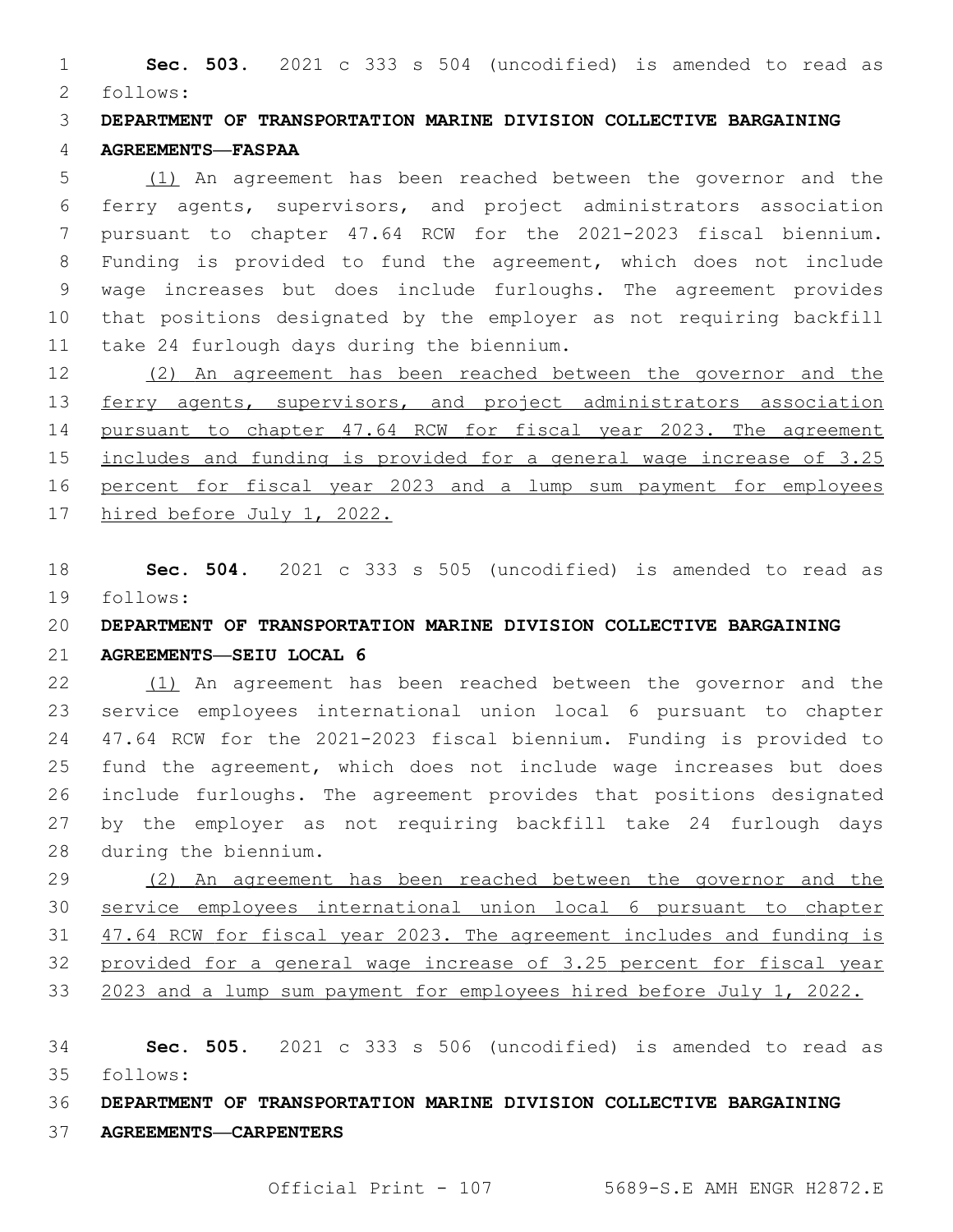(1) An agreement has been reached between the governor and the Pacific Northwest regional council of carpenters pursuant to chapter 47.64 RCW for the 2021-2023 fiscal biennium. Funding is provided to fund the agreement, which does not include wage increases but does include furloughs. The agreement provides that positions designated by the employer as not requiring backfill take 24 furlough days 7 during the biennium.

 (2) An agreement has been reached between the governor and the Pacific Northwest regional council of carpenters pursuant to chapter 10 47.64 RCW for fiscal year 2023. The agreement includes and funding is provided for a general wage increase of 3.25 percent for fiscal year 2023 and a lump sum payment for employees hired before July 1, 2022.

 **Sec. 506.** 2021 c 333 s 507 (uncodified) is amended to read as follows: 14

### **DEPARTMENT OF TRANSPORTATION MARINE DIVISION COLLECTIVE BARGAINING**

**AGREEMENTS—METAL TRADES**

 (1) An agreement has been reached between the governor and the Puget Sound metal trades council through an interest arbitration award pursuant to chapter 47.64 RCW for the 2021-2023 fiscal biennium. The arbitration award imposed and funding is provided to implement a 1.9% general wage decrease from July 1, 2021, through June 30, 2022, and exempted these employees from the furlough 23 requirement.

 (2) An agreement has been reached between the governor and the Puget Sound metal trades council pursuant to chapter 47.64 RCW for fiscal year 2023. The agreement includes and funding is provided for a general wage increase of 3.25 percent for fiscal year 2023 and a lump sum payment for employees hired before July 1, 2022.

 **Sec. 507.** 2021 c 333 s 508 (uncodified) is amended to read as follows: 30

# **DEPARTMENT OF TRANSPORTATION MARINE DIVISION COLLECTIVE BARGAINING AGREEMENTS—MEBA-UL**

 (1) An agreement has been reached between the governor and the marine engineers' beneficial association unlicensed engine room employees pursuant to chapter 47.64 RCW for the 2021-2023 fiscal biennium. Funding is provided to fund the agreement, which does not include either wage increases or the furlough requirement.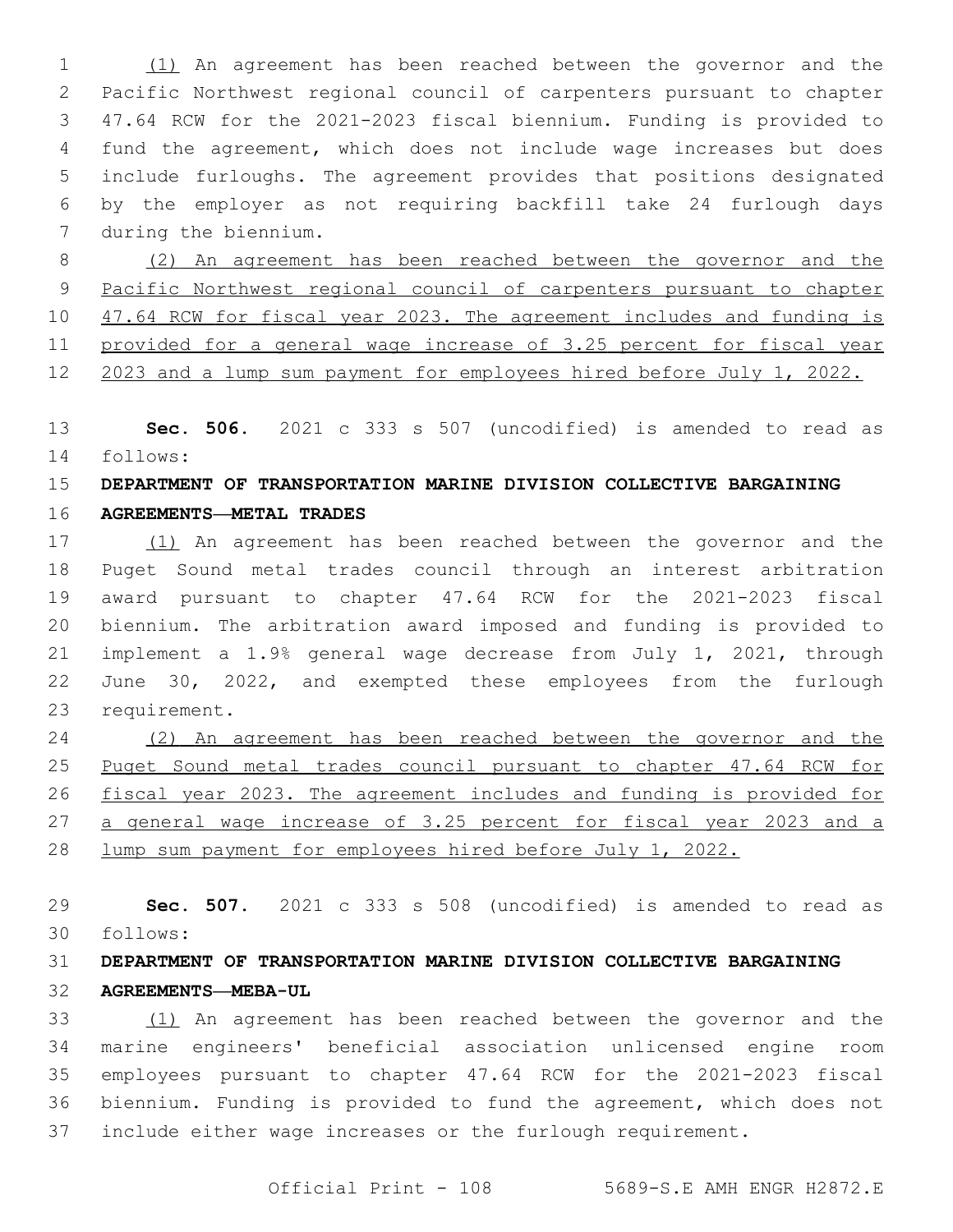(2) An agreement has been reached between the governor and the marine engineers' beneficial association unlicensed engine room 3 employees pursuant to chapter 47.64 RCW for fiscal year 2023. The agreement includes and funding is provided for a general wage increase of 3.25 percent for fiscal year 2023 and a lump sum payment for employees hired before July 1, 2022.

 **Sec. 508.** 2021 c 333 s 509 (uncodified) is amended to read as follows: 8

 **DEPARTMENT OF TRANSPORTATION MARINE DIVISION COLLECTIVE BARGAINING AGREEMENTS—MEBA-L**

 (1) An agreement has been reached between the governor and the marine engineers' beneficial association licensed engineer officers pursuant to chapter 47.64 RCW for the 2021-2023 fiscal biennium. Funding is provided to fund the agreement, which does not include either wage increases or the furlough requirement.

 (2) An agreement has been reached between the governor and the marine engineers' beneficial association licensed engineer officers pursuant to chapter 47.64 RCW for fiscal year 2023. The agreement includes and funding is provided for a general wage increase of 3.25 percent for fiscal year 2023 and a lump sum payment for employees hired before July 1, 2022.

 **Sec. 509.** 2021 c 333 s 510 (uncodified) is amended to read as follows: 23

**DEPARTMENT OF TRANSPORTATION MARINE DIVISION COLLECTIVE BARGAINING** 

**AGREEMENTS—MEBA—PORT ENGINEERS**

 (1) An agreement has been reached between the governor and the marine engineers' beneficial association port engineers pursuant to chapter 47.64 RCW for the 2021-2023 fiscal biennium. Funding is provided to fund the agreement, which does not include wage increases but does include furloughs. The agreement provides that positions designated by the employer as not requiring backfill take 24 furlough 32 days during the biennium.

 (2) An agreement has been reached between the governor and the marine engineers' beneficial association port engineers pursuant to chapter 47.64 RCW for fiscal year 2023. The agreement includes and funding is provided for a general wage increase of 3.25 percent for fiscal year 2023 and a lump sum payment for employees hired before July 1, 2022.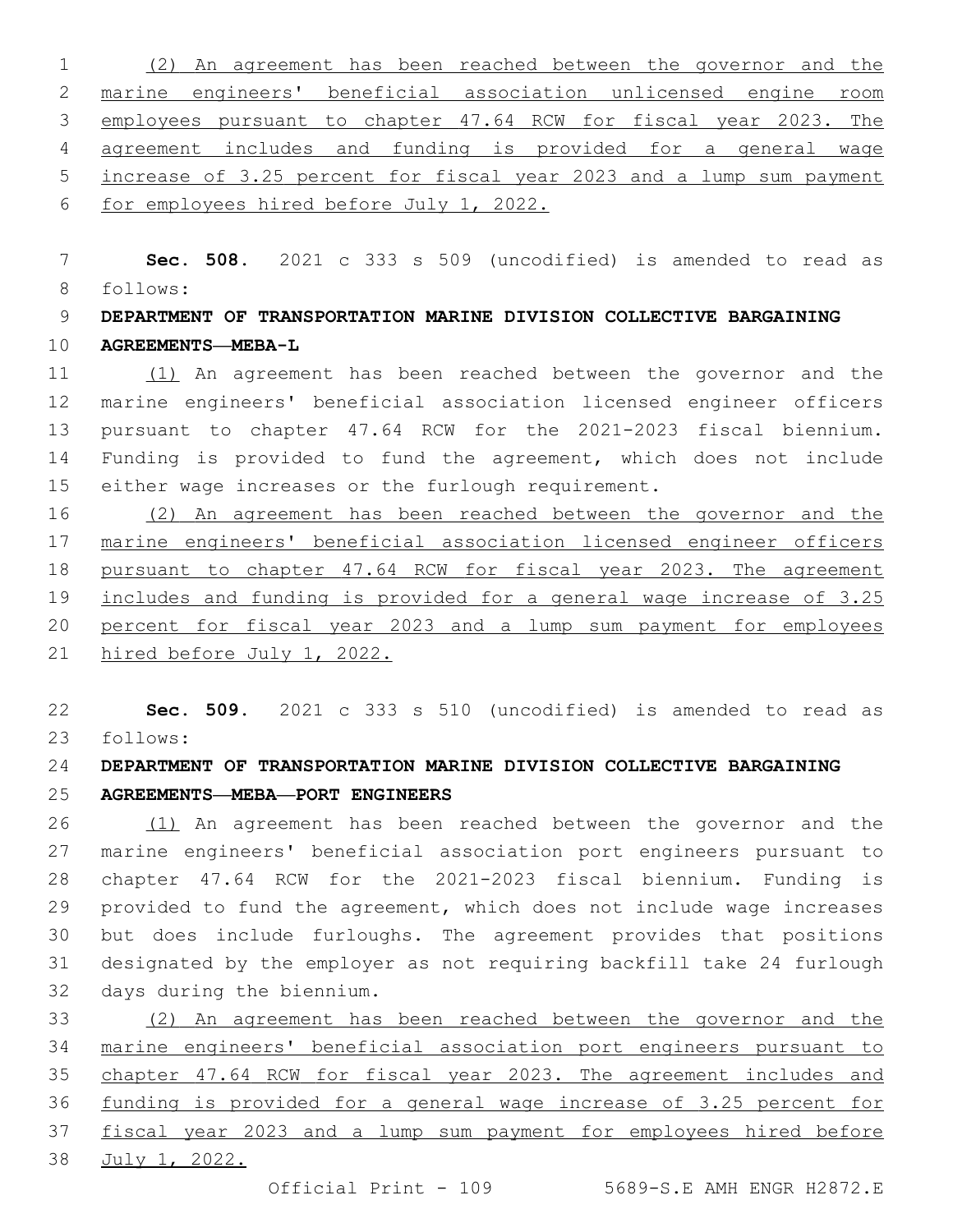**Sec. 510.** 2021 c 333 s 511 (uncodified) is amended to read as follows: 2

**DEPARTMENT OF TRANSPORTATION MARINE DIVISION COLLECTIVE BARGAINING** 

#### **AGREEMENTS—MM&P MATES**

 (1) An agreement has been reached between the governor and the masters, mates, and pilots - mates pursuant to chapter 47.64 RCW for the 2021-2023 fiscal biennium. Funding is provided to fund the agreement, which includes a two percent wage increase for second mates, and does not include the furlough requirement.

 (2) An agreement has been reached between the governor and the masters, mates, and pilots - mates pursuant to chapter 47.64 RCW for fiscal year 2023. The agreement includes and funding is provided for 13 a general wage increase of 3.25 percent for fiscal year 2023 and a lump sum payment for employees hired before July 1, 2022.

 **Sec. 511.** 2021 c 333 s 512 (uncodified) is amended to read as follows: 16

# **DEPARTMENT OF TRANSPORTATION MARINE DIVISION COLLECTIVE BARGAINING**

#### **AGREEMENTS—MM&P MASTERS**

 (1) An agreement has been reached between the governor and the masters, mates, and pilots - masters pursuant to chapter 47.64 RCW for the 2021-2023 fiscal biennium. Funding is provided to fund the agreement, which does not include either wage increases or the 23 furlough requirement.

 (2) An agreement has been reached between the governor and the masters, mates, and pilots - masters pursuant to chapter 47.64 RCW for fiscal year 2023. The agreement includes and funding is provided for a general wage increase of 3.25 percent for fiscal year 2023 and a lump sum payment for employees hired before July 1, 2022.

 **Sec. 512.** 2021 c 333 s 513 (uncodified) is amended to read as follows: 30

# **DEPARTMENT OF TRANSPORTATION MARINE DIVISION COLLECTIVE BARGAINING AGREEMENTS—MM&P WATCH CENTER SUPERVISORS**

 (1) An agreement has been reached between the governor and the masters, mates, and pilots - watch center supervisors pursuant to chapter 47.64 RCW for the 2021-2023 fiscal biennium. Funding is provided to fund the agreement, which does not include wage increases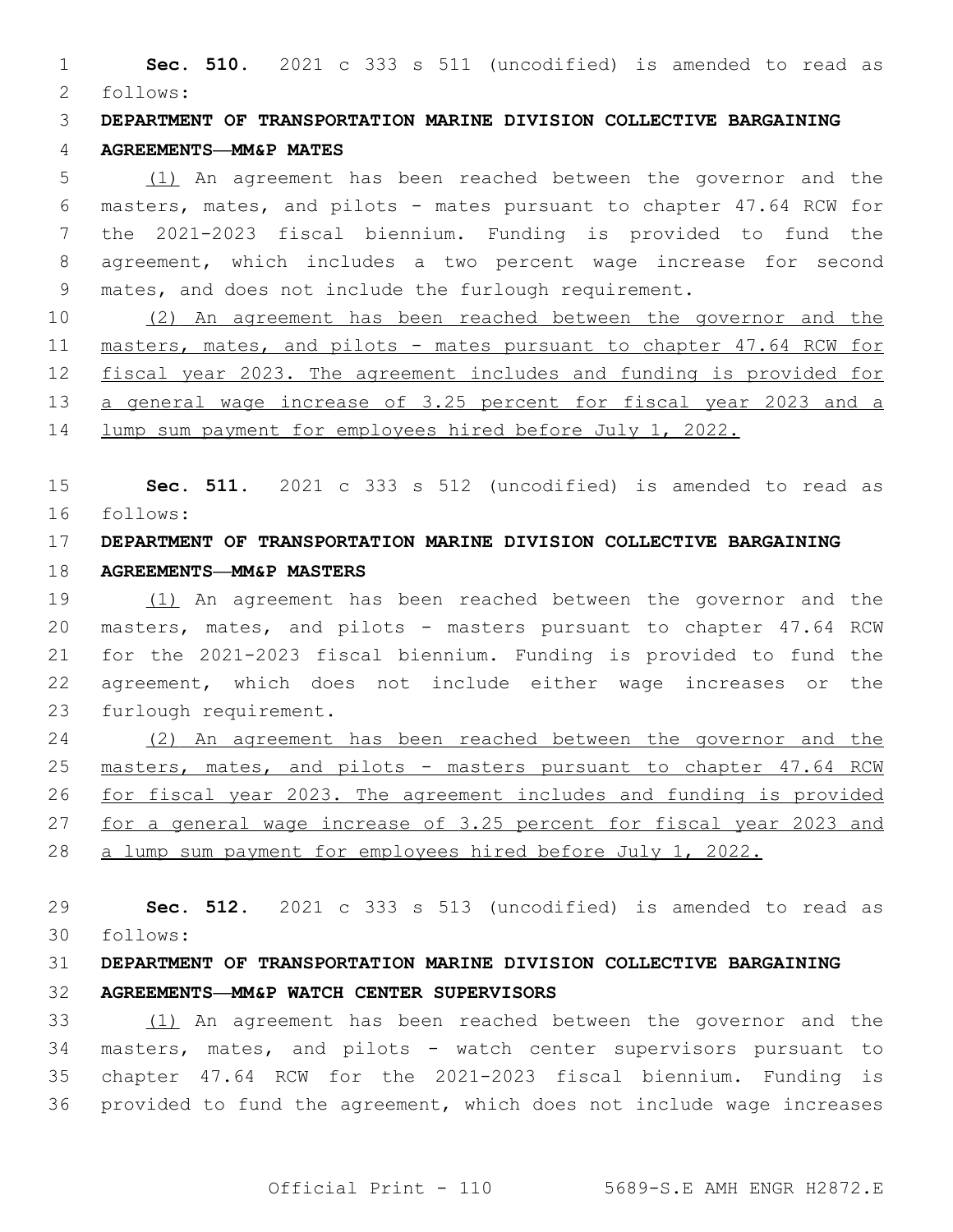but does include furloughs only for the following positions: Fleet facility security officers and workforce development leads.

 (2) An agreement has been reached between the governor and the masters, mates, and pilots – watch center supervisors pursuant to chapter 47.64 RCW for fiscal year 2023. The agreement includes and funding is provided for a general wage increase of 3.25 percent for fiscal year 2023 and a lump sum payment for employees hired before July 1, 2022.

 **Sec. 513.** 2021 c 333 s 514 (uncodified) is amended to read as follows: 10

## **DEPARTMENT OF TRANSPORTATION MARINE DIVISION COLLECTIVE BARGAINING AGREEMENTS—IBU**

 (1) An agreement has been reached between the governor and the inlandboatmen's union of the Pacific pursuant to chapter 47.64 RCW through an interest arbitration award for the 2021-2023 fiscal biennium. Funding is provided to fund the agreement, which does not include wage increases, but does include furlough days for employees in positions that do not require the position to be backfilled.

 (2) An agreement has been reached between the governor and the inlandboatmen's union of the Pacific pursuant to chapter 47.64 RCW for fiscal year 2023. The agreement includes and funding is provided for a general wage increase of 3.25 percent for fiscal year 2023 and a lump sum payment for employees hired before July 1, 2022.

 **Sec. 514.** 2021 c 333 s 519 (uncodified) is amended to read as follows: 25

**COLLECTIVE BARGAINING AGREEMENT—WSP TROOPERS ASSOCIATION**

 (1) An agreement has been reached between the governor and the Washington state patrol troopers association under the provisions of chapter 41.56 RCW for the 2021-2023 fiscal biennium. Funding is provided to fund the agreement, which does not include general wages increases but does provide the ability to request to reopen the compensation article for the purpose of bargaining base rate of pay 33 for fiscal year 2023.

 (2) An agreement has been reached between the governor and the Washington state patrol troopers association under the provisions of chapter 41.56 RCW for fiscal year 2023. The agreement includes and funding is provided for a general wage increase of 10 percent for fiscal year 2023.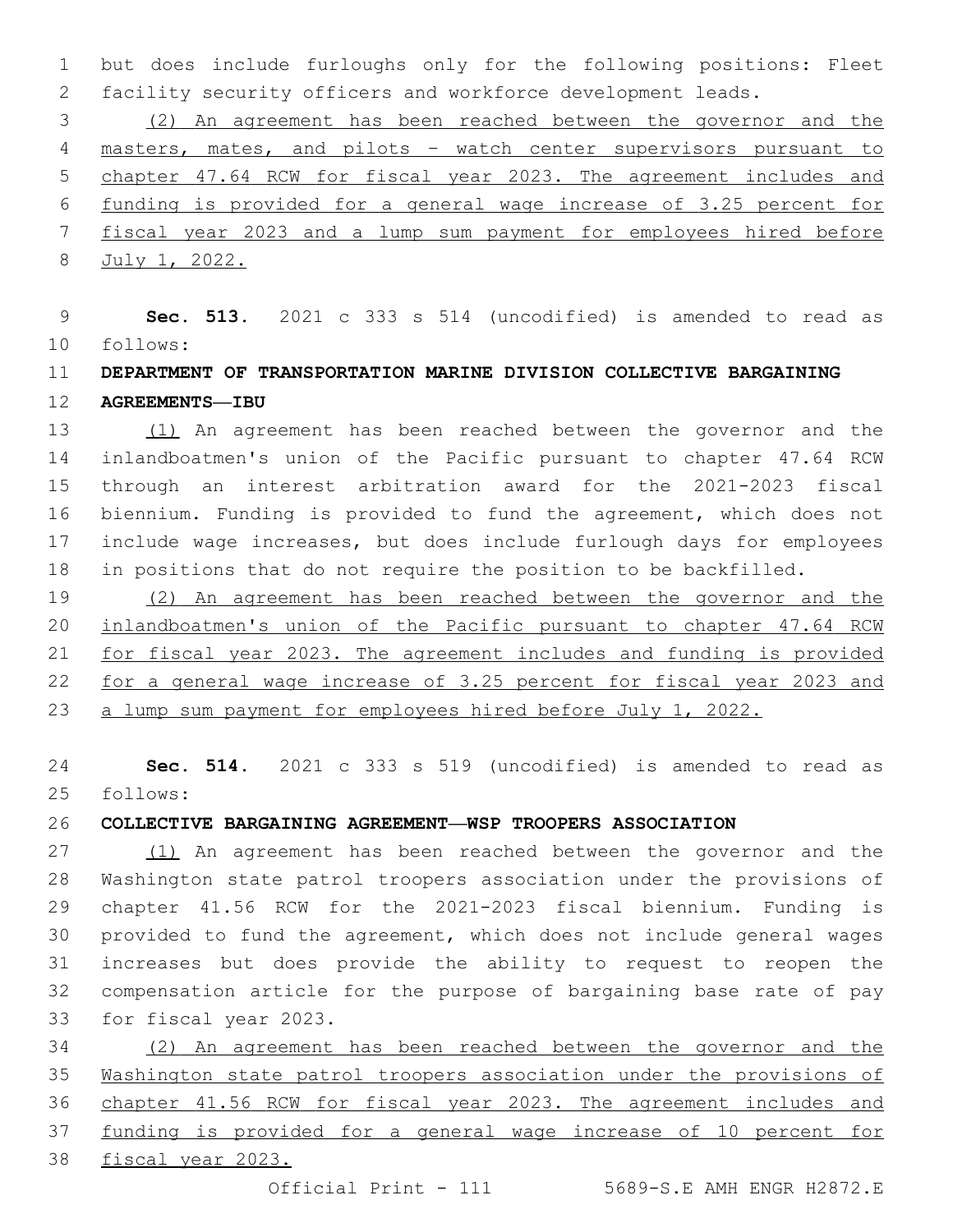**Sec. 515.** 2021 c 333 s 520 (uncodified) is amended to read as 2 follows:

**COLLECTIVE BARGAINING AGREEMENT—WSP LIEUTENANTS AND CAPTAINS** 

#### **ASSOCIATION**

 (1) An agreement has been reached between the governor and the Washington state patrol lieutenants and captains association under the provisions of chapter 41.56 RCW for the 2021-2023 fiscal biennium. Funding is provided to fund the agreement, which does not include general wages increases but does provide the ability to request to reopen the compensation article for the purpose of 11 bargaining base rate of pay for fiscal year 2023.

 (2) An agreement has been reached between the governor and the Washington state patrol lieutenants and captains association under the provisions of chapter 41.56 RCW for fiscal year 2023. The agreement includes and funding is provided for a general wage increase of 10 percent for fiscal year 2023.

 **Sec. 516.** 2021 c 333 s 521 (uncodified) is amended to read as follows: 18

## **COMPENSATION—REPRESENTED EMPLOYEES—HEALTH CARE—COALITION—INSURANCE BENEFITS**

 An agreement was reached for the 2021-2023 biennium between the governor and the health care coalition under the provisions of 23 chapter 41.80 RCW. Appropriations in this act for state agencies, including institutions of higher education, are sufficient to implement the provisions of the 2021-2023 collective bargaining agreement, which maintains the provisions of the 2019-2021 agreement, and are subject to the following conditions and limitations:

 The monthly employer funding rate for insurance benefit premiums, public employees' benefits board administration, and the uniform medical plan, shall not exceed \$936 per eligible employee for fiscal year 2022. For fiscal year 2023, the monthly employer funding rate 32 shall not exceed ((\$1091)) \$1130 per eligible employee.

 The board shall collect a \$25 per month surcharge payment from members who use tobacco products and a surcharge payment of not less than \$50 per month from members who cover a spouse or domestic partner where the spouse or domestic partner has chosen not to enroll in another employer-based group health insurance that has benefits and premiums with an actuarial value of not less than 95 percent of the actuarial value of the public employees' benefits board plan with Official Print - 112 5689-S.E AMH ENGR H2872.E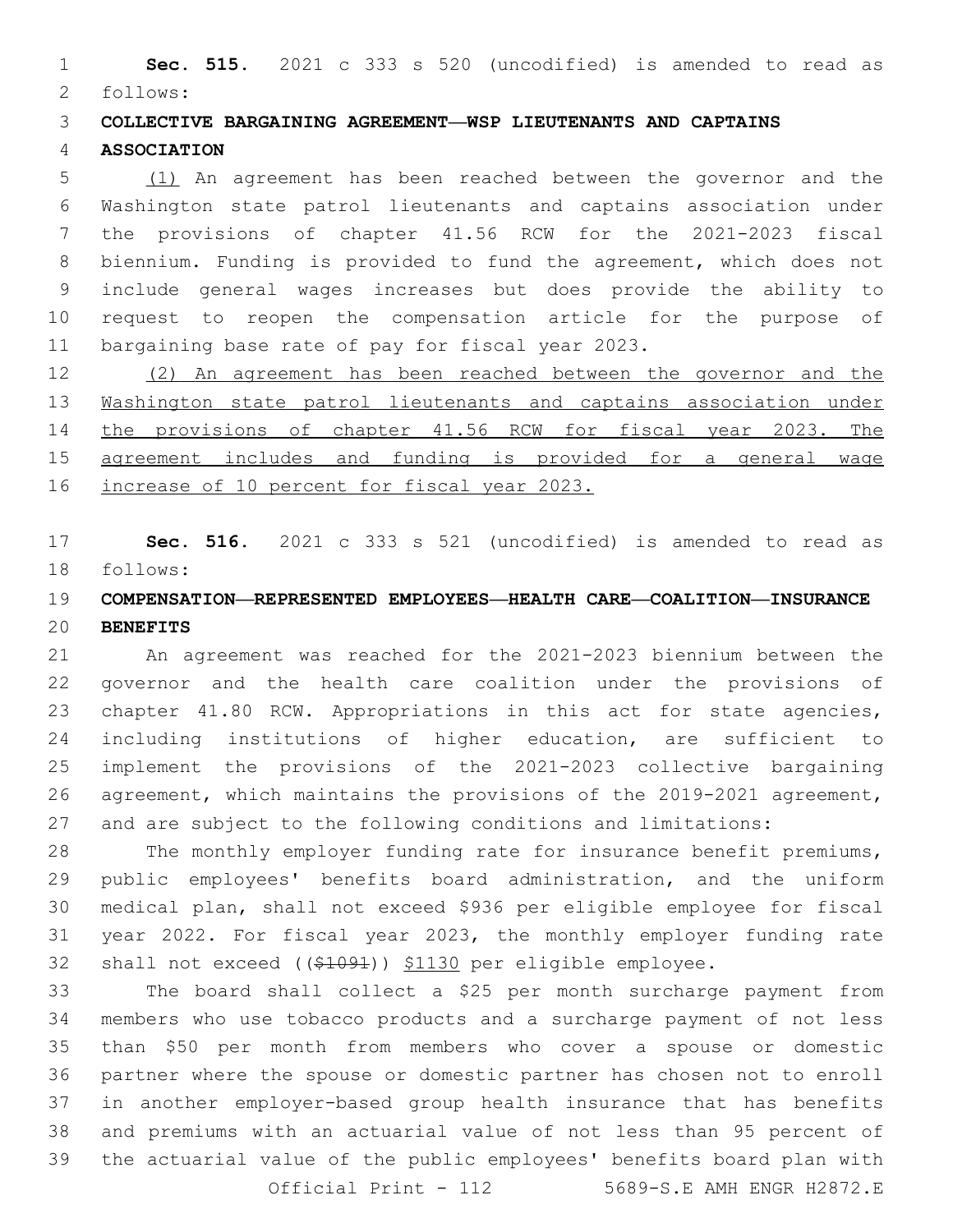1 the largest enrollment. The surcharge payments shall be collected in 2 addition to the member premium payment if directed by the legislature.3

4 **Sec. 517.** 2021 c 333 s 522 (uncodified) is amended to read as follows: 5

## 6 **COMPENSATION—REPRESENTED EMPLOYEES OUTSIDE HEALTH CARE COALITION—**

#### 7 **INSURANCE BENEFITS**

 Appropriations for state agencies in this act are sufficient for represented employees outside the coalition for health benefits, and are subject to the following conditions and limitations: The monthly employer funding rate for insurance benefit premiums, public employees' benefits board administration, and the uniform medical plan, may not exceed \$936 per eligible employee for fiscal year 2022. For fiscal year 2023, the monthly employer funding rate may not 15 exceed ((\$1091)) \$1130 per eligible employee.

16 NEW SECTION. **Sec. 518.** The following acts or parts of acts are 17 each repealed: 18 (1) 2021 c 333 s 526 (uncodified);

| 19 |  |  |  | (2) $2021$ c 333 s 527 (uncodified);     |  |
|----|--|--|--|------------------------------------------|--|
| 20 |  |  |  | (3) 2021 c 333 s 528 (uncodified);       |  |
| 21 |  |  |  | $(4)$ 2021 c 333 s 529 (uncodified);     |  |
| 22 |  |  |  | $(5)$ 2021 c 333 s 530 (uncodified);     |  |
| 23 |  |  |  | (6) 2021 c 333 s 531 (uncodified);       |  |
| 24 |  |  |  | $(7)$ 2021 c 333 s 532 (uncodified); and |  |
| 25 |  |  |  | (8) 2021 c 333 s 537 (uncodified).       |  |

(End of part)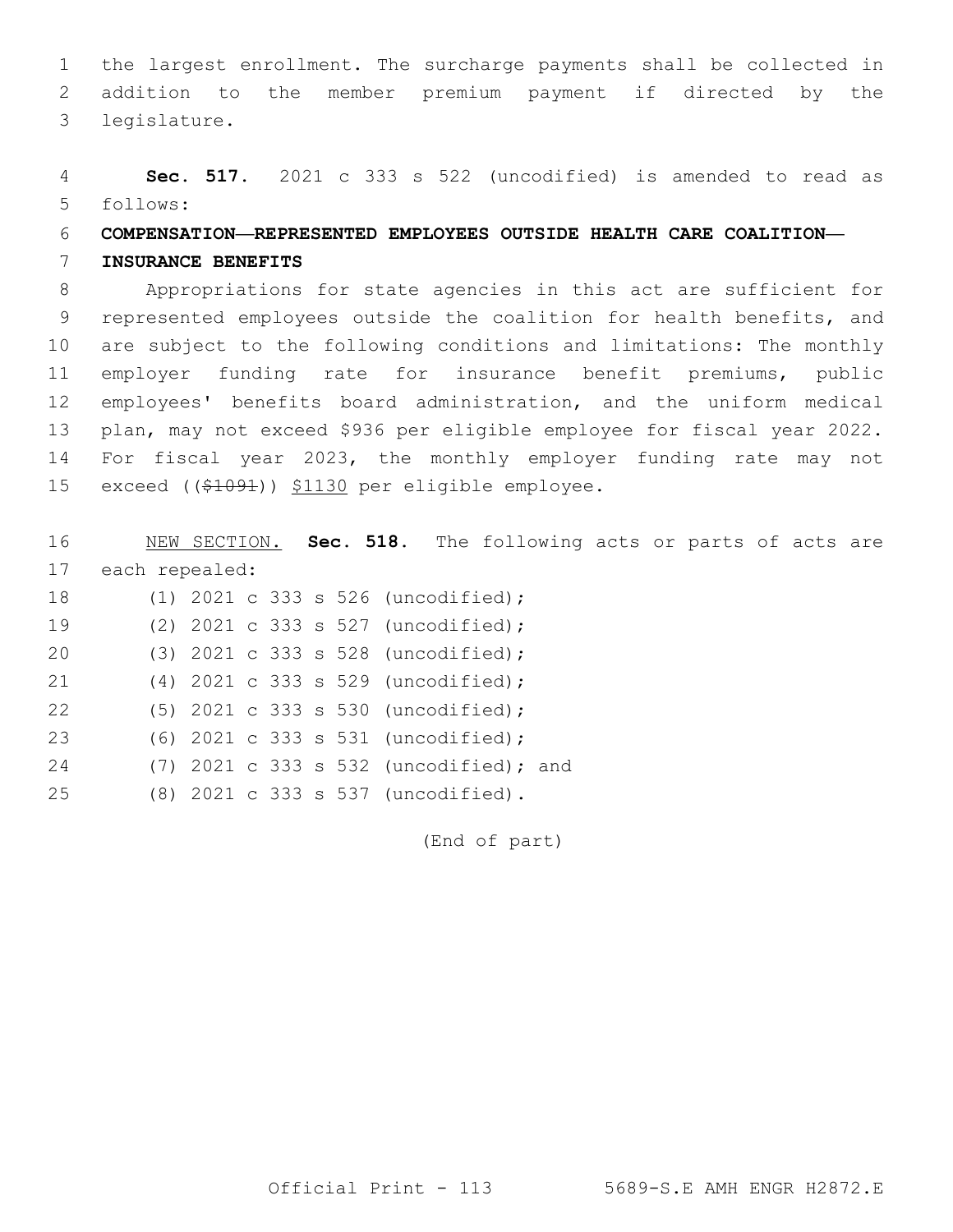**Sec. 601.** 2021 c 333 s 601 (uncodified) is amended to read as follows: 3

## **MANAGEMENT OF TRANSPORTATION FUNDS WHEN THE LEGISLATURE IS NOT IN SESSION**

 (1) The 2005 transportation partnership projects or improvements and 2015 connecting Washington projects or improvements are listed in 8 the LEAP Transportation Document ((2021-1)) 2022-1 as developed ((April 23, 2021)) February 20, 2022, which consists of a list of specific projects by fund source and amount over a sixteen-year period. Current fiscal biennium funding for each project is a line- item appropriation, while the outer year funding allocations represent a sixteen-year plan. The department of transportation is expected to use the flexibility provided in this section to assist in the delivery and completion of all transportation partnership account and connecting Washington account projects on the LEAP transportation document referenced in this subsection. For the 2021-2023 project appropriations, unless otherwise provided in this act, the director of the office of financial management may provide written authorization for a transfer of appropriation authority between projects funded with transportation partnership account appropriations or connecting Washington account appropriations to manage project spending and efficiently deliver all projects in the respective program under the following conditions and limitations:

 (a) Transfers may only be made within each specific fund source 26 referenced on the respective project list;

 (b) Transfers from a project may not be made as a result of the reduction of the scope of a project or be made to support increases 29 in the scope of a project;

 (c) Transfers from a project may be made if the funds appropriated to the project are in excess of the amount needed in the 32 current fiscal biennium;

 (d) Transfers may not occur for projects not identified on the 34 applicable project list;

 (e) Transfers to a project may not occur if that project is a programmatic funding item described in broad general terms on the applicable project list without referencing a specific state route 38 number;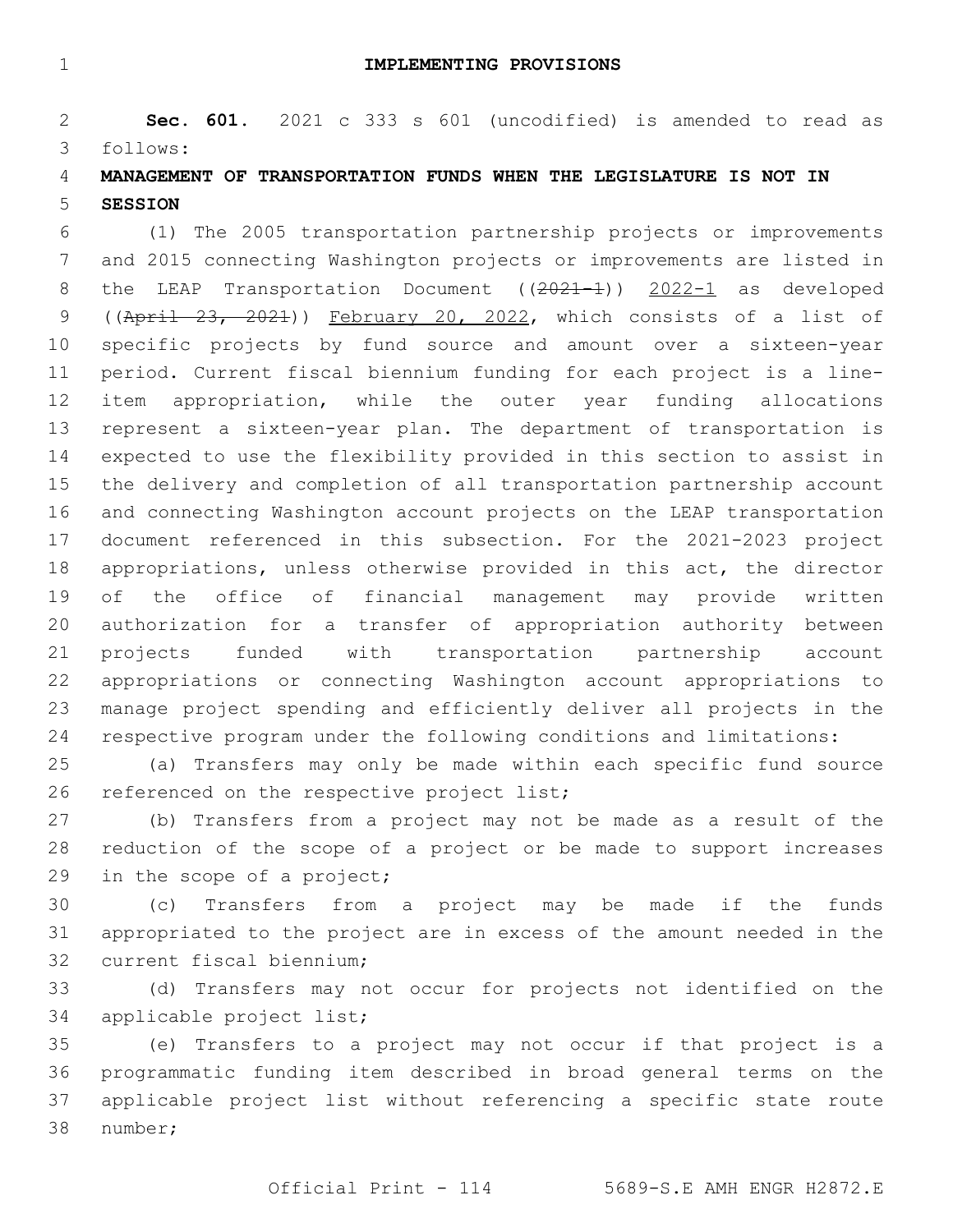(f) Transfers may not be made while the legislature is in 2 session;

 (g) Transfers to a project may not be made with funds designated as attributable to practical design savings as described in RCW 47.01.480;5

 (h) Except for transfers made under (l) of this subsection, 7 transfers may only be made in fiscal year 2023;

 (i) The total amount of transfers under this section may not 9 exceed \$50,000,000;

 (j) Except as otherwise provided in (l) of this subsection, transfers made to a single project may not cumulatively total more 12 than \$20,000,000 per biennium;

 (k) Each transfer between projects may only occur if the director of the office of financial management finds that any resulting change will not hinder the completion of the projects as approved by the 16 legislature; and

 (l) Transfers between projects may be made by the department of transportation without the formal written approval provided under this subsection (1), provided that the transfer amount to a single project does not exceed two hundred fifty thousand dollars or ten percent of the total project per biennium, whichever is less. These transfers must be reported quarterly to the director of the office of financial management and the chairs of the house of representatives 24 and senate transportation committees.

 (2) The department of transportation must submit quarterly all transfers authorized under this section in the transportation executive information system. The office of financial management must maintain a legislative baseline project list identified in the LEAP transportation documents referenced in this act, and update that project list with all authorized transfers under this section, including any effects to the total project budgets and schedules 32 beyond the current biennium.

 (3) At the time the department submits a request to transfer funds under this section, a copy of the request must be submitted to the chairs and ranking members of the transportation committees of 36 the legislature.

 (4) Before approval, the office of financial management shall work with legislative staff of the house of representatives and senate transportation committees to review the requested transfers in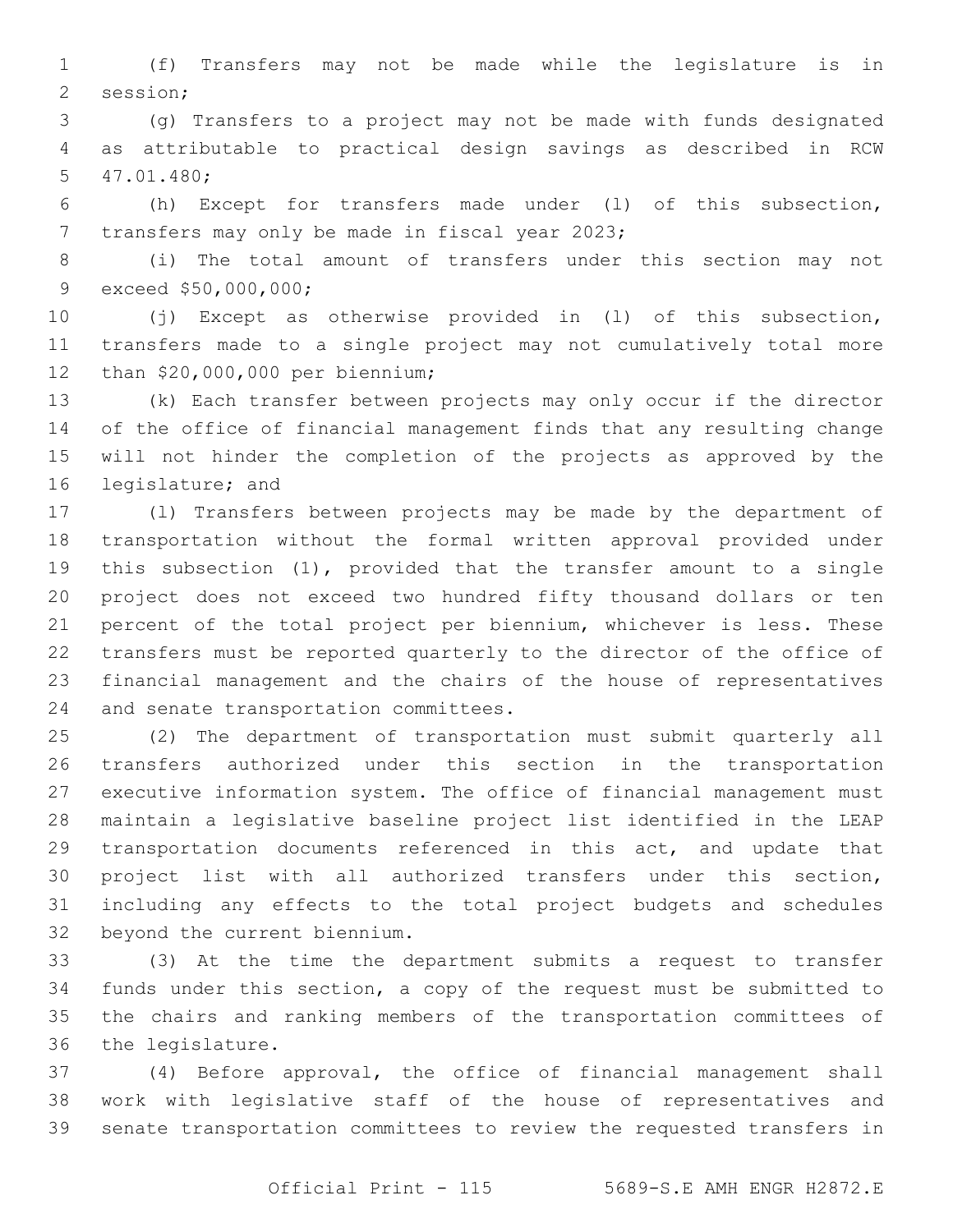a timely manner and address any concerns raised by the chairs and 2 ranking members of the transportation committees.

 (5) No fewer than ten days after the receipt of a project transfer request, the director of the office of financial management must provide written notification to the department of any decision regarding project transfers, with copies submitted to the 7 transportation committees of the legislature.

 (6) The department must submit annually as part of its budget submittal a report detailing all transfers made pursuant to this section, including any effects to the total project budgets and 11 schedules beyond the current biennium.

 (7)(a) If the department of transportation receives federal 13 funding not appropriated in this act, the department shall apply such funds to any of the following activities in lieu of state funds, if compliant with federal funding restrictions, and in the order that most reduces administrative burden and minimizes the use of bond 17 proceeds:

 (i) Projects on LEAP Transportation Document ((2021-2)) 2022-2 19 ALL PROJECTS as developed ((April 23, 2021)) February 20, 2022; or

 (ii) Other department of transportation operating or capital expenditures funded by appropriations from state accounts in this 22 act.

 (b) However, if the funds received may not be used for any of the purposes enumerated in this section and must be obligated before the next regular legislative session, then the department may program the funds for other transportation-related activities, provided that these actions do not initiate any new programs, policies, or expenditure levels requiring additional one-time or ongoing state funds that have not been expressly authorized by the legislature. The department shall follow the existing unanticipated receipt process to notify the legislative standing committees on transportation and the office of financial management of the amount of federal funds received in addition to those appropriated in this act and the projects or activities receiving funding through this process.

 **Sec. 602.** 2021 c 333 s 606 (uncodified) is amended to read as follows: 36

#### **TRANSIT, BICYCLE, AND PEDESTRIAN ELEMENTS REPORTING**

 (1) By November 15th of each year, the department of transportation must report on amounts expended to benefit transit, Official Print - 116 5689-S.E AMH ENGR H2872.E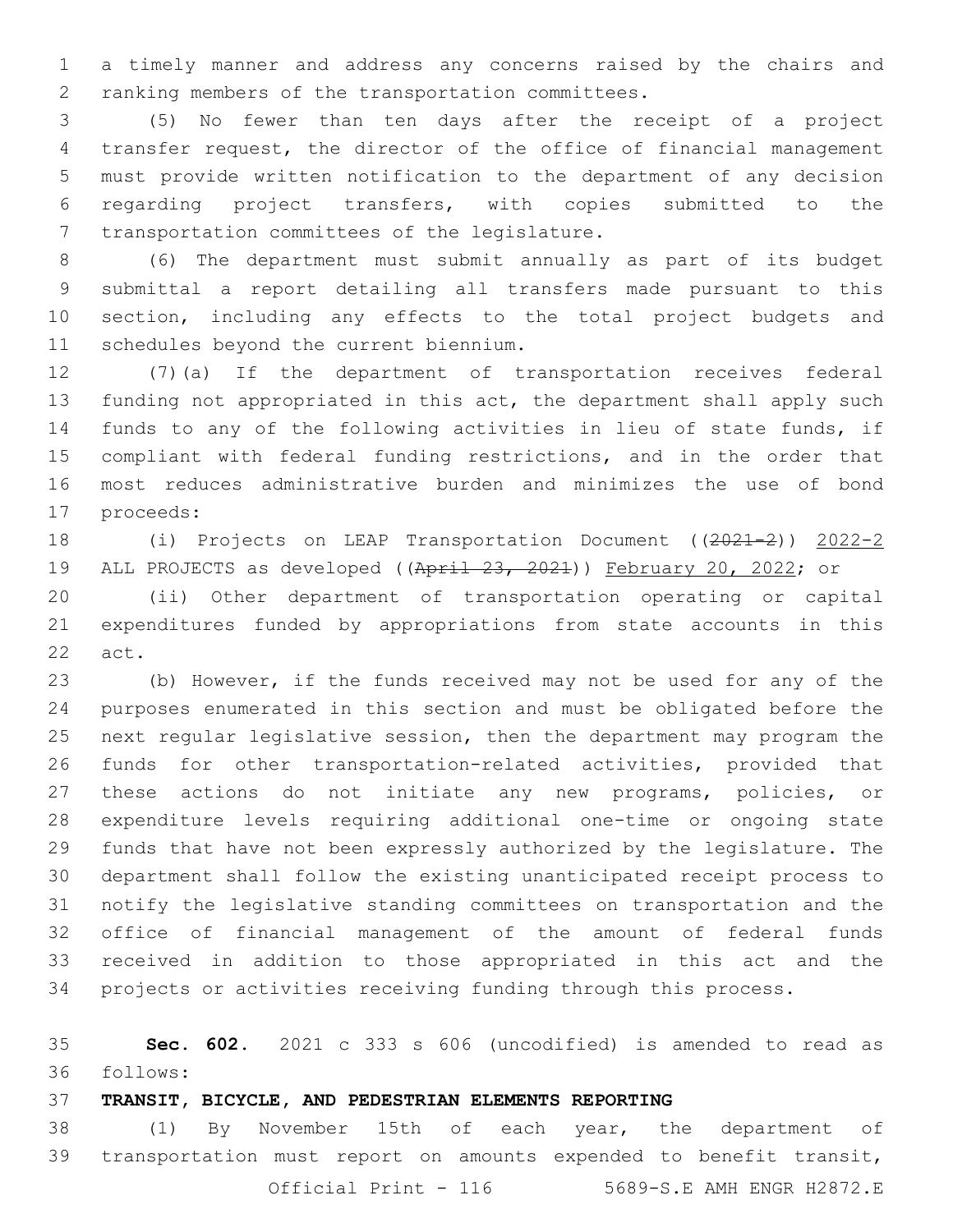bicycle, or pedestrian elements within all connecting Washington projects in programs I, P, and Z identified in LEAP Transportation 3 Document  $((2021-2))$   $2022-2$  ALL PROJECTS as developed  $((April - 23, 23)$ 4 2021)) February 20, 2022. The report must address each modal category separately and identify if eighteenth amendment protected funds have 6 been used and, if not, the source of funding.

 (2) To facilitate the report in subsection (1) of this section, the department of transportation must require that all bids on connecting Washington projects include an estimate on the cost to implement any transit, bicycle, or pedestrian project elements.

## NEW SECTION. **Sec. 603.** A new section is added to 2021 c 333 12 (uncodified) to read as follows:

## **INFRASTRUCTURE INVESTMENT AND JOBS ACT FUNDS ALLOCATIONS**

 The legislature acknowledges that the manner in which the allocation of formula program funding from federal funding authorization acts between the state and local governments has been determined in the past by work groups composed of a number of stakeholders to advise the governor and the legislature. It is the intent of the legislature that a similar process be undertaken for the allocation of formula program funds from the infrastructure investment and jobs act for federal fiscal years after 2023, as provided in section 204(13) of this act. For the purposes of federal fiscal year 2023 and for the purposes of ensuring the efficient and 24 timely obligation of federal funds, the legislature finds that a schedule of formula program allocations be applied, as provided in this section, based on a modification of the allocation schedule under the fixing America's surface transportation act.

 (1) Amounts received by the state of Washington from the federal infrastructure investment and jobs act for federal fiscal year 2023 are assumed to be allocated in the following manner:

 (a) Eighty-seven percent of national highway performance program funds is allocated to the state and 13 percent is allocated to local 33 governments;

 (b) Thirty percent of highway safety improvement grants is allocated to the state and 70 percent is allocated to local 36 governments;

 (c) One hundred percent of national highway freight program funds 38 is allocated to the state;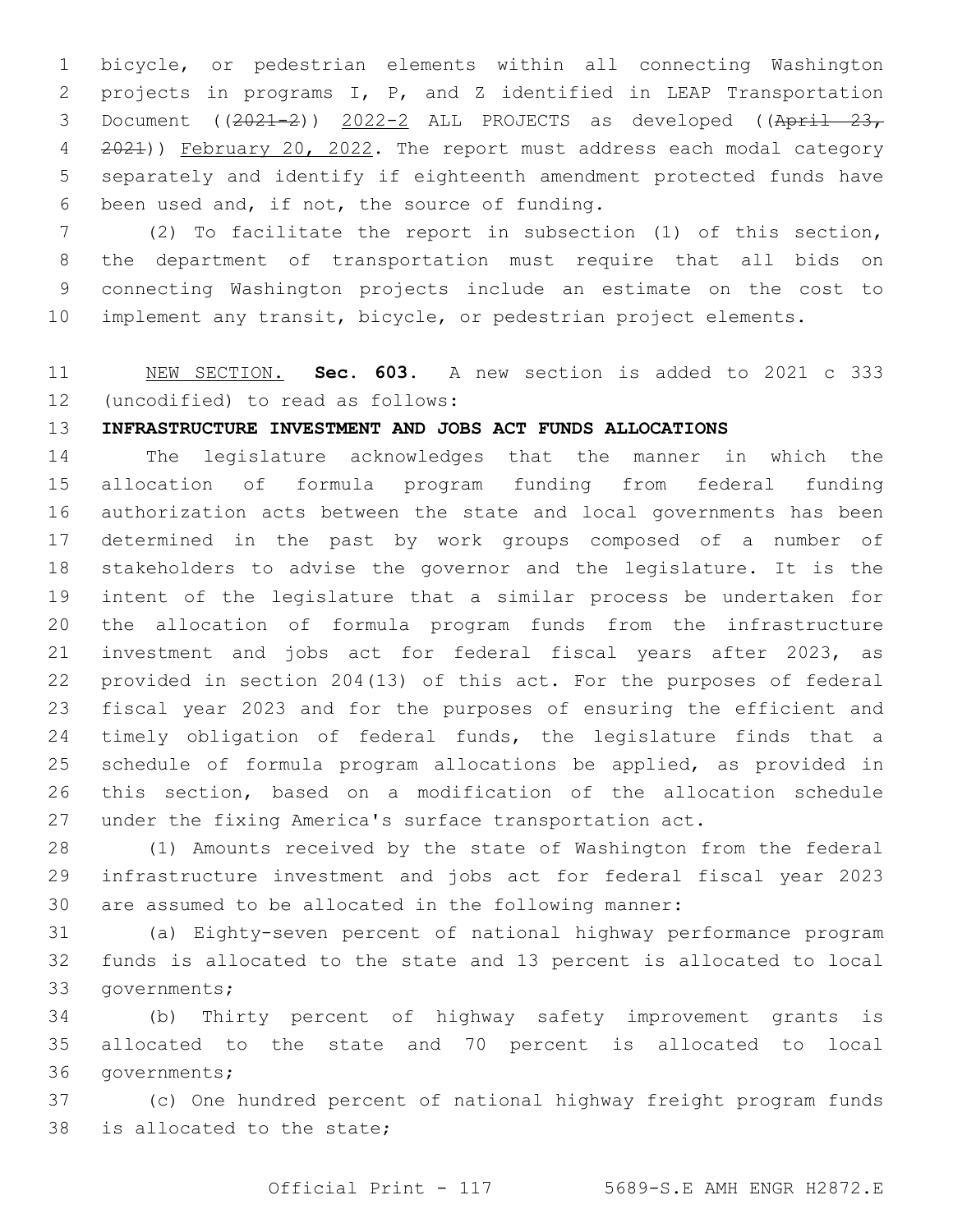(d) One hundred percent of statewide planning & research funds is 2 allocated to the state;

 (e) Eighty-five percent of bridge replacement program funds is allocated to the state and 15 percent is allocated to local 5 governments;

 (f) Thirty-five percent of carbon reduction program funds is allocated to the state and 65 percent is allocated to local 8 qovernments;

 (g) One hundred percent of national vehicle electric funds is 10 allocated to the state; and

 (h) One hundred percent of promoting resilient operations for transformative, efficient, and cost-saving transportation grant 13 program funds is allocated to the state.

 (2) Additionally, amounts received by the state of Washington from the federal infrastructure investment and jobs act for federal fiscal year 2023 for the surface transportation block grant subprograms are assumed to be allocated in the following manner:

 (a) One hundred percent of the surface transportation block grant program amounts for off-system bridges is allocated to local 20 governments;

 (b) One hundred percent of the surface transportation block bridge grant program amounts for distribution based on population is 23 allocated to local governments;

 (c) Eighty-six percent of the surface transportation block grant program amounts for distribution to any area of the state is allocated to the state and 14 percent is allocated to local 27 qovernments.

(End of part)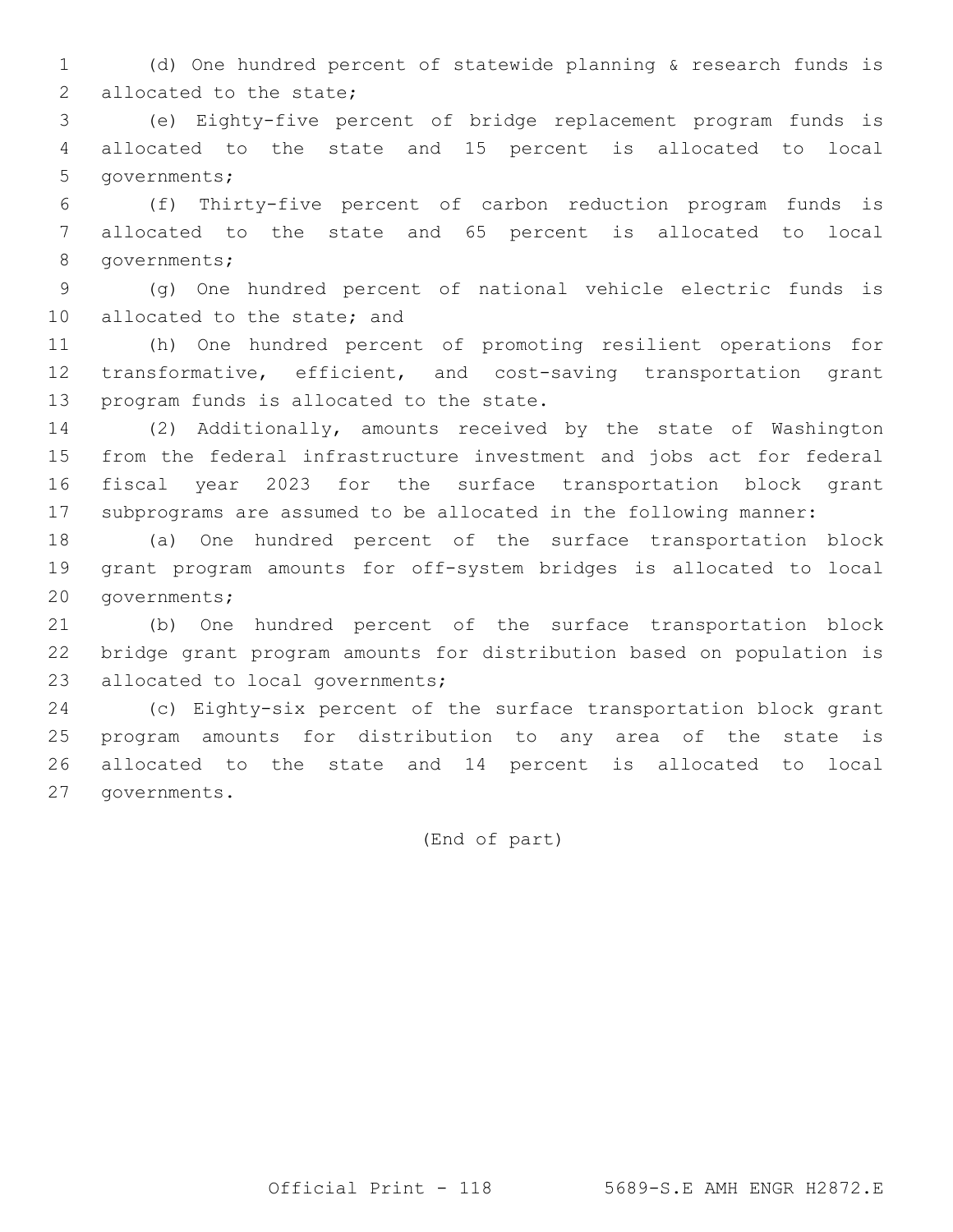#### **MISCELLANEOUS 2021-2023 FISCAL BIENNIUM**

 **Sec. 701.** 2021 c 333 s 701 (uncodified) is amended to read as follows: 3

#### **INFORMATION TECHNOLOGY OVERSIGHT**

 (1) Agencies must apply to the office of financial management and the office of the state chief information officer for approval before beginning a project or proceeding with each discrete stage of a project subject to this section. At each stage, the office of the state chief information officer must certify that the project has an approved technology budget and investment plan, complies with state information technology and security requirements, and other policies defined by the office of the state chief information officer. The office of financial management must notify the fiscal committees of the legislature of the receipt of each application and may not approve a funding request for ten business days from the date of 16 notification.

 (2)(a) Each project must have a technology budget. The technology budget must have the detail by fiscal month for the 2021-2023 fiscal biennium. The technology budget must use a method similar to the state capital budget, identifying project costs, each fund source, and anticipated deliverables through each stage of the entire project investment and across fiscal periods and biennia from project onset 23 through implementation and close out, as well as at least five years 24 of maintenance and operations costs.

 (b) As part of the development of a technology budget and at each request for funding, the agency shall submit an updated technology budget, if changes occurred, to include detailed financial information to the office of financial management and the office of the chief information officer. The technology budget must describe the total cost of the project, as well as maintenance and operations 31 costs, to include and identify at least:

32 (i) Fund sources;

 (ii) Full time equivalent staffing level to include job 34 classification assumptions;

 (iii) Discrete financial budget codes to include at least the 36 appropriation index and program index;

(iv) Object and subobject codes of expenditures;

38 (v) Anticipated deliverables;

 (vi) Historical budget and expenditure detail by fiscal year; and Official Print - 119 5689-S.E AMH ENGR H2872.E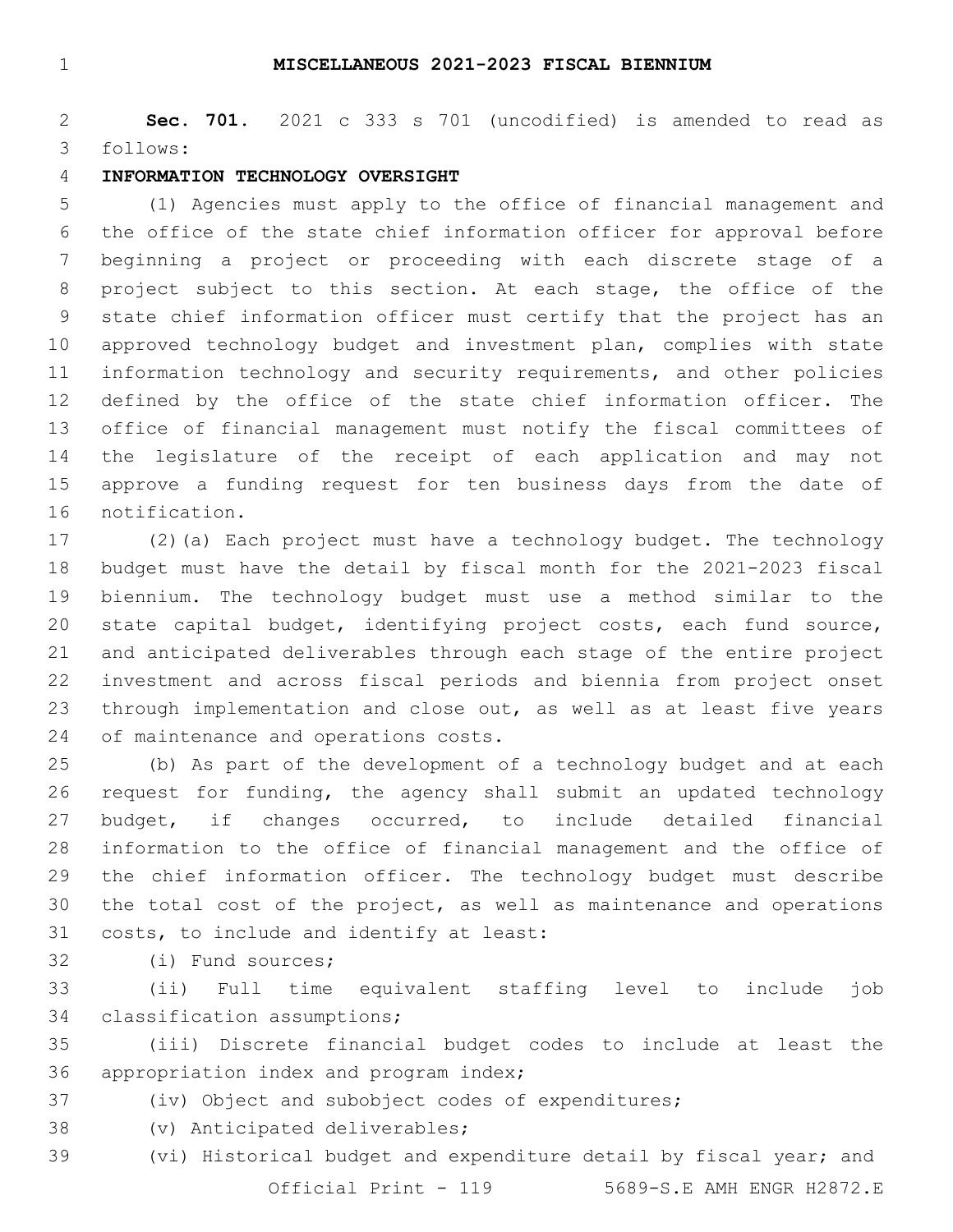(vii) Maintenance and operations costs by fiscal year for at 2 least five years as a separate worksheet.

 (c) If a project technology budget changes and a revised technology budget is completed, a comparison of the revised technology budget to the last approved technology budget must be posted to the dashboard, to include a narrative rationale on what changed, why, and how that impacts the project in scope, budget, and 8 schedule.

(3)(a) Each project must have an investment plan that includes:

 (i) An organizational chart of the project management team that identifies team members and their roles and responsibilities;

 (ii) The office of the chief information officer staff assigned 13 to the project;

 (iii) An implementation schedule covering activities, critical milestones, and deliverables at each stage of the project for the 16 life of the project at each agency affected by the project;

 (iv) Performance measures used to determine that the project is on time, within budget, and meeting expectations for quality of work 19 product;

 (v) Ongoing maintenance and operations cost of the project post implementation and close out delineated by agency staffing, contracted staffing, and service level agreements; and

 (vi) Financial budget coding to include at least discrete 24 financial coding for the project.

 (4) Projects with estimated costs greater than \$100,000,000 from initiation to completion and implementation may be divided into discrete subprojects as determined by the office of the state chief information officer. Each subproject must have a technology budget 29 and investment plan as provided in this section.

 (5)(a) The office of the chief information officer shall maintain an information technology project dashboard that provides updated information each fiscal month on projects subject to this section. 33 This includes, at least:

34 (i) Project changes each fiscal month;

 (ii) Noting if the project has a completed market requirements 36 document, and when it was completed;

 (iii) Financial status of information technology projects under 38 oversight;

39 (iv) Coordination with agencies;

(v) Monthly quality assurance reports, if applicable;

Official Print - 120 5689-S.E AMH ENGR H2872.E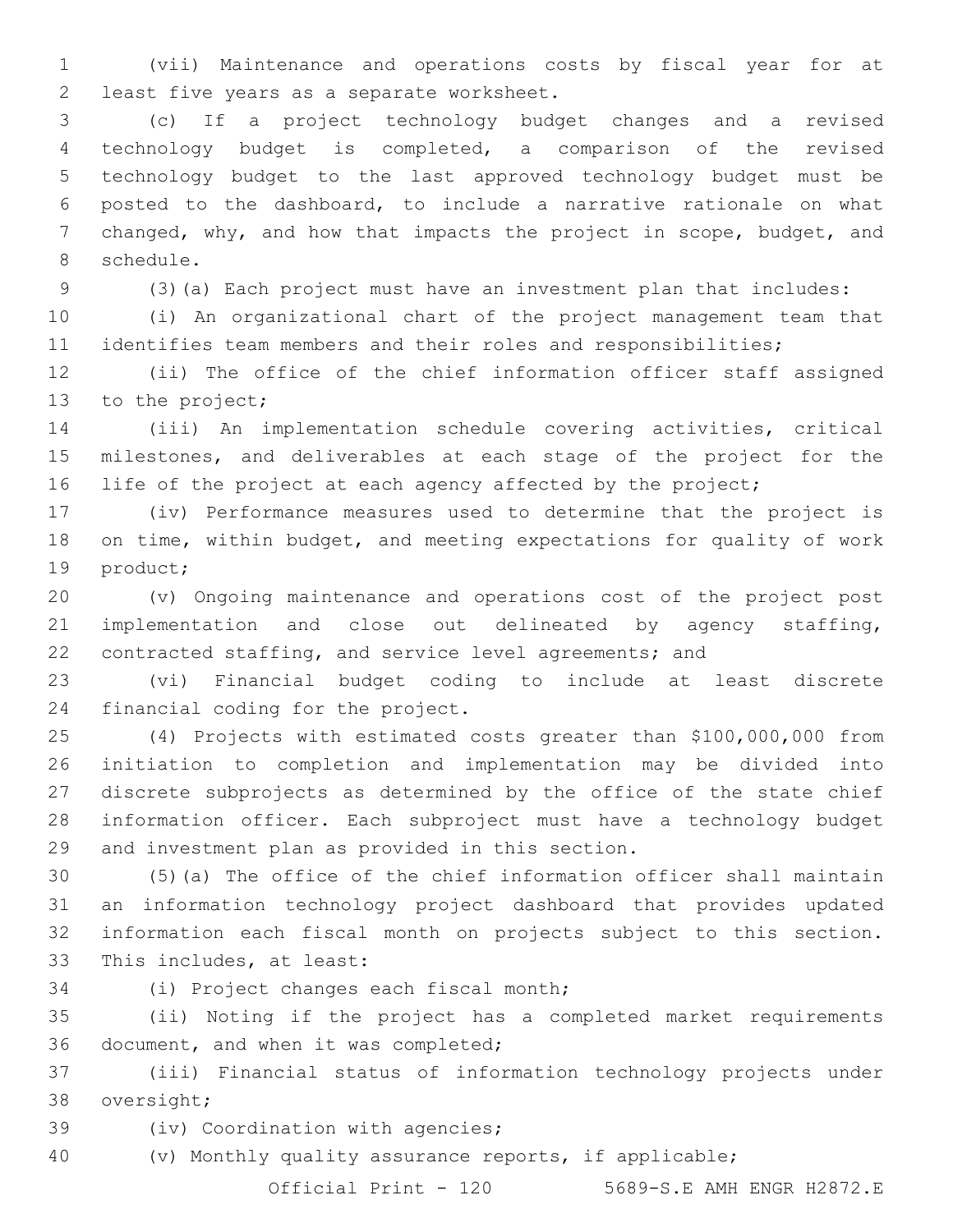(vi) Monthly office of the chief information officer status 2 reports; (vii) Historical project budget and expenditures through fiscal 4 year 2021; (viii) Budget and expenditures each fiscal month; (ix) Estimated annual maintenance and operations costs by fiscal 7 year; and (x) Posting monthly project status assessments on scope, 9 schedule, budget, and overall by the: 10 (A) Office of the chief information officer; 11 (B) Agency project team; and (C) Quality assurance vendor, if applicable to the project. (b) The dashboard must retain a roll up of the entire project cost, including all subprojects, that can display subproject detail. 15 This includes coalition projects that are active. (6) If the project affects more than one agency: (a) A separate technology budget and investment plan must be 18 prepared for each agency; and (b) The dashboard must contain a statewide project technology budget roll up that includes each affected agency at the subproject 21 level. (7) For any project that exceeds \$2,000,000 in total funds to complete, requires more than one biennium to complete, or is financed through financial contracts, bonds, or other indebtedness: (a) Quality assurance for the project must report independently 26 to the office of the chief information officer; 27 (b) The office of the chief information officer must review, and, if necessary, revise the proposed project to ensure it is flexible 29 and adaptable to advances in technology; (c) The technology budget must specifically identify the uses of any financing proceeds. No more than 30 percent of the financing proceeds may be used for payroll-related costs for state employees assigned to project management, installation, testing, or training; (d) The agency must consult with the office of the state treasurer during the competitive procurement process to evaluate early in the process whether products and services to be solicited and the responsive bids from a solicitation may be financed; and (e) The agency must consult with the contracting division of the department of enterprise services for a review of all contracts and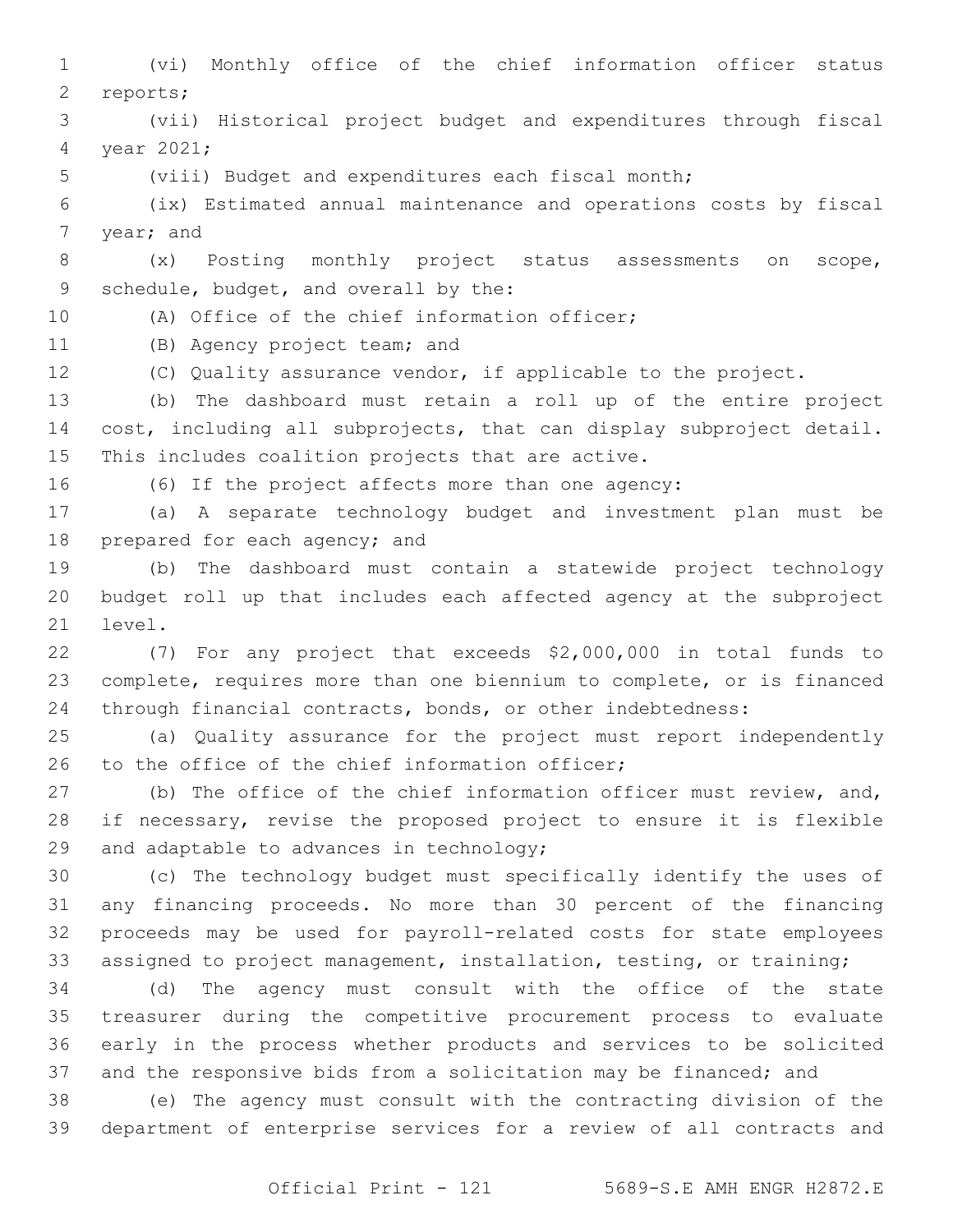agreements related to the project's information technology 2 procurements.

 (8) The office of the chief information officer must evaluate the project at each stage and certify whether the project is planned, managed, and meeting deliverable targets as defined in the project's approved technology budget and investment plan.6

 (9) The office of the chief information officer may suspend or terminate a project at any time if it determines that the project is not meeting or not expected to meet anticipated performance and technology outcomes. Once suspension or termination occurs, the agency shall unallot any unused funding and shall not make any expenditure for the project without the approval of the office of financial management. The office of the chief information officer must report on July 1st and December 1st each calendar year any suspension or termination of a project in the previous six-month 16 period to the legislative fiscal committees.

 (10) The office of the chief information officer, in consultation with the office of financial management, may identify additional projects to be subject to this section, including projects that are not separately identified within an agency budget. The office of the chief information officer must report on July 1st and December 1st each calendar year any additional projects to be subjected to this section that were identified in the previous six-month period to the 24 legislative fiscal committees.

 (11) The following transportation projects are subject to the conditions, limitations, and review provided in this section:

 (a) For the Washington state patrol: Aerial criminal 28 investigation tools;

 (b) For the department of licensing: Website accessibility and 30 usability; and

 (c) For the department of transportation: Maintenance management 32 system, land mobile radio system replacement  $(\tau$  new csc system and 33 operator)), PROPEL - WSDOT support of one Washington, and capital 34 systems replacement.

 **Sec. 702.** 2021 c 333 s 702 (uncodified) is amended to read as follows: 36

**ACQUISITION OF PROPERTIES AND FACILITIES THROUGH FINANCIAL CONTRACTS**

 (1) The department of transportation is authorized, subject to 39 the conditions in section 305(2) ((of this act)), chapter 333, Laws Official Print - 122 5689-S.E AMH ENGR H2872.E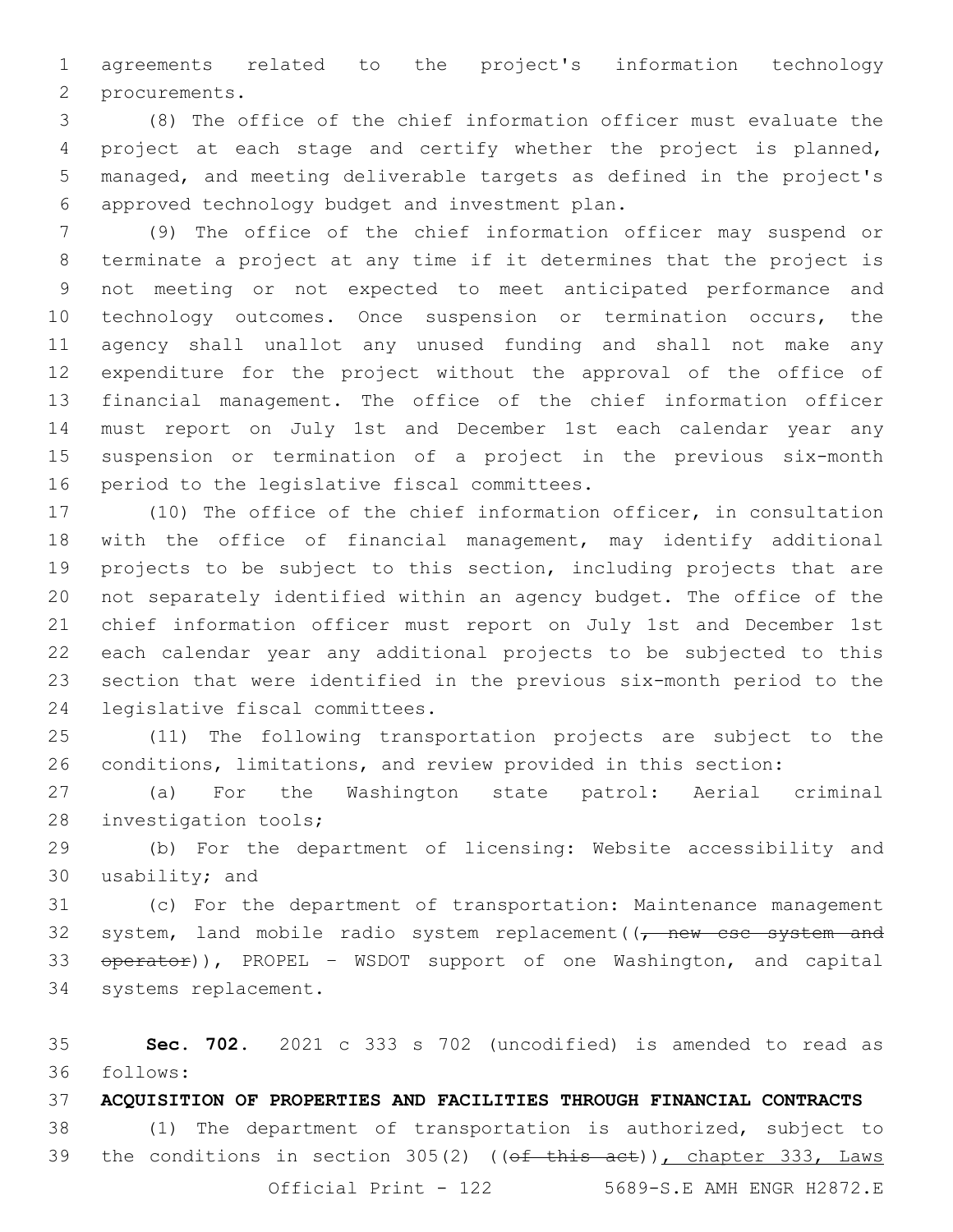1 of 2021, to enter into a financing contract pursuant to chapter 39.94 RCW through the state treasurer's lease-purchase program for the purposes indicated. The department may use any funds, appropriated or nonappropriated, in not more than the principal amounts indicated, plus financing expenses and required reserves, if any. Expenditures made by the department of transportation for the indicated purposes before the issue date of the authorized financing contract and any certificates of participation therein may be reimbursed from proceeds of the financing contract and any certificates of participation therein to the extent provided in the agency's financing plan 11 approved by the state finance committee.

 (2) Department of transportation: Enter into a financing contract for up to \$32,500,000 plus financing expenses and required reserves pursuant to chapter 39.94 RCW to renovate the existing office building at 15700 Dayton Ave N, Shoreline. If the department of transportation has entered into a financing agreement for the purposes specified in this subsection prior to June 30, 2021, this 18 subsection has no force and effect.

 **Sec. 703.** RCW 46.68.410 and 2010 c 161 s 812 are each amended to 20 read as follows:

 (1) The vehicle identification number inspection fee collected under RCW 46.17.130 must be distributed as follows:

23 (((1) Fifteen dollars)) (a) \$15 to the state patrol highway 24 account created in RCW 46.68.030; and

25 ( $(42)$  Fifty dollars)) (b) \$50 to the motor vehicle fund created 26 in RCW 46.68.070.

 (2) During the 2021-2023 fiscal biennium, the entire vehicle identification number inspection fee collected under RCW 46.17.130 must be distributed to the state patrol highway account created in RCW 46.68.030.

 **Sec. 704.** RCW 46.68.480 and 2020 c 224 s 2 are each amended to 32 read as follows:

 The Cooper Jones active transportation safety account is created in the state treasury. All receipts from penalties collected under RCW 46.63.170(6)(e) shall be deposited into the account. Expenditures from the account may be used only to fund grant projects or programs for bicycle, pedestrian, and nonmotorist safety improvement 38 administered by the Washington traffic safety commission. For the Official Print - 123 5689-S.E AMH ENGR H2872.E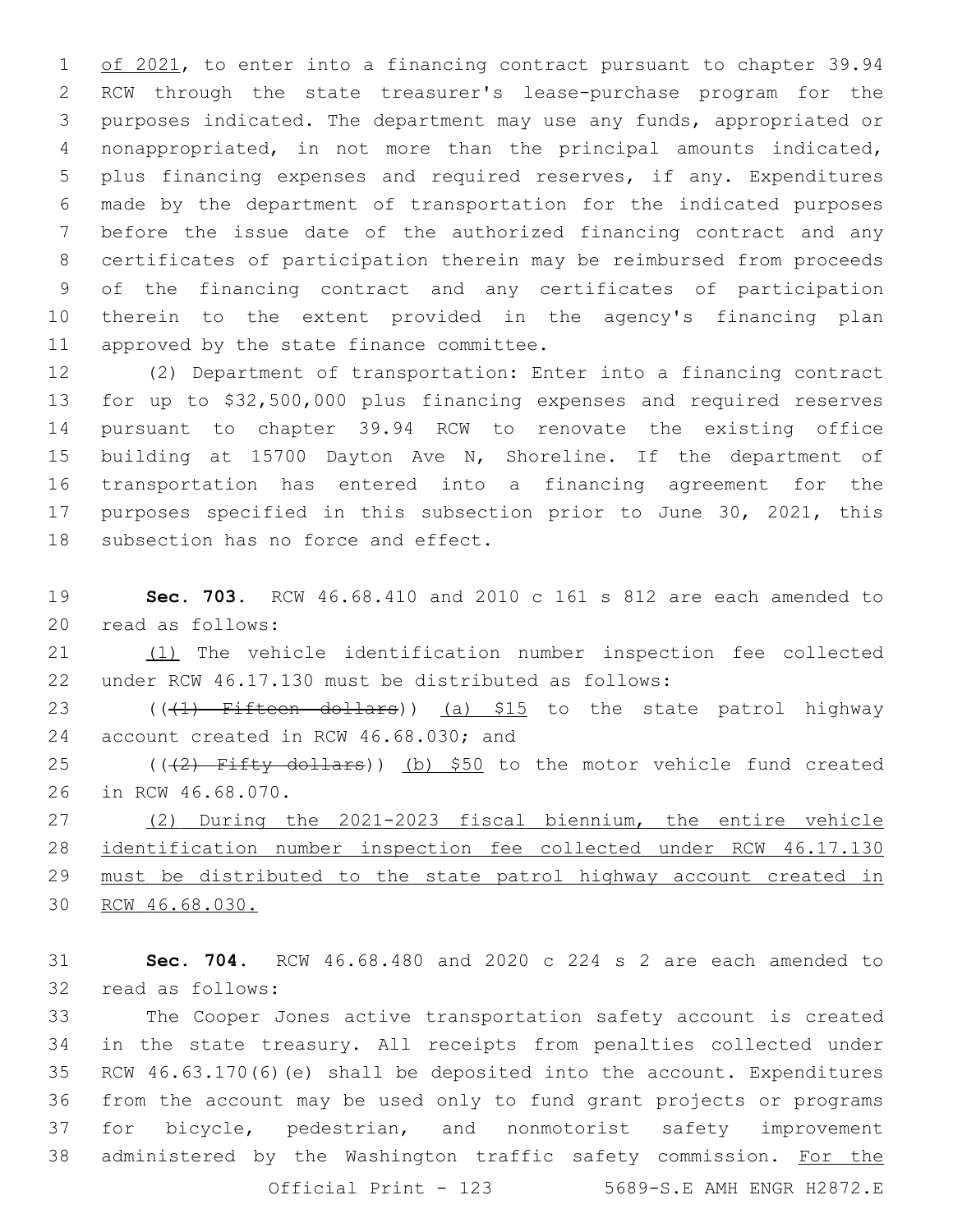2021-2023 biennium, expenditures from the account may also be used to 2 fund grant projects or programs for bicycle, pedestrian, and nonmotorist safety improvement administered by the Washington state department of transportation. The account is subject to allotment procedures under chapter 43.88 RCW. Moneys in the account may be 6 spent only after appropriation.

 **Sec. 705.** RCW 47.12.063 and 2015 3rd sp.s. c 13 s 2 are each 8 amended to read as follows:

 (1) It is the intent of the legislature to continue the department's policy giving priority consideration to abutting property owners in agricultural areas when disposing of property through its surplus property program under this section.

 (2) Whenever the department determines that any real property owned by the state of Washington and under the jurisdiction of the department is no longer required for transportation purposes and that 16 it is in the public interest to do so, the department may sell the property or exchange it in full or part consideration for land or building improvements or for construction of highway improvements at fair market value to any person through the solicitation of written bids through public advertising in the manner prescribed under RCW 47.28.050 or in the manner prescribed under RCW 47.12.283.

 (3) The department may forego the processes prescribed by RCW 47.28.050 and 47.12.283 and sell the real property to any of the 24 following entities or persons at fair market value, except as specified in subsection (9) of this section during the 2021-2023

26 fiscal biennium:

27 (a) Any other state agency;

(b) The city or county in which the property is situated;

29 (c) Any other municipal corporation;

 (d) Regional transit authorities created under chapter 81.112 31 RCW;

 (e) The former owner of the property from whom the state acquired 33 title;

 (f) In the case of residentially improved property, a tenant of the department who has resided thereon for not less than six months and who is not delinquent in paying rent to the state;

 (g) Any abutting private owner but only after each other abutting private owner (if any), as shown in the records of the county assessor, is notified in writing of the proposed sale. If more than Official Print - 124 5689-S.E AMH ENGR H2872.E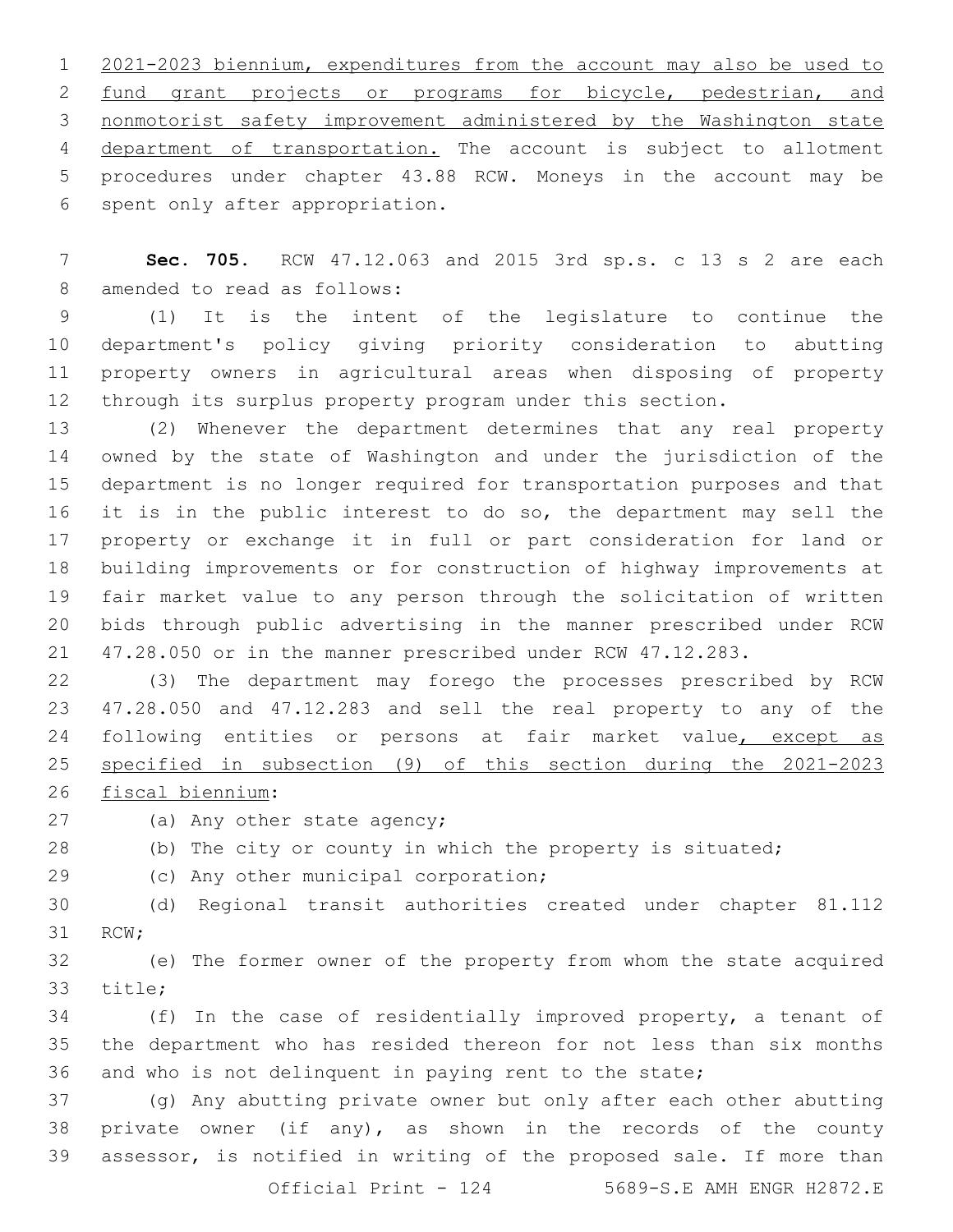one abutting private owner requests in writing the right to purchase the property within fifteen days after receiving notice of the proposed sale, the property shall be sold at public auction in the 4 manner provided in RCW 47.12.283;

 (h) To any other owner of real property required for 6 transportation purposes;

 (i) In the case of property suitable for residential use, any nonprofit organization dedicated to providing affordable housing to very low-income, low-income, and moderate-income households as defined in RCW 43.63A.510 and is eligible to receive assistance through the Washington housing trust fund created in chapter 43.185  $RCW$ ;  $(\Theta \pm)$ )

 (j) During the 2021-2023 fiscal biennium, any nonprofit 14 organization that identifies real property to be sold or conveyed as 15 a substitute for real property owned by the nonprofit within the city 16 of Seattle to be redeveloped for the purpose of affordable housing; or

 (k) A federally recognized Indian tribe within whose reservation 19 boundary the property is located.

 (4) When selling real property pursuant to RCW 47.12.283, the department may withhold or withdraw the property from an auction when requested by one of the entities or persons listed in subsection (3) of this section and only after the receipt of a nonrefundable deposit 24 equal to  $((\text{ten}))$  10 percent of the fair market value of the real 25 property or ((five thousand dollars)) \$5,000, whichever is less. This subsection does not prohibit the department from exercising its discretion to withhold or withdraw the real property from an auction if the department determines that the property is no longer surplus or chooses to sell the property through one of the other means listed in subsection (2) of this section. If a transaction under this 31 subsection is not completed within ((sixty)) 60 days, the real 32 property must be put back up for sale.

 (5) Sales to purchasers may, at the department's option, be for cash, by real estate contract, or exchange of land or highway improvements. Transactions involving the construction of improvements must be conducted pursuant to chapter 47.28 RCW and Title 39 RCW, as applicable, and must comply with all other applicable laws and rules.

 (6) Conveyances made pursuant to this section shall be by deed executed by the secretary of transportation and shall be duly 40 acknowledged.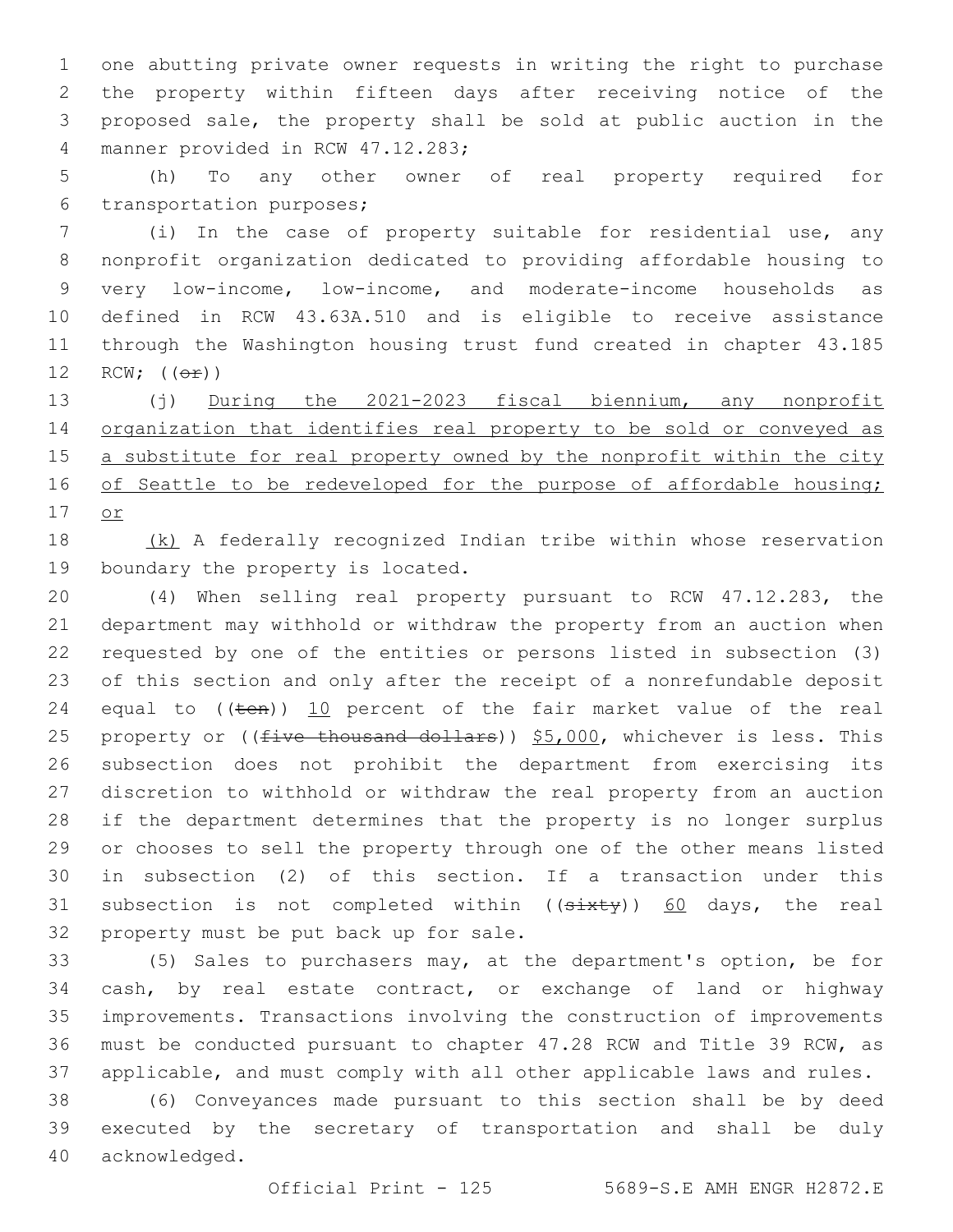(7) Unless otherwise provided, all moneys received pursuant to the provisions of this section less any real estate broker commissions paid pursuant to RCW 47.12.320 shall be deposited in the 4 motor vehicle fund.

 (8) The department may not enter into equal value exchanges or property acquisitions for building improvements without first consulting with the office of financial management and the joint 8 transportation committee.

 (9) During the 2021-2023 fiscal biennium, the department may sell 10 or convey surplus property at less than its fair market value when 11 the department finds that it is in the public interest to do so because:

 (a) The surplus property will be used as a substitute for property to be redeveloped to provide the public benefit of 15 affordable housing; and

 (b) The development of affordable housing on that property would 17 not otherwise be adequately compensated.

 **Sec. 706.** RCW 46.01.385 and 2021 c 32 s 2 are each amended to 19 read as follows:

 The agency financial transaction account is created in the state treasury. Receipts directed by law to the account from cost recovery charges for credit card and other financial transaction fees must be deposited into the account. Moneys in the account may be spent only after appropriation. Expenditures from the account may be used only for paying credit card and financial transaction fees, and other related costs incurred by state agencies. During the 2021-2023 fiscal 27 biennium, expenditures from the account may also be used for additional information technology costs related to supporting the 29 department of licensing operations and addressing staffing shortages.

 **Sec. 707.** 2021 c 333 s 719 (uncodified) is amended to read as follows:31

 (1) The state commercial aviation coordinating commission will review existing data and conduct research to determine Washington's long-range commercial aviation facility needs and the site of a new primary commercial aviation facility. Research for each potential site must include the feasibility of constructing a commercial aviation facility in that location and its potential environmental, community, and economic impacts. Options for a new primary commercial

Official Print - 5689-S.E AMH ENGR H2872.E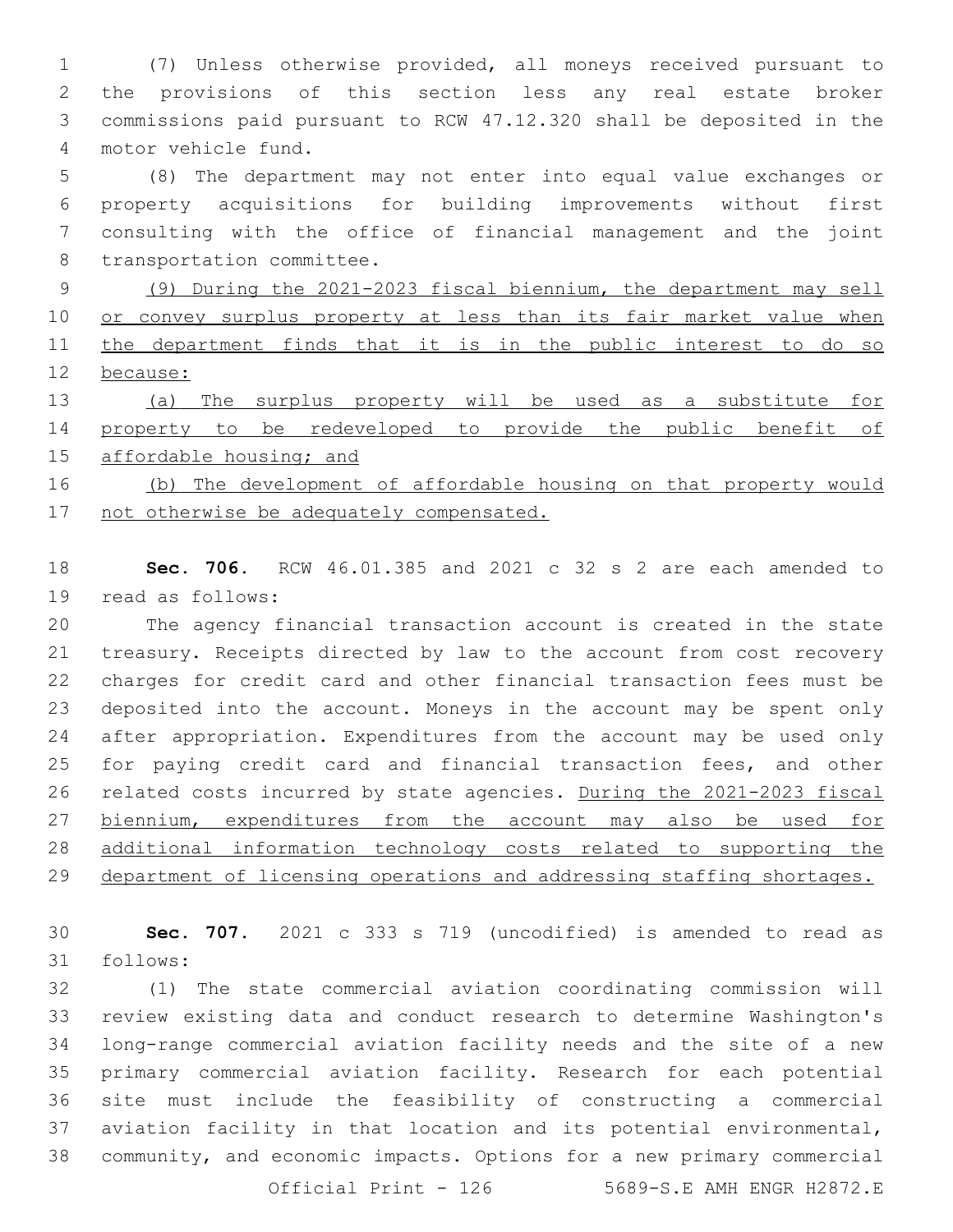aviation facility in Washington may include expansion of an existing airport facility but may not include siting a facility on or in the vicinity of a military installation that would be incompatible with the installation's ability to carry out its mission requirements. The work of the commission shall include the following:

 (a) Recommendations to the legislature on future Washington state long-range commercial aviation facility needs including possible additional aviation facilities or expansion of current aviation facilities, excluding those located in a county with a population of two million or more, to meet anticipated commercial aviation, general 11 aviation, and air cargo demands;

 (b) Identifying a preferred location for a new primary commercial aviation facility. The commission shall make recommendations and shall select a single preferred location by a sixty percent majority 15 vote using the following process:

(i) Initiating a broad review of potential sites;

 (ii) Recommending a final short list of no more than six 18 locations by February 15, 2022;

 (iii) Identifying the top two locations from the final six 20 locations by October 15, 2022; and

 (iv) Identifying a single preferred location for a new primary 22 commercial aviation facility by ((February)) June 15, 2023; and

 (c) A projected timeline for the development of an additional commercial aviation facility that is completed and functional by 2040.

 (2) The commission shall submit a report of its findings and recommendations to the transportation committees of the legislature 28 by ((February)) June 15, 2023. The commission must allow a minority report to be included with the commission report if requested by a 30 voting member of the commission.

 (3) Nothing in this section shall be construed to endorse, limit, or otherwise alter existing or future plans for capital development and capacity enhancement at existing commercial airports in 34 Washington.

35 (4) This section expires June 30, 2023.

(End of part)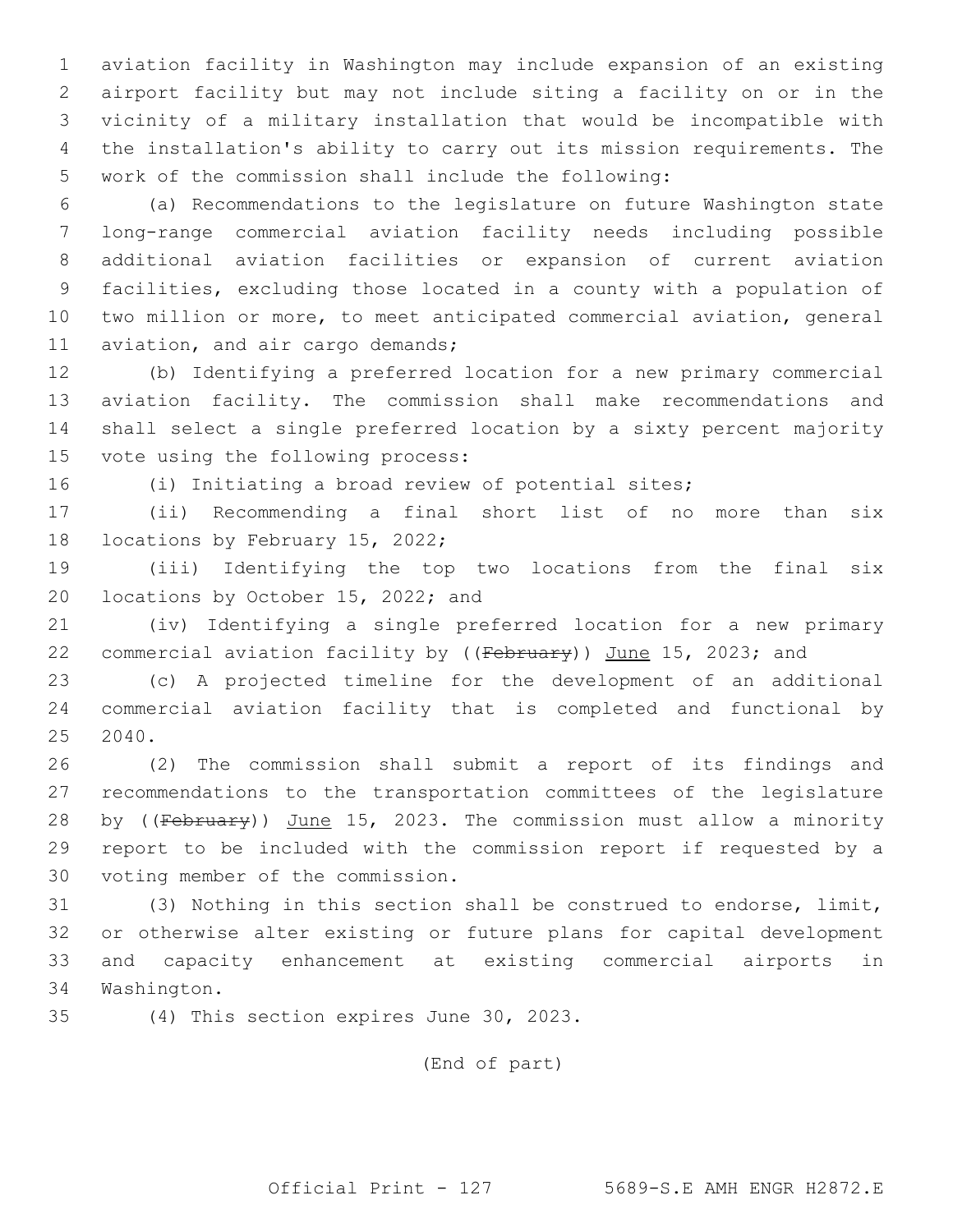#### **MISCELLANEOUS**

 NEW SECTION. **Sec. 801.** If any provision of this act or its application to any person or circumstance is held invalid, the remainder of the act or the application of the provision to other persons or circumstances is not affected.

 NEW SECTION. **Sec. 802.** This act is necessary for the immediate preservation of the public peace, health, or safety, or support of the state government and its existing public institutions, and takes effect immediately."

10 Correct the title.

(End of Bill)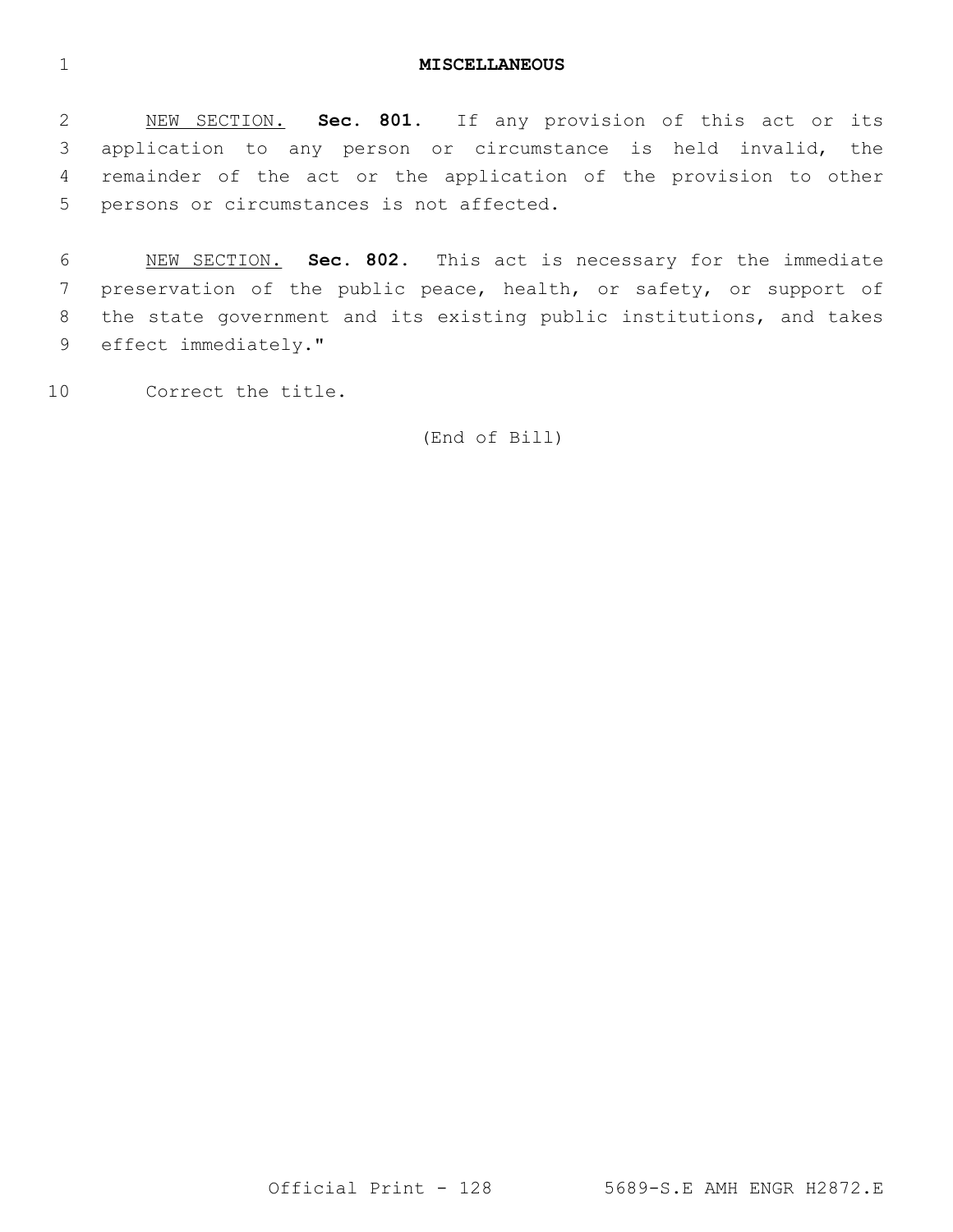| INDEX                                                                     | PAGE | #            |
|---------------------------------------------------------------------------|------|--------------|
| BOARD OF PILOTAGE COMMISSIONERS. .                                        |      | 3            |
| COLLECTIVE BARGAINING AGREEMENT                                           |      |              |
| LIEUTENANTS AND CAPTAINS ASSOCIATION.<br>WSP                              |      | 112          |
| TROOPERS ASSOCIATION.<br>WSP                                              |      | 111          |
| COLLECTIVE BARGAINING AGREEMENTS                                          |      | 106          |
| CARPENTERS.                                                               |      | 107          |
| FASPAA.                                                                   |      | 107          |
| TBU.                                                                      |      | 111          |
| MEBA—L.                                                                   |      | 109          |
| MEBA-UL.                                                                  |      | 108          |
| METAL TRADES                                                              |      | 108          |
| MM&P MASTERS                                                              |      | 110          |
| MM&P MATES                                                                |      | 110          |
| MM&P WATCH CENTER SUPERVISORS.                                            |      | 110          |
| OPEIU.                                                                    |      | 106          |
| PORT ENGINEERS.                                                           |      | 109          |
| SETU LOCAL<br>-6                                                          |      | 107          |
| COMPENSATION                                                              |      |              |
| REPRESENTED EMPLOYEES-HEALTH CARE-COALITION-INSURANCE BENEFITS            |      | 112          |
| REPRESENTED<br>EMPLOYEES-OUTSIDE<br>HEALTH<br>CARE<br>COALITION-INSURANCE |      |              |
| <b>BENEFITS</b>                                                           |      | 113          |
| ADMINISTRATION BOARD.<br>COUNTY ROAD                                      | 8,   | 77           |
| AGRICULTURE<br>DEPARTMENT<br>ΟF                                           |      | $\mathbf{2}$ |
| DEPARTMENT<br>OF<br>ARCHAEOLOGY AND HISTORIC PRESERVATION.                |      | 1            |
| DEPARTMENT OF LICENSING.<br>$\cdots$                                      |      | 25           |
| TRANSFERS.                                                                |      | 102          |
| DEPARTMENT OF TRANSPORTATION                                              |      |              |
| AVIATION-PROGRAM F.                                                       |      | 37           |
| CHARGES FROM OTHER AGENCIES-PROGRAM U.                                    |      | 57           |
| FACILITIES-PROGRAM D-CAPITAL,                                             |      | 78           |
| FACILITIES-PROGRAM D-OPERATING.                                           |      | 37           |
| HIGHWAY MAINTENANCE-PROGRAM M.                                            |      | 44           |
| IMPROVEMENTS-PROGRAM I.                                                   |      | 78           |
| INFORMATION TECHNOLOGY-PROGRAM C.                                         |      | 36           |
| LOCAL PROGRAMS-PROGRAM Z-CAPITAL.                                         |      | 96           |
| LOCAL PROGRAMS-PROGRAM Z-OPERATING.                                       |      | 72           |
| MARINE-PROGRAM X.                                                         |      | 66           |
| PRESERVATION-PROGRAM P.                                                   |      | 86           |

PROGRAM DELIVERY MANAGEMENT AND SUPPORT-PROGRAM H. . . . . . . 39

Official Print - 129 5689-S.E AMH ENGR H2872.E